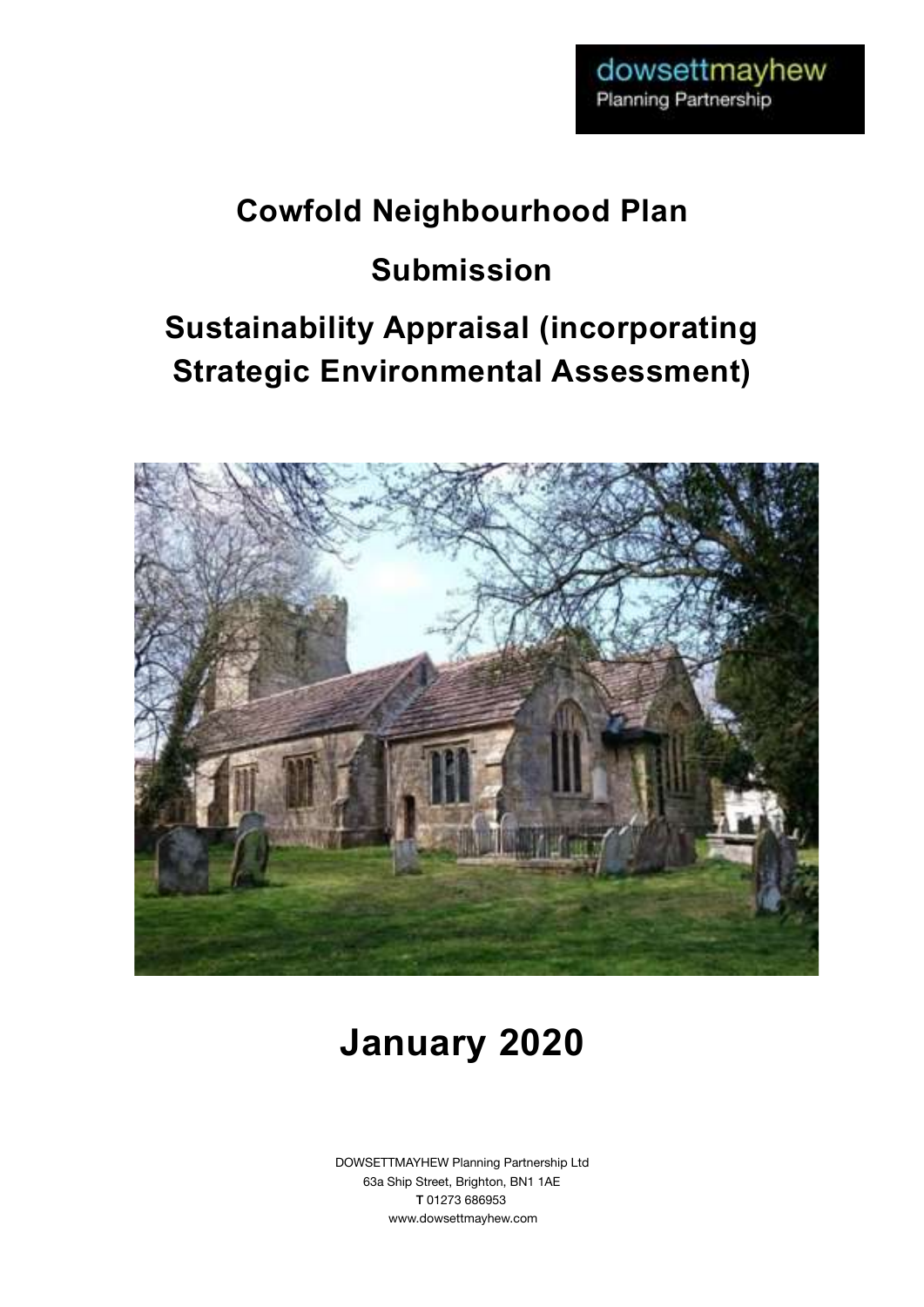#### **Contents** Page **Page 2016**

| 1. | Introduction                                                                           |    |
|----|----------------------------------------------------------------------------------------|----|
| 2. | <b>Appraisal Methodology</b>                                                           | 4  |
| 3. | <b>Baseline Information</b>                                                            | 6  |
| 4. | <b>Sustainability Framework - Objectives and Indicators</b>                            | 23 |
| 5. | Appraisal of the Cowfold Policy Options Against the Sustainability<br><b>Framework</b> | 29 |
| 6. | <b>Next Steps</b>                                                                      | 35 |

### **Appendices**

- Appendix 1 Cowfold Neighbourhood Plan Housing Site Appraisal
- Appendix 2 Cowfold Neighbourhood Plan Policy & Aims Appraisal

Version for Parish Council agreement January 2020

DOWSETTMAYHEW Planning Partnership Ltd 63a Ship Street, Brighton, BN1 1AE T 01273 686953 www.dowsettmayhew.com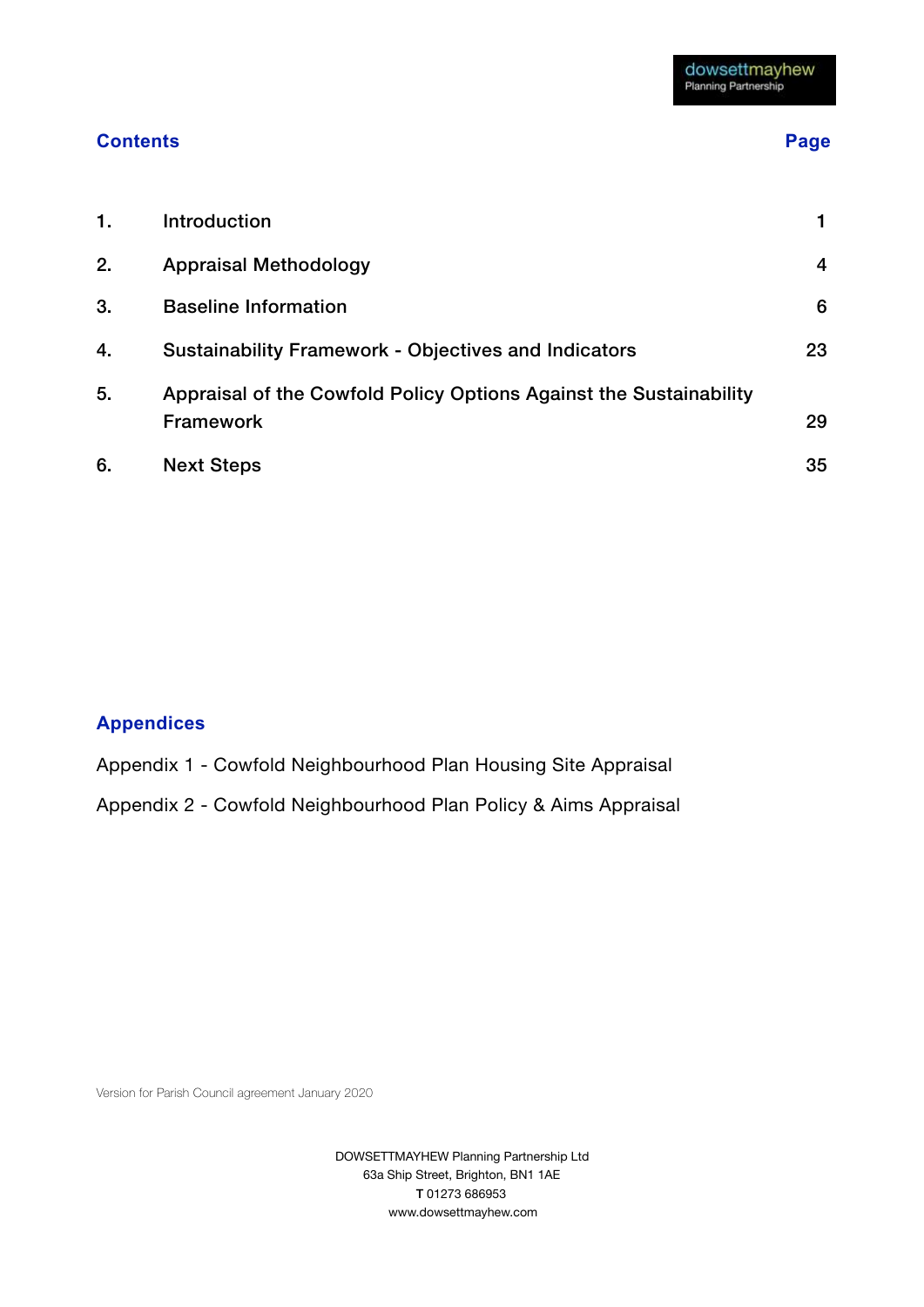#### **1. INTRODUCTION**

- 1.1. This Sustainability Appraisal (SA) report is in respect of the Regulation 16 Submission Consultation of the Cowfold Neighbourhood Plan (CNP).
- 1.2. The Parish lies to the south of Horsham, with the village of Cowfold at the intersection of the A272 and the A281. It is predominantly rural in character.
- 1.3. The historic market town of Horsham lies 6.6 miles to the north. Gatwick airport lies 16 miles to the north east.
- 1.4. The Parish is bounded by the adjoining parishes of Nuthurst to the north west, Lower Beeding to the north, Shermanbury to the south, and West Grinstead to the west. It is also bound by Bolney parish to the east which lies within the Mid Sussex District.
- 1.5. The National Planning Policy Framework (NPPF) confirms:

*"Neighbourhood planning gives communities the power to develop a shared vision for their area. Neighbourhood plans can shape, direct and help to deliver sustainable development, by influencing local planning decisions as part of the statutory development plan. Neighbourhood plans should not promote less development than set out in the strategic policies for the area, or undermine those strategic policies." 1*

- 1.6. The CNP as been driven and prepared by Cowfold Parish Council (CPC), with input from local residents, community groups and other stakeholders. During this process there has been extensive public consultation and feedback forums.
- 1.7. The CNP is important for the future of the Parish. If positively supported at Referendum, it will become a key material consideration in guiding development in the Parish and determining planning applications up to 2031.
- 1.8. Neighbourhood Plans must be in general conformity with the adopted Development Plan Document (DPD) of the District. The Horsham District Planning Framework (HDPF) is the overarching planning document for Horsham district outside the South Downs National Park (SDNP).
- 1.9. The obligation to undertake a SA is set out in Section 39 of the Planning and Compulsory Purchase Act 2004. This requires Local Development Documents to be prepared with a view to contributing to the achievement of sustainable development. The process involves examining the likely effects of the Plan and considering how they contribute to social, environmental and economic well-being.
- 1.10. A Strategic Environmental Assessment (SEA) involves the evaluation of the environmental impacts of the plan or programme. The requirement for SEA is set out in the European Directive 2001/42/EC adopted in UK law as the "Environmental Assessment of Plans or Programmes Regulations 2004."

<sup>&</sup>lt;sup>1</sup> Paragraph 29, National Planning Policy Framework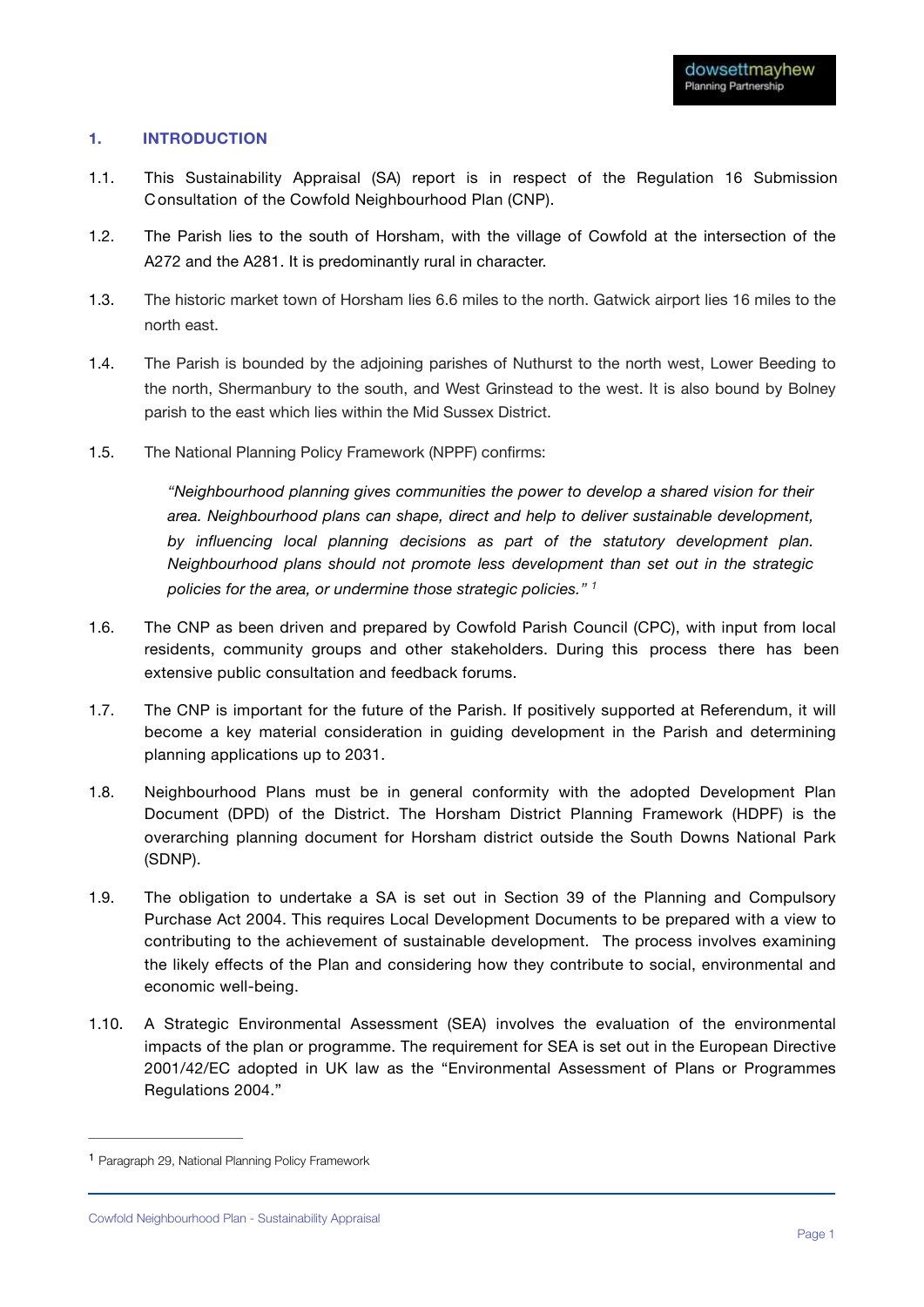- 1.11. The SEA process is very similar to the SA process, with more prescriptive guidance that needs to be followed in order to meet the SEA Directive's requirements. Government guidance (in a Practical Guide to the Strategic Environmental Assessment Directive (ODPM 2005)) suggests incorporating the SEA process into the SA and consider economic and social effects alongside the environmental effects considered through the SEA. This approach has been followed. For simplification, this report is referred to as a SA, although it incorporates the SEA.
- 1.12. The purpose of this SA is to assess whether the CNP may have effects on a range of sustainability topics and consider alternatives and mitigation to reduce any negative impact. The SA has been carried out by independent consultants.
- 1.13. Much of the data used in the preparation of the SA comprises 'baseline information' which is contained and presented in a Scoping Report prepared in the early stages of this SA process. The Scoping Report collated baseline data on broad areas of economic, social and environmental issues. It analysed a range of environmental protection objectives established at International, European, national or local level which were relevant to the CNP. It considered the implications of other plans and documents and set out a series of Sustainability Objectives. The Scoping Report also set out the proposed methodology for undertaking the SA.
- 1.14. The Scoping Report and baseline data was the subject of public consultation with statutory bodies (Historic England, Natural England, the Environment Agency) in March 2018.
- 1.15. The document has been continually updated to ensure that any new plans or documents released whilst the CNP has been prepared, have been assessed. This SA is structured as follows:

Section 2 - details the SA (inc SEA) appraisal methodology

Section 3 - summarises the baseline collection work, identification of the plans, policies and programmes that have an impact on the CNP, with updates on these in light of feedback on the Scoping Report. It also includes a summary of the challenges for the future of the Parish

Section 4 - sets out the objectives and indicators (collectively known as the Sustainability Framework), which will be used to appraise the various policy options. The CNP objectives are tested against the Sustainability Objectives for compatibility

Section 5 - contains the individual policy appraisals, testing realistic options against the Sustainability Framework

Section 6 - sets out the next steps

1.16. The SA process has established a range of sustainability issues and options to be considered in formulating the proposals for the CNP. It has ensured consideration of a range of potential social, economic and environmental effects. This has enabled the most sustainable policy options to be identified for inclusion with the Submission CNP.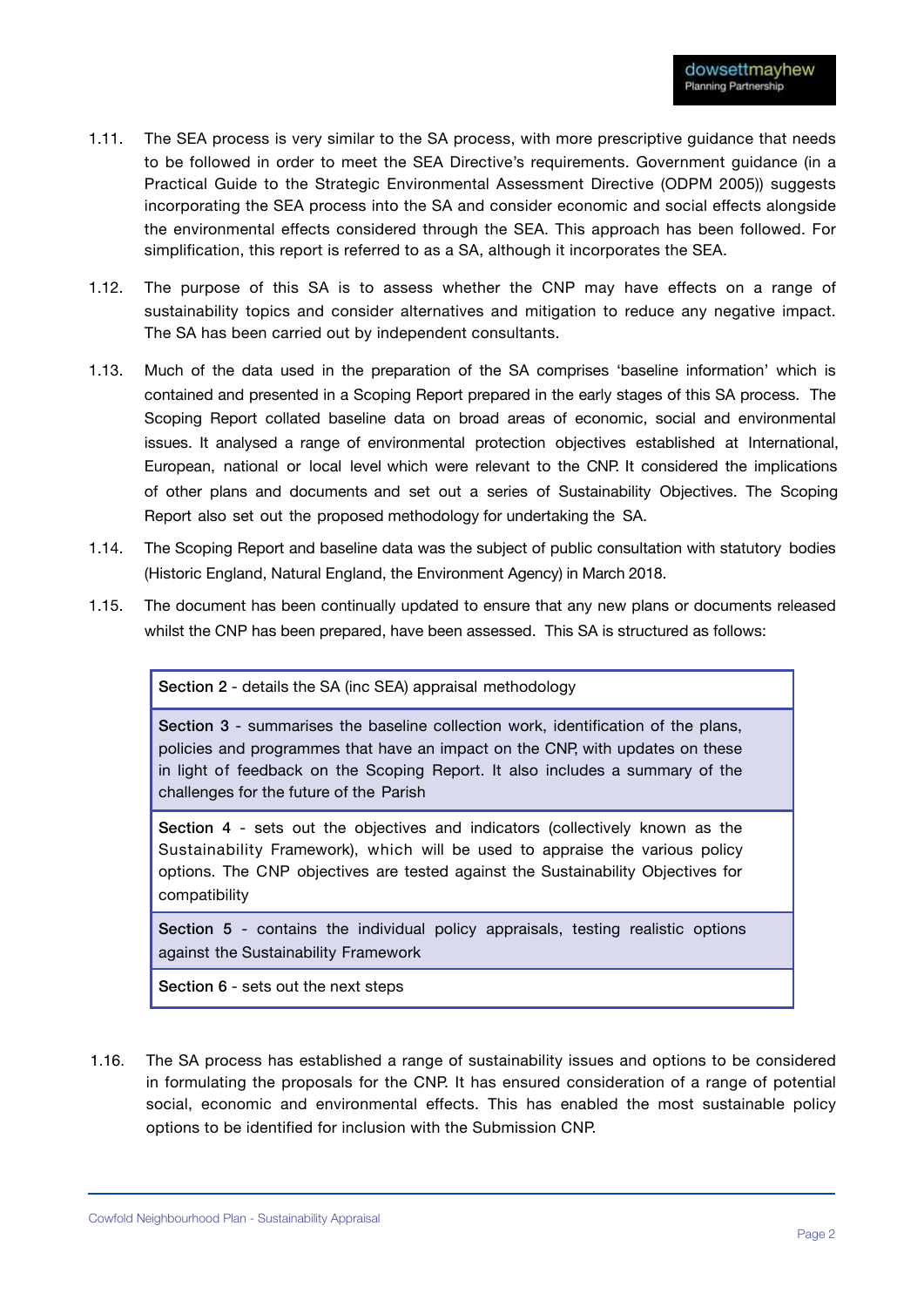#### **2. APPRAISAL METHODOLOGY**

- 2.1. This SA has been prepared in accordance with the following Government guidance:
	- Sustainability Appraisal guidance within the CLG Plan Making Manual; and
	- SEA guidance from the ODPM "A Practical Guide to the Strategic Environmental Assessment directive" 2005.
- 2.2. Based on this guidance, a five stage approach has been undertaken in preparing this SA:

| <b>Stages in the SA process</b>                                                                                |                                                                                                                                                                                                                             |  |  |  |
|----------------------------------------------------------------------------------------------------------------|-----------------------------------------------------------------------------------------------------------------------------------------------------------------------------------------------------------------------------|--|--|--|
| <b>Stages</b>                                                                                                  | <b>Tasks</b>                                                                                                                                                                                                                |  |  |  |
| <b>Stage A</b> - Setting the context and<br>Objectives, establishing the baseline and<br>deciding on the scope | Identify other relevant plans and programmes<br><b>Collect Baseline Information</b><br><b>Identify Problems</b><br>Develop Objectives and the Sustainability<br>Framework<br>Consult on the scope of the SA                 |  |  |  |
| <b>Stage B - Developing and refining</b><br>alternatives and assessing effects                                 | Test the Plan Objectives against SA Objectives<br>Develop alternative options<br>Assess the effects of policy options against the<br><b>SA Objectives</b><br>Consider mitigation<br>Propose measures to monitor the effects |  |  |  |
| <b>Stage C</b> - Preparing the Sustainability<br>Appraisal                                                     | Present the predicted effects of the CNP,<br>$\bullet$<br>including alternatives                                                                                                                                            |  |  |  |
| <b>Stage D</b> - Consulting on the Submission<br>CNP and SA and taking into account<br>consultation responses  | Give the public and consultation bodies<br>opportunity to comment on the SA<br>Assess significant changes to CNP                                                                                                            |  |  |  |
| Stage E: Monitoring the effects of<br>implementing the CNP                                                     | To monitor the effectives of the CNP.                                                                                                                                                                                       |  |  |  |

*Figure 1: Stages in the SA process*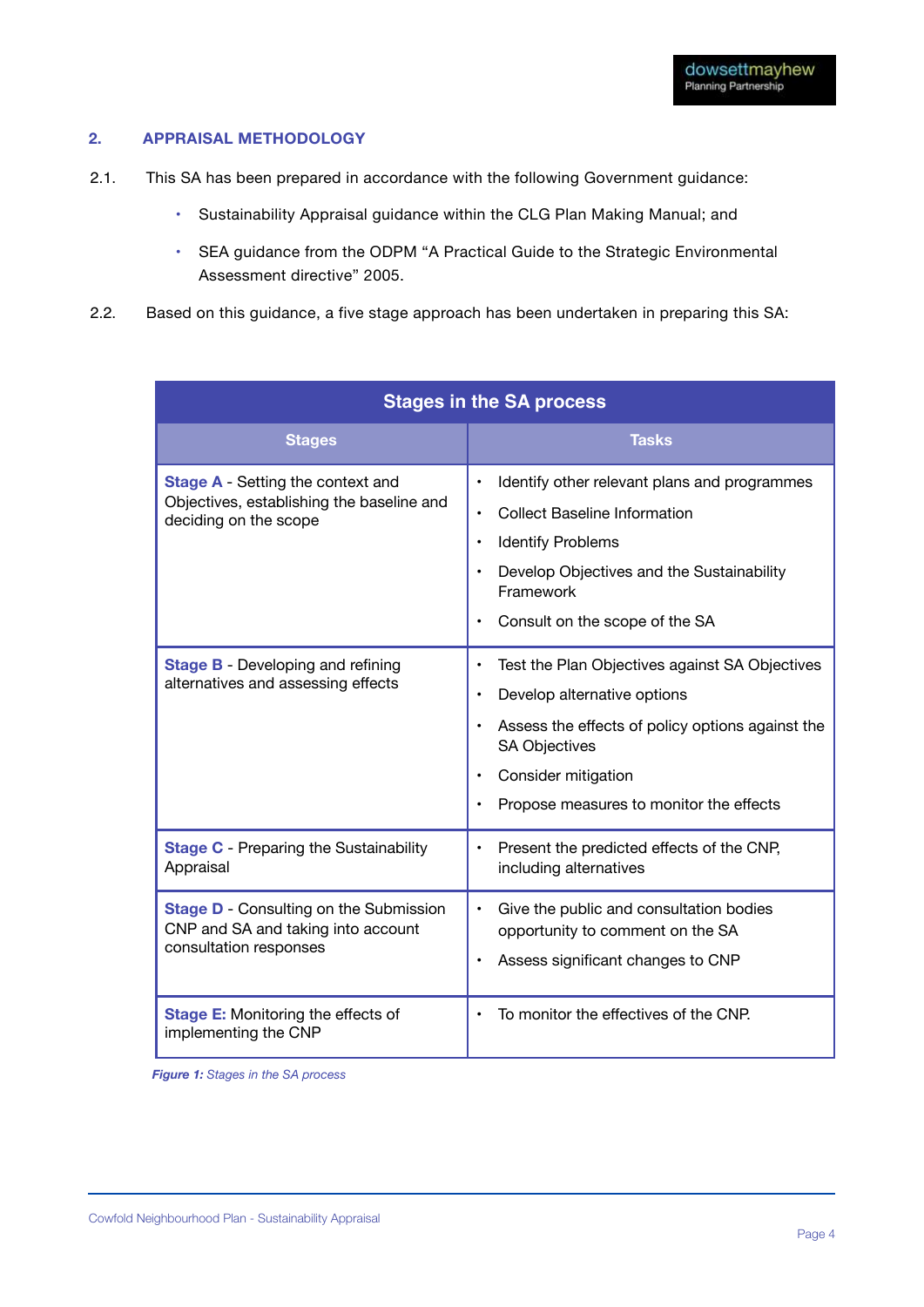- 2.3. Stage A and the associated tasks have been undertaken as part of the preparation of the Scoping Report. This was published for formal consultation in March 2018. The feedback from this consultation and the consequential changes to the baseline data and sustainability framework are detailed below. The Scoping Report, and responses to it, are an intrinsic part of the SA process, and should be read in conjunction with this report.
- 2.4. Stage B is the main focus of this report. It involves measuring the likely significant social, economic and environmental effects of the strategy and policies contained within the Submission (Regulation 16) HNP.
- 2.5. Section 4 of this Report sets out the Sustainability Framework and tests the objectives of the CNP against this framework. Section 5 sets out the policy appraisal. This highlights the different advantages and disadvantages of each option, showing the preferred policy is the most sustainable option, given reasonable alternatives. The following symbols and colours are used to record this:

| VV             | Significant positive impact on the sustainability objective                 |
|----------------|-----------------------------------------------------------------------------|
|                | Positive impact on the sustainability objective                             |
| 2 <sub>Y</sub> | Possible positive or slight positive impact on the sustainability objective |
| 0              | No impact or neutral impact on the sustainability objective                 |
| <b>?X</b>      | Possible negative or slight negative impact on the sustainability objective |
| ×              | Negative impact on the sustainability objective                             |
| XX             | Significant negative impact on the sustainability objective                 |

*Figure 2: Symbols in the SA Process*

- 2.6. This scoring system is comparable with the SA undertaken by HDC in connection with their production of the HDPF. The appraisal tables provide a summary explanation of the predictions of the effect the policy options will have on the objectives.
- 2.7. The results of Stage B are comprised in this Report, which collectively comprises Stage C.
- 2.8. In accordance with Stage D, this report is to be the subject of public consultation alongside the Submission (Regulation 16) HNP.
- 2.9. Stage E will not take place until the HNP is adopted and the effects monitored, as detailed in Section 6 of this report.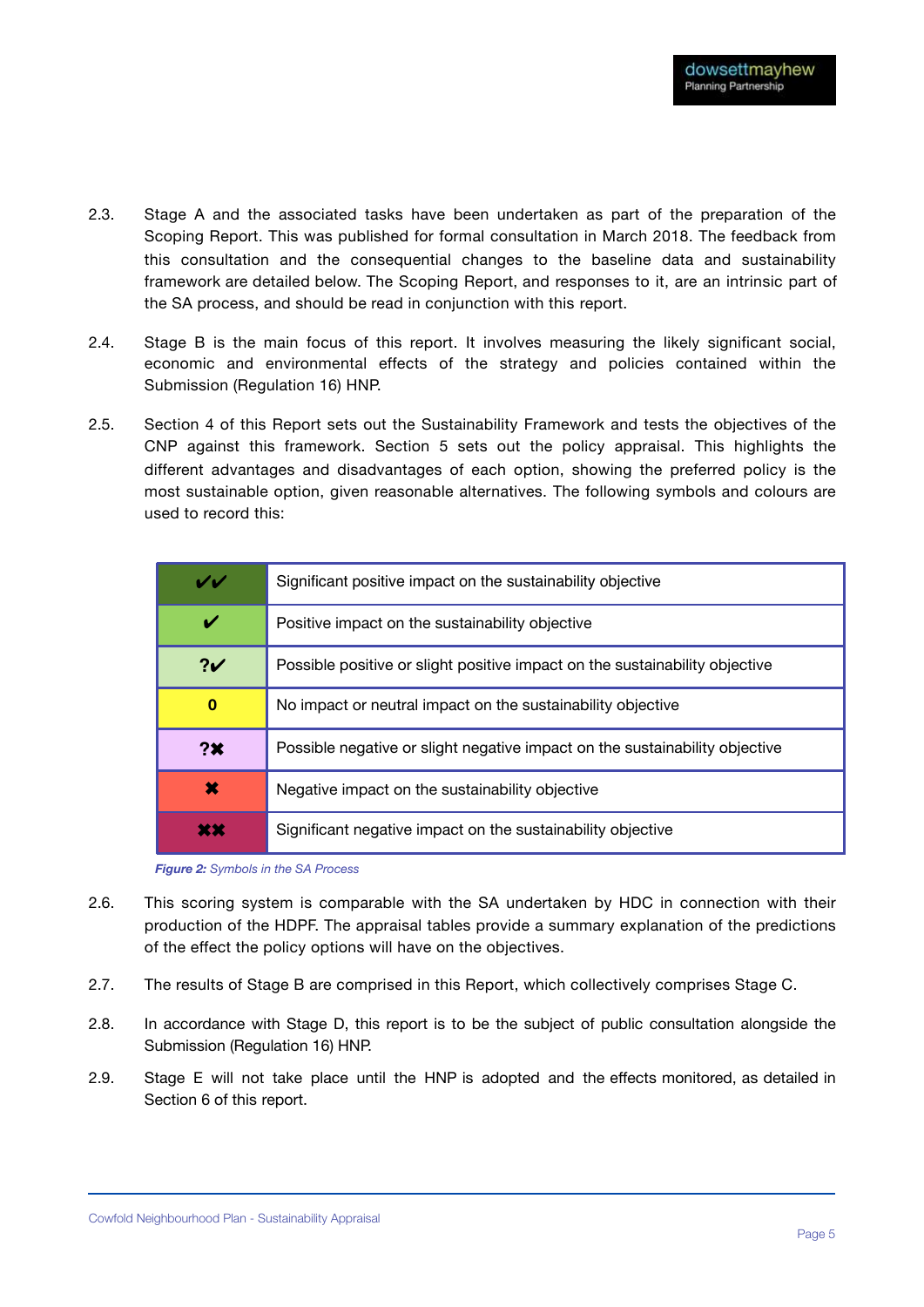#### **3. BASELINE INFORMATION**

- 3.1. As part of Stage A of this SA process, a review of other plans, programmes, policies, strategies and initiatives that may influence the content of the CNP was undertaken, together with the collation of extensive baseline data for the Parish.
- 3.2. The Baseline Data (as outlined in the Scoping Report) is presented below. Where this data has been updated either due to the availability of more recent baseline data or in response to consultation advice received in response to consultation on the Scoping Report this is also set out below under each topic.

#### General Parish Characteristics

- 3.3. The Parish lies to the south of Horsham, with the village of Cowfold at the intersection of the A272 and the A281. It is predominantly rural in character.
- 3.4. The historic market town of Horsham lies 6.6 miles to the north. Gatwick airport lies 16 miles to the north east.
- 3.5. The Parish is bounded by the adjoining parishes of Nuthurst to the north west, Lower Beeding to the north, Shermanbury to the south, and West Grinstead to the west. It is also bound by Bolney parish to the east which lies within the Mid Sussex District.

#### Social Characteristics - Population

- 3.6. The census data from 2011 shows that the total population for the Parish was 1904. A total of 49.4% (941) were male, whilst 50.5% (963) were female.
- 3.7. The age structure comprises:
	- 379 persons aged between 0-17;
	- 574 persons aged between 18-44;
	- 590 persons aged between 45-64; and
	- 361 persons aged 65 and over
- 3.8. The Office for National Statistics, published 2016-based Subnational Population Projections, in May 2018. These are broken down to local authority and health authority level. This confirms, the populations of all regions in England are projected to grow by mid-2026; regions in the north of England are projected to grow at a slower rate than those in the south. The South East is expected to grow by 574,000 people  $(6.4\%)$  over 10 years (mid 2016 - mid 2026). <sup>2</sup>

https://www.ons.gov.uk/peoplepopulationandcommunity/populationandmigration/populationprojections/bulletins/ <sup>2</sup> subnationalpopulationprojectionsforengland/2016based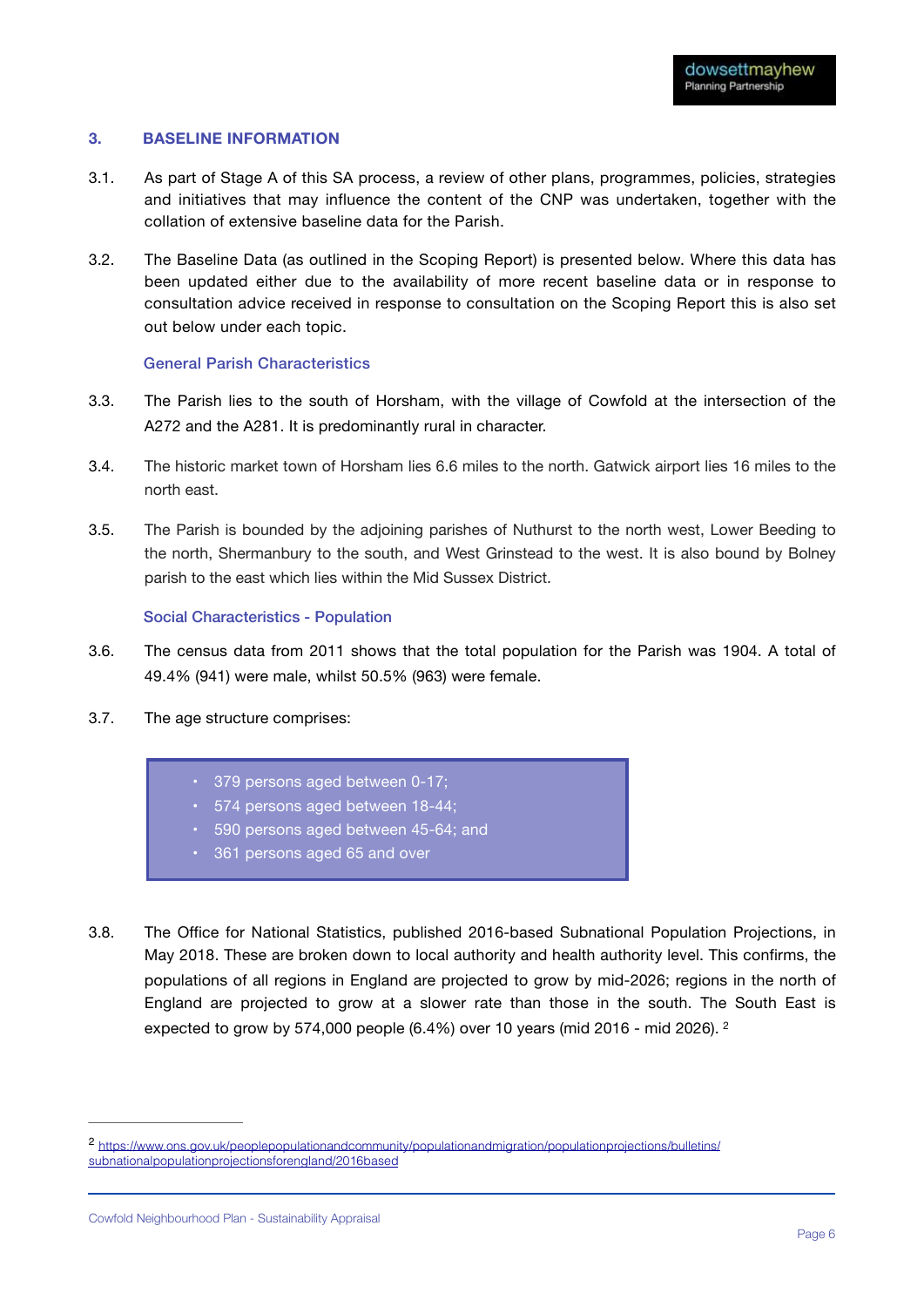3.9. For Horsham, the 2016 based subnational population projection, mid-2016 to mid-2041 is 138,523. This is an increase of 7222. This equates to a 5.5% population increase on the 2011 population (131,301).

#### Social Characteristics - Housing

- 3.10. At the time of the last Census there were a total of 739 occupied dwellings (household with at least one usual resident) in the Parish. This comprised:
	- Whole house or bungalow: Detached 314;
	- Whole house or bungalow: Semi-detached 243;
	- Whole house or bungalow: Terraced (including end-terrace) 138;
	- Flat, maisonette or apartment: Purpose-built block of flats or tenement -51;
	- Flat, maisonette or apartment: Part of a converted or shared house (including bed-sits) - 18;
	- Flat, maisonette or apartment: In a commercial building 4; and
	- Caravan or other mobile or temporary structure 3.

#### 3.11. Of the occupied households (739), the ownership/tenure were as follows:

- 226 owned outright;
- 328 owned with a mortgage or loan;
- 1 shared ownership (part owned and part rented);
- 67 social rented;
- 5 rented from Council;
- $\cdot$  62 other;
- 98 private rented;
- 85 private landlord or letting agency;
- 13 other; and
- 19 living rent free.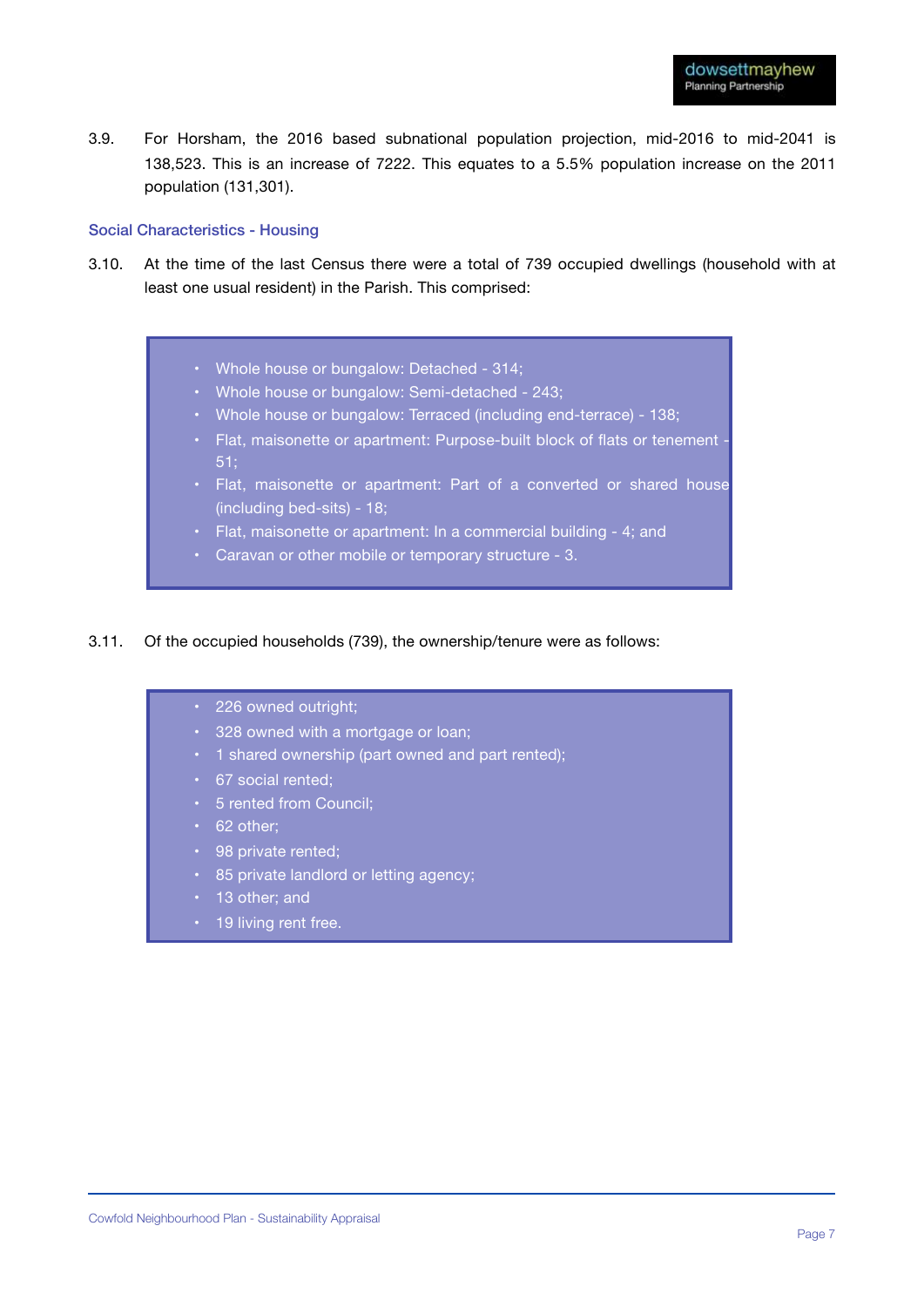3.12. The census indicated there were a total of 1,388 cars owned by residents within the Parish. Ownership per household was as follows:



- Houses with 4+ cars 50.
- 3.13. The ONS published Household Projections for England in May 2019. <sup>3</sup> For Horsham, household projections mid 2001-mid 2041 is 72,000. This is an increase of 17,077 increase. This equates to a 31% increase on the 2011 population (54,923).

#### Social Characteristics - Human Health

- 3.14. The Office for National Statistics holds records for "general health" at a Parish level. For Cowfold this indicates:
	- Very good health 952;
	- Good health 651;
	- Fair health 199;
	- Bad health 36; and
	- Very bad health- 66.

#### Social Characteristics - Deprivation

- 3.15. The indices of multiple deprivation (IMD) is a composite indicator used to compare deprivation. It is made up of a number of factors including: employment, income, health, education/training, barriers to housing, crime and living environment. There are then standalone measures for deprivation affecting children and deprivation affecting older people.
- 3.16. The IMD can be expressed as a comparison to the rest of England and also as a comparison to the rest of Horsham District. IMD's are sub-divided into Lower Super Output Areas (LSOA's) and based on a range of indicators which reveal if an LSOA suffers from 'multiple' deprivation issues. LSOA's are areas of population size and do not always relate to exact Parish sizes, villages or geographies. LSOA's have an average population of some 1,500 residents, although they are not uniform in size.

https://www.ons.gov.uk/peoplepopulationandcommunity/populationandmigration/populationprojections/datasets/ <sup>3</sup> householdprojectionsforengland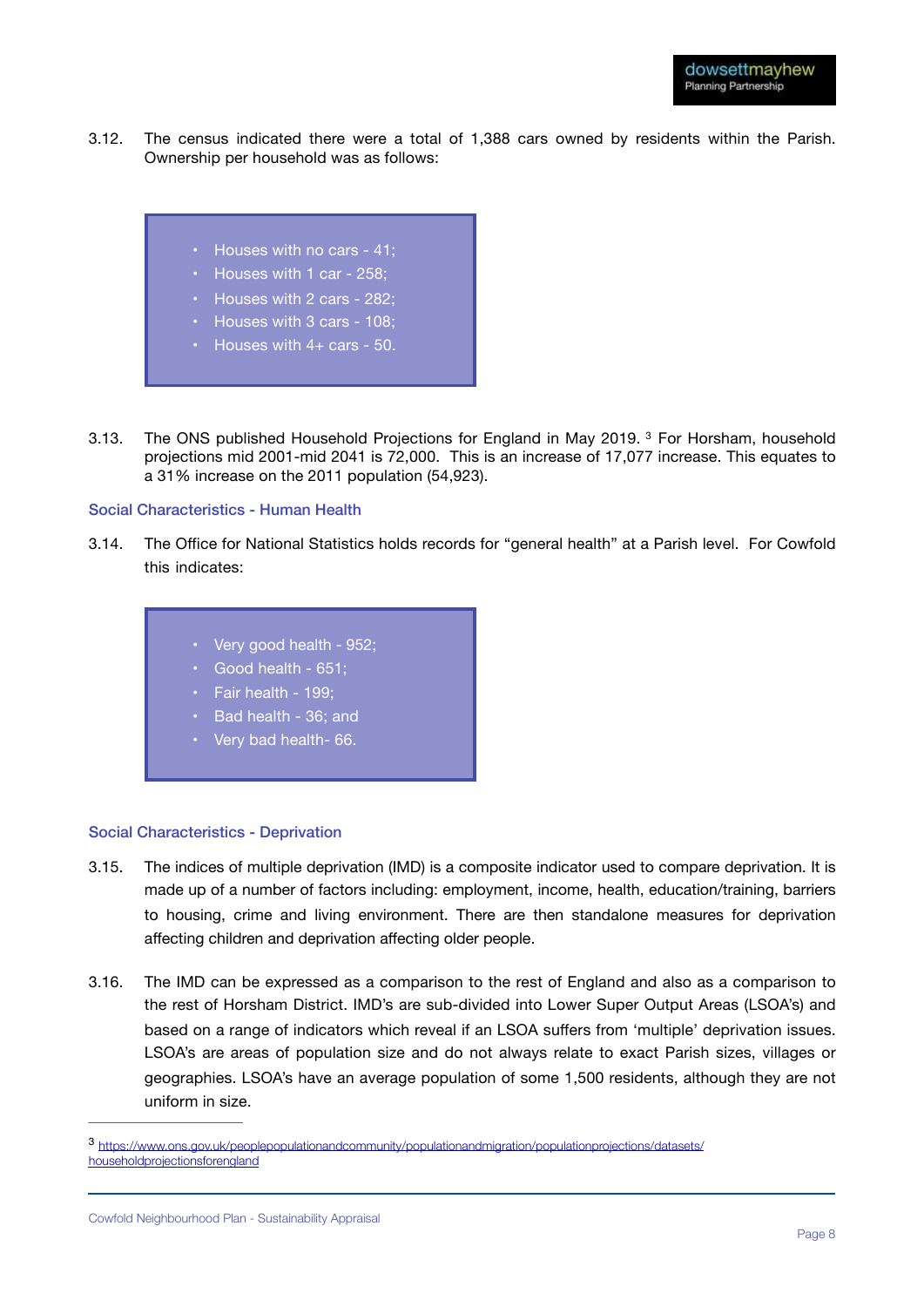- 3.17. If an area has low overall deprivation, this does not suggest that it has no deprivation issues, but that broadly there is not a multiple range of deprivation issues. An area which has low overall deprivation also may still have small pockets of deprivation. It is important to note that it is not a measure of wealth but solely a measure of deprivation. An area which has low deprivation will not necessarily be a wealthy area, and an area of higher deprivation will not necessarily be a poorer area.
- 3.18. The South East of England contains the second lowest number of the most deprived LSOA's, and highest number of the least deprived LSOA's. West Sussex is one of the least deprived higher level authorities, ranking 130th out of 152 upper tier authorities. Horsham District is one of the least deprived lower tier authorities in England, ranking 295th least deprived local authority out of 326. Within Horsham District there are 81 LSOAs, none which fall within the most deprived 30%. Conversely it contains 50 LSOA's in the least deprived 20%. Of this, 29 LSOA's are in the least deprived 10%.
- 3.19. There are 32,844 LSOA's in England, with 1 being the most deprived and 32,844 being the least deprived. The IMD data for the Parish, relative to the district and England, is shown below on Figure 3.



*Figure 3: Symbols in the SA Process*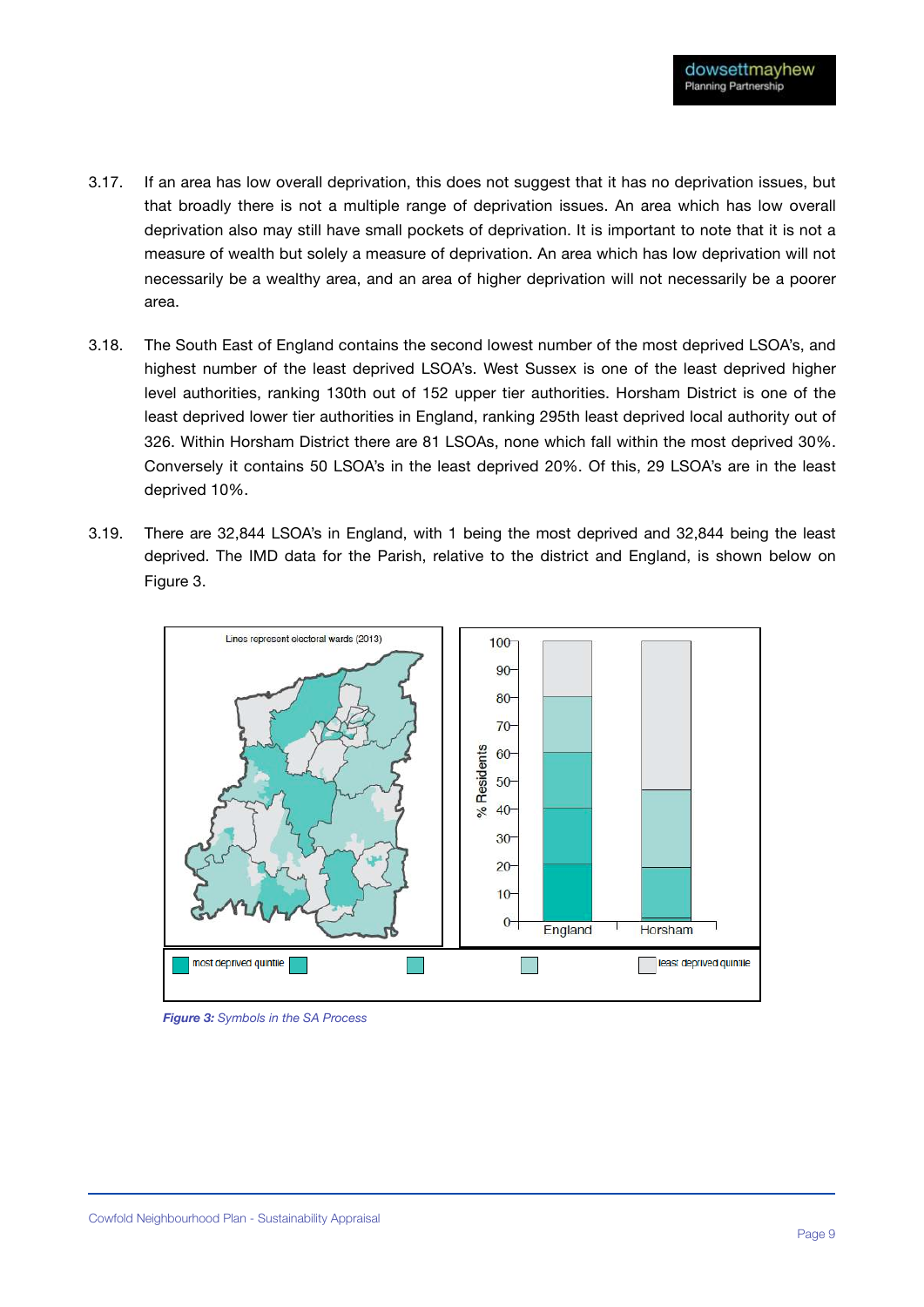3.20. There are 2 LSOA which cover Cowfold Parish. The extent of the LSOA's covering Cowfold Parish is illustrated in Figure 4.



*Figure 4: LSOA's covering Cowfold Parish* 

- 3.21. The assessment of deprivation for an LSOA is comprised of individual rankings, which are weighted and combined to produce the overall result.
- 3.22. The LSOA which covers the eastern part of the Parish is illustrated in Figure 5. The northern and eastern boundary of the LSOA is co-terminus with the Parish boundary.



*Figure 5: LSOA's covering eastern part of Cowfold Parish* 

3.23. This LSOA covering the eastern part of the Parish has the following rankings: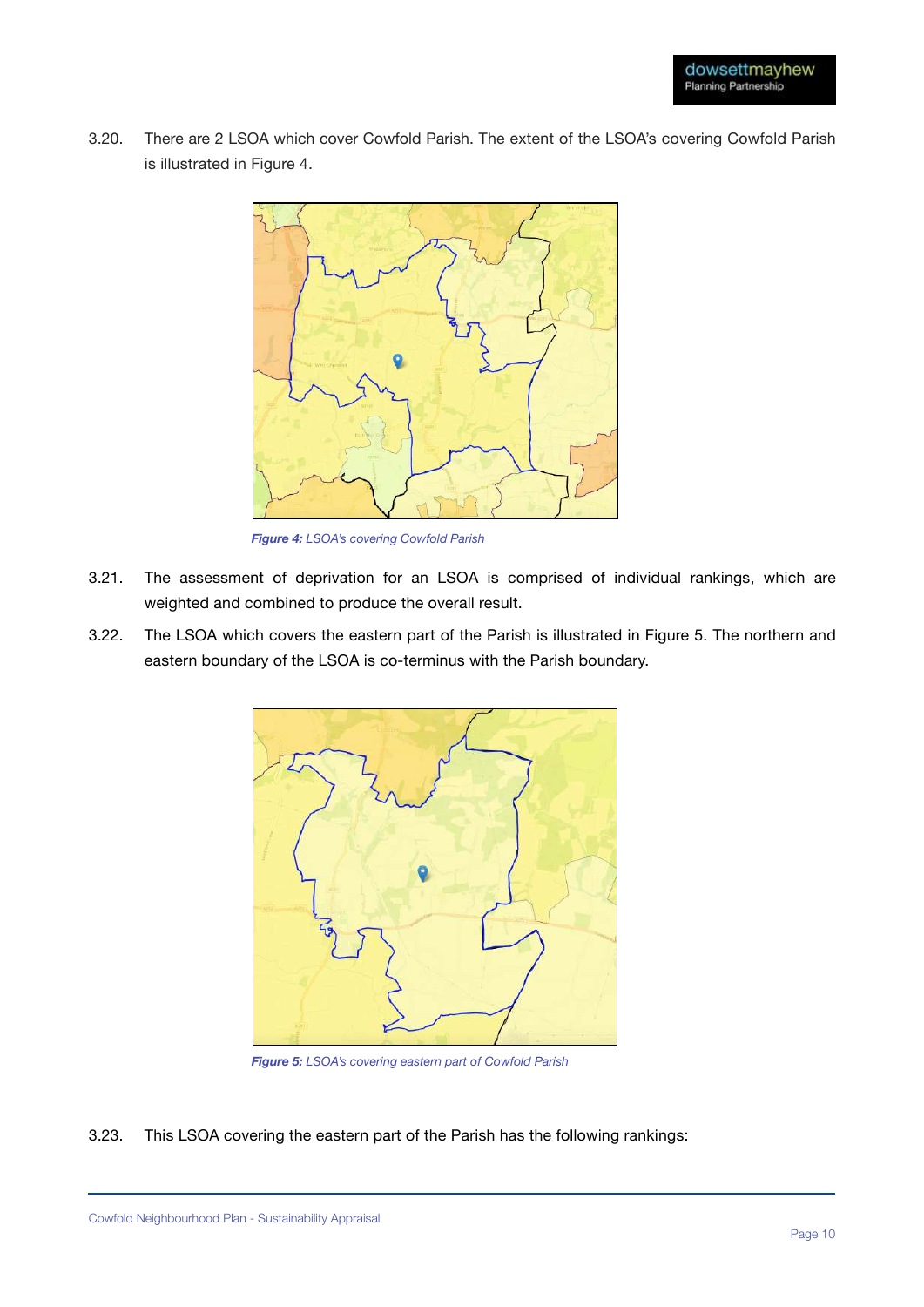- Income- 22,879 (least 40% deprived)
- Employment- 29,099 (least deprived 20%)
- Education & Training- 24,552 (least deprived 30%)
- Health- 25,652 (least deprived 30%)
- Crime- 27,291 (least deprived 20%)
- Barriers Housing/Services- 20,536 (least deprived 40%)
- Living Environment- 4,992 (most deprived 20%)
- Income Deprivation Affecting Children Index- 25,808 (least deprived 30%)
- Income Deprivation Affecting People Index- 15,600 (most deprived 50%)
- 3.24. The LSOA which covers the remaining part of the Parish is illustrated in Figure 6.
- 3.25. This LSOA extend beyond the Parish boundary and includes parts of West Grinstead parish in the west and Shermanbury parish to the south.



*Figure 6: LSOA covering western part of Cowfold Parish*

3.26. This LSOA covering the western part of the Parish has the following rankings: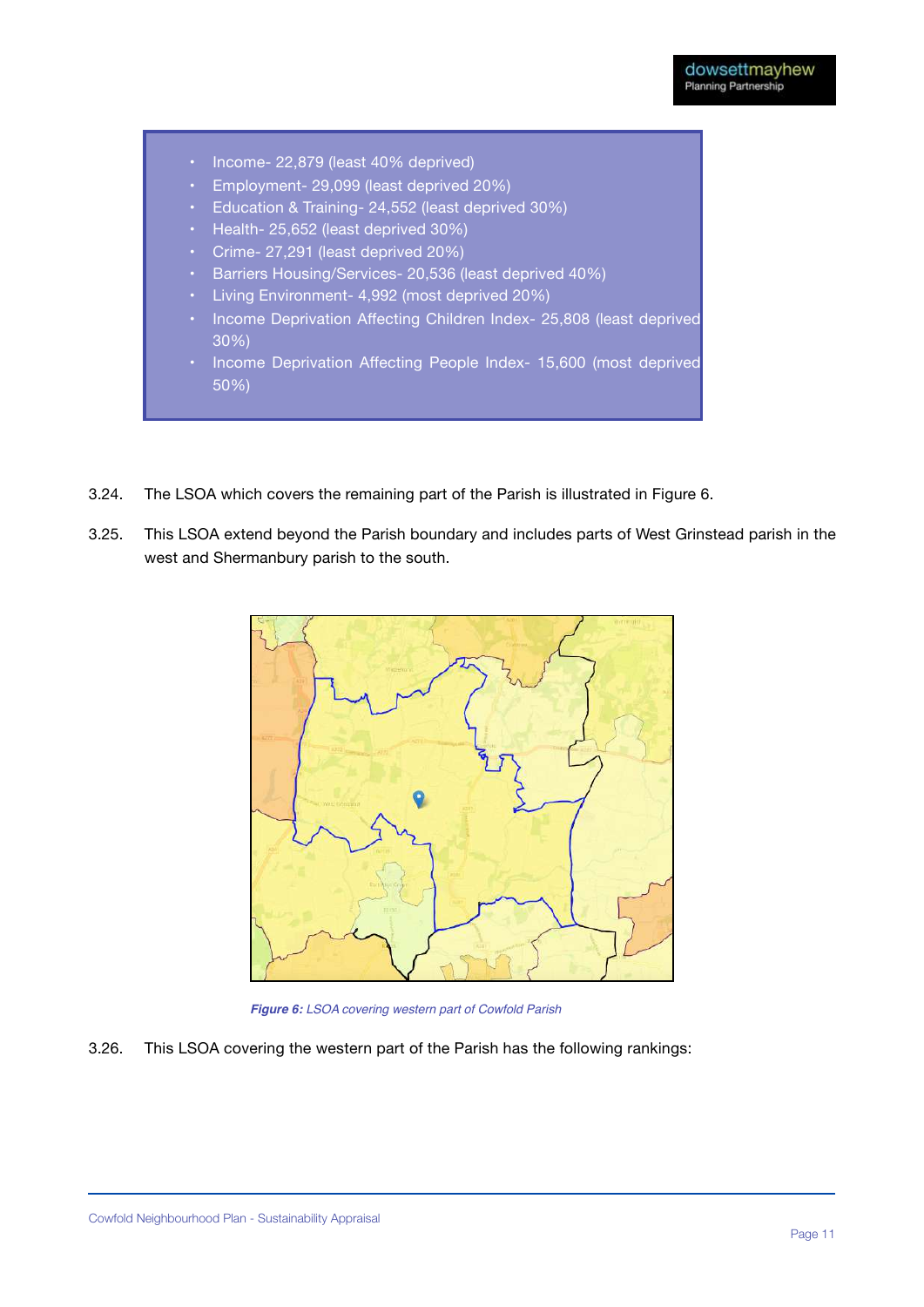- Income- 29,974 (least deprived 10%)
- Employment- 31,045 (least deprived 10%)
- Education- 23,700 (least deprived 30%)
- Health- 32,147 (least deprived 10%)
- Crime- 25,603 (least deprived: 30%)
- Barriers to Housing and Services Domain- 2,067 (most deprived: 10%)
- Living Environment 2,922 (most deprived: 10%)
- Income Deprivation Affecting Children Index- 27,775 (least deprived: 20%)
- Income Deprivation Affecting People Index- 30,665 (least deprived: 10%)
- 3.27. The majority of the rankings for the LSOA covering the eastern part of the Parish are within the least deprived. Living Environment and Income Deprivation Affecting People are the exception to this. The LSOA shows relatively higher deprivation with regards to the "Living Environment" (most deprived 20%). This can relate to the quality of dwellings, lack of central heating, air quality and traffic accidents. Rural parishes often rank poorly on this measure due to relatively high levels of traffic accidents on rural roads and an older stock of housing. Overall the IMD shows that the eastern LSSO has relatively low levels of deprivation and generally performs favourably compared to the rest of England.
- 3.28. The majority of the rankings for the LSOA covering the eastern part of the Parish are within the least deprived. Barriers to Housing and Services and Living Environment are the exception to this. The relatively high deprivation (most deprived 10%) that relates to "Barriers to Housing and Services", is not unusual for rural Parishes. It is an issue that many other rural parts of Horsham District experience. The Barriers to Housing & Services is ranked with reference to matters such as distances to a post office, primary school, shop & GP. It also includes housing affordability. Rural parishes by their nature will generally be located some distance from key services, and in the south east have higher house prices. It is therefore unsurprising that the Parish ranks poorly against this indicator.
- 3.29. The LSOA also shows relatively higher deprivation with regards to the "Living Environment" (most deprived 10%). This can relate to the quality of dwellings, lack of central heating, air quality and traffic accidents. Rural parishes often rank poorly on this measure due to relatively high levels of traffic accidents on rural roads and an older stock of housing.
- 3.30. Overall the IMD shows that the LSOA covering the western part has relatively low levels of deprivation and generally performs favourably compared to the rest of England. However, it is clear that affordability and accessibility are two key issues.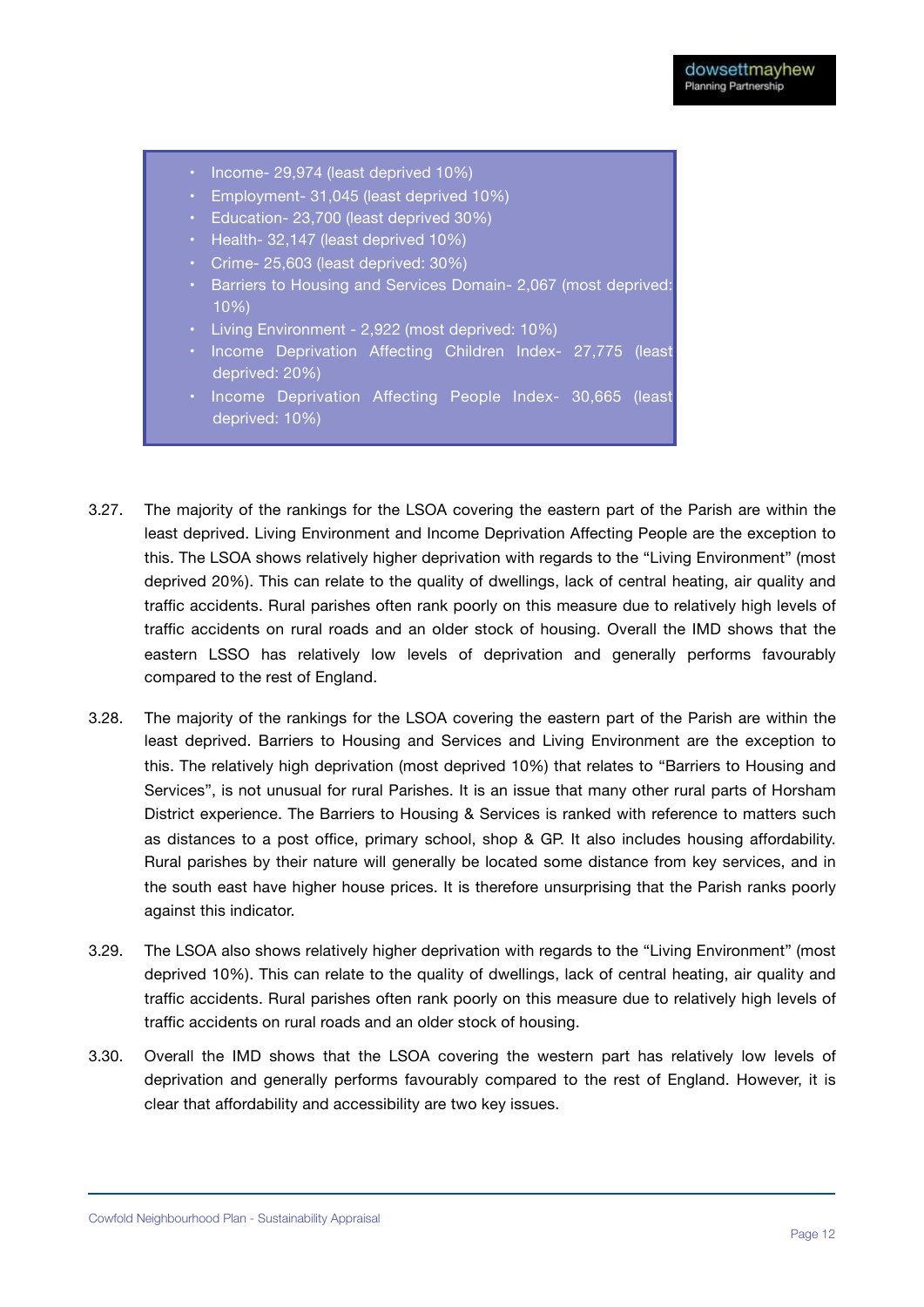#### Environmental Characteristics - Biodiversity, Flora and Fauna

- 3.31. The Parish supports a wide variety of plant and animal life and habitats, including woodland, hedgerows, grassland, as well as waterbodies and associated environments. Buildings within the Parish are also capable of providing a habitat to a wide variety of wildlife.
- 3.32. There are no Sites of Special Scientific Interest (SSI) within the Parish. There are a number of ancient woodlands in the Parish, primarily focussed in the north east of the Parish.
- 3.33. In response to the Scoping Report, Natural England (NE) advised their records show that the Parish of Cowfold includes priority habitats (deciduous woodland) and irreplaceable habitats (ancient woodland). NE advised this information needs to be added to the text and a map included.

#### Environmental Characteristics - Landscape, Soil and Geology

- 3.34. The District Council commissioned a Landscape Character Assessment, published in October 2003. This identified 32 separate landscape characters across the district.
- 3.35. The Parish falls within the landscape character areas J3 Cowfold and Shermanbury Farmlands. This character area comprises gently undulating areas of low ridges and valleys which lie over the Weald Clay and the southern edge of the Tunbridge Wells Sands. The Assessment notes it has both small scale intricate field patterns of pasture and some larger scale arable fields. It confirms scattered woodlands, hedgerows and shaws create enclosure and restrict views and notes there are some more open areas where hedgerows have been lost.
- 3.36. The Assessment confirms the keys issues for the area include: loss of hedgerows and shaws; decline in traditional land management; and localised expansion of horse paddocks.
- 3.37. Overall, the Assessment confirms the landscape condition is declining. It also notes the sensitivity to change overall is moderate reflecting the moderate to high inter visibility of the area and moderate intrinsic landscape qualities. It confirms key sensitives are: large scale farm buildings; suburbanisation on main routes; and the introduction of telecommunication masts on the low ridges.
- 3.38. More recently, the District Council have commissioned a Landscape Capacity Assessment. The final report of this was published in April 2014. This is not a Landscape Character Assessment, but rather a Landscape Capacity Assessment. As noted in paragraph 1.6 of the final report, the key objectives are to provide an assessment of the landscape capacity of the land around existing Category 1 and Category 2 settlements,  $4$  to accommodate housing and employment development, and identify areas where new development could best be accommodated without unacceptable adverse landscape and visual impacts.
- 3.39. Paragraph 1.7 of the report sought to emphasise that the scope of the study was to assess landscape capacity only and that the overall suitability of the site for development would depend

<sup>4</sup> As defined in the Horsham Local Development Framework Core Strategy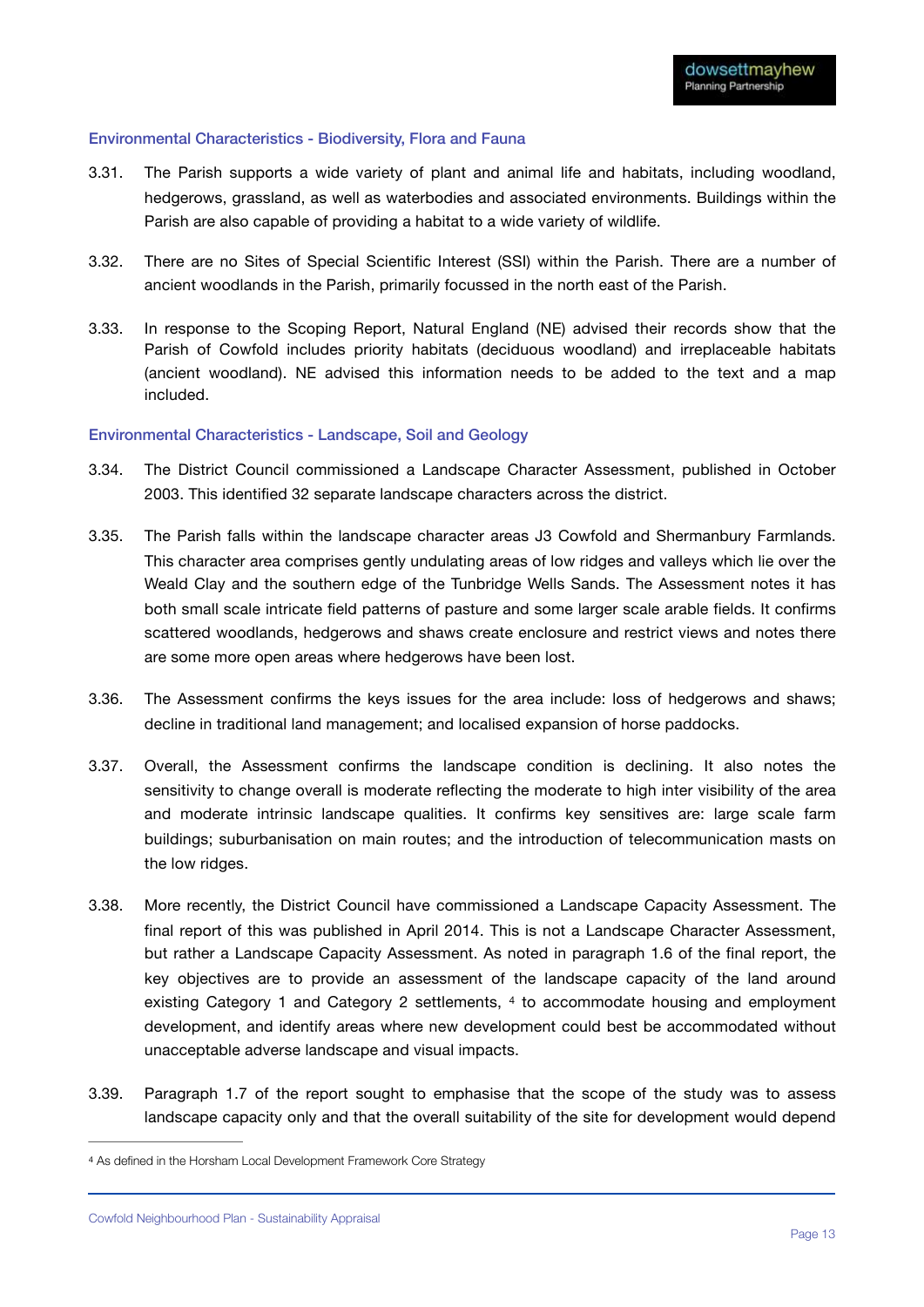on a range of other considerations, noted as including access, infrastructure, constraints, other environmental considerations including flood risk, ecology, heritage and archaeology, and air quality.

- 3.40. The Assessment details all the countryside around the settlement of Cowfold was included within the capacity assessment. Five distinctive landscape study areas have been identified, these comprise CF1, CF2, CF3 , CF4 and CF5, which are illustrated in Figure 7.
- 3.41. Landscape Study Area CF1. The Assessment confirms the area comprises a very gently undulating landform with regular and irregular field patterns bound by copses and hedgerows. It notes there is a mixed settlement edge which is harsh and abrupt in places with the presence of modern development, and is *Figure 7: Cowfold Landscape Capacity*softened by trees in other parts.



The Assessment confirms the landscape is in moderate condition due to intrusion of some large modern farm buildings. The visual sensitivity is identified as moderate as any housing development would be likely to be relatively well screened by existing copses and hedgerows. The overall landscape capacity is identified as moderate as the area retains an attractive rural character, with some landscape features and qualities sensitive to housing development. The Assessment notes it would be very important to protect important attractive views and maintain an attractive green approach into the village along the A272. Furthermore, it confirms there could be opportunities to secure enhancement of parts of the existing settlement edge through new development.

3.42. Landscape Study Area CF2. The Assessment confirms the area comprises ridge landform with gentle to moderate slopes to the south on the village side with steeper slopes to the north. It includes irregular small scale field patterns. The visual sensitivity is identified as moderate-high as the ridgeline and the slopes to the north are very visually sensitive due to the prominence of the elevated landform and attractive views northwards from them over the High Weald. The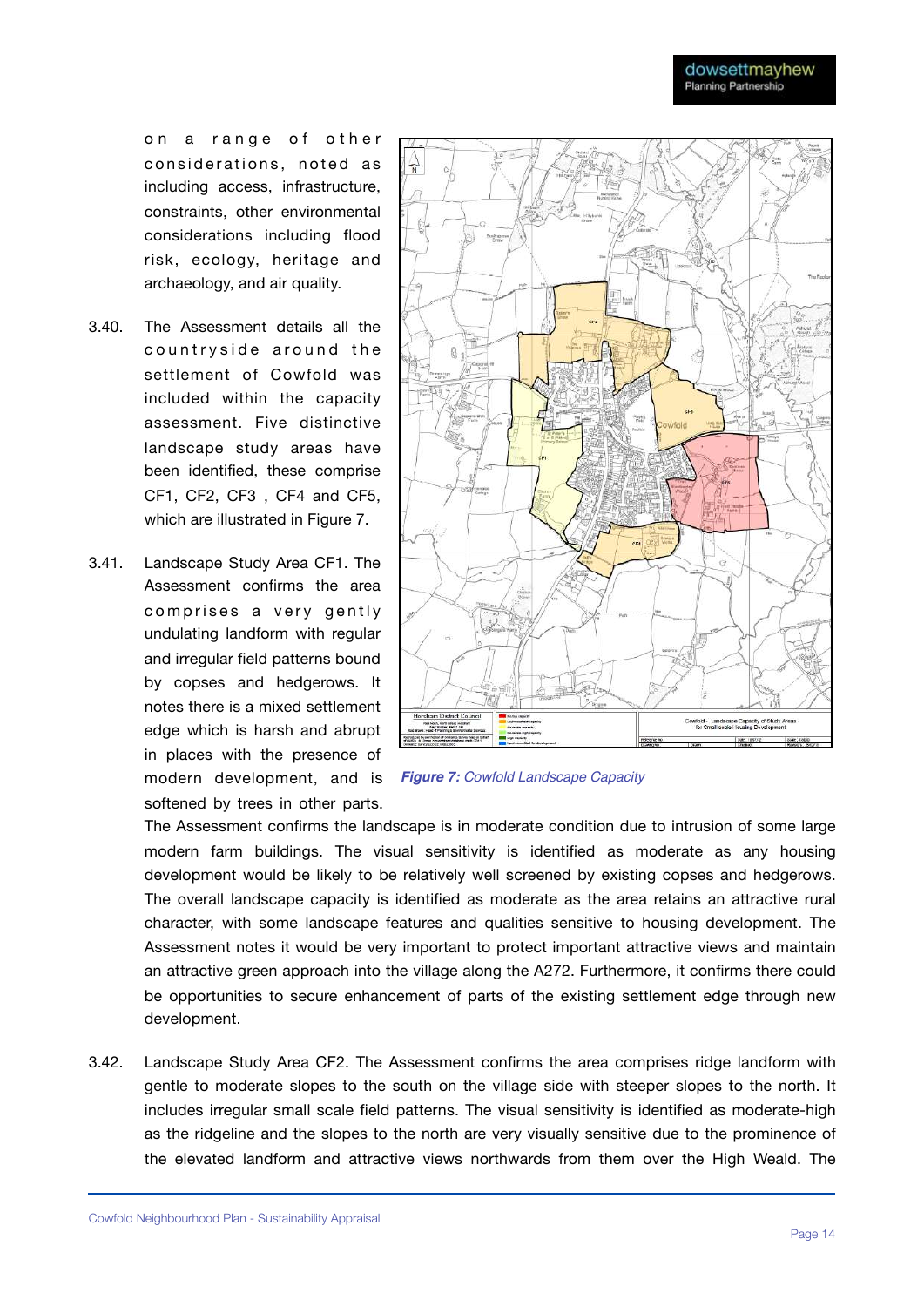overall landscape capacity is identified as low-moderate. The Assessment confirms development would need to be restricted close to the existing settlement edge and considerate care would be needed to avoid unacceptable impacts resulting from development on the skyline or damage to the Brookhill approach into the village.

- 3.43. Landscape Study Area CF3. The Assessment confirms the area comprises flat to gently undulating landform. It includes medium-large scale field patters bounded by shaws, copses and hedgerows. It notes a green corridor approach into the village. The Assessment confirms the landscape is in moderate condition due to partial erosion of field pattern. It notes despite the presence of shaws and woodland, the large field in the south of the area is extensively viewed from the A272. As a result, it confirms even small scale development would likely to be quite visually prominent. The landscape is identified as having as having low-moderate landscape capacity. The Assessment outlines it would be very important to maintain a broad green corridor along the A272 and restrict the extent of any development to the east with a woodland buffer to avoid the impression of sprawl into the wider countryside beyond the current built up area boundary south of the A272.
- 3.44. Landscape Study Area CF4. The Assessment confirms the area area comprises very gently sloping valley side which falls southwards towards a stream. It includes small scale, irregular field pattern. It has a predominantly strong rural character despite the presence of sewage works and allotments in one field. The Assessments confirms the dense network of hedgerows and hedgerow trees would be likely to reduce the visibility of any development from the wider landscape. The Assessment confirms given the strong overall rural character of the area and moderate visual sensitivity the area is assessed as low - moderate landscape capacity for small scale housing development. It outlines if access was necessary along the narrow country lane in the north of the area this could have an unacceptable adverse impacts on hedgerows and the rural character of the lane.
- 3.45. Landscape Study Area CF5. The Assessment confirms the area comprises gently undulating landform with medium scale, irregular field pattern. Existing village edge mostly softened by woodland and hedgerows. It is predominantly very open and exposed to views. The Assessment confirms there is moderate landscape character sensitivity with some landscape features and qualities sensitive to development. The Assessment confirms the high visual sensitivity of the area results in a no/low landscape capacity for small scale housing development. Furthermore it notes any development could easily be perceived as an incursion into open countryside unrelated to the current settlement boundaries.
- 3.46. The northern eastern part of the Parish lies within the High Weald AONB. The key characteristics of the High Weald AONB are:
	- Dispersed historic settlements of farmsteads and hamlets, and late medieval villages founded on trade and non-agricultural rural industries;
	- Ancient routeways (now roads, tracks and paths) in the form of ridge-top roads and a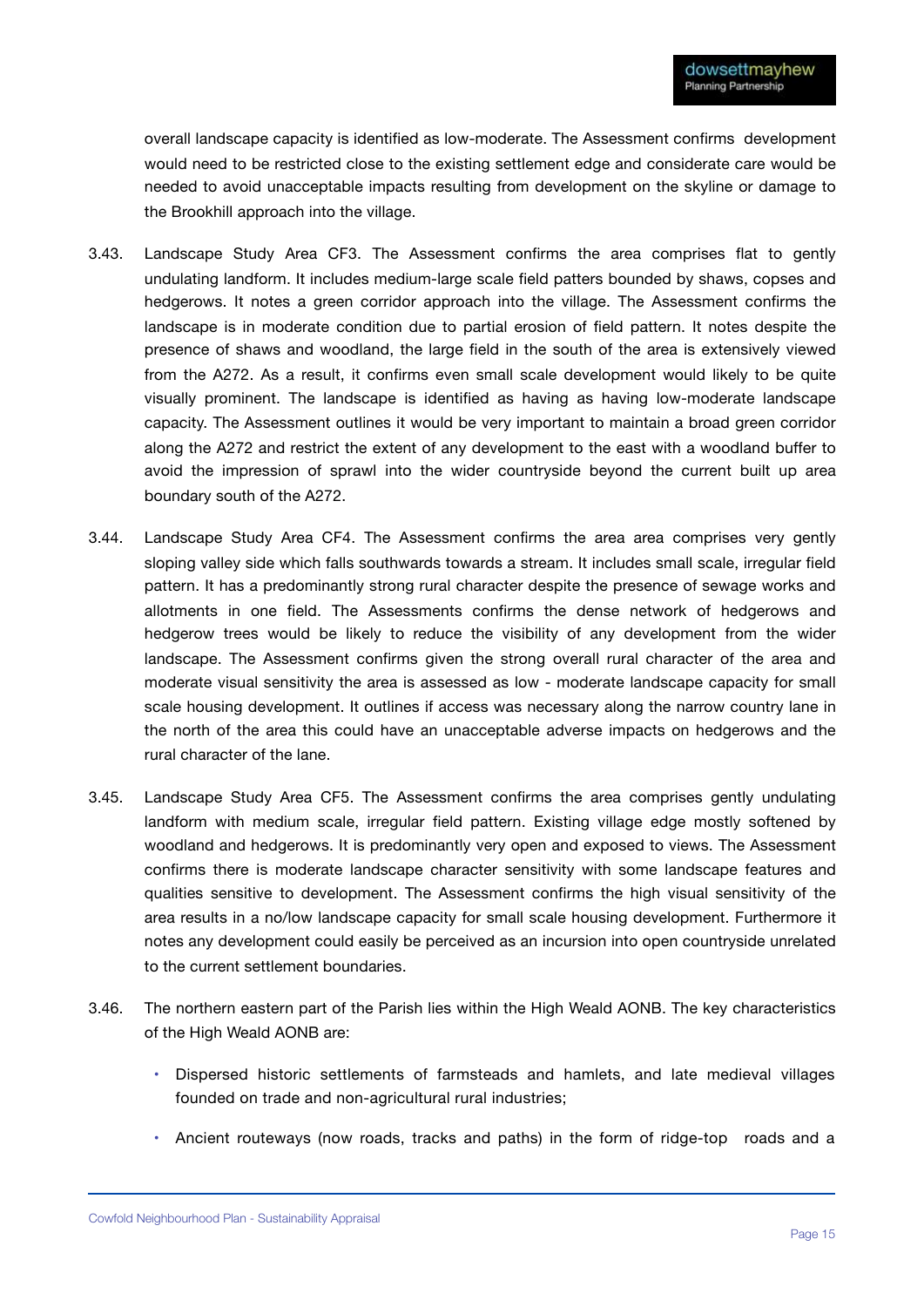dense system of radiating droveways. Ancient routeways are often narrow, deeply sunken, and edged with trees, hedges, wildflower-rich verges and boundary banks;

- The great extent of ancient woods, gills, and shaws in small holdings, the value of which is inextricably linked to long-term management;
- Small, irregularly shaped and productive fields often bounded by (and forming a mosaic with) hedgerows and small woodlands, and typically used for livestock grazing; small holdings; and a non-dominant agriculture; within which can be found distinctive zones of heaths and inned river valleys.
- 3.47. In response to the Scoping Report, Natural England advised part of the Parish (to the north-east) includes a designated landscape, the High Weald Area of Outstanding Natural Beauty and should be added to the text and a map included. NE also advised an indicator in relation to impact on the AONB should be included. This information has been included in the SA and the extent of the High Weald AONB, in due course, will be illustrated on the Proposals Map.

 $\frac{1}{2}$ 

#### Environmental Characteristics - Heritage

- 3.48. The Parish includes a Conservation Area which covers the central part of Cowfold. The extent of the Conservation Area is illustrated in Figure 8.
- 3.49. There are a total of 63 Listed Buildings within the Parish, 1 of which is Grade I (Parish Church of St. Peter).
- 3.50. An Historic Environment Report (HER) for the Parish has been sourced from West Sussex County. The Report sets out the historic assets of the Parish and includes details of monuments, Iron Age pottery, Roman coins, post medieval pottery and prehistoric weapons which have been identified through surveys and digs.
- 3.51. Historic England did not provide a response to the Scoping Report.



#### Environmental Characteristics - Air Quality and Climate Change

*Figure 8: Cowfold Conservation Area*

3.52. Two Air Quality Management Area (AQMAs) have been declared within Horsham District, in the centres of Cowfold and Storrington, Both have been designated for their exceedences of the annual mean objective for nitrogen dioxide.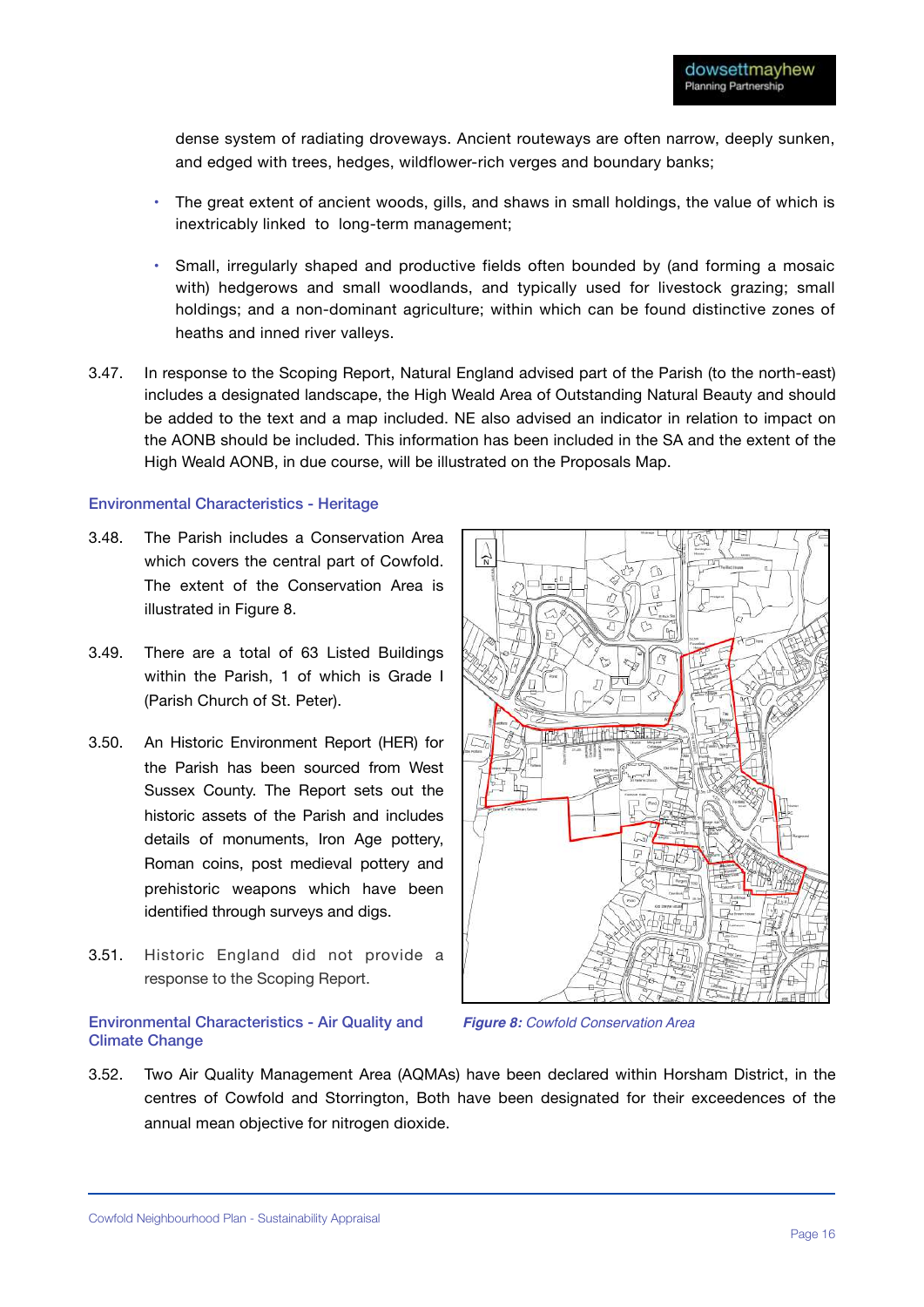- 3.53. The extent of the AQMA in Cowfold is illustrated in Figure 9.
- 3.54. A draft Air Quality Action Plan (AQAP) has been prepared for Cowfold and was submitted to Defra in 2013. This identifies a range of possible measures aimed at improving air quality within Cowfold. The draft AQAP was prepared by HDC in conjunction with West Sussex County Council.
- 3.55. The draft AQAP confirmed it will be subject to public consultation with feedback from the consultation process informing the final Action Plan.
- 3.56. A set out in the draft report, it is envisaged the AQAP will set out what will be implemented to reduce nitrogen dioxide pollution in Cowfold. Furthermore the final AQAP will "describe the rationale behind the measures including the costs and benefits and provide a timetable for implementation. The effectiveness of measures and progress with implementation will be the subject of annual review as part of the Local Air Quality Management review and assessment process."
- 3.57. The draft AQAP set out the air quality improvements required in Cowfold. This comprised a required nitrogen dioxide concentration reduction and a required NOx emission reduction.
- 3.58. The draft AQAP also identified the overriding principle of the AQAP. This comprised:
	- Cowfold specific measures to manage local traffic and to promote alternative transport options;
	- District wide measures to reduce traffic emissions and mitigate the impacts of development on air quality.
- 3.59. The draft AQAP confirms the Cowfold specific draft Action Plan measures have been incorporated into two main project areas, a traffic management feasibility study and the promotion of alternative transport options.
- 3.60. The draft AQAP acknowledges that Horsham has areas of poor air quality coupled with a demand for new development. It was therefore considered appropriate to include district wide action plan measures to reduce traffic emissions on the local road network and to mitigate the impacts of development on air quality. The Report confirms, two key measures in this respect:
	- The development of a local Air Quality Planning Policy Guidance document; and
	- The adoption of a District Emission Reduction Strategy.
- 3.61. In response to this, the adopted HDPF includes Strategic Policy 24: Environmental Protection which confirms development will be expected to "contribute to the implementation of local Air Quality Action Plans and do not conflict with its objectives."
- 3.62. The 2016 Annual Status Report for Horsham District Council (July 2016) confirms the monitoring data results for nitrogen dioxide. On the basis of these results the boundary of the Cowfold AQMA remain unchanged.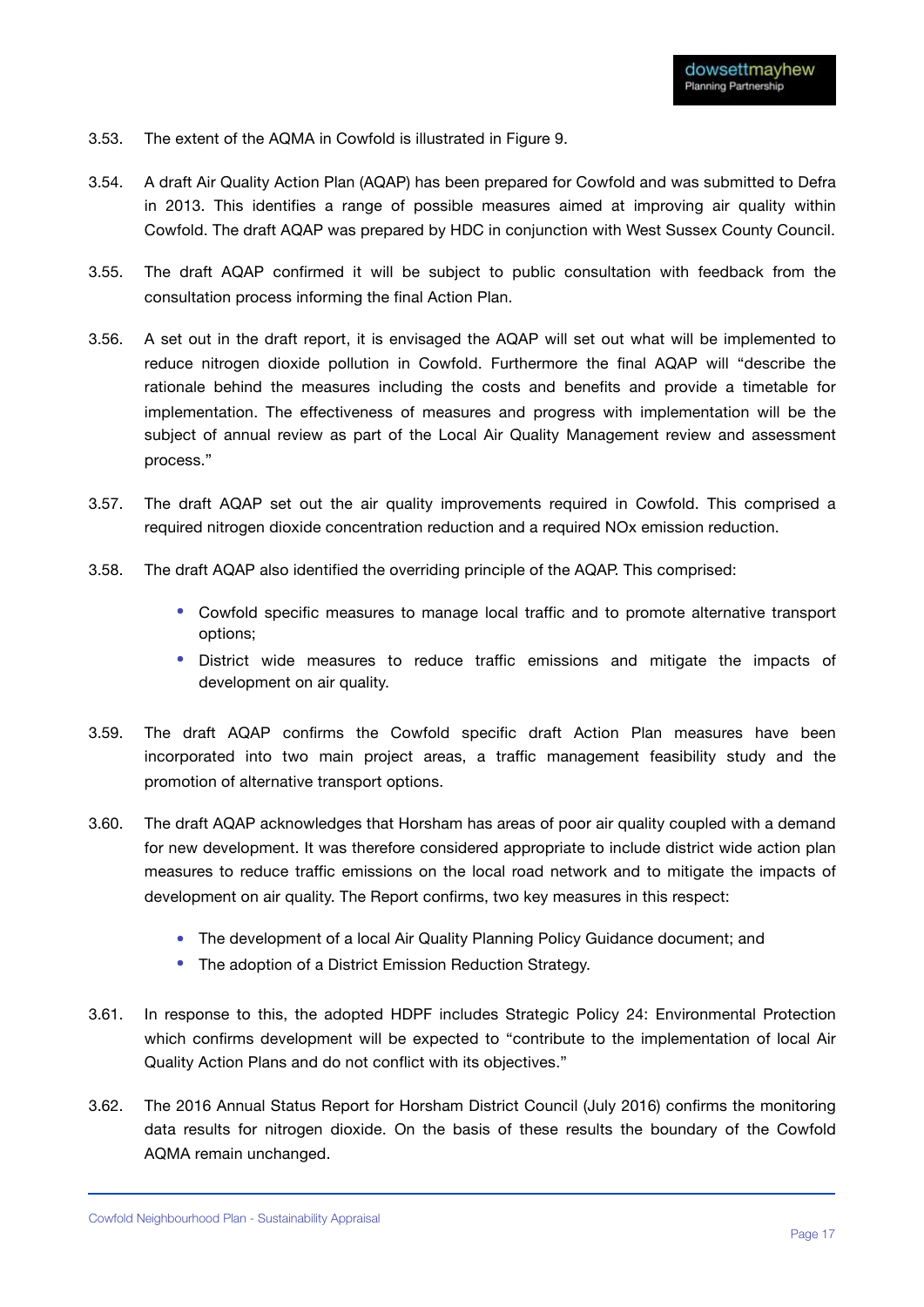- 3.63. The Report details the key actions completed in 2015. It also notes the achievement of congestion improvement measures in both Storrington and Cowfold has been challenging as "there are no easy solutions." In light of this, the Report confirms HDC continues to work with West Sussex County Council to explore traffic management measures to reduce congestion and improve air quality.
- 3.64. The Report identifies the Council's priorities for Cowfold. This is identified as progressing further evaluation of traffic management/congestion improvements. It notes "the plans are to reconvene the Action Plan Steering Group in Cowfold with the aim of progressing the identified measures and communicating with local residents and the wider public." The Report also confirms following the completion of actions, the Action Plan will be updated. To date no further updates have been published.
- 3.65. The climate of the Parish is generally warm temperate. Temperatures vary from an average low of 3.2 degrees Centigrade in January to an average high of 16.6 degrees, in July. Rainfall is relatively consistent throughout the year. Precipitation is the lowest in February, with an average of 39mm, with most precipitation falling in November, averaging 68mm.



*Figure 9: Cowfold Air Quality Management Area*

#### Environmental Characteristics - Water and Flooding

3.66. The Parish lies within the Adur and Ouse Catchment Management Area. There are no main rivers in the Parish. The Cowfold stream flows from the west of the Parish south to Shermanbury Place where it joins the River Adur.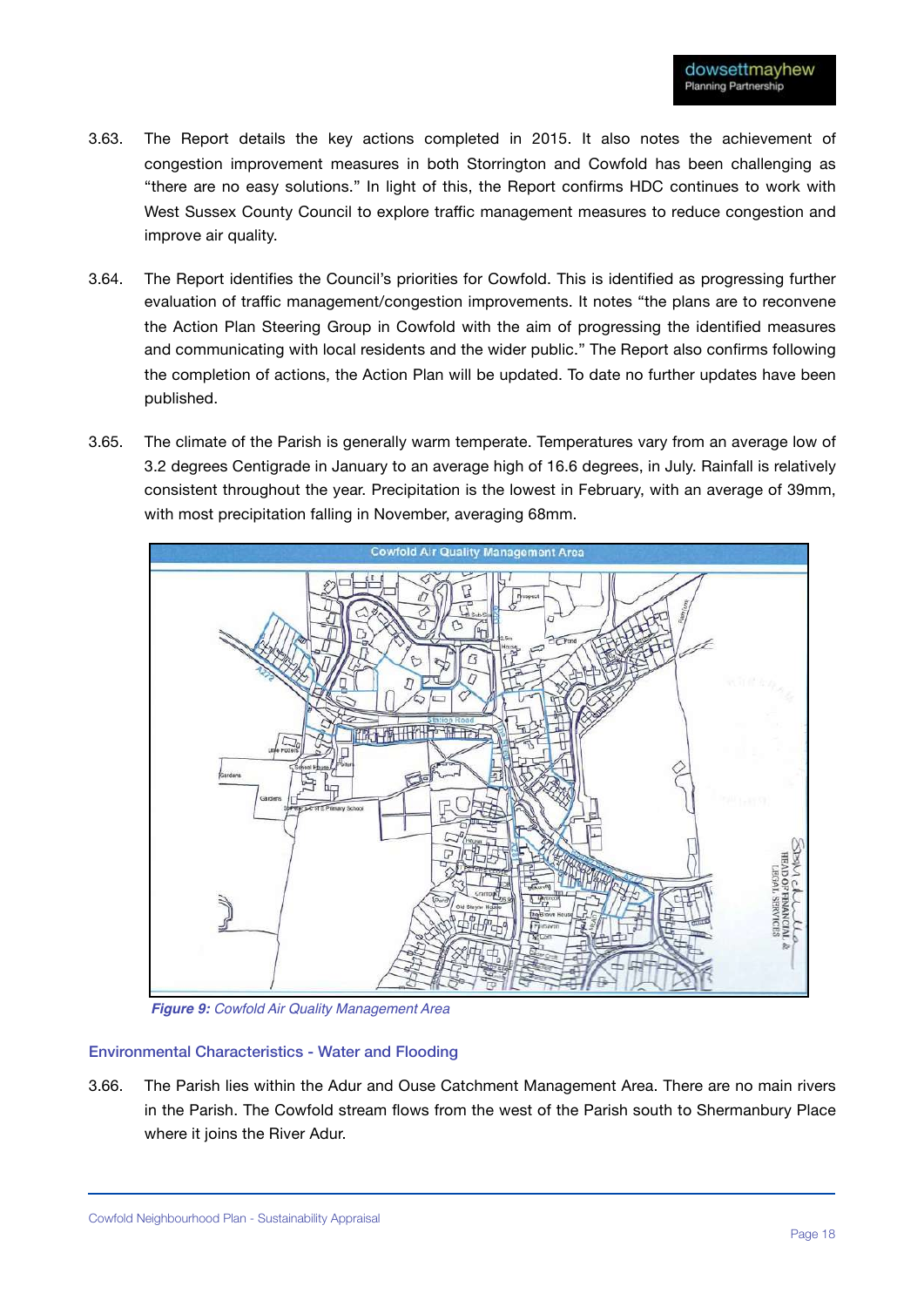3.67. HDC's Level 1 Strategic Flood Risk Assessment (SFRA) outlines that the majority of the Parish lies within Flood Zone 1. A small proportion of the south western part of the Parish lies within Flood Zone 2 and Flood Zone 3a/3b , the extent of which is identified in Figure 10.



*Figure 10: Strategic Flood Risk Assessment: Extent of Flood Zones*

- 3.68. In response to the Scoping Report, the Environment Agency, advised of support for the inclusion of objective 2 – Ecological and objective 4 – water and flooding and associated indicators.
- 3.69. In addition, the Environment Agency advised that the Scoping Report takes account of relevant policies, plans and strategies including the local Strategic Flood Risk Assessment, flood risk strategies and the South East River Basin Management Plan.

#### Economic Characteristics - Employment

- 3.70. The 2011 Census reveals that the number of residents of working age (16-74) was 1,371. Of this figure 1085 (79%) were economically active, and 286 (21%) were economically inactive.
- 3.71. Of those that were economically active, 1,011 were in employment. The split in roles is as follows: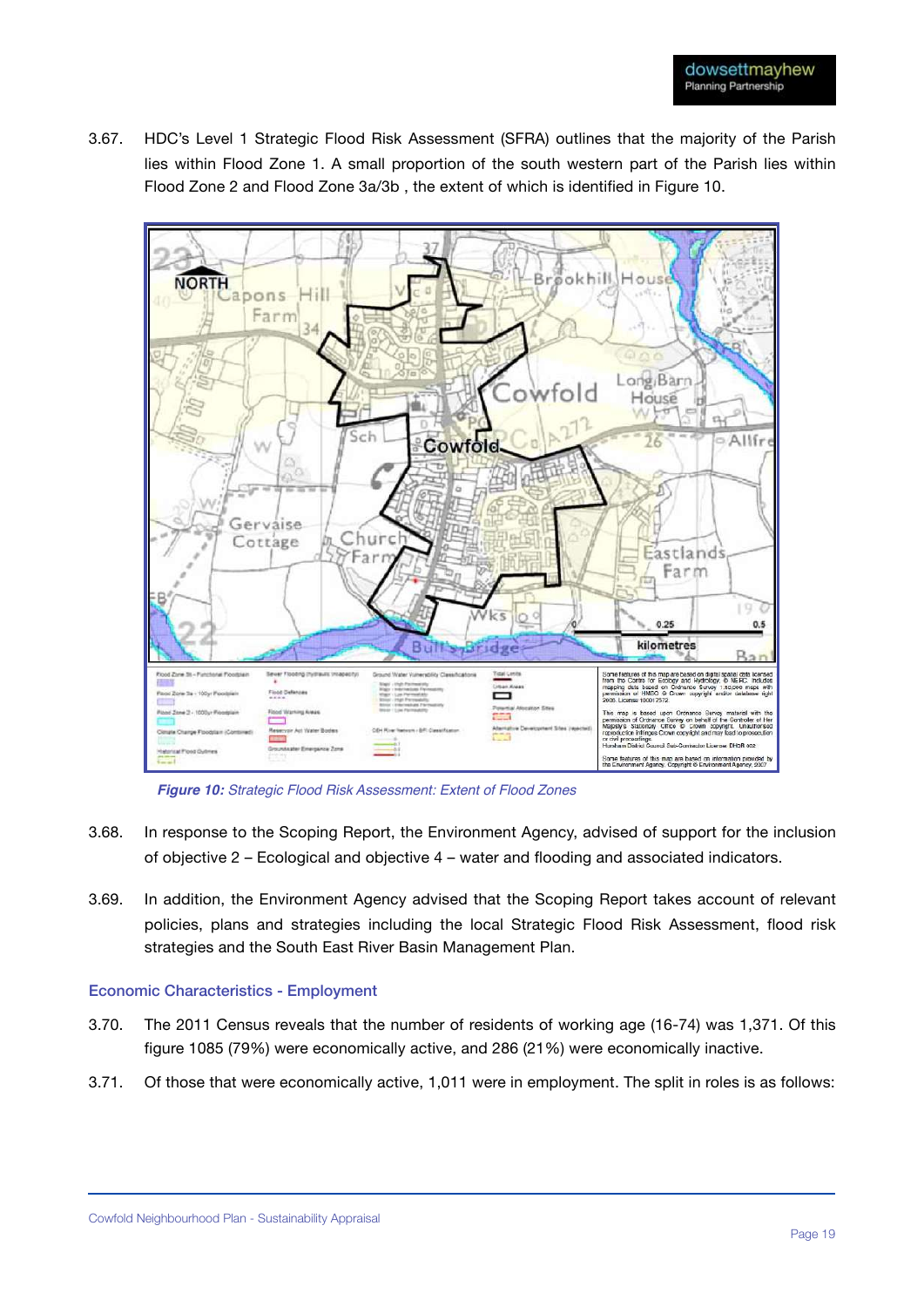- 189 employed part time;
	- 584 employed full time;
	- 238 self employed;
	- 39 unemployed; and
	- 35 full time student.
- 3.72. Of those that were economically inactive (286). The split in roles is as follows:
	- 142- Retired:
	- 38 Student (including full-time students);
	- 53 Looking after home or family;
	- 19 Long-term sick or disabled;
	- $\cdot$  34 Other;
	- 10 Unemployed: Age 16 to 25;
	- 14 Unemployed: Age 50 to 74;
	- 2 Unemployed: Never worked; and
	- 17 Long-term unemployed.
- 3.73. Of those who were aged 16 to 74 in employment (1,038) indicated the industry in which they worked as follows:
	- Agriculture, forestry and fishing- 18;
	- Mining and quarrying 1;
	- Manufacturing 97;
	- Electricity, gas, steam and air conditioning supply 1;
	- Water supply; sewerage, waste management and remediation activities 8;
	- Construction 96;
	- Wholesale and retail trade; repair of motor vehicles and motor cycles 139;
	- Transport and storage 78; and
	- Accommodation and food service activities 48
	- Information and communication 44;
	- Financial and insurance activities 41;
	- Real estate activities- 19;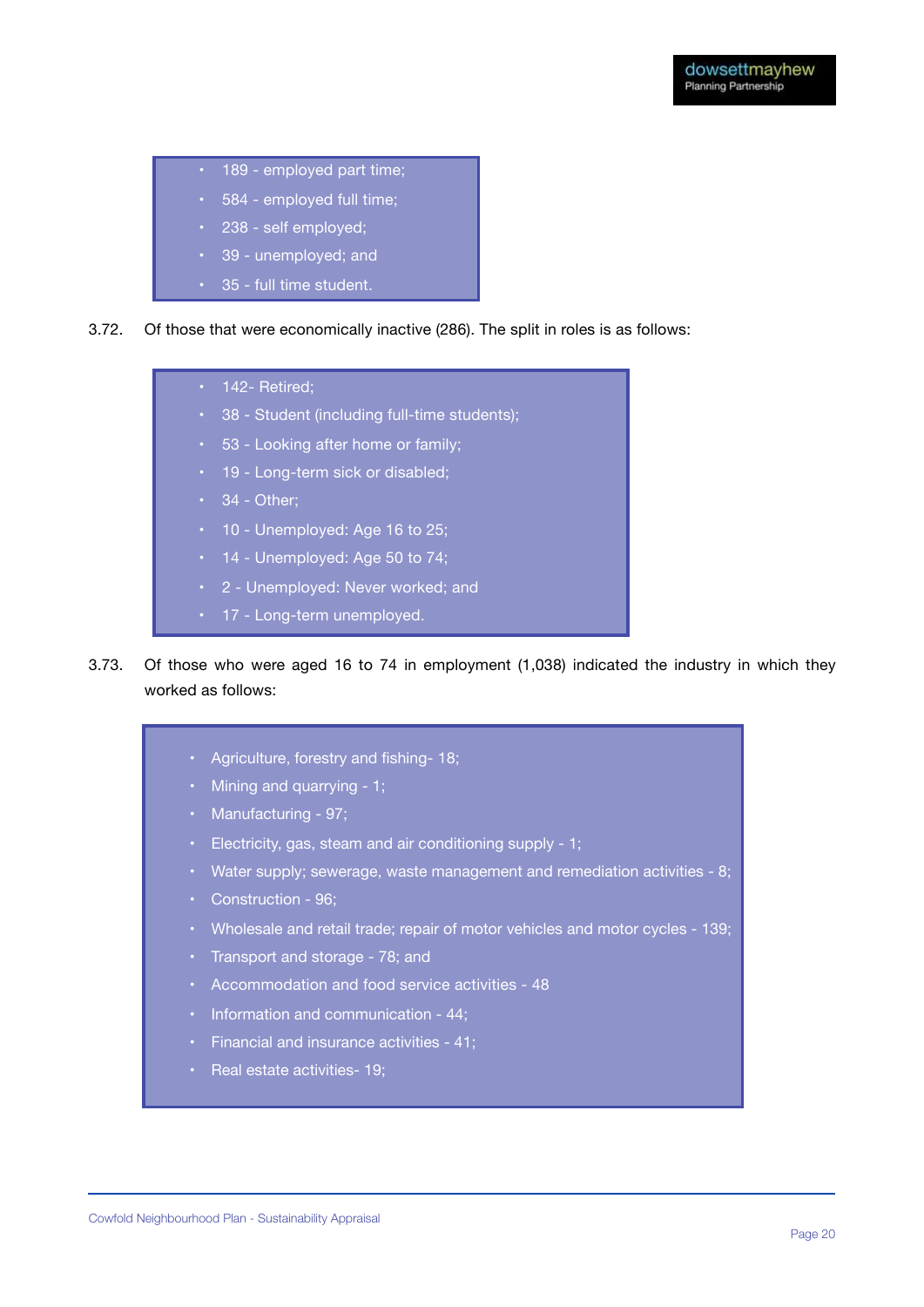- Professional, scientific and technical activities 75;
- Administrative and support service activities 56;
- Public administration and defence; compulsory social security 48
- Education 87;
- Human health and social work activities- 11; and
- Other 71.

#### 3.74. Of those who were aged 16 to 74 in employment (1,038) indicated their occupation as follows:

- Managers, directors and senior officials 167;
- Professional occupation- 191;
- Associate professional and technical occupations- 157;
- Administrative and secretarial occupations- 103;
- Skilled trades occupations 146;
- Caring, leisure and other service occupations 101;
- Sales and customer service occupations 58;
- Process plant and machine operatives 44; and
- Elementary occupations 71.

#### 3.75. All usual residents aged 16 and over indicated their qualifications were as follows:

- No qualifications 268;
- Level 1 qualification- 206;
- Level 2 qualification 278;
- Apprenticeship- 53;
- Level 3 qualification 198;
- Level 4 qualification 504;
- Other qualification 63;
- Schoolchildren and full time-time students: Age 16 to 17 38;
- Schoolchildren and full time-time students: Age 18 and over 31;
- Full-time students: Age 18 to 74: Economically active: In employment 16;
- Full-time students: Age 18 to 74: Economically active: Unemployed 3; and
- Full-time students: Age 18 to 74: Economically inactive 12.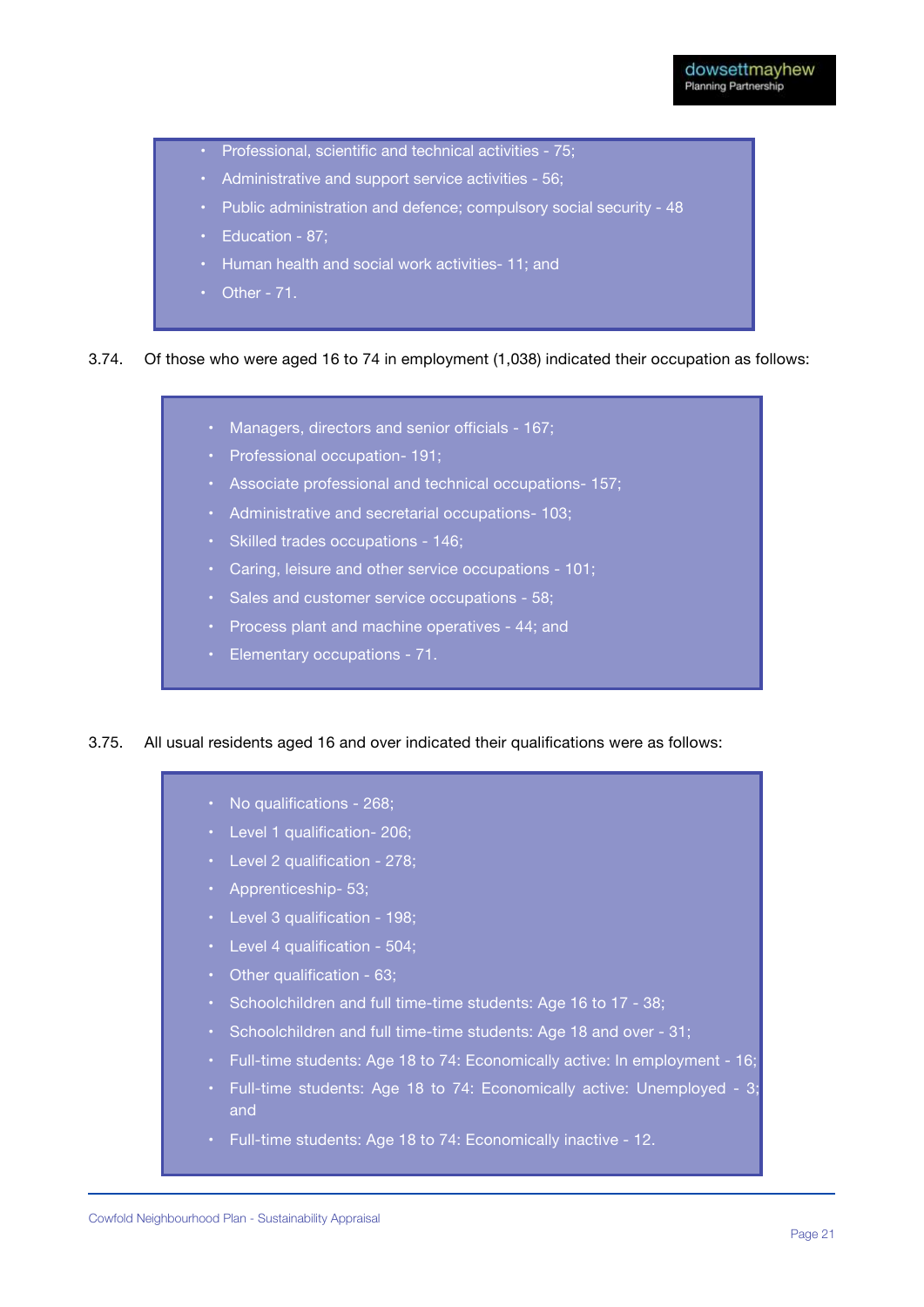- 3.76. There are a number of businesses operating in the Parish. These include a public house, cafe, vehicle repair/garage, 2 car sales, beauty salon, hairdresser, barber, restaurant, retail units, IT business and retail outlet. There is also a small family run trading estate at Oakendene Industrial Estate.
- 3.77. Elsewhere, economically active residents either commute out of the Parish, work from home, have a land use based profession within the immediate locality, or work from other individual business premises.

#### Economic Characteristics - Material Assets

- 3.78. Whilst the Parish is rural, it nonetheless benefits from a range of material assets. These include a sports pavilion, playing fields, primary school, surgery, restaurants, public houses, vehicle repairs retail units, car sales and small businesses.
- 3.79. There is an extensive Public Rights of Way (PRoW) network which runs throughout the Parish.
- 3.80. In addition to this, the Parish benefits from sports and leisure clubs and societies. These include bridge club, bell ringers, community choir, women's institute, history society, horticultural society, Royal British Legion and social committee.

#### Updated Review of Other Plans, Programmes, Policies, Strategies and Initiatives that may Influence the Content of the Cowfold Neighbourhood Plan

- 3.81. In response to the consultation on the Scoping Report additional documents have needed to be added to the list of Background Documents that have influenced the content of the CNP.
- 3.82. Since consultation on the Scoping Report in March 2018, the revised NPPF was published in July 2018 and more recently in February 2019.
- 3.83. It sets out the Government's planning policies for England and how these should be applied. It provides a framework within which locally-prepared plans for housing and other development can be produced.
- 3.84. To support the Government's objective of significantly boosting the supply of homes, the NPFF states strategic policies should be informed by a local housing need assessment, conducted using the standard method in national planning guidance.

#### Challenges Facing Cowfold Parish

- 3.85. The baseline information and plans, programmes, policies, strategies, guidance and initiatives help to determine the sustainability issues and challenges facing the Parish.
- 3.86. Whilst the Parish generally offers a high quality of life, they will need to manage a number of issues over its lifetime in order to ensure the area continues to be successful and the negative impacts of development are properly mitigated. These challenges include: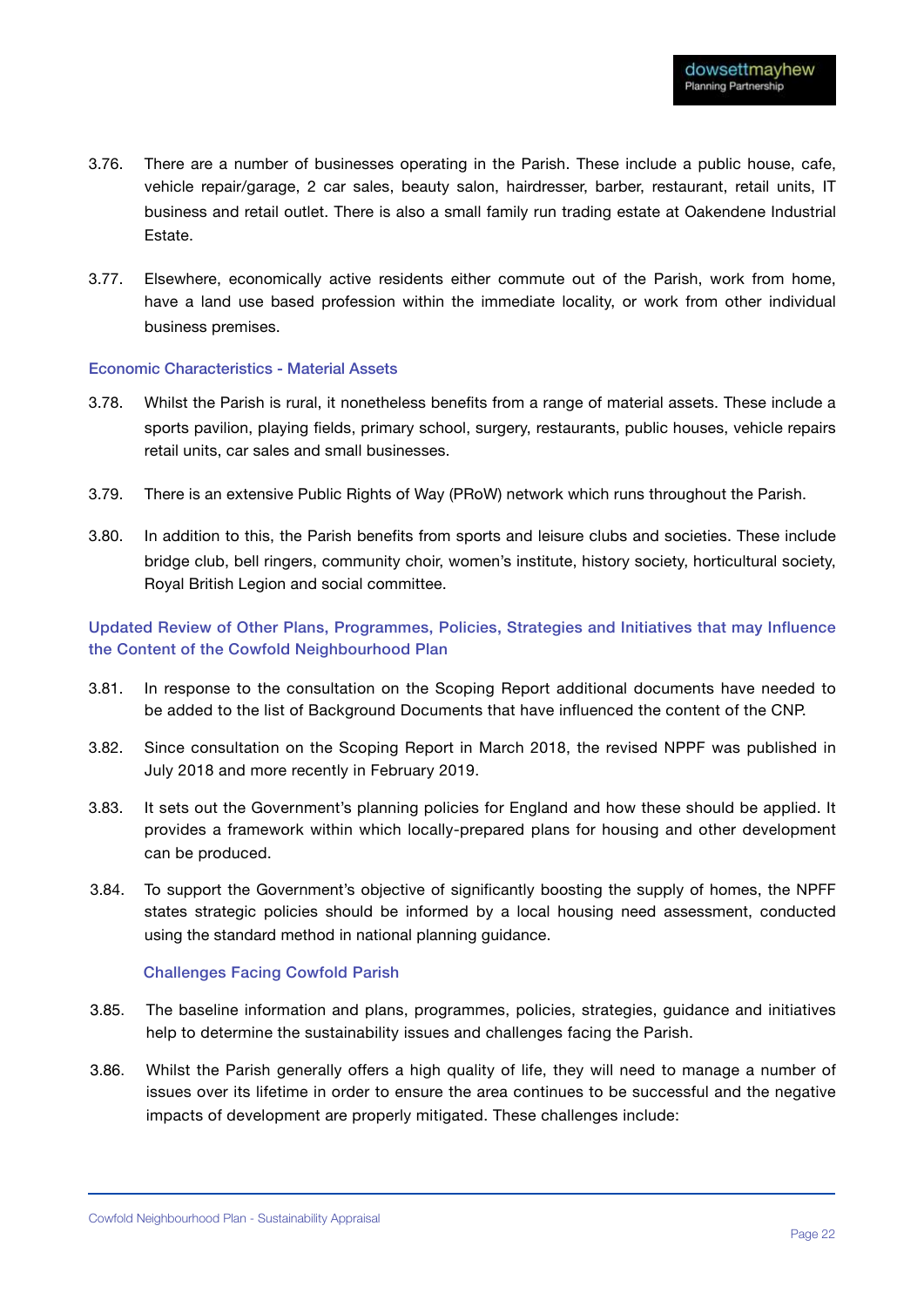- 1. Protect and maintain the village atmosphere and sense of community.
- 2. Protect the rural character of the Parish.
- 3. Integrate housing within the village.
- 4. Meet current and future housing need.
- 5. Air quality in Cowfold.
- 6. Traffic Congestion and highway safety.

#### **4. SUSTAINABILITY FRAMEWORK - OBJECTIVES AND INDICATORS**

- 4.1. This SA seeks to test the contribution the CNP will make towards achieving sustainable development, through the identification of a number of objectives and indicators, known as the Sustainability Framework. These are used to judge the sustainability impacts of the policies within the CNP.
- 4.2. The objectives are based on the three strands of sustainability; i.e. social, economic and environmental. The indicators are chosen to quantify and measure the achievement of each objective.
- 4.3. The Sustainability Framework has emerged through careful appraisal of relevant International, National, Regional, District and Local Plans and Programmes, the collection of baseline data, local knowledge of sustainability challenges faced in the Parish and a SWOT analysis.
- 4.4. The Sustainability Framework was the subject of consultation at the Scoping Report stage. The sustainability objectives and their corresponding indicators are set out below. Colour coding of the objectives is provided to indicate which relate to environmental; social or economic.

#### **Environmental Objective**

**Social Objective**

#### **Economic Objective**

**Environmental - Objective 1 - Countryside: To conserve and enhance the rural character of the Parish**

- Number of new residential dwellings approved within the Parish beyond the defined settlement boundaries and areas allocated for development;
- Quantum of new employment floor space approved within the Parish beyond defined settlement boundaries and areas allocated for development.
- Number of new residential dwellings approved within the High Weald Area of Outstanding Natural Beauty.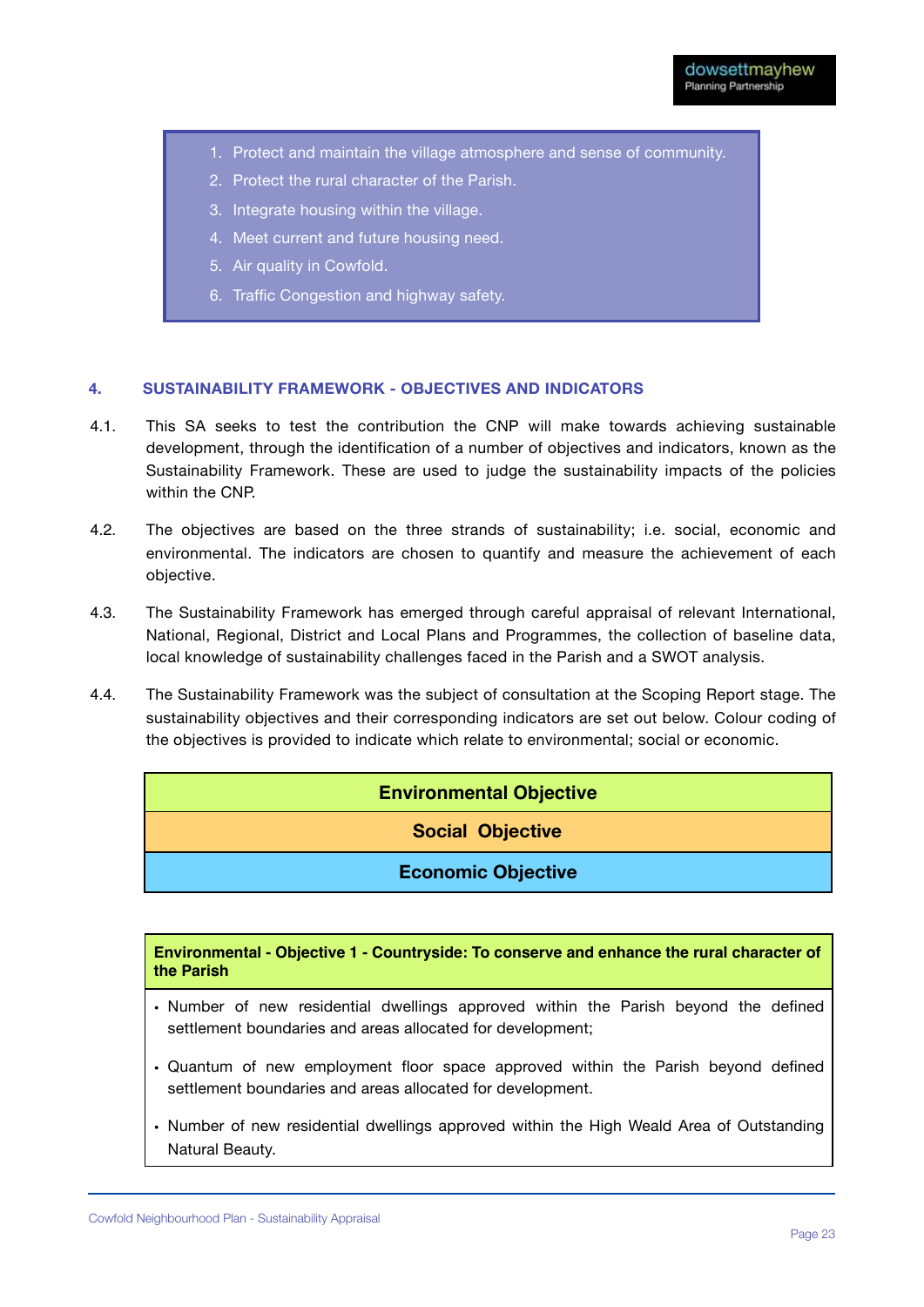**Environmental - Objective 2 - Ecology: To protect and enhance the biodiversity of the Parish**

- Extent of the Ancient and Semi-Natural Woodland within the Parish;
- Extent of the Priory Habitat;
- Condition and extent of hedgerows;
- Sussex Wildlife Trust records.

**Environmental - Objective 3 - Heritage Assets: To protect and enhance the heritage assets of the Parish**

- Number and condition of Listed Buildings;
- Number of heritage assets and their setting protected as part of development.

**Environmental - Objective 4 - Water & Flooding: To ensure development does not take place in areas at risk of flooding or where it may cause flooding elsewhere**

- Number of properties at risk of flooding within the Parish;
- Number of applications approved within the Parish, contrary to the advice of the Environment Agency on flood risk grounds.

**Social - Objective 5 - Air Quality: To improve air quality in the AQMA**

- Number Number of applications approved within the AQMA which result in additional trips;
- Number of applications approved which result in additional trips through the AQMA.

#### **Social - Objective 6 - Transport: To improve highway safety**

- Police accident data;
- Number of highway safety schemes delivered within the Parish.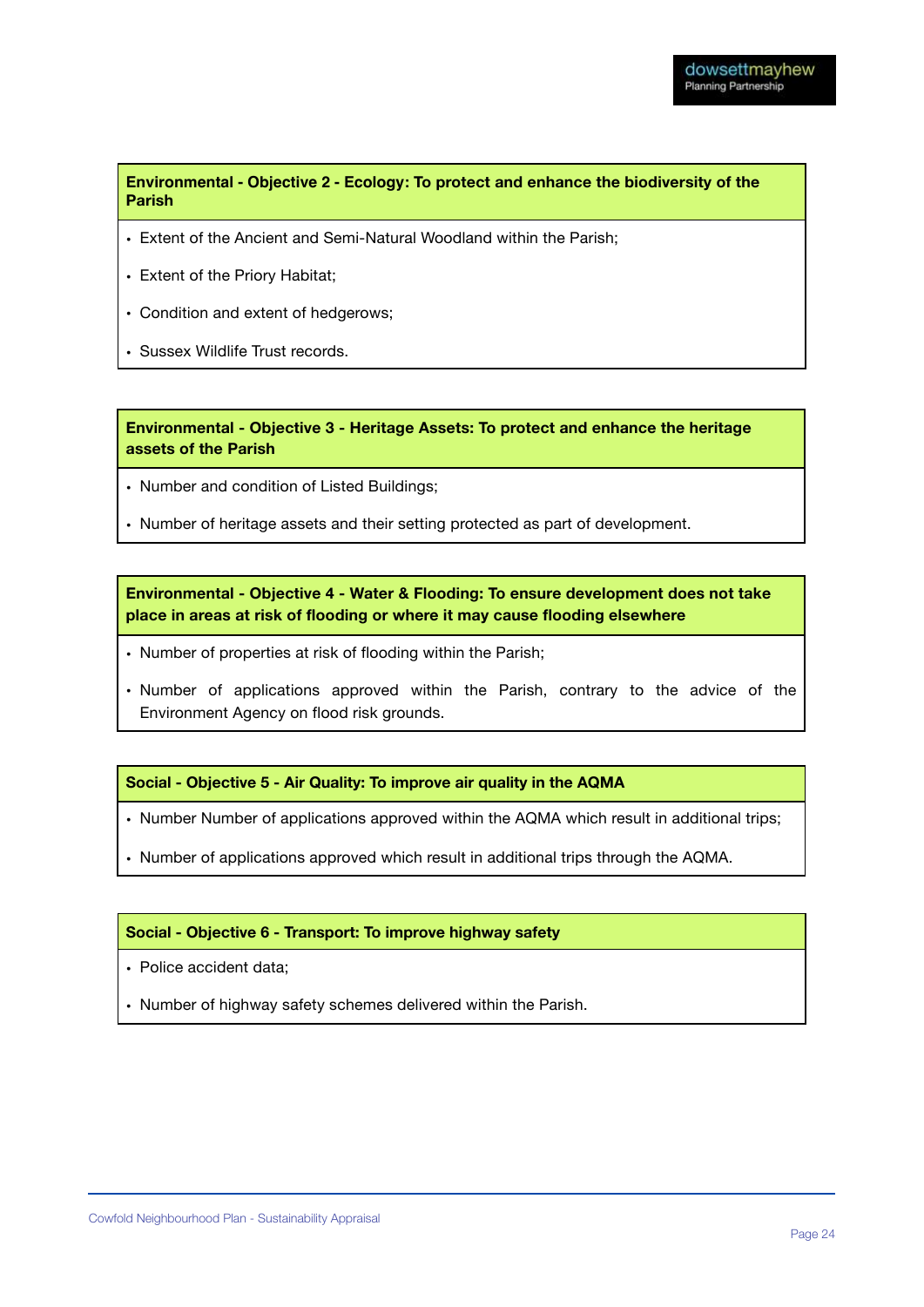**Social - Objective 7 - Housing: To enable those with identified local housing needs to have the opportunity to live in an affordable home**

- Number of new home completions;
- Number of affordable dwelling completions;

• Number registered on the Council's housing waiting list wishing to live in the Parish.

**Social - Objective 8 - Crime: To ensure residents live in a safe environment**

• Overall crime rates;

• Number of domestic burglaries.

**Social - Objective 9 - Sustainable Transport Patterns: To increase the opportunities for residents and visitors to travel by sustainable and non-car modes of transport**

- Number of new sustainable and public transport facilities provided in the Parish, such as bus shelters, cycle lanes, pedestrian crossings, etc;
- Bus service provision;
- Number of households within a 10 minute walk of (approximately 800m) a bus stop with a frequency of more than 1 per hour during the working day.

**Social - Objective 10 - Community Infrastructure: To maintain and enhance the community infrastructure within the Parish**

- Quantum of new community infrastructure facilities approved in the Parish;
- Quantum of Section 106/ Community Infrastructure Levy (CIL) monies secured to contribute to community infrastructure provision in the Parish;
- Number of households within a 10 minute walk (approximately 800m) of public recreational space.

#### **Economic - Objective 11- Economy: To maintain and enhance employment opportunity and provision within the Parish**

- Levels of unemployment within the Parish;
- Total amount of employment floor space created in the Parish;
- Amount of employment floor space lost to other uses in the Parish.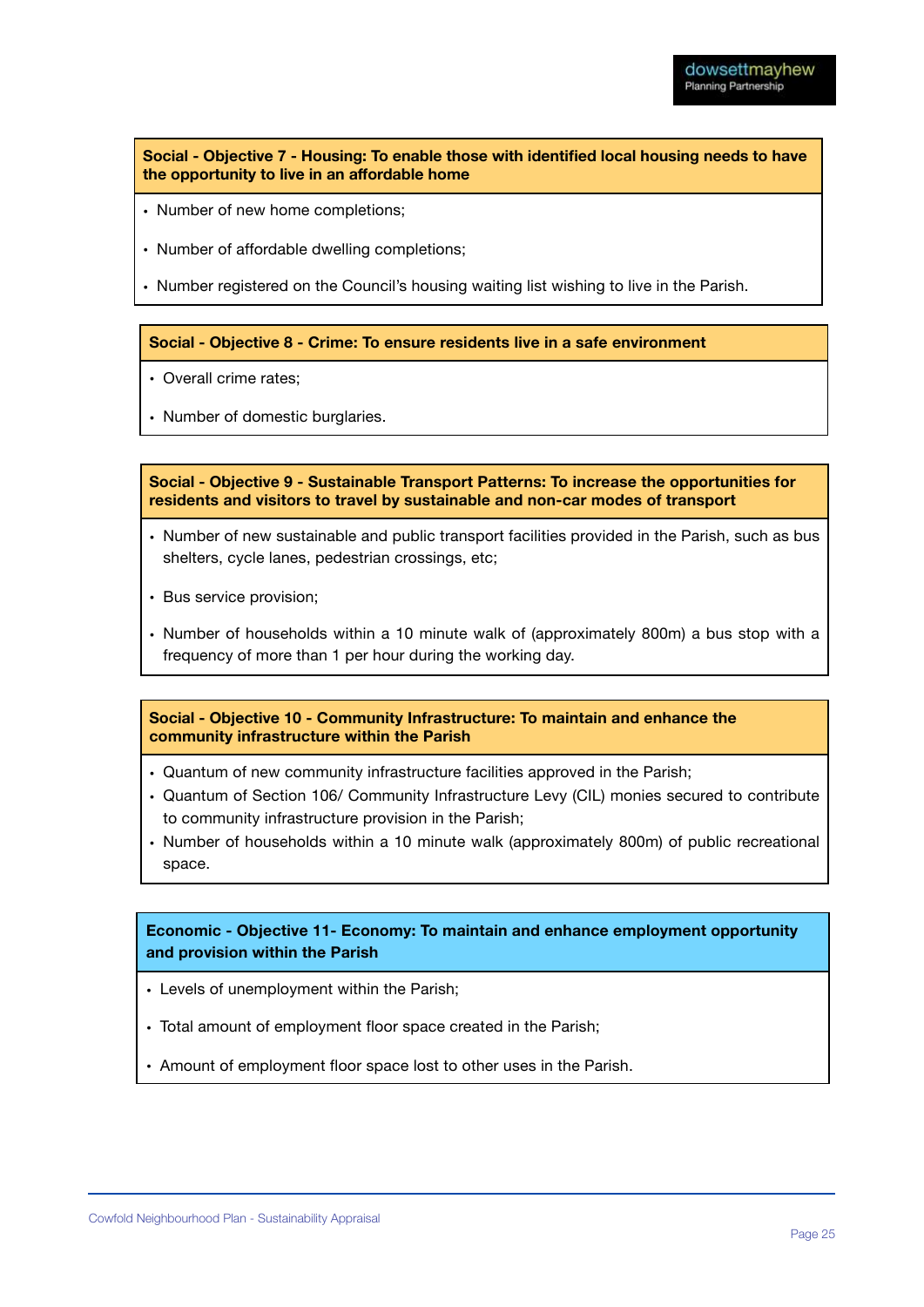**Economic - Objective 12 - Wealth: To ensure high and stable levels of employment and address disparities in employment opportunities in the Parish so residents can benefit from economic growth**

- Indices of Multiple Deprivation;
- Percentage of residents who are unemployed;
- Percentage of residents who are economically active.
- 4.5. The CNP sets out a number of strategic objectives. These are important as they state what the Plan is aiming to achieve through its overall strategy and accompanying policies.
- 4.6. The strategic policies have been chosen in order to help solve or mitigate as many of the issues and challenges for the Parish as possible through the planning system.
- 4.7. The following reflect the Strategic Objectives of the CNP.

| Strategic objectives of the Cowfold Neighbourhood Plan                                 |
|----------------------------------------------------------------------------------------|
| To conserve and enhance the rural character of the Parish                              |
| <b>Conserve and enhance the historic environment</b>                                   |
| To reduce the impact of traffic, volume and speed, including to improve air quality    |
| To ensure all sections of the community have access to key local services              |
| To provide the opportunity for appropriately sized, affordable and sustainable housing |
| To encourage economic development and job creation                                     |

These have been assessed for compatibility with the 12 Sustainability Objectives, as detailed below: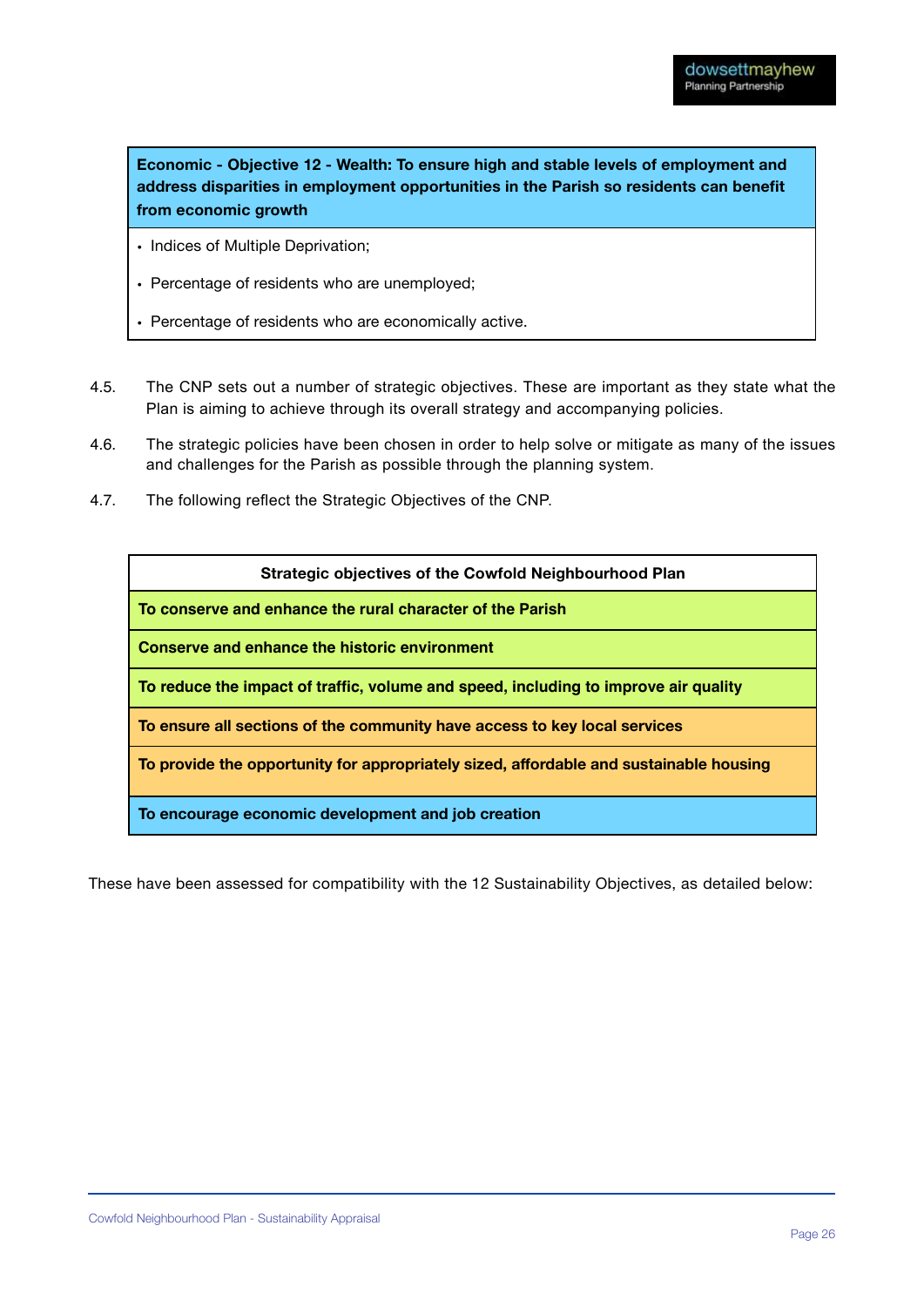|                           |                | <b>CNP Strategic Objectives</b> |                    |              |                    |              |                    |
|---------------------------|----------------|---------------------------------|--------------------|--------------|--------------------|--------------|--------------------|
|                           |                | 1                               | $\overline{c}$     | 3            | 4                  | 5            | 6                  |
|                           | $\mathbf{1}$   | $\checkmark$                    | $\checkmark$       | $\checkmark$ | $\pmb{\mathsf{X}}$ | X            | X                  |
|                           | $\overline{c}$ | V                               | V                  | V            | $\pmb{0}$          | X            | $\pmb{\mathsf{X}}$ |
|                           | 3              | V                               | $\checkmark$       | $\mathbf 0$  | $\pmb{0}$          | X            | $\pmb{\mathsf{X}}$ |
|                           | 4              | $\checkmark$                    | $\checkmark$       | $\mathbf 0$  | 0                  | $\pmb{0}$    | 0                  |
|                           | 5              | $\checkmark$                    | V                  | V            | 0                  | X            | X                  |
|                           | 6              | V                               | V                  | $\checkmark$ | $\pmb{0}$          | $\pmb{0}$    | 0                  |
| Sustainability Objectives | $\overline{7}$ | X                               | $\pmb{\mathsf{X}}$ | $\pmb{0}$    | $\pmb{0}$          | $\checkmark$ | $\checkmark$       |
|                           | 8              | 0                               | $\mathbf 0$        | 0            | $\pmb{0}$          | 0            | 0                  |
|                           | 9              | $\pmb{0}$                       | $\pmb{0}$          | V            | V                  | 0            | $\pmb{0}$          |
|                           | 10             | X                               | $\pmb{\mathsf{X}}$ | 0            | V                  | $\pmb{0}$    | $\pmb{0}$          |
|                           | 11             | X                               | $\pmb{\mathsf{X}}$ | X            | $\checkmark$       | $\pmb{0}$    | V                  |
|                           | 12             | X                               | $\pmb{\mathsf{X}}$ | X            | V                  | 0            | $\checkmark$       |

| <b>KEY</b> |                  |  |  |
|------------|------------------|--|--|
|            | Compatible       |  |  |
| x          | Incompatible     |  |  |
|            | No link/ Neutral |  |  |

*Figure 11: Assessment of CNP Strategic Objectives and SA objectives*

- 4.8. The table demonstrates that most of the CNP Strategic Objectives and the Sustainability Objectives are compatible or have a neutral impact. This indicates that the CNP is being prepared positively with the aim of solving some of the sustainability issues identified and that the Sustainability Objectives are appropriate to measure the extent to which it does.
- 4.9. A comparative assessment has been undertaken of the policies to test their mutual compatibility. This is shown in the table below. This confirms that most policies are either compatible or have a neutral impact. In recommending the preferred policy option, weight is placed on the Sustainability Objectives most closely linked with the specific policy being appraised.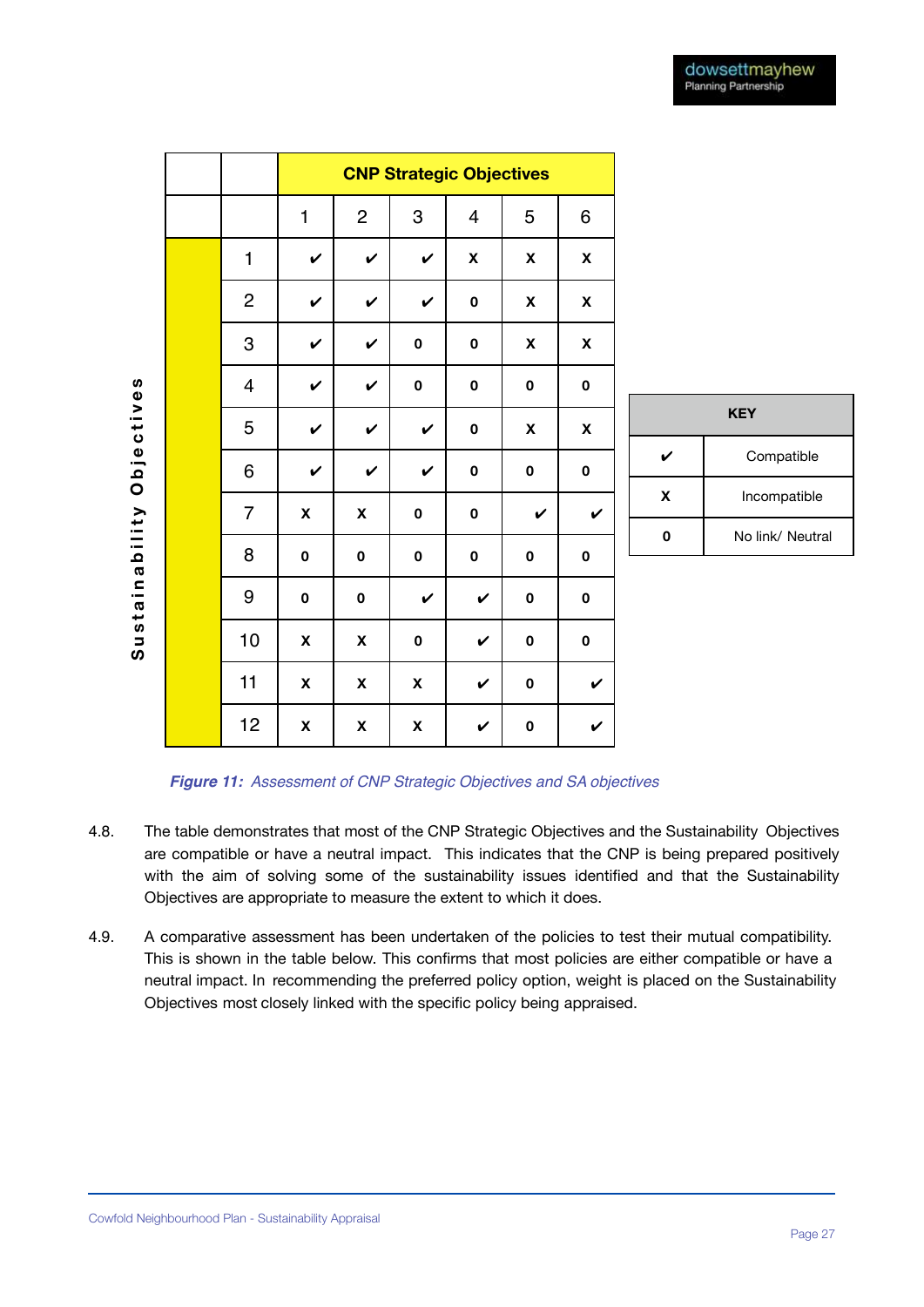

*Figure 12: Policy Appraisal*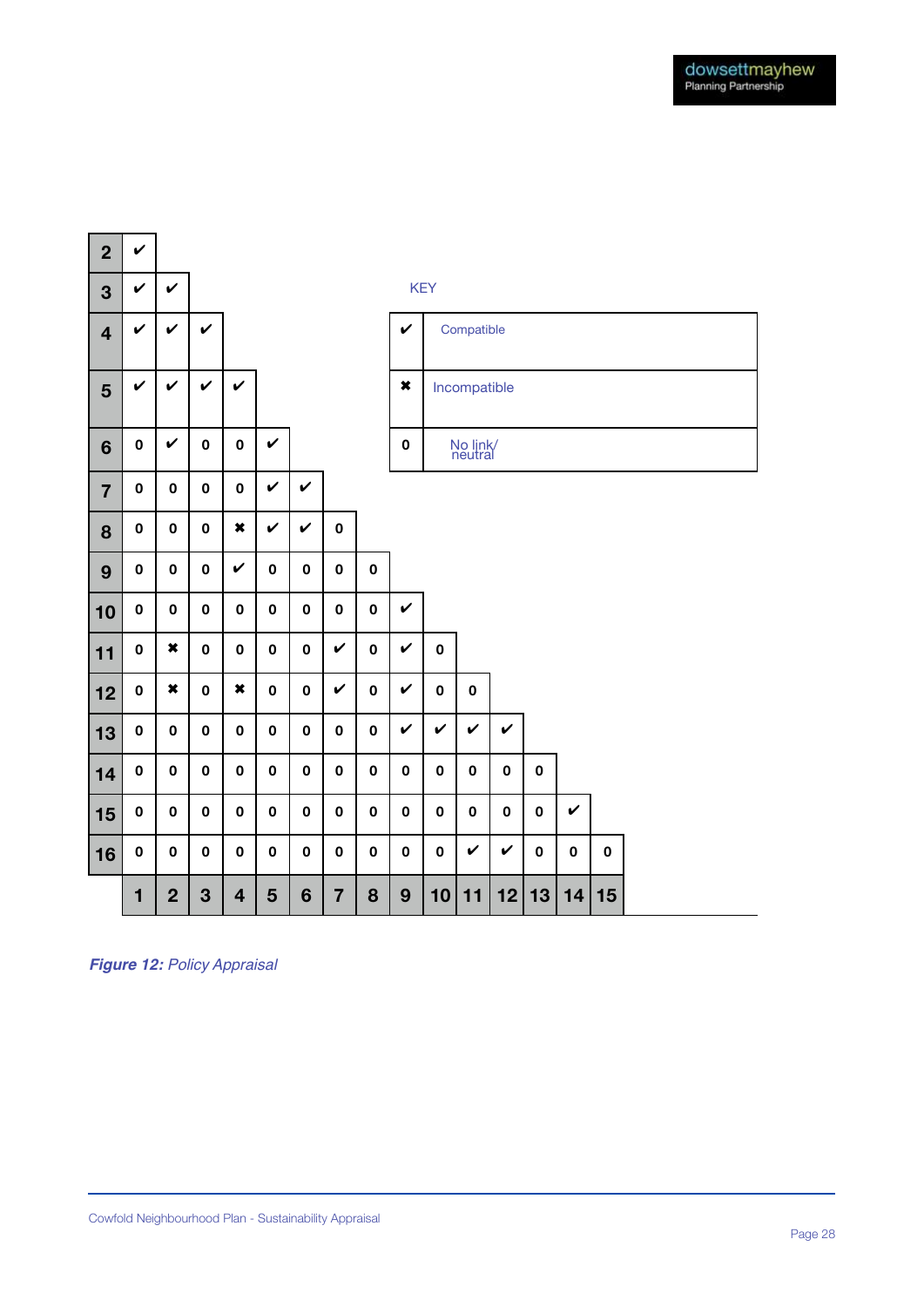#### **5. APPRAISAL OF THE COWFOLD POLICY OPTIONS AGAINST THE SUSTAINABILITY FRAMEWORK**

- 5.1. In preparing the CNP a range of policy areas have been considered and a range of options for each policy have been identified. These have been prepared based on the review of other relevant plans, programmes, policies, strategies and initiatives, the extensive baseline data for the Parish, and the overarching strategic objectives of the CNP. This is reflective of Stage 3 of the SA process.
- 5.2. All policy options have been appraised, to assess the impact on the 12 Sustainability Objectives set out in the Sustainability Framework. These appraisals are set out in the tables attached at Appendix 2.
- 5.3. The overall appraisal ensures that the policies and aims selected and taken forward in the Presubmission CNP are the most sustainable, given reasonable alternatives. Whilst a number of the individual policies may have a negative impact, particularly on a specific small number of objectives, overall the policies and aims in the CNP, taken as a whole will have a significant positive impact on the sustainability of the Parish.
- 5.4. Furthermore, the negative impacts have been positively mitigated, as far as reasonably possible, such as by the location of new housing development on sites that are most sustainably located relative to the siting of services and facilities, and on impact on the countryside and setting of the settlements.
- 5.5. The policies seek the inclusion of a number of mitigation measures to minimise the negative effects of development as far as possible. The negative effects which have been identified are limited to the immediate environment and have been mitigated as far as possible. It is not considered that the cumulative in combination effects will be significant.
- 5.6. With respect to housing allocations, the SA has sought to test a range of options which could facilitate the delivery of new housing in the Parish.
- 5.7. In addition, all potential housing sites were tested through the SA Framework (see Appendix 1). The Assessment has highlighted that all sites will positively contribute to the delivery of housing. The majority would be likely to include some provision of affordable housing. Sites that are close to existing services and facilities score more favourably against the objectives which seek to enhance non-car modes of travel.
- 5.8. The Assessment shows the majority of potential housing sites would have some negative impact on Environmental Objectives. The extent of this varies dependent on the location of the site. In order to seek to facilitate the delivery of housing need in the Parish, it is considered inevitable there will be some harm, particularly against Environmental Objectives. Mitigation measures to minimise this have been duly considered and are set out in individual Housing Sites Assessments (Appendix 1).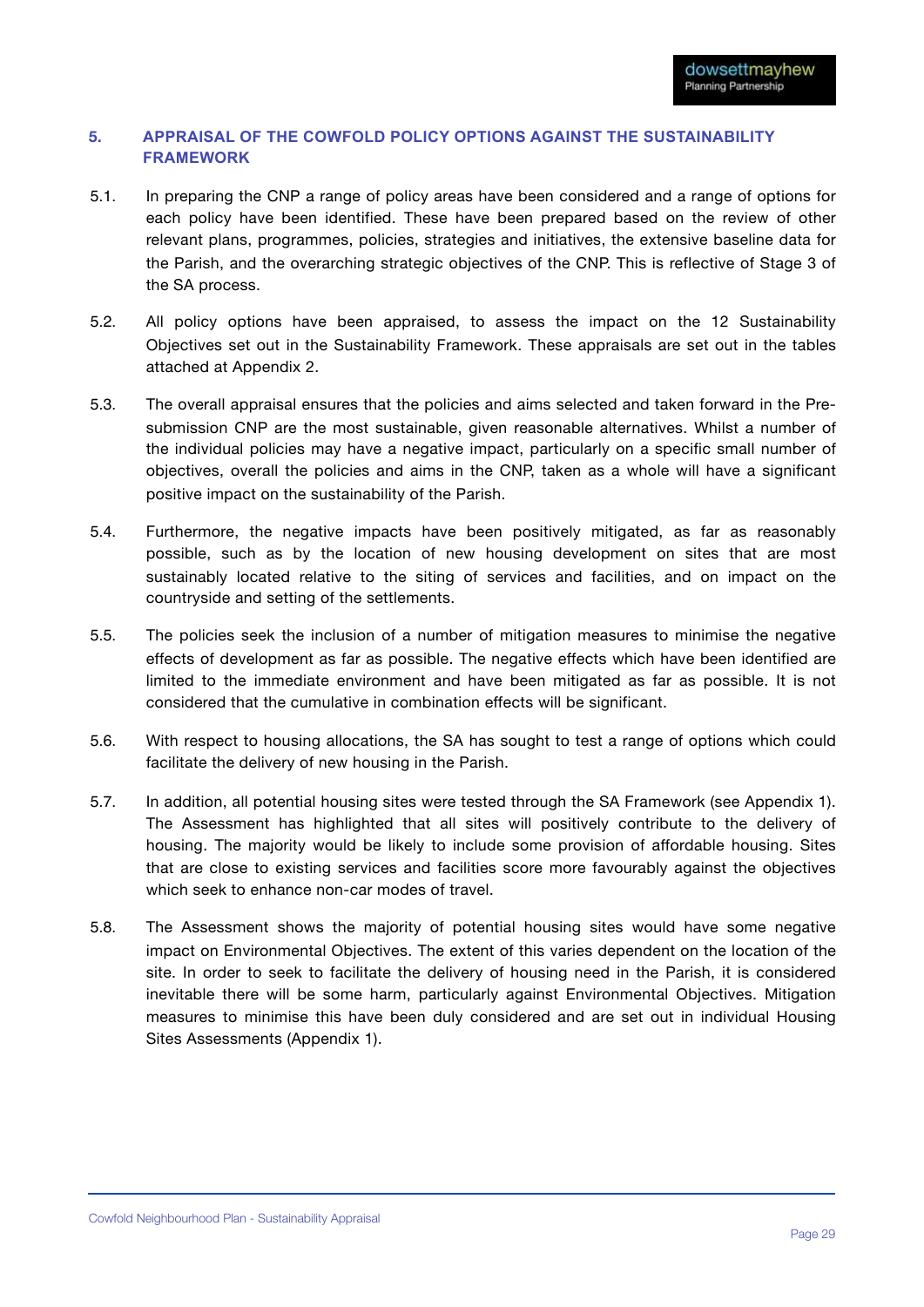- 5.9. Having assessed reasonable alternative sites, the Parish Council elected to allocate land at Brook Hill and Potters. The Assessment has demonstrated these will overall, and on balance, positively meet the Sustainability Objectives of the Plan. It is considered the proposed allocations presents the most sustainable option for the Parish as the sites with the least environmental effects have been allocated.
- 5.10. In response to the Regulation 14 Pre-submission Consultation of the CNP, Historic England (HE) raised concerns that the Sustainability Appraisal did not identify the potential impact of the development on the significance of heritage assets, and how this had been taken into account in allocating the 'Potters' site, together with mitigation measures to minimise negative impacts.
- 5.11. In response to this, a paper, entitled 'Response to Regulation 14 Pre-submission Representations in respect of Heritage Matters' has been prepared. This sets out a detailed consideration of the representations. It notes that the Sustainability Appraisal summarises the relevant heritage assets that exist within the parish, reliant upon a variety of sources of data, including the Historic Environment Record report secured from West Sussex County Council at an early stage in the Plan preparation process. This identified, amongst other things, the Conservation Area around the core of the village, listed buildings within the parish, and Archaeological Notification Areas.
- 5.12. The concerns raised by Historic England in particular focussed on the proposed housing allocation of land at 'Potters.' The appraisal of this site identifies the scheme would be likely to have a negative impact on the Sustainability Objective 3, relating to the protection/ enhancement of heritage assets.
- 5.13. Nonetheless, and in response to the comments of Historic England, the appraisals of all candidate housing sites have been updated to explicitly state whether they are located within, or adjoining an Archaeological Notification Area (together with the identification of their proximity to listed buildings and the Conservation Area which is already noted). Furthermore, and in response to Historic England, the mitigation measures have been updated to detail how these can take account of potential effects on heritage assets.
- 5.14. The Sustainability Appraisal has evidentially considered the potential effects of all candidate housing sites against a range of objectives (the Sustainability Framework), including with regard to heritage assets. The sites selected for inclusion to allocate within the Neighbourhood Plan, reflects the most sustainable option for the parish, when set against reasonable alternatives. The assessment against reasonable alternatives has had full regard to the potential effect on heritage assets, together with other relevant Sustainability Objectives. Further details of this approach are detailed in the Background Paper 'Response to Regulation 14 Pre-submission Representations in respect of Heritage Matters'.
- 5.15. Representations were also received at the Regulation 14 Pre-submission Consultation stage from a stakeholder with respect to the approach of the Sustainability Appraisal in appraising candidate housing sites. It was submitted that the SA had tilted the balance too far in favour of the Environmental Objective in seeking to achieve sustainable development.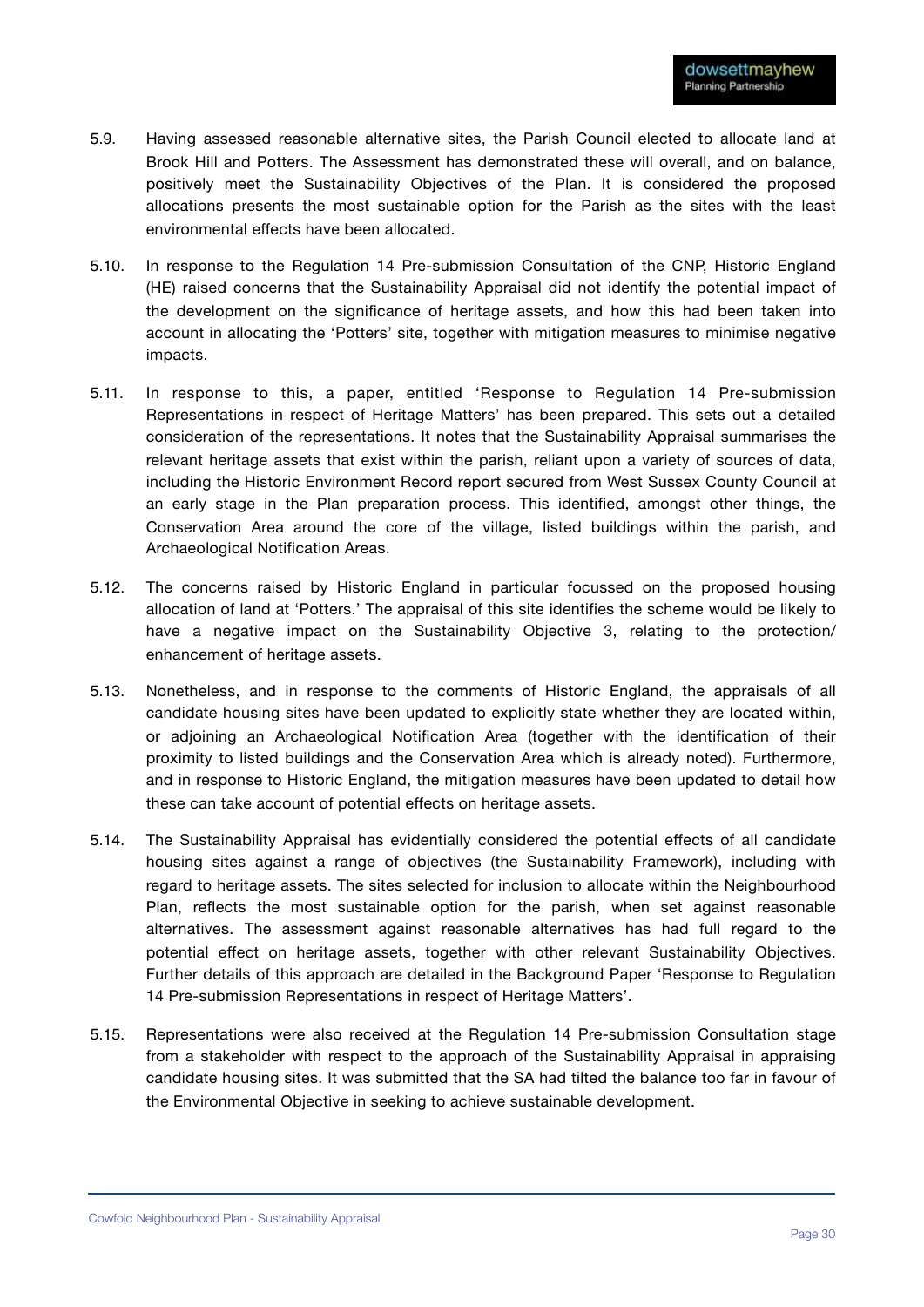- 5.16. The SA has been prepared in accordance with the Government's practical guide to the Strategic Environmental Assessment Directive. The SA tested a range of options which could facilitate the delivery of new housing in the parish, in particular in relation to the overall quantum, and separately, the SA tested the likely significant effects of each candidate housing site. The results of this are set out in Appendix 1. This clearly identifies the likely effects against each of the objectives with an associated explanatory narrative. It is not considered undue weight has been attached to the Environmental Objectives over Social and Economic Objectives.
- 5.17. A detailed response to these representations is contained in the Background Paper ''Response to Regulation 14 Pre-submission Representations in Respect of Housing Matters'.
- 5.18. Set out below is a table which summarises the predicted effects of the CNP, by reference to the objectives set out in the Sustainability Framework.

| <b>SA Objective</b>                                                                            | <b>Explanation</b>                                                                                                                                                                                                                                                                                                                                                                                                                                                                                                                                                                                                                                                                                                                                                                                                                                                                |
|------------------------------------------------------------------------------------------------|-----------------------------------------------------------------------------------------------------------------------------------------------------------------------------------------------------------------------------------------------------------------------------------------------------------------------------------------------------------------------------------------------------------------------------------------------------------------------------------------------------------------------------------------------------------------------------------------------------------------------------------------------------------------------------------------------------------------------------------------------------------------------------------------------------------------------------------------------------------------------------------|
| <b>Objective 1 - Countryside:</b> To conserve and enhance the rural<br>character of the Parish | Policy 2 seeks to conserve and enhance green infrastructure,<br>Policy 3 seeks to designate Local Green Space for special<br>protection, Policy 5 seeks to ensure the protection of open space,<br>whilst Aim 4 seeks to minimise light pollution.<br>Whilst the Plan promotes housing development, Policy 10 seeks<br>to focus unidentified 'windfall' housing within the defined built-up<br>area of Cowfold, and the two housing sites allocated for<br>residential development are located contiguous with the built-up<br>area boundary, and are subject to a number of criteria which seek<br>to ensure the effect of the development on the rural character of<br>their surroundings is mitigated.<br>It is considered that the Neighbourhood Plan, as a whole, will<br>positively contribute to the conservation and enhancement of the<br>rural character of the Parish. |
| Objective 2 - Ecology: To protect and enhance the biodiversity<br>of the Parish                | Policy 2 seeks to conserve and enhance green infrastructure of<br>the Parish, Policy 3 seeks to designate Local Green Space for<br>special protection, and Policy 5 seeks to ensure the protection of<br>open space.<br>Areas allocated for housing development have been selected<br>having regard to a number of factors, including the potential<br>impact of the development on existing habitats and biodiversity.<br>The two areas allocated for residential development are<br>supported by policies which seek to ensure that existing<br>landscape features, which contribute to biodiversity are<br>protected, and enhanced, where possible.<br>It is considered the Plan, overall will positively contribute to the<br>protection and enhancement of the biodiversity of the Parish.                                                                                   |

#### *Figure 13: Predicted Effects of the Cowfold Neighbourhood Plan*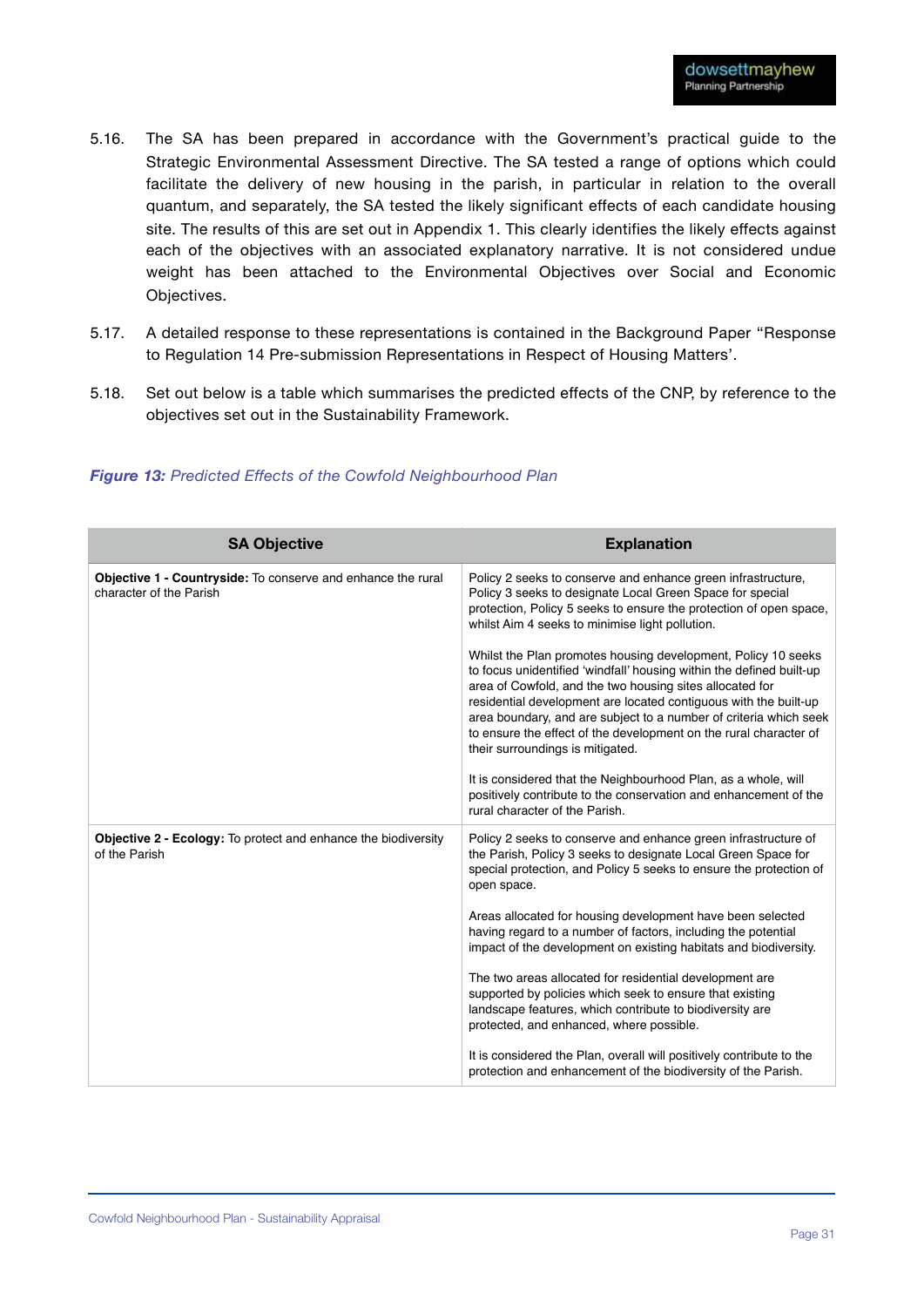| <b>SA Objective</b>                                                                                                                                     | <b>Explanation</b>                                                                                                                                                                                                                                                                                                                                                                           |
|---------------------------------------------------------------------------------------------------------------------------------------------------------|----------------------------------------------------------------------------------------------------------------------------------------------------------------------------------------------------------------------------------------------------------------------------------------------------------------------------------------------------------------------------------------------|
| Objective 3 - Heritage Assets: To protect and enhance the<br>heritage assets of the Parish                                                              | Aim 5 sets out support for the protection of heritage assets and<br>their setting, and Policy 4 sets out support for the preservation or<br>enhancement of the character and appearance of the<br>Conservation Area and its setting.                                                                                                                                                         |
|                                                                                                                                                         | Areas allocated for housing development have been selected<br>having regard to, amongst others, the potential effect on<br>designated heritage assets and their setting. Where potential<br>negative effects have been identified, mitigation measures have<br>been considered, and potential harm has been weighed against<br>benefits, in particular those that are site specific.         |
|                                                                                                                                                         | Overall, and subject to mitigation; it is considered that the<br>Cowfold Neighbourhood Plan will positively contribute to the<br>protection and enhancement of heritage assets within the Parish.                                                                                                                                                                                            |
| Objective 4 - Water and Flooding: To ensure development does<br>not take place in areas at risk of flooding or where it may cause<br>flooding elsewhere | Aim 2 supports development proposals that, amongst other<br>things, deliver rain/domestic water harvesting and recycling<br>systems; whilst Policy 1 seeks for development proposals to<br>reduce the risk of flooding either onsite or to adjacent areas,<br>ensure that proposals are located in areas at the lowest risk of<br>flooding, and incorporate sustainable drainage techniques. |
|                                                                                                                                                         | Areas allocated for housing development have been selected<br>having regard to amongst other things, their setting in relation to<br>designated flood risk zones, to ensure that they were at lowest<br>risk of flooding in relation to alternative options.                                                                                                                                 |
|                                                                                                                                                         | It is considered that the Cowfold Neighbourhood Plan will<br>positively contribute to ensuring development does not take place<br>in areas at risk of flooding or where development may cause<br>flooding elsewhere.                                                                                                                                                                         |
| Objective 5 - Air Quality: To improve air quality in the AQMA                                                                                           | Aim 1 supports development proposals that do not have an<br>adverse effect on air quality and support proposals that provide<br>traffic calming and/or gating measures which have the aim of<br>reducing queuing traffic within the AQMA.                                                                                                                                                    |
|                                                                                                                                                         | Aim 12 seeks to improve traffic management in the Parish<br>including, reduction in HGVs routing through the Parish. Other<br>policies seek to encourage non-car modes of travel including<br>through the improvement and upgrade of the pedestrian and<br>cycling environment as set out in Aim 13, Aim 14 and Aim 15                                                                       |
|                                                                                                                                                         | The selection of housing sites has in part had regard to their<br>proximity to local services and facilities with the intent of seeking<br>to promote non-car modes of travel to access services and<br>facilities within the Parish from these developments.                                                                                                                                |
|                                                                                                                                                         | Areas allocated for housing development are located outside of<br>the Cowfold AQMA, and the allocations seek for the provision of<br>traffic calming measures, where appropriate.                                                                                                                                                                                                            |
|                                                                                                                                                         | Additional residential development may, in itself, generate traffic<br>passing through the AQMA. However, it is considered that with<br>the imposition of criteria, and other policies seeking to improve<br>the air quality of the AQMA, that the Cowfold Neighbourhood<br>Plan will overall have a neutral or net positive effect on improving<br>air quality in the AQMA.                 |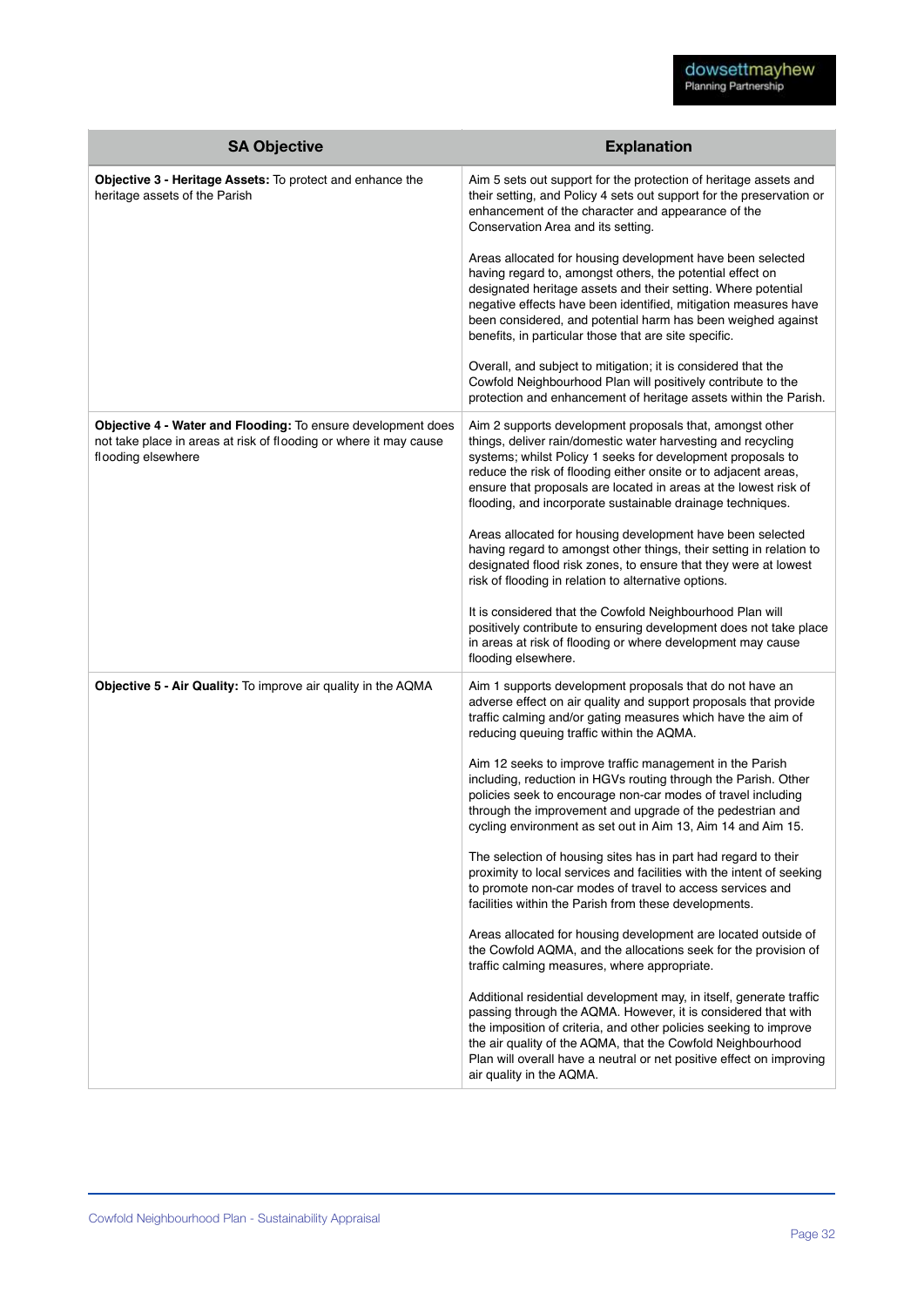| <b>SA Objective</b>                                                                                                                    | <b>Explanation</b>                                                                                                                                                                                                                                                                                                                                                                                                                                                                                                                                                                                                                                                                                                                                                                                                                                                                                                                                                                                                                                                                                                                                        |
|----------------------------------------------------------------------------------------------------------------------------------------|-----------------------------------------------------------------------------------------------------------------------------------------------------------------------------------------------------------------------------------------------------------------------------------------------------------------------------------------------------------------------------------------------------------------------------------------------------------------------------------------------------------------------------------------------------------------------------------------------------------------------------------------------------------------------------------------------------------------------------------------------------------------------------------------------------------------------------------------------------------------------------------------------------------------------------------------------------------------------------------------------------------------------------------------------------------------------------------------------------------------------------------------------------------|
| Objective 6 - Transport: To improve highway safety                                                                                     | Aim 12 supports measures to improve traffic management in the<br>Parish including a reduction in the HGVs routing through the<br>Parish, Aim 13 seeks to support developments which would<br>improve road safety, Aim 14 seeks to support proposals that<br>would encourage sustainable transport options that facilitate a<br>reduction in motorised vehicle usage, Aim 15 seeks to support<br>improvements that upgrade and enhance the pedestrian and<br>cycling environment, and Aim 16 supports the designation of<br>quiet lanes.<br>Areas allocated for housing development have been selected<br>having regard to, amongst other things, their proximity to services<br>and facilities within the Parish and non-car modes of transport<br>network. These seek to foster access to services and facilities by<br>means other than the private car.<br>Having regard to these measures, it is considered that overall,<br>the Cowfold Neighbourhood Plan will positively contribute to<br>improving highway safety.                                                                                                                                |
| Objective 7 - Housing: To enable those with identified local<br>housing needs to have the opportunity to live in an affordable<br>home | The Plan seeks to facilitate the delivery of residential<br>development that will meet the needs of the Plan area, in<br>conformity with the strategic policies of the HDPF. It seeks to<br>meet this need via the allocation of two housing sites, with<br>additional housing development supported, subject to certain<br>criteria, through windfall development.<br>Policy 13 supports the delivery of a mix of dwelling types and<br>sizes to meet the needs of the area, Aim 10 supports the delivery<br>of affordable housing to meet the needs of those with a local<br>connection with Cowfold, and Policy 11 seeks to support the<br>retention and/or increase of the existing housing stock for retired<br>residents in line with population and demographic changes.<br>The Plan seeks to meet housing needs whilst seeking to avoid,<br>minimise, or mitigate the potential harmful effects of such<br>development.<br>It is considered that the Cowfold Neighbourhood Plan will<br>positively contribute to enabling those with identified local<br>housing needs to have an opportunity to live in an affordable<br>home within the Parish. |
| Objective 8 - Crime: To ensure residents live in a safe<br>environment                                                                 | Aim 3 supports proposals that enhance the public realm, and<br>open space of the local community, Policy 6 supports the<br>retention of community services and facilities, whilst Policy 7<br>seeks to enhance youth facilities. Policy 9 seeks to ensure that<br>residential development achieves a high quality of layout and<br>character.<br>On this basis, and in so far as the Cowfold Neighbourhood Plan<br>is able, it is considered it will positively contribute to ensuring the<br>residents of the community can live in a safe environment.                                                                                                                                                                                                                                                                                                                                                                                                                                                                                                                                                                                                  |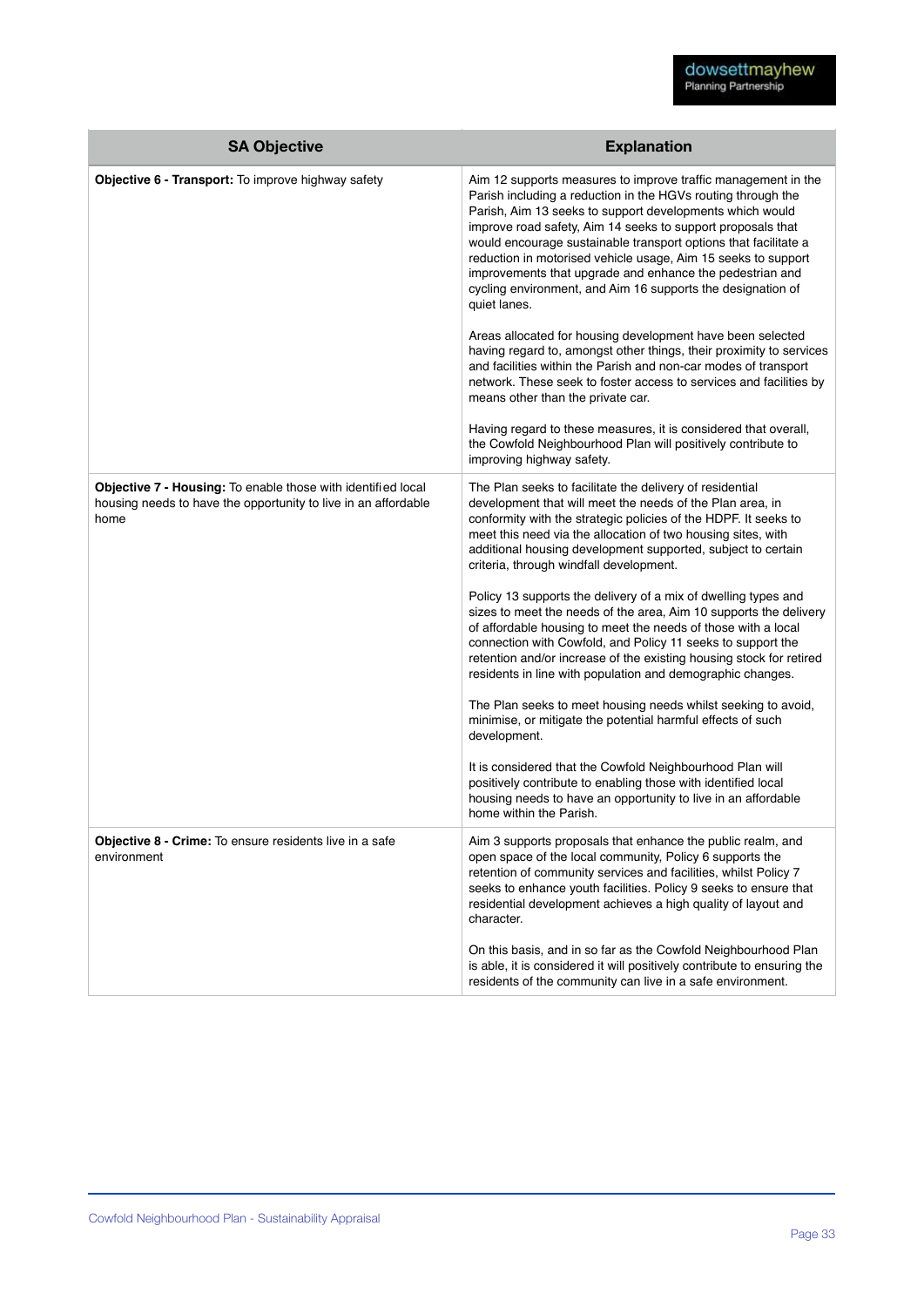| <b>SA Objective</b>                                                                                                                                                  | <b>Explanation</b>                                                                                                                                                                                                                                                                                                                                                                                                                                                                                                                                                                                                                                                                                                                                                                                                                                                                                                                                                                                                                                                                                                          |
|----------------------------------------------------------------------------------------------------------------------------------------------------------------------|-----------------------------------------------------------------------------------------------------------------------------------------------------------------------------------------------------------------------------------------------------------------------------------------------------------------------------------------------------------------------------------------------------------------------------------------------------------------------------------------------------------------------------------------------------------------------------------------------------------------------------------------------------------------------------------------------------------------------------------------------------------------------------------------------------------------------------------------------------------------------------------------------------------------------------------------------------------------------------------------------------------------------------------------------------------------------------------------------------------------------------|
| Objective 9 - Sustainable Transport Patterns: To increase the<br>opportunities for residents and visitors to travel by sustainable<br>and non-car modes of transport | Aim 14 supports proposals that provide sustainable transport<br>options and facilitate a net reduction in motorised vehicle usage,<br>Aim 15 supports improvements and upgrades to the pedestrian<br>and cycling environment, and Aim 16 supports the identification<br>of quiet lanes. These will all positively contribute to providing<br>opportunities to travel by non-car modes of transport.<br>Areas allocated for housing development in the Parish have been<br>selected having regard to, amongst other things, their proximity to<br>community services and facilities, thereby promoting the<br>opportunity for future residents to access services by non-car<br>modes of transport.<br>Overall, the Neighbourhood Plan has sought to promote<br>opportunities for travel by non-car modes of transport,<br>acknowledging that the provision of a number of public transport<br>services lies outside the control of the Neighbourhood Plan.<br>It is considered overall, the Neighbourhood Plan will positively<br>contribute to opportunities for sustainable, non-car modes of<br>transport.               |
| Objective 10 - Community Infrastructure: To maintain and<br>enhance the community infrastructure within the Parish                                                   | Policy 2 supports the retention of green infrastructure for<br>retention of Local Green Space, Policy 5 seeks to preserve and<br>enhance open space, Policy 6 seeks to retain community<br>services and facilities, Aim 6 supports retention and expansion of<br>medical facilities, Aim 7 supports ensuring there is adequate<br>capacity at local primary schools and secondary schools, Policy 7<br>supports provision of youth facilities and Policy 8 seeks to ensure<br>the protection of existing allotments.<br>These measures individually and collectively, seek to ensure that<br>services and facilities within the community are retained and<br>protected.<br>Areas allocated for housing development are subject to criteria to<br>ensure that additional facilities, directly and proportionately<br>related to those developments that contribute to community<br>infrastructure are also retained and/or brought forward in<br>conjunction with those schemes.<br>It is considered the Cowfold Neighbourhood Plan will positively<br>contribute to maintaining and enhancing community<br>infrastructure. |
| Objective 11 - Economy: To maintain and enhance employment<br>opportunity and provision within the Parish                                                            | Policy 14 seeks to facilitate the enhancement of small scale<br>businesses, set out criteria for the support of business<br>development more generally, and seek to resist the loss of any<br>land currently in business or employment use. Policy 15 supports<br>superfast broadband networks to serve the Parish, including to<br>facilitate working from home.<br>It is considered that the Neighbourhood Plan will positively<br>contribute to maintaining and enhancing employment opportunity<br>and provision within the Parish.                                                                                                                                                                                                                                                                                                                                                                                                                                                                                                                                                                                     |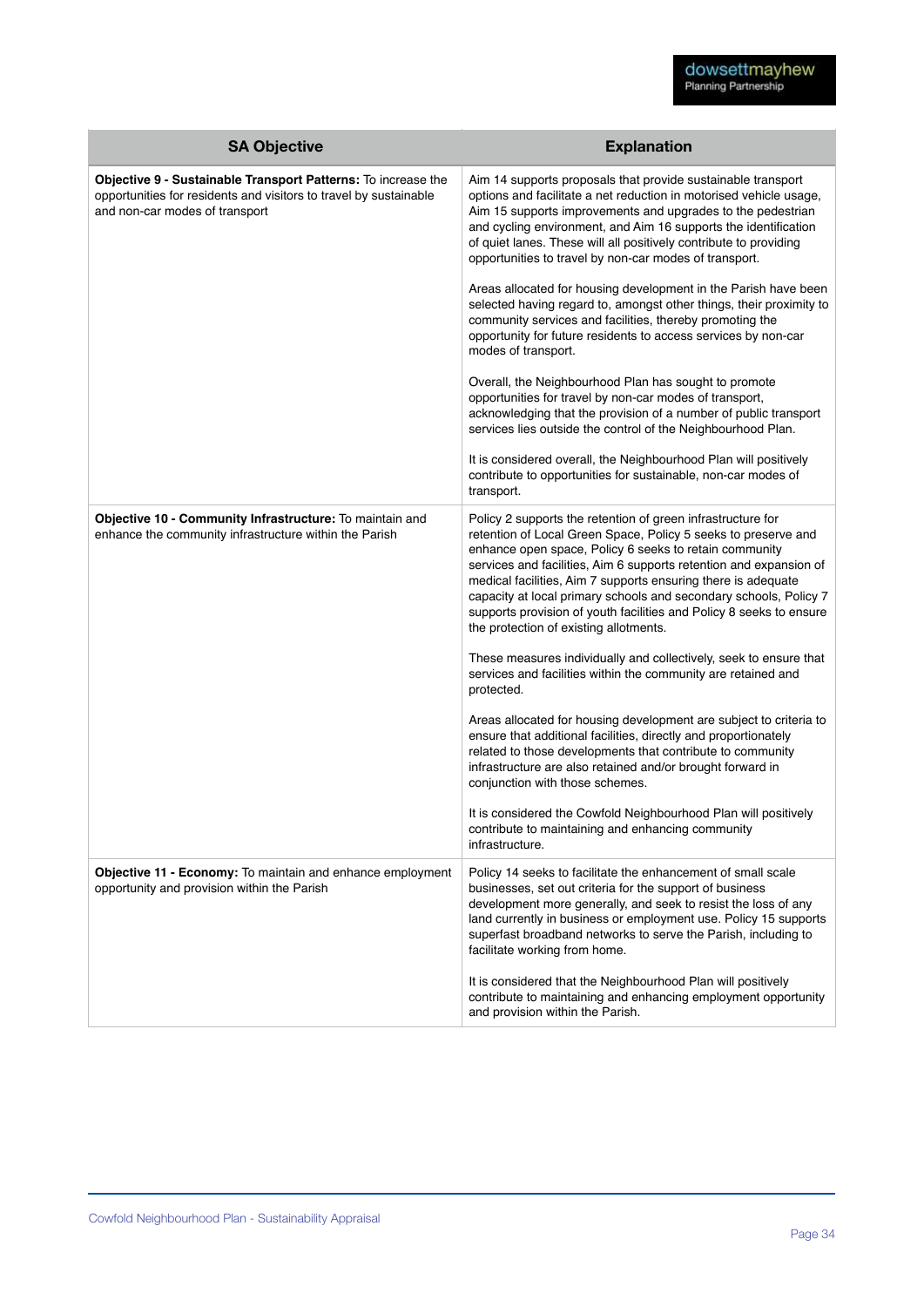| <b>SA Objective</b>                                                                                                                                                                                | <b>Explanation</b>                                                                                                                                                                                                                                                                                                                                                                                                                                                                                                                      |
|----------------------------------------------------------------------------------------------------------------------------------------------------------------------------------------------------|-----------------------------------------------------------------------------------------------------------------------------------------------------------------------------------------------------------------------------------------------------------------------------------------------------------------------------------------------------------------------------------------------------------------------------------------------------------------------------------------------------------------------------------------|
| <b>Objective 12 - Wealth:</b> To ensure high and stable levels of<br>employment and address disparities in employment opportunities<br>in the Parish so residents can benefit from economic growth | Policy 14 seeks to facilitate the enhancement of small scale<br>businesses, set out criteria for the support of business<br>development more generally, and seek to resist the loss of any<br>land currently in business or employment use. Policy 15 supports<br>superfast broadband networks to serve the Parish, including to<br>facilitate working from home.<br>It is considered that the Neighbourhood Plan will positively<br>contribute to maintaining and enhancing employment opportunity<br>and provision within the Parish. |

5.19. Overall, it is considered that the Cowfold Neighbourhood Plan will have positive effects on environmental, social and economic indicators, and will promote sustainable development. It is not considered the Neighbourhood Plan will have significant detrimental effects, including secondary or indirect effects, cumulative effects, or synergistic effects.

#### **6. NEXT STEPS**

- 6.1. This SA will be consulted on alongside the Submission HNP for a minimum period of 6 weeks.
- 6.2. The information within this Report has been taken into account in preparing the Submission SA.
- 6.3. Once adopted, the effects of implementing the HNP are to be monitored to assess any impacts, including unforeseen adverse impacts. This will need to allow for remediate action to take place. On this basis, each sustainability objective is accompanied by a range of practical indicators. These are to be used to assess the achievement of the policies against the 12 Sustainability Objectives.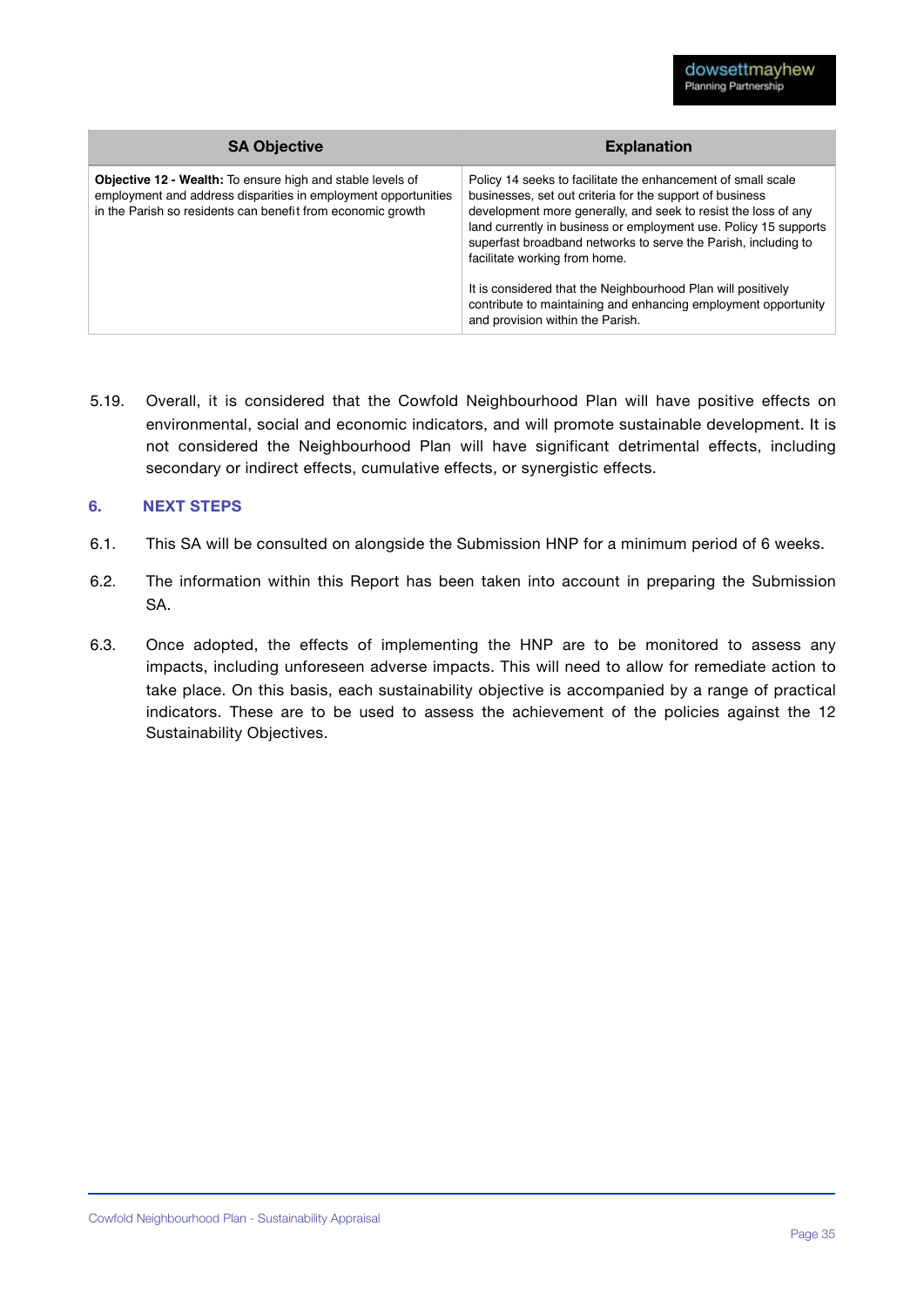## APPENDIX 1

## (Cowfold Neighbourhood Plan Housing Site Appraisal)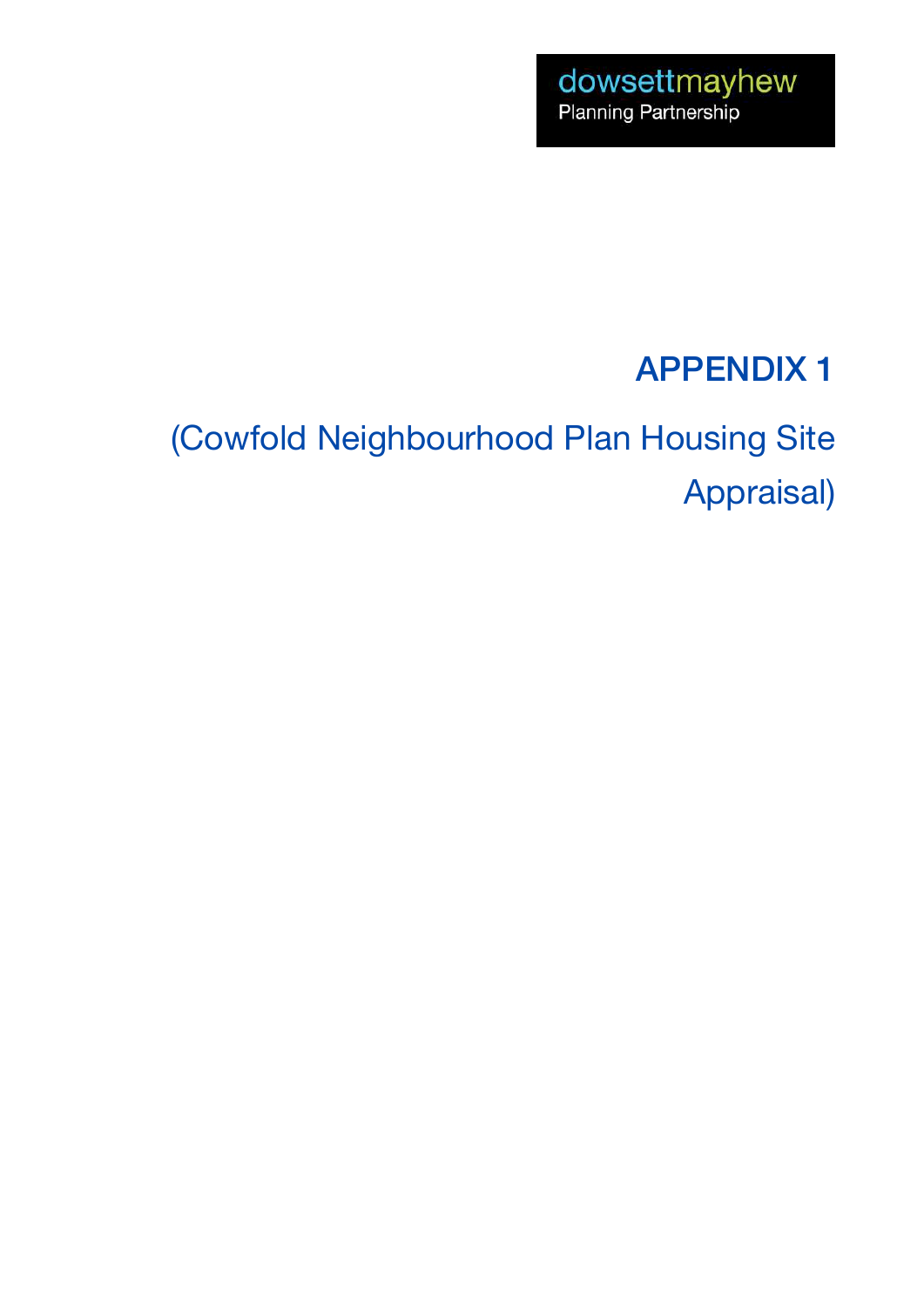| Sites             | Enhance Rural<br>Objective <sub>1</sub> :<br>Character<br>Conserve/ | Protect/ Enhance   Protect/ Enhance<br>Objective 2:<br>Biodiversity           | Heritage Assets<br>Objective 3: | Objective 4:<br>Flooding | Objective 5: Air<br>Quality | Highway Safety<br>Objective 6:<br>Transport & | <b>Housing Need &amp;</b><br>Objective 7:<br>Affordable<br>Housing | Objective 8:<br>Crime | Improve Non-Car<br>Objective 9:<br>Transport<br>Modes of | Infrastructure<br>Objective 10:<br>Community<br>Enhance<br>Maintain/ | Economic Base<br>Objective 11:<br>Maintain/<br>Enhance | Employment/<br>Objective 12:<br>Disparities<br>Address<br>Stable |
|-------------------|---------------------------------------------------------------------|-------------------------------------------------------------------------------|---------------------------------|--------------------------|-----------------------------|-----------------------------------------------|--------------------------------------------------------------------|-----------------------|----------------------------------------------------------|----------------------------------------------------------------------|--------------------------------------------------------|------------------------------------------------------------------|
| CNPOT             | ×                                                                   | ×                                                                             | $\bullet$                       | $\bullet$                | ×                           | $\bullet$                                     | ら                                                                  | $\bullet$             | ↘                                                        | خ                                                                    | $\bullet$                                              | 0                                                                |
| CNP <sub>02</sub> | ×                                                                   | ×                                                                             | $\bullet$                       | $\bullet$                | ×                           | 0                                             | ゝ                                                                  | $\bullet$             | ↘                                                        | Ž                                                                    | $\bullet$                                              | $\bullet$                                                        |
| CNP <sub>03</sub> | ×                                                                   | ×                                                                             | R                               | $\bullet$                | ×                           | 0                                             | ミ                                                                  | $\bullet$             | ↘                                                        | Š                                                                    | $\bullet$                                              | $\bullet$                                                        |
| CNP04             | ×                                                                   | ×                                                                             | $\bullet$                       | o                        | ×                           | 0                                             | ゝ                                                                  | 0                     | ×                                                        | برذ                                                                  | $\bullet$                                              | $\bullet$                                                        |
| CNP <sub>05</sub> | ×                                                                   | ×                                                                             | o                               | x                        | ×č                          | o                                             | ↘                                                                  | o                     | ↘                                                        | $\bullet$                                                            | $\bullet$                                              | o                                                                |
| CNP <sub>06</sub> | ×                                                                   | Xč                                                                            | ×                               | $\bullet$                | ×                           | ×                                             | ミ                                                                  | o                     | Ź                                                        | Ž                                                                    | $\bullet$                                              | $\bullet$                                                        |
| CNP <sub>07</sub> | ×                                                                   | ×                                                                             | $\bullet$                       | $\bullet$                | ×č                          | ×                                             | ١                                                                  | o                     | S                                                        | نخر                                                                  | 0                                                      | 0                                                                |
| CNP <sub>08</sub> | ×                                                                   | ×                                                                             | Xč                              | 0                        | ×                           | 0                                             |                                                                    | 0                     | Y                                                        | نز                                                                   | 0                                                      | 0                                                                |
| CNP <sub>09</sub> | ×                                                                   | Xč                                                                            | $\bullet$                       | $\bullet$                | ×č                          | X                                             | ٧                                                                  | $\bullet$             | S                                                        | خر                                                                   | $\bullet$                                              | $\bullet$                                                        |
|                   |                                                                     |                                                                               |                                 |                          |                             |                                               |                                                                    |                       |                                                          |                                                                      |                                                        |                                                                  |
| ζ                 |                                                                     | significant positive impact on the sustainability objectives.                 |                                 |                          |                             |                                               |                                                                    |                       |                                                          |                                                                      |                                                        |                                                                  |
| ٧                 |                                                                     | positive impact on the sustainability objective.                              |                                 |                          |                             |                                               |                                                                    |                       |                                                          |                                                                      |                                                        |                                                                  |
| Ż.                |                                                                     | possible positive or slight positive impact on the sustainability objectives  |                                 |                          |                             |                                               |                                                                    |                       |                                                          |                                                                      |                                                        |                                                                  |
| $\bullet$         |                                                                     | No impact or neutral impact of sustainability objectives.                     |                                 |                          |                             |                                               |                                                                    |                       |                                                          |                                                                      |                                                        |                                                                  |
| X                 |                                                                     | possible negative or slight negative impact on the sustainability objectives. |                                 |                          |                             |                                               |                                                                    |                       |                                                          |                                                                      |                                                        |                                                                  |
| ×                 |                                                                     | negative impact on the sustainability objective.                              |                                 |                          |                             |                                               |                                                                    |                       |                                                          |                                                                      |                                                        |                                                                  |

significant negative impact on the sustainability objectives. ✖✖ significant negative impact on the sustainability objectives.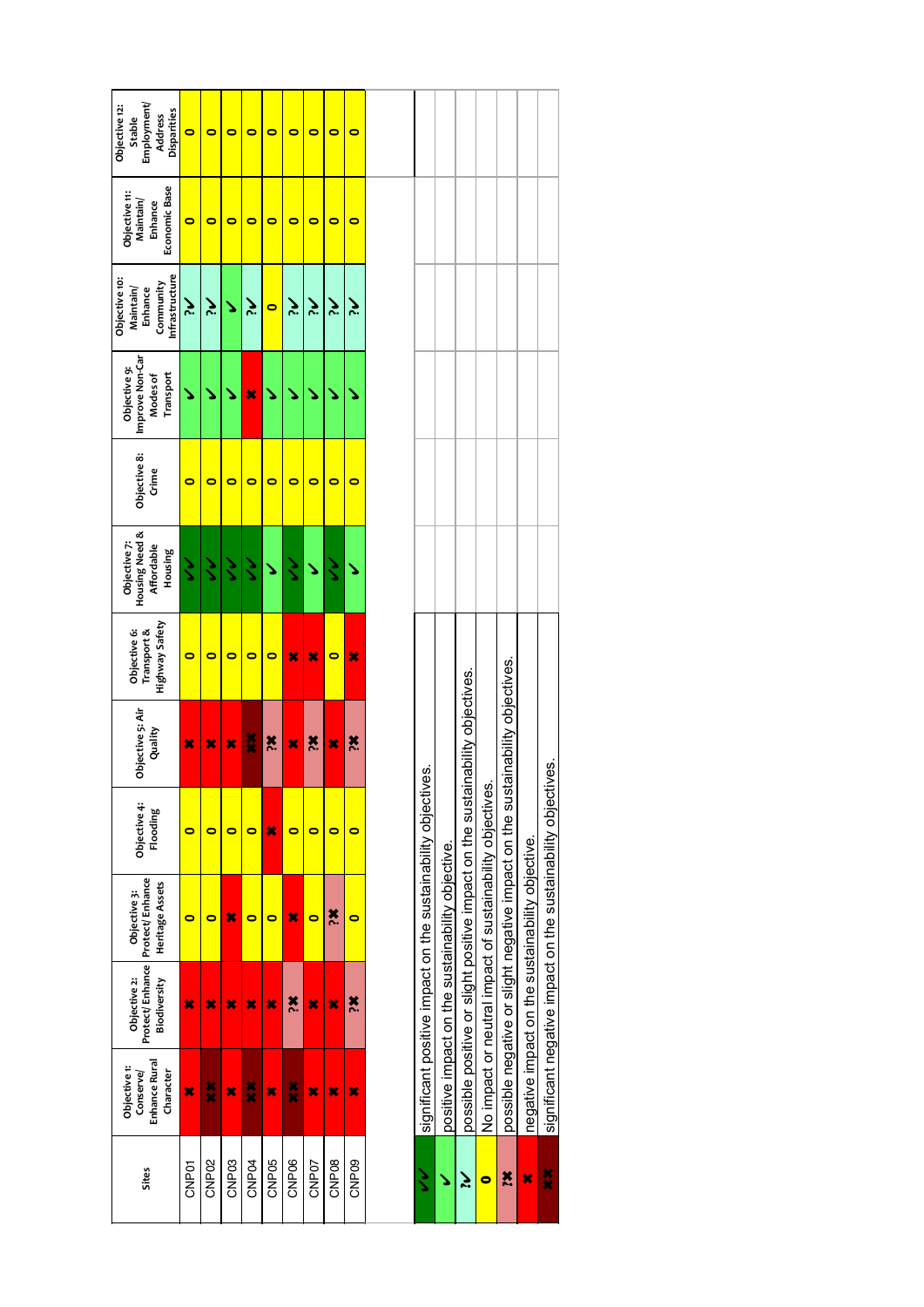|                         |                                                                     |                                                 |                                                                           |                          | <b>OAZU</b>                 | - Brook Hill                                         |                                                         |                       |                                                                                                                                                                                                                                                                                                                                                                                                                                                                                       |                                                                      |                                                        |                                                                  |
|-------------------------|---------------------------------------------------------------------|-------------------------------------------------|---------------------------------------------------------------------------|--------------------------|-----------------------------|------------------------------------------------------|---------------------------------------------------------|-----------------------|---------------------------------------------------------------------------------------------------------------------------------------------------------------------------------------------------------------------------------------------------------------------------------------------------------------------------------------------------------------------------------------------------------------------------------------------------------------------------------------|----------------------------------------------------------------------|--------------------------------------------------------|------------------------------------------------------------------|
| Site                    | Enhance Rural<br>Objective <sub>1</sub> :<br>Character<br>Conserve/ | Protect/Enhance<br>Biodiversity<br>Objective 2: | Protect/Enhance<br>Heritage Assets<br>Objective 3:                        | Objective 4:<br>Flooding | Objective 5: Air<br>Quality | <b>Highway Safety</b><br>Transport &<br>Objective 6: | Housing Need &<br>Objective 7:<br>Affordable<br>Housing | Objective 8:<br>Crime | Improve Non-Car<br>Objective 9:<br>Transport<br>Modes of                                                                                                                                                                                                                                                                                                                                                                                                                              | Infrastructure<br>Objective 10:<br>Community<br>Maintain/<br>Enhance | Economic Base<br>Objective 11:<br>Maintain/<br>Enhance | Employment/<br>Objective 12:<br>Disparities<br>Address<br>Stable |
| <b>CNP01</b>            | $\overline{\mathbf{x}}$                                             | $\boldsymbol{\varkappa}$                        | $\bullet$                                                                 | $\bullet$                | ×                           | $\bullet$                                            | $\zeta$                                                 | $\bullet$             | ↘                                                                                                                                                                                                                                                                                                                                                                                                                                                                                     | نځ                                                                   | $\bullet$                                              | $\bullet$                                                        |
| and south east.         |                                                                     |                                                 | The site currently comprises agricultural grassland. The site is bound    |                          |                             |                                                      |                                                         |                       | to the west, north and north east by hedging/trees and natural woodland. Residential dwellings lies to the south                                                                                                                                                                                                                                                                                                                                                                      |                                                                      |                                                        |                                                                  |
| Lower Spatial Priority. |                                                                     |                                                 | The woodland along the western boundary is designated as Priority H       |                          |                             |                                                      |                                                         |                       | abitat. Parts of the site are designated as Woodland Priority Habitat Network with High Spatial Priority and                                                                                                                                                                                                                                                                                                                                                                          |                                                                      |                                                        |                                                                  |
|                         | Archaeological Notification Area.                                   |                                                 |                                                                           |                          |                             |                                                      |                                                         |                       | Two Listed Buildings lie 60m to the south east of the eastern site boundary. The Cowfold Conservation area lies circa 200m to the south. The site is not within or adjacent to an                                                                                                                                                                                                                                                                                                     |                                                                      |                                                        |                                                                  |
|                         | The site falls within Flood Zone 1.                                 |                                                 |                                                                           |                          |                             |                                                      |                                                         |                       |                                                                                                                                                                                                                                                                                                                                                                                                                                                                                       |                                                                      |                                                        |                                                                  |
|                         |                                                                     |                                                 | The site is within 250m of the Cowfold Air Quality Management Area.       |                          |                             |                                                      |                                                         |                       |                                                                                                                                                                                                                                                                                                                                                                                                                                                                                       |                                                                      |                                                        |                                                                  |
|                         | The site could be accessed off the A281.                            |                                                 |                                                                           |                          |                             |                                                      |                                                         |                       |                                                                                                                                                                                                                                                                                                                                                                                                                                                                                       |                                                                      |                                                        |                                                                  |
|                         |                                                                     |                                                 | The site is in close proximity to the services and facilities in Cowfold. |                          |                             |                                                      |                                                         |                       |                                                                                                                                                                                                                                                                                                                                                                                                                                                                                       |                                                                      |                                                        |                                                                  |
| impacts.                |                                                                     |                                                 | northern boundary to act as a buffer to the countryside. Sustainable di   |                          |                             |                                                      |                                                         |                       | Mitigation measures in conjunction with development could include the retention of mature trees and hedges An enhanced landscape buffer could be provided on the western and<br>rainage techniques could be provided on site to ensure surface water is managed effectively. To mitigate the<br>removal of existing hedgerow to facilitate visibility splays additional planting and landscaping could be provided. The design and layout of the site could assist to mitigate visual |                                                                      |                                                        |                                                                  |
|                         |                                                                     |                                                 |                                                                           |                          |                             |                                                      |                                                         |                       | The Neighbourhood Plan Working Group consider due to the constraints of the site, it is estimated that 2.6 hectares of the 4.8 hectares of the site would be available for<br>development at a low density and could therefore deliver <35 residential units. The northern part of the site has been proposed to be community open space.                                                                                                                                             |                                                                      |                                                        |                                                                  |
|                         |                                                                     |                                                 |                                                                           |                          |                             |                                                      |                                                         |                       |                                                                                                                                                                                                                                                                                                                                                                                                                                                                                       |                                                                      |                                                        |                                                                  |
| ś                       |                                                                     |                                                 | significant positive impact on the sustainability objectives.             |                          |                             |                                                      | ×č                                                      |                       | possible negative or slight negative impact on the sustainability objectives.                                                                                                                                                                                                                                                                                                                                                                                                         |                                                                      |                                                        |                                                                  |
| Š                       |                                                                     |                                                 | positive impact on the sustainability objective.                          |                          |                             |                                                      | ×                                                       |                       | negative impact on the sustainability objective.                                                                                                                                                                                                                                                                                                                                                                                                                                      |                                                                      |                                                        |                                                                  |
| $\tilde{\mathbf{z}}$    |                                                                     |                                                 | possible positive or slight positive impact on the sustainability         |                          | objectives.                 |                                                      | ×                                                       |                       | significant negative impact on the sustainability objectives.                                                                                                                                                                                                                                                                                                                                                                                                                         |                                                                      |                                                        |                                                                  |
| $\bullet$               |                                                                     |                                                 | No impact or neutral impact of sustainability objectives.                 |                          |                             |                                                      |                                                         |                       |                                                                                                                                                                                                                                                                                                                                                                                                                                                                                       |                                                                      |                                                        |                                                                  |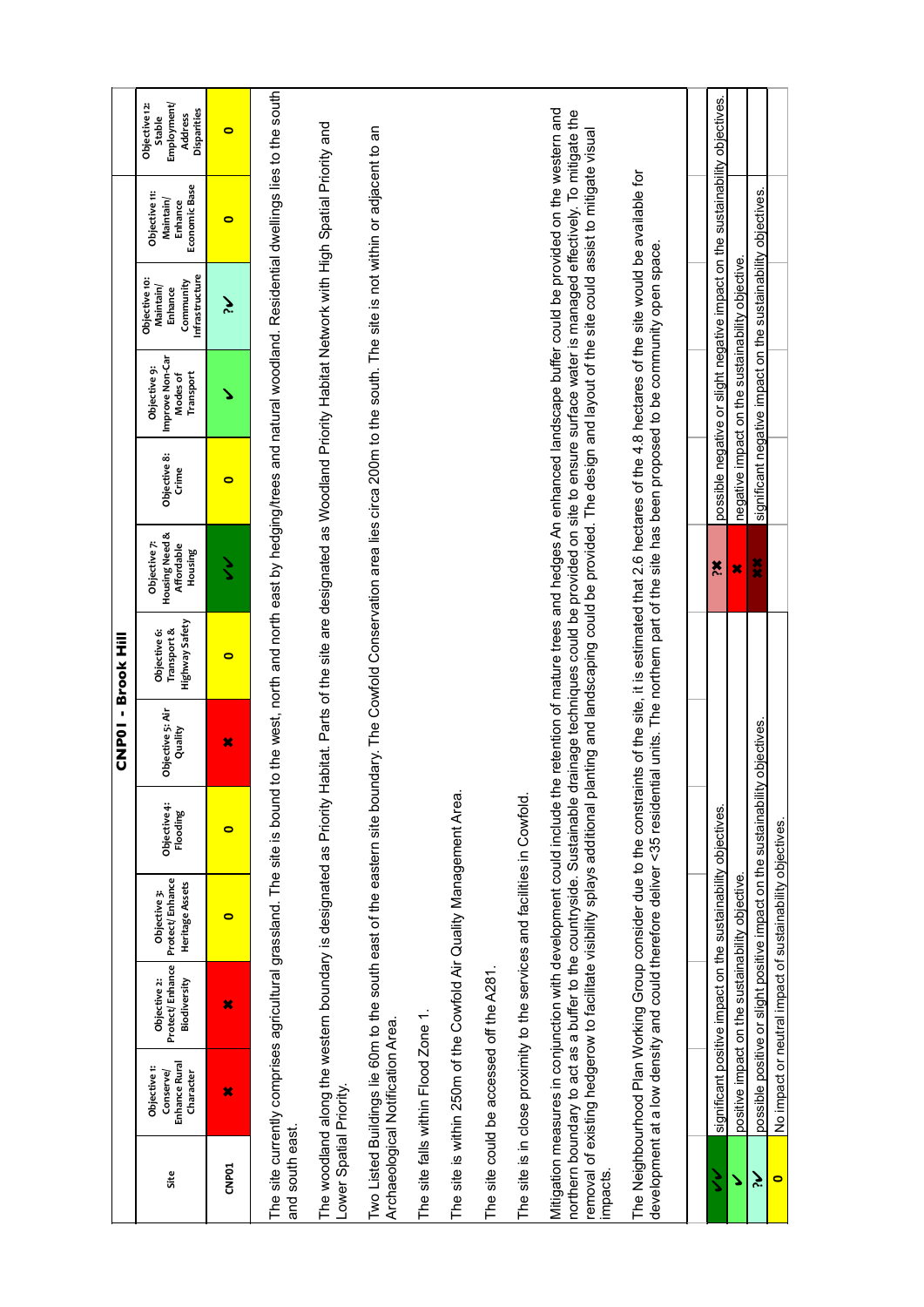|                    |                                                                                                                                                                                                                                                                                                                                                                                                                                                       |                                                 |                                                                   |                          | <b>CNP02 - Thornden West</b>       |                                               |                                                                                                                                                                                                        |                       |                                                                               |                                                                      |                                                        |                                                                  |
|--------------------|-------------------------------------------------------------------------------------------------------------------------------------------------------------------------------------------------------------------------------------------------------------------------------------------------------------------------------------------------------------------------------------------------------------------------------------------------------|-------------------------------------------------|-------------------------------------------------------------------|--------------------------|------------------------------------|-----------------------------------------------|--------------------------------------------------------------------------------------------------------------------------------------------------------------------------------------------------------|-----------------------|-------------------------------------------------------------------------------|----------------------------------------------------------------------|--------------------------------------------------------|------------------------------------------------------------------|
| Site               | Enhance Rural<br>Objective <sub>1</sub> :<br>Conserve/<br>Character                                                                                                                                                                                                                                                                                                                                                                                   | Protect/Enhance<br>Biodiversity<br>Objective 2: | Protect/Enhance<br>Heritage Assets<br>Objective 3:                | Objective 4:<br>Flooding | Objective 5: Air<br>Quality        | Highway Safety<br>Objective 6:<br>Transport & | Housing Need &<br>Objective 7:<br>Affordable<br>Housing                                                                                                                                                | Objective 8:<br>Crime | Improve Non-Car<br>Objective 9:<br>Transport<br>Modes of                      | Infrastructure<br>Objective 10:<br>Community<br>Maintain/<br>Enhance | Economic Base<br>Objective 11:<br>Maintain/<br>Enhance | Employment/<br>Objective 12:<br>Disparities<br>Address<br>Stable |
| CNP <sub>02</sub>  | ×                                                                                                                                                                                                                                                                                                                                                                                                                                                     | ×                                               | $\bullet$                                                         | $\bullet$                | ×                                  | $\bullet$                                     | ζ                                                                                                                                                                                                      | $\bullet$             | ↘                                                                             | نځ                                                                   | $\bullet$                                              | $\bullet$                                                        |
|                    | dwellings lie to the south and south east. A Public Right of Way runs a<br>The site currently comprises agricultural grassland. The site is bound                                                                                                                                                                                                                                                                                                     |                                                 |                                                                   |                          | long the eastern edge of the site. |                                               | with natural woodland on the west, north and eastern boundary. The A272 lies to the south. Residential                                                                                                 |                       |                                                                               |                                                                      |                                                        |                                                                  |
|                    | There are no biodiversity designations on the site. The north eastern boundary of the site abuts woodland which is is designated as Priority Habitat.                                                                                                                                                                                                                                                                                                 |                                                 |                                                                   |                          |                                    |                                               |                                                                                                                                                                                                        |                       |                                                                               |                                                                      |                                                        |                                                                  |
|                    | There are no Listed Buildings within close proximity of the site. The Cowfold Conservation area lies circa 200m to the south. The site lies immediately to the north but outside, of an<br>Archaeological Notification Area.                                                                                                                                                                                                                          |                                                 |                                                                   |                          |                                    |                                               |                                                                                                                                                                                                        |                       |                                                                               |                                                                      |                                                        |                                                                  |
|                    | The site falls within Flood Zone 1.                                                                                                                                                                                                                                                                                                                                                                                                                   |                                                 |                                                                   |                          |                                    |                                               |                                                                                                                                                                                                        |                       |                                                                               |                                                                      |                                                        |                                                                  |
|                    | The site is within 250m of the Cowfold Air Quality Management Area.                                                                                                                                                                                                                                                                                                                                                                                   |                                                 |                                                                   |                          |                                    |                                               |                                                                                                                                                                                                        |                       |                                                                               |                                                                      |                                                        |                                                                  |
|                    | The site could be accessed off the A272.                                                                                                                                                                                                                                                                                                                                                                                                              |                                                 |                                                                   |                          |                                    |                                               |                                                                                                                                                                                                        |                       |                                                                               |                                                                      |                                                        |                                                                  |
|                    | The site is in close proximity to the services and facilities in Cowfold.                                                                                                                                                                                                                                                                                                                                                                             |                                                 |                                                                   |                          |                                    |                                               |                                                                                                                                                                                                        |                       |                                                                               |                                                                      |                                                        |                                                                  |
| impacts.           | northern boundary to act as a buffer to the countryside. Sustainable drainable trachniques could be provided on site to ensure surface water is managed effectively. To mitigate the<br>removal of existing hedgerow to facilitate visibility splays additional planting and landscaping could be provided. The design and layout of the site could assist to mitigate visual<br>Mitigation measures in conjunction with development could include th |                                                 |                                                                   |                          |                                    |                                               | e retention of mature trees and hedges. An enhanced landscape buffer could be provided on the western and                                                                                              |                       |                                                                               |                                                                      |                                                        |                                                                  |
|                    | development at a low density and could therefore deliver <30 resident<br>The Neighbourhood Plan Working Group consider due to the constrai                                                                                                                                                                                                                                                                                                            |                                                 |                                                                   |                          |                                    |                                               | nts of the site, it is therefore estimated that 0.9 hectares of the 2.9 hectares of the site would be available for<br>ial units. The northern par of the site has been proposed to be community space |                       |                                                                               |                                                                      |                                                        |                                                                  |
|                    |                                                                                                                                                                                                                                                                                                                                                                                                                                                       |                                                 |                                                                   |                          |                                    |                                               |                                                                                                                                                                                                        |                       |                                                                               |                                                                      |                                                        |                                                                  |
| ミ                  |                                                                                                                                                                                                                                                                                                                                                                                                                                                       |                                                 | significant positive impact on the sustainability objectives.     |                          |                                    |                                               | ×č                                                                                                                                                                                                     |                       | possible negative or slight negative impact on the sustainability objectives. |                                                                      |                                                        |                                                                  |
| Š                  |                                                                                                                                                                                                                                                                                                                                                                                                                                                       |                                                 | positive impact on the sustainability objective.                  |                          |                                    |                                               | ×                                                                                                                                                                                                      |                       | negative impact on the sustainability objective.                              |                                                                      |                                                        |                                                                  |
| $\tilde{\bm{\xi}}$ |                                                                                                                                                                                                                                                                                                                                                                                                                                                       |                                                 | possible positive or slight positive impact on the sustainability |                          | objectives.                        |                                               | ×                                                                                                                                                                                                      |                       | significant negative impact on the sustainability objectives.                 |                                                                      |                                                        |                                                                  |
| $\bullet$          |                                                                                                                                                                                                                                                                                                                                                                                                                                                       |                                                 | No impact or neutral impact of sustainability objectives.         |                          |                                    |                                               |                                                                                                                                                                                                        |                       |                                                                               |                                                                      |                                                        |                                                                  |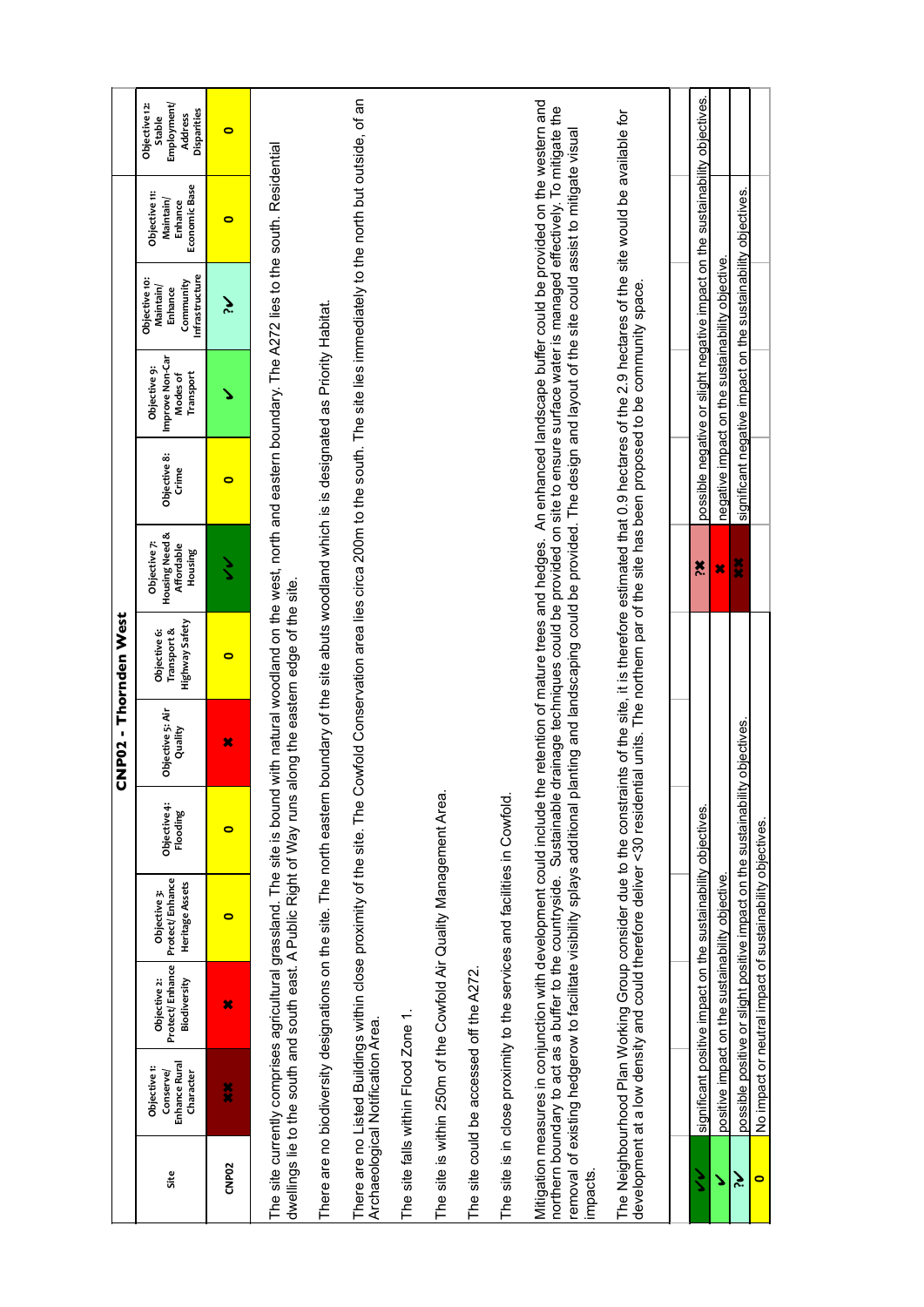|           |                                                         |                                                                                                                                                                                                                                                                                                                                                                                                                                                                                                    |                                                    |                          | CNP <sub>03</sub>           | - Potters                                     |                                                         |                       |                                                               |                                                                      |                                                                                                                 |                                                                  |
|-----------|---------------------------------------------------------|----------------------------------------------------------------------------------------------------------------------------------------------------------------------------------------------------------------------------------------------------------------------------------------------------------------------------------------------------------------------------------------------------------------------------------------------------------------------------------------------------|----------------------------------------------------|--------------------------|-----------------------------|-----------------------------------------------|---------------------------------------------------------|-----------------------|---------------------------------------------------------------|----------------------------------------------------------------------|-----------------------------------------------------------------------------------------------------------------|------------------------------------------------------------------|
| Site      | Enhance Rural<br>Objective t:<br>Conserve/<br>Character | Protect/Enhance<br>Biodiversity<br>Objective 2:                                                                                                                                                                                                                                                                                                                                                                                                                                                    | Protect/Enhance<br>Heritage Assets<br>Objective 3: | Objective 4:<br>Flooding | Objective 5: Air<br>Quality | Highway Safety<br>Objective 6:<br>Transport & | Housing Need &<br>Objective 7:<br>Affordable<br>Housing | Objective 8:<br>Crime | Improve Non-Car<br>Objective 9:<br>Transport<br>Modes of      | Infrastructure<br>Objective 10:<br>Community<br>Maintain/<br>Enhance | Economic Base<br>Objective 11:<br>Maintain/<br>Enhance                                                          | Employment/<br>Objective 12:<br>Disparities<br>Address<br>Stable |
| CNP03     | ×                                                       | ×                                                                                                                                                                                                                                                                                                                                                                                                                                                                                                  | ×                                                  | $\bullet$                | ×                           | $\bullet$                                     | ミ                                                       | $\bullet$             | ↘                                                             | ↘                                                                    | $\bullet$                                                                                                       | $\bullet$                                                        |
|           |                                                         | The site currently comprises agricultural grassland. The site is bound with natural woodland on the west, south and eastern boundary. The A272 lies to the north. Residential<br>dwellings and St.Peters Primary School lies to the east of the site.                                                                                                                                                                                                                                              |                                                    |                          |                             |                                               |                                                         |                       |                                                               |                                                                      |                                                                                                                 |                                                                  |
|           | Spatial Priority/Priority Habitat Inventory.            | There are no biodiversity designations on the site. The middle sections contain woodland which is is designated as Priority Habitat/Woodland Priority Habitat Network with High                                                                                                                                                                                                                                                                                                                    |                                                    |                          |                             |                                               |                                                         |                       |                                                               |                                                                      |                                                                                                                 |                                                                  |
|           |                                                         | There is Listed Buildings 25m to the east. The Cowfold Conservation area lies within 10m of the eastern site boundary. The site lies within an Archaeological Notification Area,<br>identified as a medieval pottery industry centre; and close to a further Archaeological Notification Area, identified as the medieval parish church of St Peter.                                                                                                                                               |                                                    |                          |                             |                                               |                                                         |                       |                                                               |                                                                      |                                                                                                                 |                                                                  |
|           | The site falls within Flood Zone 1.                     |                                                                                                                                                                                                                                                                                                                                                                                                                                                                                                    |                                                    |                          |                             |                                               |                                                         |                       |                                                               |                                                                      |                                                                                                                 |                                                                  |
|           |                                                         | The site is within 250m of the Cowfold Air Quality Management Area.                                                                                                                                                                                                                                                                                                                                                                                                                                |                                                    |                          |                             |                                               |                                                         |                       |                                                               |                                                                      |                                                                                                                 |                                                                  |
|           | The site could be accessed off the A272.                |                                                                                                                                                                                                                                                                                                                                                                                                                                                                                                    |                                                    |                          |                             |                                               |                                                         |                       |                                                               |                                                                      |                                                                                                                 |                                                                  |
|           |                                                         | The site is in close proximity to the services and facilities in Cowfold.                                                                                                                                                                                                                                                                                                                                                                                                                          |                                                    |                          |                             |                                               |                                                         |                       |                                                               |                                                                      |                                                                                                                 |                                                                  |
|           |                                                         | Mitigation measures in conjunction with development could include the retention of mature trees and hedges. Sustainable drainage techniques could be provided on site to ensure<br>surface water is managed effectively. The design and layout of the site could assist to mitigate visual impacts; this includes on the setting of above ground heritage assets to the<br>east of the site. Subject to being informed by appropriate surveys, this<br>within an Archaeological Notification Area. |                                                    |                          |                             |                                               |                                                         |                       |                                                               |                                                                      | could also assist to mitigate potential impacts on below ground heritage assets, related to the site's location |                                                                  |
|           |                                                         | development at a low density and could therefore deliver <35 residential units. The southern part of the site has been proposed to be community space and an area on the eastern<br>The Neighbourhood Plan Working Group consider due to the constraints of the site, it is therefore estimated that 1.2 hectares of the 5.6 hectares of the site would be available for<br>part of the site has been proposed for use by the adjacent school.                                                     |                                                    |                          |                             |                                               |                                                         |                       |                                                               |                                                                      |                                                                                                                 |                                                                  |
|           |                                                         |                                                                                                                                                                                                                                                                                                                                                                                                                                                                                                    |                                                    |                          |                             |                                               |                                                         |                       |                                                               |                                                                      |                                                                                                                 |                                                                  |
| ś         |                                                         | significant positive impact on the sustainability objectives.                                                                                                                                                                                                                                                                                                                                                                                                                                      |                                                    |                          |                             |                                               | Xč                                                      |                       |                                                               |                                                                      | possible negative or slight negative impact on the sustainability objectives.                                   |                                                                  |
| ↘         |                                                         | positive impact on the sustainability objective.                                                                                                                                                                                                                                                                                                                                                                                                                                                   |                                                    |                          |                             |                                               | ×                                                       |                       | negative impact on the sustainability objective.              |                                                                      |                                                                                                                 |                                                                  |
| چ         |                                                         | possible positive or slight positive impact on the sustainability                                                                                                                                                                                                                                                                                                                                                                                                                                  |                                                    |                          | objectives.                 |                                               | ×                                                       |                       | significant negative impact on the sustainability objectives. |                                                                      |                                                                                                                 |                                                                  |
| $\bullet$ |                                                         | No impact or neutral impact of sustainability objectives.                                                                                                                                                                                                                                                                                                                                                                                                                                          |                                                    |                          |                             |                                               |                                                         |                       |                                                               |                                                                      |                                                                                                                 |                                                                  |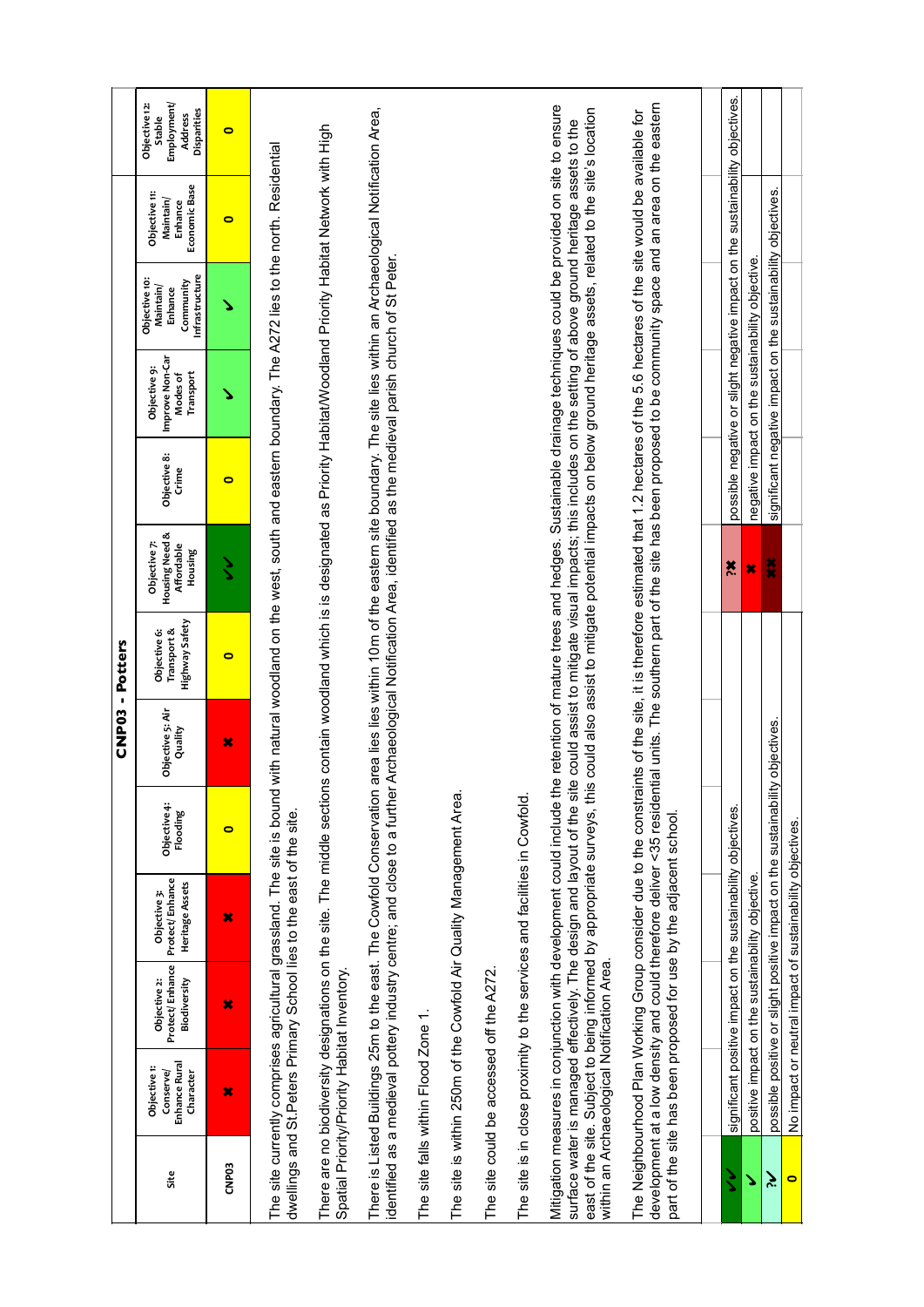|                                 |                                                                                                                                                                                                                                                                                                                                                                          |                                                  |                                                                               |                          | CNP04 - Dragons Lane        |                                                        |                                                         |                       |                                                                                                            |                                                                      |                                                        |                                                                  |
|---------------------------------|--------------------------------------------------------------------------------------------------------------------------------------------------------------------------------------------------------------------------------------------------------------------------------------------------------------------------------------------------------------------------|--------------------------------------------------|-------------------------------------------------------------------------------|--------------------------|-----------------------------|--------------------------------------------------------|---------------------------------------------------------|-----------------------|------------------------------------------------------------------------------------------------------------|----------------------------------------------------------------------|--------------------------------------------------------|------------------------------------------------------------------|
| Site                            | Enhance Rural<br>Objective <sub>1</sub> :<br>Conserve/<br>Character                                                                                                                                                                                                                                                                                                      | Protect/Enhance<br>Biodiversity<br>Objective 2:  | Protect/Enhance<br>Heritage Assets<br>Objective 3:                            | Objective 4:<br>Flooding | Objective 5: Air<br>Quality | <b>Highway Safety</b><br>Transport &<br>ö<br>Objective | Housing Need &<br>Objective 7:<br>Affordable<br>Housing | Objective 8:<br>Crime | Improve Non-Car<br>Objective 9:<br>Transport<br>Modes of                                                   | Infrastructure<br>Objective 10:<br>Community<br>Maintain/<br>Enhance | Economic Base<br>Objective 11:<br>Maintain/<br>Enhance | Objective 12:<br>Employment/<br>Disparities<br>Address<br>Stable |
| <b>CNP04</b>                    | ×                                                                                                                                                                                                                                                                                                                                                                        | ×                                                | $\bullet$                                                                     | $\bullet$                | X                           | $\bullet$                                              | $\zeta$                                                 | $\bullet$             | ×                                                                                                          | نځ                                                                   | $\bullet$                                              | $\bullet$                                                        |
|                                 | The site currently comprises agricultural grassland. The site bound or                                                                                                                                                                                                                                                                                                   |                                                  |                                                                               |                          |                             |                                                        |                                                         |                       | all sides by trees and hedging. A residential dwelling and farm buildings lie to the south                 |                                                                      |                                                        |                                                                  |
|                                 | There are no biodiversity designations on the site. The site is designar<br>abuts woodland which is is designated as Priority Habitat.                                                                                                                                                                                                                                   |                                                  |                                                                               |                          |                             |                                                        |                                                         |                       | ted as Woodland Priority Habitat Network with Low Spatial Priority. The south eastern boundary of the site |                                                                      |                                                        |                                                                  |
|                                 | There are no Listed Buildings within close proximity of the site. The Cowfold Conservation area lies within 500m of the northern site boundary. The site is not within or adjacent to an<br>Archaeological Notification Area.                                                                                                                                            |                                                  |                                                                               |                          |                             |                                                        |                                                         |                       |                                                                                                            |                                                                      |                                                        |                                                                  |
|                                 | The site falls within Primarily Flood Zone 1. Part of the northern boundary lies within Flood Zone 2.                                                                                                                                                                                                                                                                    |                                                  |                                                                               |                          |                             |                                                        |                                                         |                       |                                                                                                            |                                                                      |                                                        |                                                                  |
|                                 | The site is within 1km of the Cowfold Air Quality Management Area.                                                                                                                                                                                                                                                                                                       |                                                  |                                                                               |                          |                             |                                                        |                                                         |                       |                                                                                                            |                                                                      |                                                        |                                                                  |
|                                 | The site could be accessed off the A281.                                                                                                                                                                                                                                                                                                                                 |                                                  |                                                                               |                          |                             |                                                        |                                                         |                       |                                                                                                            |                                                                      |                                                        |                                                                  |
|                                 | The site offers reasonable access to the services and facilities in Cowfold.                                                                                                                                                                                                                                                                                             |                                                  |                                                                               |                          |                             |                                                        |                                                         |                       |                                                                                                            |                                                                      |                                                        |                                                                  |
|                                 | Mitigation measures in conjunction with development could include the retention of mature trees and hedges. Sustainable drainage techniques could be provided on site to ensure<br>surface water is managed effectively. The design and layout of the site could assist to mitigate visual impacts                                                                       |                                                  |                                                                               |                          |                             |                                                        |                                                         |                       |                                                                                                            |                                                                      |                                                        |                                                                  |
|                                 | The Neighbourhood Plan Working Group consider due to to the constraints of the site, it is therefore estimated that 6.7 hectares of the 7 hectares of the site would be available for<br>development at a low density and could therefore deliver 50-70 residential units. Part of the site is proposed as a wildlife area which would be available for educational use. |                                                  |                                                                               |                          |                             |                                                        |                                                         |                       |                                                                                                            |                                                                      |                                                        |                                                                  |
|                                 |                                                                                                                                                                                                                                                                                                                                                                          |                                                  |                                                                               |                          |                             |                                                        |                                                         |                       |                                                                                                            |                                                                      |                                                        |                                                                  |
|                                 |                                                                                                                                                                                                                                                                                                                                                                          |                                                  |                                                                               |                          |                             |                                                        |                                                         |                       |                                                                                                            |                                                                      |                                                        |                                                                  |
|                                 |                                                                                                                                                                                                                                                                                                                                                                          |                                                  | significant positive impact on the sustainability objectives.                 |                          |                             |                                                        |                                                         |                       |                                                                                                            |                                                                      |                                                        |                                                                  |
| ゝ                               |                                                                                                                                                                                                                                                                                                                                                                          | positive impact on the sustainability objective. |                                                                               |                          |                             |                                                        |                                                         |                       |                                                                                                            |                                                                      |                                                        |                                                                  |
| $\tilde{\bm{z}}$                |                                                                                                                                                                                                                                                                                                                                                                          |                                                  | possible positive or slight positive impact on the sustainability             |                          | objectives                  |                                                        |                                                         |                       |                                                                                                            |                                                                      |                                                        |                                                                  |
| $\bullet$                       |                                                                                                                                                                                                                                                                                                                                                                          |                                                  | No impact or neutral impact of sustainability objectives                      |                          |                             |                                                        |                                                         |                       |                                                                                                            |                                                                      |                                                        |                                                                  |
| ×č                              |                                                                                                                                                                                                                                                                                                                                                                          |                                                  | possible negative or slight negative impact on the sustainability objectives. |                          |                             |                                                        |                                                         |                       |                                                                                                            |                                                                      |                                                        |                                                                  |
| ×                               |                                                                                                                                                                                                                                                                                                                                                                          |                                                  | negative impact on the sustainability objective.                              |                          |                             |                                                        |                                                         |                       |                                                                                                            |                                                                      |                                                        |                                                                  |
| $\frac{\mathbf{x}}{\mathbf{x}}$ |                                                                                                                                                                                                                                                                                                                                                                          |                                                  | significant negative impact on the sustainability objectives.                 |                          |                             |                                                        |                                                         |                       |                                                                                                            |                                                                      |                                                        |                                                                  |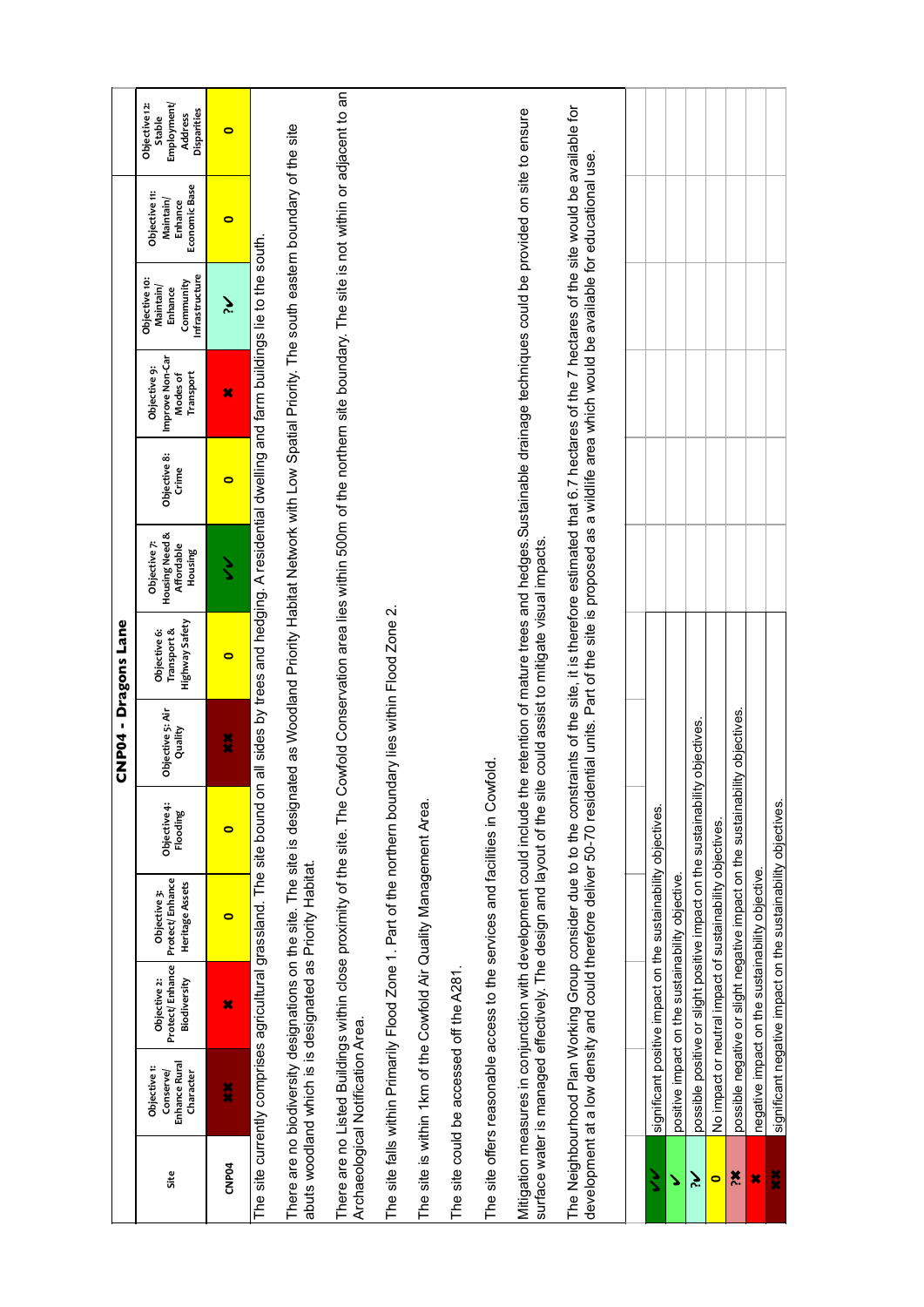|              |                                                                                                                                                                                                                                                                                                                                |                                                 |                                                                              |                          | CNP05 - Cowfold Lodge       |                                               |                                                         |                       |                                                          |                                                                                               |                                                                                                              |                                                                  |
|--------------|--------------------------------------------------------------------------------------------------------------------------------------------------------------------------------------------------------------------------------------------------------------------------------------------------------------------------------|-------------------------------------------------|------------------------------------------------------------------------------|--------------------------|-----------------------------|-----------------------------------------------|---------------------------------------------------------|-----------------------|----------------------------------------------------------|-----------------------------------------------------------------------------------------------|--------------------------------------------------------------------------------------------------------------|------------------------------------------------------------------|
| Site         | Enhance Rural<br>Objective t:<br>Character<br>Conserve                                                                                                                                                                                                                                                                         | Protect/Enhance<br>Biodiversity<br>Objective 2: | Protect/Enhance<br>Heritage Assets<br>Objective 3:                           | Objective 4:<br>Flooding | Objective 5: Air<br>Quality | Highway Safety<br>Transport &<br>Objective 6: | Housing Need &<br>Objective 7:<br>Affordable<br>Housing | Objective 8:<br>Crime | Improve Non-Car<br>Objective 9:<br>Transport<br>Modes of | Infrastructure<br>Objective 10:<br>Community<br>Maintain/<br>Enhance                          | Economic Base<br>Objective 11:<br>Maintain/<br>Enhance                                                       | Employment/<br>Objective 12:<br>Disparities<br>Address<br>Stable |
| <b>CNPO5</b> | $\boldsymbol{\varkappa}$                                                                                                                                                                                                                                                                                                       | $\boldsymbol{\varkappa}$                        | $\bullet$                                                                    | $\boldsymbol{\varkappa}$ | 篜                           | $\bullet$                                     | ↘                                                       | $\bullet$             | ↘                                                        | $\bullet$                                                                                     | $\bullet$                                                                                                    | $\bullet$                                                        |
|              | The site currently comprises agricultural grassland. The site is bound on all sites by trees/hedging.Bridge Garage abuts the site to the north.                                                                                                                                                                                |                                                 |                                                                              |                          |                             |                                               |                                                         |                       |                                                          |                                                                                               |                                                                                                              |                                                                  |
|              | There are no biodiversity designations on the site. Part of the southern                                                                                                                                                                                                                                                       |                                                 |                                                                              |                          |                             |                                               |                                                         |                       |                                                          | area of the site is designated as Woodland Priority Habitat Network with Low Spatial Priority |                                                                                                              |                                                                  |
|              | Two Listed Buildings lie within 80m to the north west. The Cowfold Conservation area lies within 500m of the northern site boundary. The site is not within or adjacent to an<br>Archaeological Notification Area.                                                                                                             |                                                 |                                                                              |                          |                             |                                               |                                                         |                       |                                                          |                                                                                               |                                                                                                              |                                                                  |
|              | The site falls within Flood Zone 2.                                                                                                                                                                                                                                                                                            |                                                 |                                                                              |                          |                             |                                               |                                                         |                       |                                                          |                                                                                               |                                                                                                              |                                                                  |
|              | The site is within 500m of the Cowfold Air Quality Management Area.                                                                                                                                                                                                                                                            |                                                 |                                                                              |                          |                             |                                               |                                                         |                       |                                                          |                                                                                               |                                                                                                              |                                                                  |
|              | The site could be accessed off the A281.                                                                                                                                                                                                                                                                                       |                                                 |                                                                              |                          |                             |                                               |                                                         |                       |                                                          |                                                                                               |                                                                                                              |                                                                  |
|              | The site is in reasonable proximity to the services and facilities in Cowfold                                                                                                                                                                                                                                                  |                                                 |                                                                              |                          |                             |                                               |                                                         |                       |                                                          |                                                                                               |                                                                                                              |                                                                  |
|              | Mitigation measures in conjunction with development could include the retention of mature trees and hedges. Sustainable drainage techniques could be provided on site to ensure<br>surface water is managed effectively. To mitigate the removal of existin<br>and layout of the site could assist to mitigate visual impacts. |                                                 |                                                                              |                          |                             |                                               |                                                         |                       |                                                          |                                                                                               | g hedgerow to facilitate visibility splays additional planting and landscaping could be provided. The design |                                                                  |
|              | The Neighbourhood Plan Working Group consider 0.48 hectares would be available for development at a low density and could therefore deliver 9 residential units.                                                                                                                                                               |                                                 |                                                                              |                          |                             |                                               |                                                         |                       |                                                          |                                                                                               |                                                                                                              |                                                                  |
|              |                                                                                                                                                                                                                                                                                                                                |                                                 |                                                                              |                          |                             |                                               |                                                         |                       |                                                          |                                                                                               |                                                                                                              |                                                                  |
| ミ            |                                                                                                                                                                                                                                                                                                                                |                                                 | significant positive impact on the sustainability objectives.                |                          |                             |                                               |                                                         |                       |                                                          |                                                                                               |                                                                                                              |                                                                  |
| ↘            |                                                                                                                                                                                                                                                                                                                                |                                                 | positive impact on the sustainability objective.                             |                          |                             |                                               |                                                         |                       |                                                          |                                                                                               |                                                                                                              |                                                                  |
| نځ           |                                                                                                                                                                                                                                                                                                                                |                                                 | possible positive or slight positive impact on the sustainability            |                          | objectives                  |                                               |                                                         |                       |                                                          |                                                                                               |                                                                                                              |                                                                  |
| $\bullet$    |                                                                                                                                                                                                                                                                                                                                |                                                 | No impact or neutral impact of sustainability objectives.                    |                          |                             |                                               |                                                         |                       |                                                          |                                                                                               |                                                                                                              |                                                                  |
| Xč           |                                                                                                                                                                                                                                                                                                                                |                                                 | possible negative or slight negative impact on the sustainability objectives |                          |                             |                                               |                                                         |                       |                                                          |                                                                                               |                                                                                                              |                                                                  |
| ×            |                                                                                                                                                                                                                                                                                                                                |                                                 | negative impact on the sustainability objective.                             |                          |                             |                                               |                                                         |                       |                                                          |                                                                                               |                                                                                                              |                                                                  |
| ×            |                                                                                                                                                                                                                                                                                                                                |                                                 | significant negative impact on the sustainability objectives.                |                          |                             |                                               |                                                         |                       |                                                          |                                                                                               |                                                                                                              |                                                                  |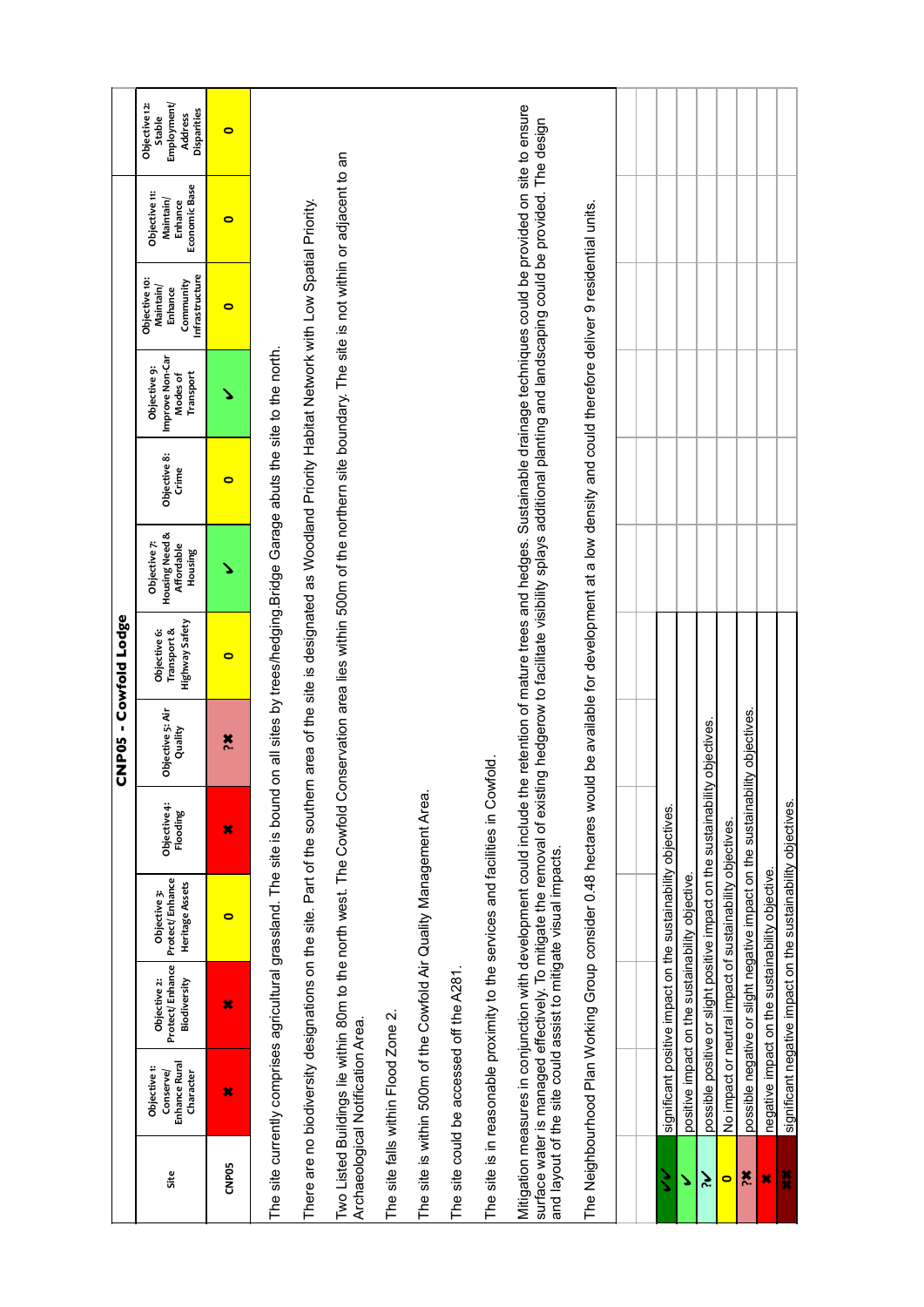|                   |                                                                     |                                                 |                                                                                                                                                                                                                                                                                                                                                                               |                          | CNP06 - Eastlands Farm      |                                                      |                                                                    |                       |                                                                                                                  |                                                                      |                                                        |                                                                  |
|-------------------|---------------------------------------------------------------------|-------------------------------------------------|-------------------------------------------------------------------------------------------------------------------------------------------------------------------------------------------------------------------------------------------------------------------------------------------------------------------------------------------------------------------------------|--------------------------|-----------------------------|------------------------------------------------------|--------------------------------------------------------------------|-----------------------|------------------------------------------------------------------------------------------------------------------|----------------------------------------------------------------------|--------------------------------------------------------|------------------------------------------------------------------|
| Site              | Enhance Rural<br>Objective <sub>1</sub> :<br>Conserve/<br>Character | Protect/Enhance<br>Biodiversity<br>Objective 2: | Protect/Enhance<br>Heritage Assets<br>Objective 3:                                                                                                                                                                                                                                                                                                                            | Objective 4:<br>Flooding | Objective 5: Air<br>Quality | <b>Highway Safety</b><br>Transport &<br>Objective 6: | <b>Housing Need &amp;</b><br>Objective 7:<br>Affordable<br>Housing | Objective 8:<br>Crime | Improve Non-Car<br>Objective 9:<br>Transport<br>Modes of                                                         | Infrastructure<br>Objective 10:<br>Community<br>Maintain/<br>Enhance | Economic Base<br>Objective 11:<br>Maintain/<br>Enhance | Employment/<br>Objective 12:<br>Disparities<br>Address<br>Stable |
| CNP <sub>06</sub> | ×                                                                   | Xč                                              | ×                                                                                                                                                                                                                                                                                                                                                                             | $\bullet$                | ×                           | ×                                                    | ζ                                                                  | $\bullet$             | ↘                                                                                                                | نخر                                                                  | $\bullet$                                              | $\bullet$                                                        |
| east.             |                                                                     |                                                 | The site currently comprises agricultural grassland. The site is bound                                                                                                                                                                                                                                                                                                        |                          |                             |                                                      |                                                                    |                       | by Eastlands Wood on the western boundary. Eastland Lane lies to the south and a private lane lies to the        |                                                                      |                                                        |                                                                  |
|                   | an Archaeological Notification Area.                                |                                                 | Wood to the west is designated as Priority Habitat. The woodland which abuts the northern tip of the site is also designated as Priority Habitat. The site is not within or adjacent to<br>There are no biodiversity designations on the site. The southern part of the site is designated as Woodland Priority Habitat Network with High and Low Spatial Priority. Eastlands |                          |                             |                                                      |                                                                    |                       |                                                                                                                  |                                                                      |                                                        |                                                                  |
|                   |                                                                     |                                                 | A Listed Buildings lie within 80m to the east. The Cowfold Conservation area lies within 500m of the northern site boundary.                                                                                                                                                                                                                                                  |                          |                             |                                                      |                                                                    |                       |                                                                                                                  |                                                                      |                                                        |                                                                  |
|                   | The site falls within Flood Zone 1.                                 |                                                 |                                                                                                                                                                                                                                                                                                                                                                               |                          |                             |                                                      |                                                                    |                       |                                                                                                                  |                                                                      |                                                        |                                                                  |
|                   |                                                                     |                                                 | The site is within 250m of the Cowfold Air Quality Management Area.                                                                                                                                                                                                                                                                                                           |                          |                             |                                                      |                                                                    |                       |                                                                                                                  |                                                                      |                                                        |                                                                  |
|                   | The site could be accessed off Eastlands Lane.                      |                                                 |                                                                                                                                                                                                                                                                                                                                                                               |                          |                             |                                                      |                                                                    |                       |                                                                                                                  |                                                                      |                                                        |                                                                  |
|                   |                                                                     |                                                 | The site is in reasonable proximity to the services and facilities in Cowfold                                                                                                                                                                                                                                                                                                 |                          |                             |                                                      |                                                                    |                       |                                                                                                                  |                                                                      |                                                        |                                                                  |
|                   |                                                                     |                                                 | Sustainable drainage techniques could be provided on site to ensure                                                                                                                                                                                                                                                                                                           |                          |                             |                                                      |                                                                    |                       | surface water is managed effectively. The design and layout of the site could assist to mitigate visual impacts. |                                                                      |                                                        |                                                                  |
|                   |                                                                     |                                                 | The Neighbourhood Plan Working Group 1.6 hectares would be available for development at a low density and could therefore deliver 30-50 residential units. Scheme proponents<br>have indicated some 2 hectares of land to the sou                                                                                                                                             |                          |                             |                                                      |                                                                    |                       |                                                                                                                  |                                                                      |                                                        |                                                                  |
|                   |                                                                     |                                                 |                                                                                                                                                                                                                                                                                                                                                                               |                          |                             |                                                      |                                                                    |                       |                                                                                                                  |                                                                      |                                                        |                                                                  |
|                   |                                                                     |                                                 |                                                                                                                                                                                                                                                                                                                                                                               |                          |                             |                                                      |                                                                    |                       |                                                                                                                  |                                                                      |                                                        |                                                                  |
| ζ                 |                                                                     |                                                 | significant positive impact on the sustainability objectives.                                                                                                                                                                                                                                                                                                                 |                          |                             |                                                      |                                                                    |                       |                                                                                                                  |                                                                      |                                                        |                                                                  |
| ↘                 |                                                                     |                                                 | positive impact on the sustainability objective.                                                                                                                                                                                                                                                                                                                              |                          |                             |                                                      |                                                                    |                       |                                                                                                                  |                                                                      |                                                        |                                                                  |
| چ                 |                                                                     |                                                 | possible positive or slight positive impact on the sustainability                                                                                                                                                                                                                                                                                                             |                          | objectives.                 |                                                      |                                                                    |                       |                                                                                                                  |                                                                      |                                                        |                                                                  |
| $\bullet$         |                                                                     |                                                 | No impact or neutral impact of sustainability objectives.                                                                                                                                                                                                                                                                                                                     |                          |                             |                                                      |                                                                    |                       |                                                                                                                  |                                                                      |                                                        |                                                                  |
| Xč                |                                                                     |                                                 | possible negative or slight negative impact on the sustainability objectives                                                                                                                                                                                                                                                                                                  |                          |                             |                                                      |                                                                    |                       |                                                                                                                  |                                                                      |                                                        |                                                                  |
| ×                 |                                                                     |                                                 | negative impact on the sustainability objective.                                                                                                                                                                                                                                                                                                                              |                          |                             |                                                      |                                                                    |                       |                                                                                                                  |                                                                      |                                                        |                                                                  |
| X<br>X            |                                                                     |                                                 | significant negative impact on the sustainability objectives.                                                                                                                                                                                                                                                                                                                 |                          |                             |                                                      |                                                                    |                       |                                                                                                                  |                                                                      |                                                        |                                                                  |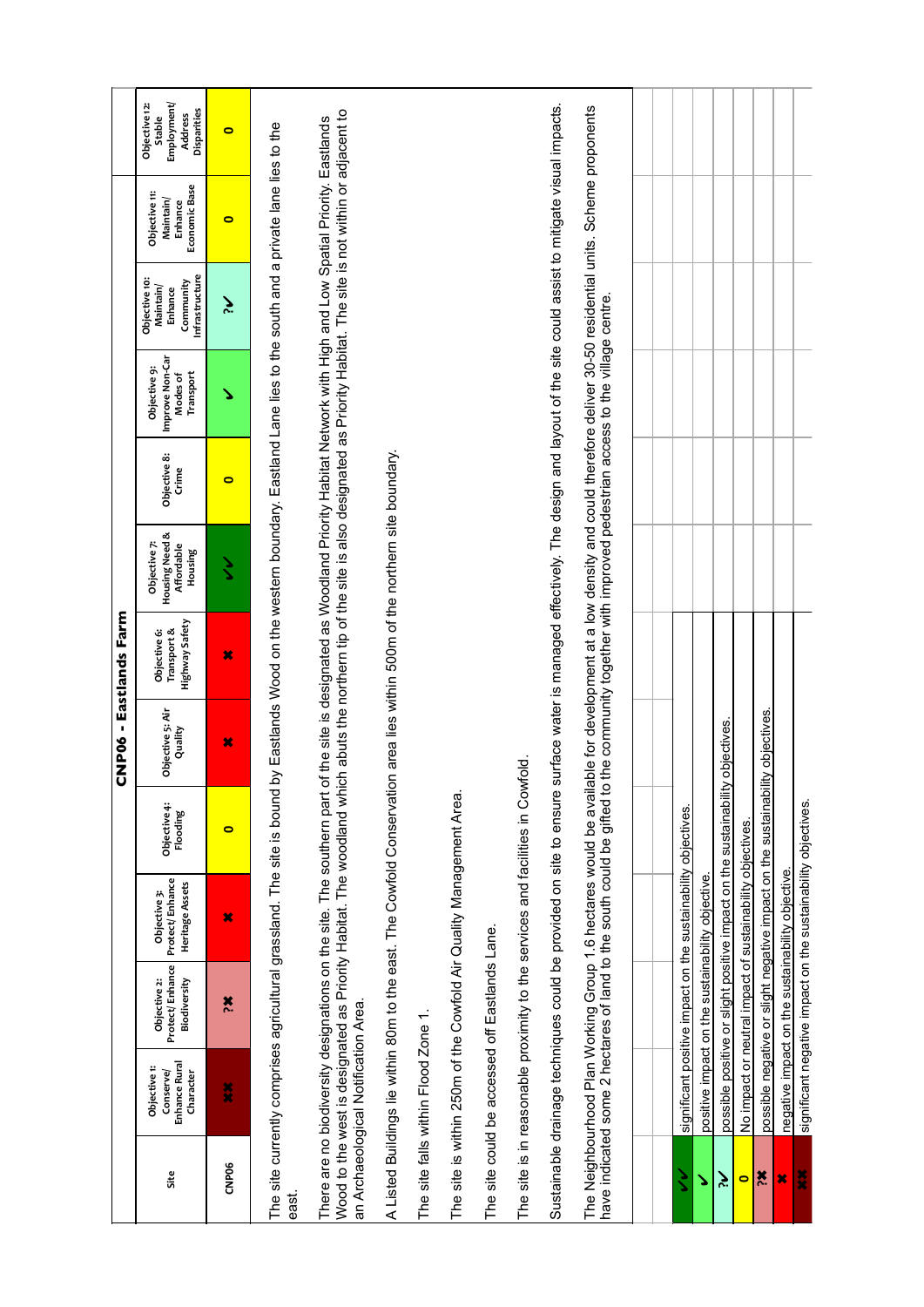|                              |                                                                                                                                                                                                                                                                                                                                |                                                 |                                                                   |                          | CNP07 - Eastlands Lane      |                                               |                                                           |                       |                                                                                                                                                                                        |                                                                      |                                                        |                                                                         |
|------------------------------|--------------------------------------------------------------------------------------------------------------------------------------------------------------------------------------------------------------------------------------------------------------------------------------------------------------------------------|-------------------------------------------------|-------------------------------------------------------------------|--------------------------|-----------------------------|-----------------------------------------------|-----------------------------------------------------------|-----------------------|----------------------------------------------------------------------------------------------------------------------------------------------------------------------------------------|----------------------------------------------------------------------|--------------------------------------------------------|-------------------------------------------------------------------------|
| Site                         | Enhance Rural<br>Objective <sub>1</sub> :<br>Conserve/<br>Character                                                                                                                                                                                                                                                            | Protect/Enhance<br>Objective 2:<br>Biodiversity | Protect/Enhance<br>Heritage Assets<br>Objective 3:                | Objective 4:<br>Flooding | Objective 5: Air<br>Quality | Highway Safety<br>Objective 6:<br>Transport & | Housing Need &<br>Objective 7: A<br>Affordable<br>Housing | Objective 8:<br>Crime | Improve Non-Car<br>Objective 9:<br>Transport<br>Modes of                                                                                                                               | Infrastructure<br>Objective 10:<br>Community<br>Maintain/<br>Enhance | Economic Base<br>Objective 11:<br>Maintain/<br>Enhance | Employment/<br>Objective 12:<br>Disparities<br>Address<br><b>Stable</b> |
| <b>CNPO7</b>                 | ×                                                                                                                                                                                                                                                                                                                              | ×                                               | $\bullet$                                                         | $\bullet$                | Xč                          | ×                                             | ↘                                                         | $\bullet$             | ↘                                                                                                                                                                                      | نخر                                                                  | $\bullet$                                              | $\bullet$                                                               |
|                              | The site currently comprises agricultural land with some existing buildings in site. The site is bound on all sites but trees/hedging. Residential divellings lies to the west and north. An<br>existing sewerage works lies to the east.                                                                                      |                                                 |                                                                   |                          |                             |                                               |                                                           |                       |                                                                                                                                                                                        |                                                                      |                                                        |                                                                         |
|                              | There are no biodiversity designations on the site. The south eastern p                                                                                                                                                                                                                                                        |                                                 |                                                                   |                          |                             |                                               |                                                           |                       | part of the site is designated as Woodland Priority Habitat Network Low Spatial Priority.                                                                                              |                                                                      |                                                        |                                                                         |
|                              | There are no Listed Buildings within close proximity of the site. The Cowfold Conservation area lies within 500m of the northern site boundary. The site is not within or adjacent to an<br>Archaeological Notification Area.                                                                                                  |                                                 |                                                                   |                          |                             |                                               |                                                           |                       |                                                                                                                                                                                        |                                                                      |                                                        |                                                                         |
|                              | The site falls within Flood Zone 1.                                                                                                                                                                                                                                                                                            |                                                 |                                                                   |                          |                             |                                               |                                                           |                       |                                                                                                                                                                                        |                                                                      |                                                        |                                                                         |
|                              | The site is within 500m of the Cowfold Air Quality Management Area.                                                                                                                                                                                                                                                            |                                                 |                                                                   |                          |                             |                                               |                                                           |                       |                                                                                                                                                                                        |                                                                      |                                                        |                                                                         |
|                              | The site could be accessed off Eastlands Lane.                                                                                                                                                                                                                                                                                 |                                                 |                                                                   |                          |                             |                                               |                                                           |                       |                                                                                                                                                                                        |                                                                      |                                                        |                                                                         |
|                              | The site is in reasonable proximity to the services and facilities in Cowfold.                                                                                                                                                                                                                                                 |                                                 |                                                                   |                          |                             |                                               |                                                           |                       |                                                                                                                                                                                        |                                                                      |                                                        |                                                                         |
|                              | Mitigation measures in conjunction with development could include the retention of mature trees and hedges. Sustainable drainage techniques could be provided on site to ensure<br>surface water is managed effectively. To mitigate the removal of existin<br>and layout of the site could assist to mitigate visual impacts. |                                                 |                                                                   |                          |                             |                                               |                                                           |                       | g hedgerow to facilitate visibility splays additional planting and landscaping could be provided. The design                                                                           |                                                                      |                                                        |                                                                         |
|                              | The Neighbourhood Plan Working Group consider 0.6 hectares would<br>proponents have indicated some 2 hectares of land could be gifted to                                                                                                                                                                                       |                                                 |                                                                   |                          |                             |                                               |                                                           |                       | be available for development at a low density and could therefore deliver 9 residential units. Scheme<br>the community together with improved pedestrian access to the village centre. |                                                                      |                                                        |                                                                         |
|                              |                                                                                                                                                                                                                                                                                                                                |                                                 |                                                                   |                          |                             |                                               |                                                           |                       |                                                                                                                                                                                        |                                                                      |                                                        |                                                                         |
| ζ                            |                                                                                                                                                                                                                                                                                                                                |                                                 | significant positive impact on the sustainability objectives.     |                          |                             |                                               | X                                                         |                       | possible negative or slight negative impact on the sustainability objectives.                                                                                                          |                                                                      |                                                        |                                                                         |
| ↘                            |                                                                                                                                                                                                                                                                                                                                |                                                 | positive impact on the sustainability objective.                  |                          |                             |                                               | ×                                                         |                       | negative impact on the sustainability objective.                                                                                                                                       |                                                                      |                                                        |                                                                         |
| $\tilde{\tilde{\mathbf{z}}}$ |                                                                                                                                                                                                                                                                                                                                |                                                 | possible positive or slight positive impact on the sustainability |                          | objectives.                 |                                               | ×                                                         |                       | significant negative impact on the sustainability objectives.                                                                                                                          |                                                                      |                                                        |                                                                         |
| $\bullet$                    |                                                                                                                                                                                                                                                                                                                                |                                                 | No impact or neutral impact of sustainability objectives.         |                          |                             |                                               |                                                           |                       |                                                                                                                                                                                        |                                                                      |                                                        |                                                                         |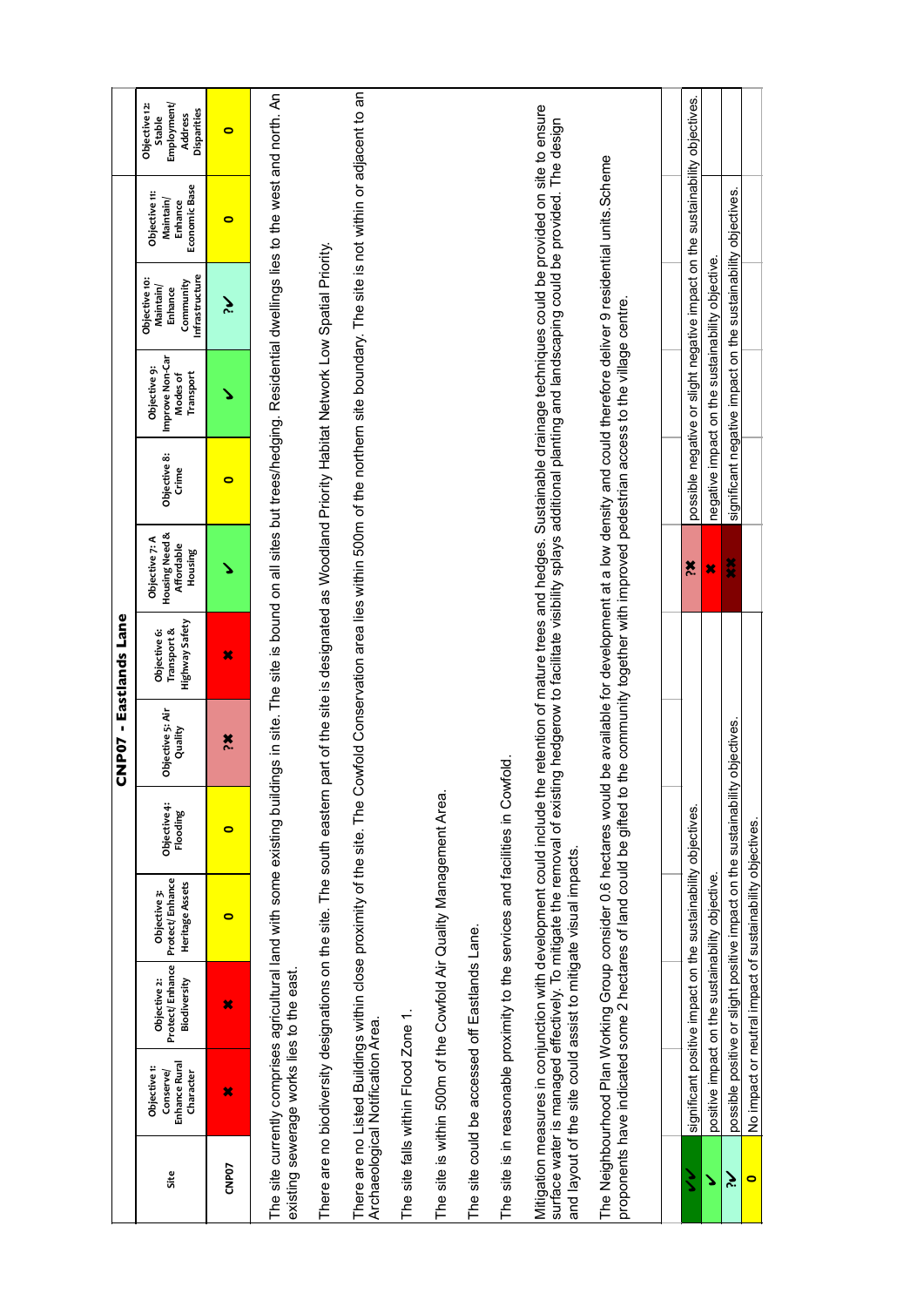|                      |                                                                                                                                                                                                                                                                                                                                                                       |                                                                   |                                                    |                          | CNP08 - Horse Wood          |                                                      |                                                                                                                 |                       |                                                               |                                                                      |                                                                               |                                                                  |
|----------------------|-----------------------------------------------------------------------------------------------------------------------------------------------------------------------------------------------------------------------------------------------------------------------------------------------------------------------------------------------------------------------|-------------------------------------------------------------------|----------------------------------------------------|--------------------------|-----------------------------|------------------------------------------------------|-----------------------------------------------------------------------------------------------------------------|-----------------------|---------------------------------------------------------------|----------------------------------------------------------------------|-------------------------------------------------------------------------------|------------------------------------------------------------------|
| Site                 | Enhance Rural<br>Objective <sub>1</sub> :<br>Conserve<br>Character                                                                                                                                                                                                                                                                                                    | Protect/Enhance<br>Objective 2:<br>Biodiversity                   | Protect/Enhance<br>Heritage Assets<br>Objective 3: | Objective 4:<br>Flooding | Objective 5: Air<br>Quality | <b>Highway Safety</b><br>Objective 6:<br>Transport & | Housing Need &<br>Objective 7:<br>Affordable<br>Housing                                                         | Objective 8:<br>Crime | Improve Non-Car<br>Objective 9:<br>Transport<br>Modes of      | Infrastructure<br>Objective 10:<br>Community<br>Maintain/<br>Enhance | Economic Base<br>Objective 11:<br>Maintain/<br>Enhance                        | Employment/<br>Objective 12:<br>Disparities<br>Address<br>Stable |
| CNP <sub>08</sub>    | ×                                                                                                                                                                                                                                                                                                                                                                     | ×                                                                 | Xč                                                 | $\bullet$                | ×                           | $\bullet$                                            | ζ                                                                                                               | $\bullet$             | ↘                                                             | نخر                                                                  | $\bullet$                                                                     | $\bullet$                                                        |
|                      | The site currently comprises agricultural grassland. The site is bound I<br>north west and to the east of the site.                                                                                                                                                                                                                                                   |                                                                   |                                                    |                          |                             |                                                      | by the north, west and east by trees and hedging. The A272 lies to the south. Residential dwellings lies to the |                       |                                                               |                                                                      |                                                                               |                                                                  |
|                      | designated as Woodland Priority Habitat Network with High and Low Spatial Priority.<br>There are no biodiversity designations on the site. Horse Wood which                                                                                                                                                                                                           |                                                                   |                                                    |                          |                             |                                                      | abuts the norther eastern boundary is designated as Ancient and Semi-Natural Woodland. The site is              |                       |                                                               |                                                                      |                                                                               |                                                                  |
|                      | There are no Listed Buildings within close proximity of the site. The Cowfold Conservation area lies within 120m of the Western site Boundary. The site is not within or adjacent to an<br>Archaeological Notification Area.                                                                                                                                          |                                                                   |                                                    |                          |                             |                                                      |                                                                                                                 |                       |                                                               |                                                                      |                                                                               |                                                                  |
|                      | The site falls within Flood Zone 1.                                                                                                                                                                                                                                                                                                                                   |                                                                   |                                                    |                          |                             |                                                      |                                                                                                                 |                       |                                                               |                                                                      |                                                                               |                                                                  |
|                      | The site is within 250m of the Cowfold Air Quality Management Area.                                                                                                                                                                                                                                                                                                   |                                                                   |                                                    |                          |                             |                                                      |                                                                                                                 |                       |                                                               |                                                                      |                                                                               |                                                                  |
|                      | The site could be accessed off the A272.                                                                                                                                                                                                                                                                                                                              |                                                                   |                                                    |                          |                             |                                                      |                                                                                                                 |                       |                                                               |                                                                      |                                                                               |                                                                  |
|                      | The site is in close proximity to the services and facilities in Cowfold                                                                                                                                                                                                                                                                                              |                                                                   |                                                    |                          |                             |                                                      |                                                                                                                 |                       |                                                               |                                                                      |                                                                               |                                                                  |
|                      | Mitigation measures in conjunction with development could include the retention of mature trees and hedges. Sustainable drainage techniques could be provided on site to ensure<br>surface water is managed effectively. The design and layout of the site                                                                                                            |                                                                   |                                                    |                          |                             | could assist to mitigate visual impacts              |                                                                                                                 |                       |                                                               |                                                                      |                                                                               |                                                                  |
|                      | The Neighbourhood Plan Working Group consider due to the constraints of the site, it is therefore estimated that 3.4 hectares of the 5.7 hectares of the site would be available for<br>development at a low density and could therefore deliver 110 residential units. Proposals for the site include a play area, community open space, and pedestrian/cycle paths. |                                                                   |                                                    |                          |                             |                                                      |                                                                                                                 |                       |                                                               |                                                                      |                                                                               |                                                                  |
|                      |                                                                                                                                                                                                                                                                                                                                                                       |                                                                   |                                                    |                          |                             |                                                      |                                                                                                                 |                       |                                                               |                                                                      |                                                                               |                                                                  |
|                      |                                                                                                                                                                                                                                                                                                                                                                       |                                                                   |                                                    |                          |                             |                                                      |                                                                                                                 |                       |                                                               |                                                                      |                                                                               |                                                                  |
| ゝ                    |                                                                                                                                                                                                                                                                                                                                                                       | significant positive impact on the sustainability objectives.     |                                                    |                          |                             |                                                      | Xč                                                                                                              |                       |                                                               |                                                                      | possible negative or slight negative impact on the sustainability objectives. |                                                                  |
| Š                    |                                                                                                                                                                                                                                                                                                                                                                       | positive impact on the sustainability objective.                  |                                                    |                          |                             |                                                      | ×                                                                                                               |                       | negative impact on the sustainability objective               |                                                                      |                                                                               |                                                                  |
| $\tilde{\bm{\zeta}}$ |                                                                                                                                                                                                                                                                                                                                                                       | possible positive or slight positive impact on the sustainability |                                                    |                          | objectives.                 |                                                      | ×                                                                                                               |                       | significant negative impact on the sustainability objectives. |                                                                      |                                                                               |                                                                  |
| $\bullet$            |                                                                                                                                                                                                                                                                                                                                                                       | No impact or neutral impact of sustainability objectives          |                                                    |                          |                             |                                                      |                                                                                                                 |                       |                                                               |                                                                      |                                                                               |                                                                  |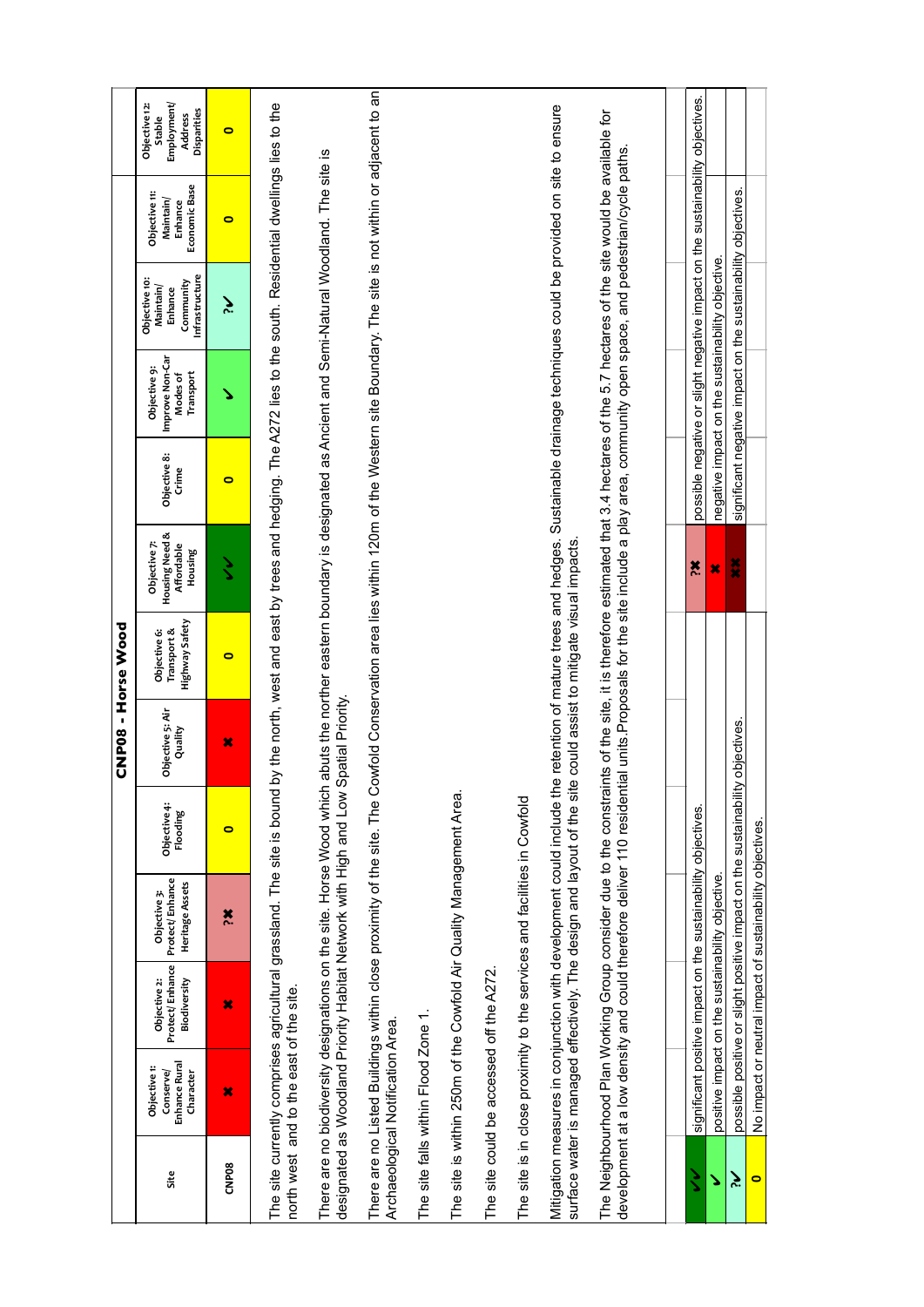|                                |                                                                                                                                                                                                                               |                                                                              |                                                    |                          | <b>OONDOO</b>               | - Eastlands Farm East                                |                                                         |                       |                                                                                                                                                                                          |                                                                      |                                                       |                                                                         |
|--------------------------------|-------------------------------------------------------------------------------------------------------------------------------------------------------------------------------------------------------------------------------|------------------------------------------------------------------------------|----------------------------------------------------|--------------------------|-----------------------------|------------------------------------------------------|---------------------------------------------------------|-----------------------|------------------------------------------------------------------------------------------------------------------------------------------------------------------------------------------|----------------------------------------------------------------------|-------------------------------------------------------|-------------------------------------------------------------------------|
| Site                           | Enhance Rural<br>Objective <sub>1</sub> :<br>Conserve/<br>Character                                                                                                                                                           | Protect/Enhance<br>Biodiversity<br>Objective 2:                              | Protect/Enhance<br>Heritage Assets<br>Objective 3: | Objective 4:<br>Flooding | Objective 5: Air<br>Quality | <b>Highway Safety</b><br>Transport &<br>Objective 6: | Housing Need &<br>Objective 7:<br>Affordable<br>Housing | Objective 8:<br>Crime | Improve Non-Car<br>Objective 9:<br>Transport<br>Modes of                                                                                                                                 | Infrastructure<br>Objective 10:<br>Community<br>Maintain/<br>Enhance | Economic Base<br>Objective 11:<br>Maintain<br>Enhance | Employment/<br>Objective 12:<br>Disparities<br>Address<br><b>Stable</b> |
| CNP <sub>09</sub>              | ×                                                                                                                                                                                                                             | Xč                                                                           | $\bullet$                                          | $\bullet$                | Xč                          | $\boldsymbol{\varkappa}$                             | ↘                                                       | $\bullet$             | ↘                                                                                                                                                                                        | نخر                                                                  | $\bullet$                                             | $\bullet$                                                               |
|                                | The site currently comprises agricultural grassland. The site is bound                                                                                                                                                        |                                                                              |                                                    |                          |                             |                                                      |                                                         |                       | by trees to the east. A private lane lies to the west. Residential dwellings lie to the north and Eastlands Farm                                                                         |                                                                      |                                                       |                                                                         |
| lies to the north.             | There are no biodiversity designations on the site. The eastern part of                                                                                                                                                       |                                                                              |                                                    |                          |                             |                                                      |                                                         |                       | the site is designated as Woodland Priority Habitat Network with High Spatial Priority.                                                                                                  |                                                                      |                                                       |                                                                         |
|                                | There are no Listed Buildings within close proximity of the site. The Cowfold Conservation area lies within 500m of the northern site boundary. The site is not within or adjacent to an<br>Archaeological Notification Area. |                                                                              |                                                    |                          |                             |                                                      |                                                         |                       |                                                                                                                                                                                          |                                                                      |                                                       |                                                                         |
|                                | The site falls within Flood Zone 1.                                                                                                                                                                                           |                                                                              |                                                    |                          |                             |                                                      |                                                         |                       |                                                                                                                                                                                          |                                                                      |                                                       |                                                                         |
|                                | The site is within 250m of of the Cowfold Air Quality Management Are                                                                                                                                                          |                                                                              |                                                    |                          | ത്                          |                                                      |                                                         |                       |                                                                                                                                                                                          |                                                                      |                                                       |                                                                         |
|                                | The site could be accessed off Eastlands Lane.                                                                                                                                                                                |                                                                              |                                                    |                          |                             |                                                      |                                                         |                       |                                                                                                                                                                                          |                                                                      |                                                       |                                                                         |
|                                | The site is in reasonable proximity to the services and facilities in Cowfold                                                                                                                                                 |                                                                              |                                                    |                          |                             |                                                      |                                                         |                       |                                                                                                                                                                                          |                                                                      |                                                       |                                                                         |
|                                | Mitigation measures in conjunction with development could sustainab<br>and layout of the site could assist to mitigate visual impacts.                                                                                        |                                                                              |                                                    |                          |                             |                                                      |                                                         |                       | e drainage techniques could be provided on site to ensure surface water is managed effectively. The design                                                                               |                                                                      |                                                       |                                                                         |
|                                | The Neighbourhood Plan Working Group consider 0.3 hectares would<br>proponents have indicated some 2 hectares of land could be gifted to                                                                                      |                                                                              |                                                    |                          |                             |                                                      |                                                         |                       | be available for development at a low density and could therefore deliver 8-10 residential units. Scheme<br>the community together with improved pedestrian access to the village centre |                                                                      |                                                       |                                                                         |
|                                |                                                                                                                                                                                                                               |                                                                              |                                                    |                          |                             |                                                      |                                                         |                       |                                                                                                                                                                                          |                                                                      |                                                       |                                                                         |
| ś                              |                                                                                                                                                                                                                               | significant positive impact on the sustainability objectives.                |                                                    |                          |                             |                                                      |                                                         |                       |                                                                                                                                                                                          |                                                                      |                                                       |                                                                         |
| ٧                              |                                                                                                                                                                                                                               | positive impact on the sustainability objective.                             |                                                    |                          |                             |                                                      |                                                         |                       |                                                                                                                                                                                          |                                                                      |                                                       |                                                                         |
| $\tilde{\tilde{\bm{\lambda}}}$ |                                                                                                                                                                                                                               | possible positive or slight positive impact on the sustainability            |                                                    |                          | / objectives                |                                                      |                                                         |                       |                                                                                                                                                                                          |                                                                      |                                                       |                                                                         |
| $\bullet$                      |                                                                                                                                                                                                                               | No impact or neutral impact of sustainability objectives.                    |                                                    |                          |                             |                                                      |                                                         |                       |                                                                                                                                                                                          |                                                                      |                                                       |                                                                         |
| Xč                             |                                                                                                                                                                                                                               | possible negative or slight negative impact on the sustainability objectives |                                                    |                          |                             |                                                      |                                                         |                       |                                                                                                                                                                                          |                                                                      |                                                       |                                                                         |
| ×                              |                                                                                                                                                                                                                               | negative impact on the sustainability objective.                             |                                                    |                          |                             |                                                      |                                                         |                       |                                                                                                                                                                                          |                                                                      |                                                       |                                                                         |
| ×                              |                                                                                                                                                                                                                               | significant negative impact on the sustainability objectives.                |                                                    |                          |                             |                                                      |                                                         |                       |                                                                                                                                                                                          |                                                                      |                                                       |                                                                         |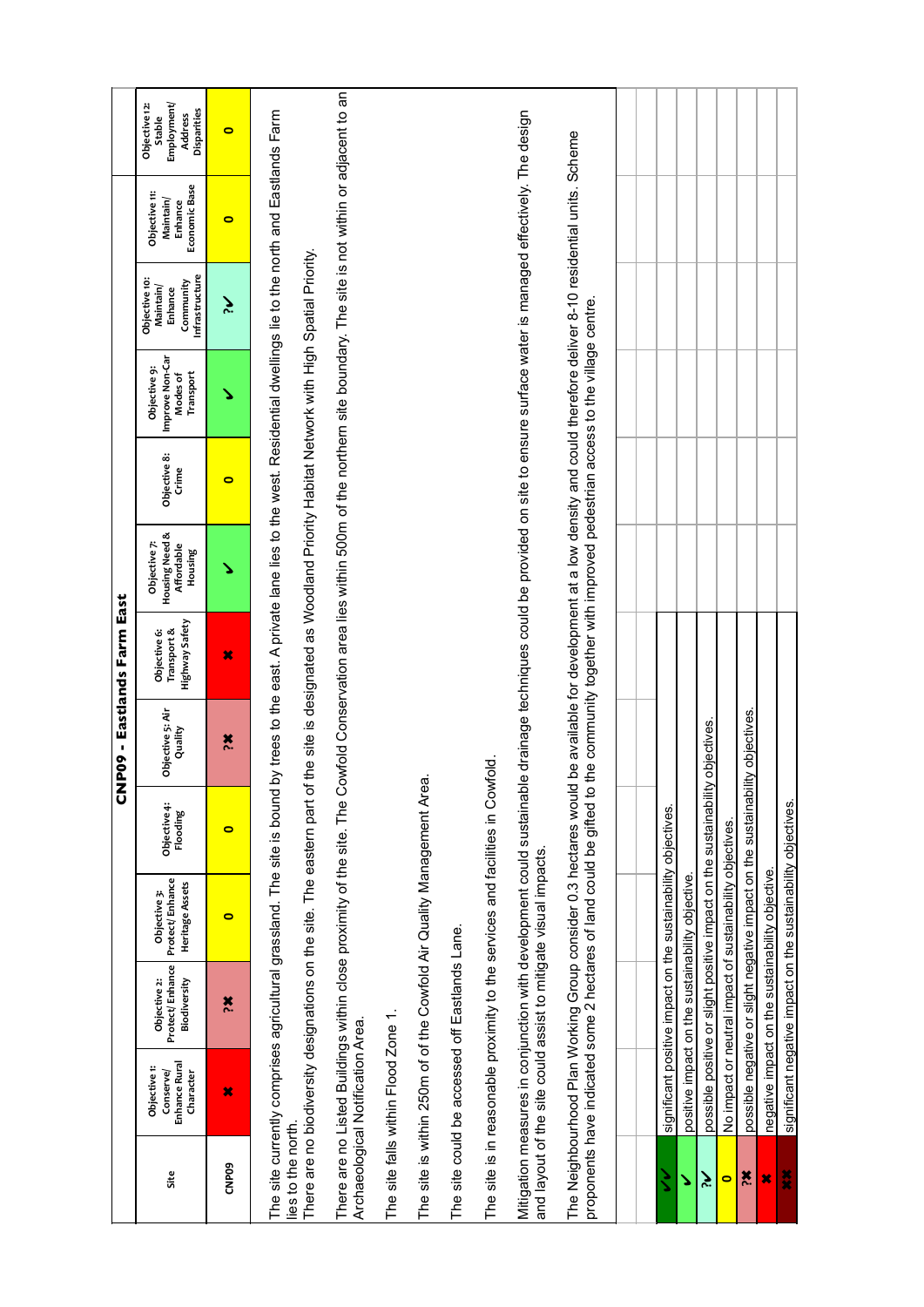## APPENDIX 2

(Cowfold Neighbourhood Plan Policy Appraisal)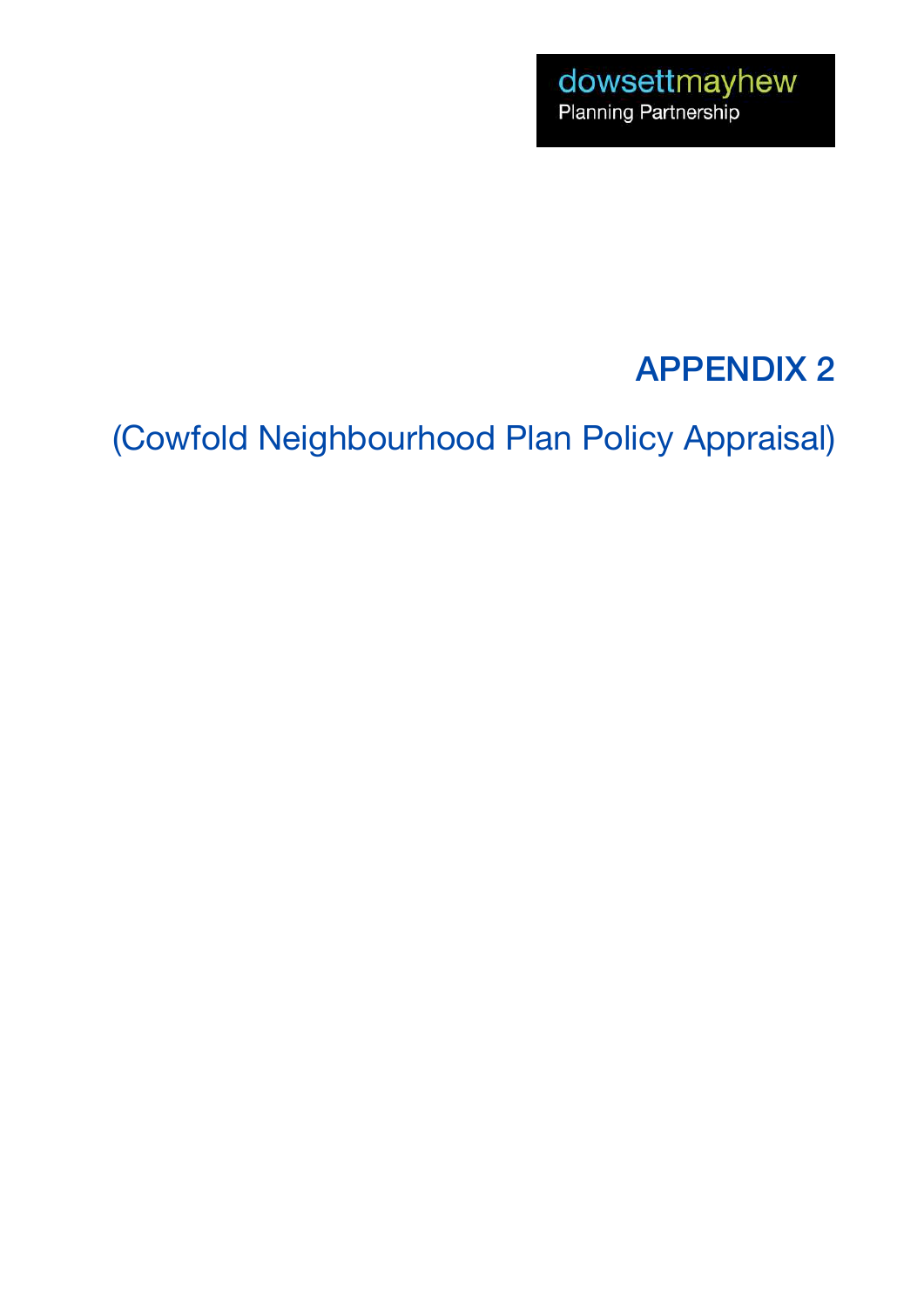| i                                               |
|-------------------------------------------------|
| ۱                                               |
| Nucles and L<br>֦֧֦֧֦֧֦֧֦֧֦֧֦֧֦֧֦֧֦֧֦֧֦֧֦֧֦֧֦֬֕ |
| 5                                               |
| Ξ                                               |
| i<br>١                                          |

| Policy/Aim                                        | Enhance Rural<br>Character<br>Objective 1:<br>Conserve/ | Protect/Enhance<br>Biodiversity<br>Objective 2:  | Protect/Enhance<br>Heritage Assets<br>Objective 3:                            | Objective 4:<br>Flooding | Objective 5: Air<br>Quality | Highway Safety<br>Objective 6:<br>Transport & | Objective 7:<br>Affordable<br>Housing | Objective 8:<br>Crime | Improve Non-Car<br>Objective 9:<br>Transport<br>Modes of | Infrastructure<br>Objective 10:<br>Maintain/<br>Community<br>Enhance | Economic Base<br>Objective 11:<br>Maintain/<br>Enhance               | Employment/<br>Objective 12:<br>Disparities<br>Address<br><b>Stable</b> |
|---------------------------------------------------|---------------------------------------------------------|--------------------------------------------------|-------------------------------------------------------------------------------|--------------------------|-----------------------------|-----------------------------------------------|---------------------------------------|-----------------------|----------------------------------------------------------|----------------------------------------------------------------------|----------------------------------------------------------------------|-------------------------------------------------------------------------|
| Aim 1 - Air Quality Management                    | $\bullet$                                               | ↘                                                | $\bullet$                                                                     | $\bullet$                | ź                           | ↘                                             | $\bullet$                             | $\bullet$             | نز                                                       | $\bullet$                                                            | $\bullet$                                                            | $\bullet$                                                               |
| Aim 2 - Sustainable Development                   | $\bullet$                                               | $\bullet$                                        | $\bullet$                                                                     | نخر                      | ડે                          | $\bullet$                                     | $\bullet$                             | $\bullet$             | ↘                                                        | $\bullet$                                                            | $\bullet$                                                            | $\bullet$                                                               |
| Aim 3 - Village Amenities                         | $\blacktriangleright$                                   | $\bullet$                                        | $\tilde{\bm{z}}$                                                              | $\bullet$                | $\bullet$                   | $\bullet$                                     | $\bullet$                             | $\tilde{\bm{z}}$      | ↘                                                        | P,                                                                   | $\bullet$                                                            | $\bullet$                                                               |
| Aim 4 - Light Pollution                           | ź                                                       | $\tilde{\tilde{\mathbf{v}}}$                     | $\bullet$                                                                     | $\bullet$                | $\bullet$                   | ↘                                             | $\bullet$                             | $\bullet$             | ↘                                                        | $\bullet$                                                            | $\bullet$                                                            | $\bullet$                                                               |
| Policy 1 - Groundwater & Surface Water Flood Risk | $\blacktriangleright$                                   | ↘                                                | $\bullet$                                                                     | ζ                        | $\bullet$                   | $\bullet$                                     | $\bullet$                             | $\bullet$             | $\bullet$                                                | $\bullet$                                                            | $\bullet$                                                            | $\bullet$                                                               |
| Policy 2 - Green Infrastructure                   | N                                                       | Š                                                | $\bullet$                                                                     | ↘                        | $\bullet$                   | $\bullet$                                     | 笎                                     | $\bullet$             | ↘                                                        | ↘                                                                    | $\bullet$                                                            | $\bullet$                                                               |
| Policy 3 - Protection of Local Green Spaces       | ź                                                       | ζ                                                | $\tilde{\mathbf{y}}$                                                          | $\bullet$                | $\bullet$                   | $\bullet$                                     | $\bullet$                             | $\bullet$             | $\bullet$                                                | ↘                                                                    | $\bullet$                                                            | $\bullet$                                                               |
| Aim 5 - Heritage Assets                           | ź                                                       | $\tilde{\bm{\lambda}}$                           | ź                                                                             | $\bullet$                | $\bullet$                   | $\bullet$                                     | $\bullet$                             | $\bullet$             | $\bullet$                                                | $\bullet$                                                            | $\bullet$                                                            | $\bullet$                                                               |
| Policy 4 - Conservation Area                      | ś                                                       | $\bullet$                                        | Ş                                                                             | $\bullet$                | $\bullet$                   | $\bullet$                                     | $\mathbf{x}$                          | $\bullet$             | $\bullet$                                                | 签                                                                    | $\ddot{\bm{x}}$                                                      | ×č                                                                      |
| Policy 5 - Open Space                             | $\bullet$                                               | ゞ                                                | $\bullet$                                                                     | $\bullet$                | $\bullet$                   | $\bullet$                                     | 瓮                                     | $\bullet$             | $\bullet$                                                | ź                                                                    | $\bullet$                                                            | $\bullet$                                                               |
| Policy 6 - Community Services and Facilities      | $\bullet$                                               | $\bullet$                                        | $\bullet$                                                                     | $\bullet$                | $\bullet$                   | $\bullet$                                     | $\bullet$                             | $\bullet$             | نز                                                       | ź                                                                    | نز                                                                   | نخر                                                                     |
| Aim 6 - Medical Facilities                        | $\bullet$                                               | $\bullet$                                        | $\bullet$                                                                     | $\bullet$                | $\bullet$                   | $\bullet$                                     | $\bullet$                             | $\bullet$             | $\bullet$                                                | ź                                                                    | نز                                                                   | $\tilde{\bm{z}}$                                                        |
| Aim 7 - School Provision                          | $\bullet$                                               | $\bullet$                                        | $\bullet$                                                                     | $\bullet$                | $\bullet$                   | $\bullet$                                     | ×                                     | $\bullet$             | $\bullet$                                                | ミ                                                                    | $\bullet$                                                            | $\bullet$                                                               |
| Policy 7 - Young People                           | $\bullet$                                               | $\bullet$                                        | $\bullet$                                                                     | $\bullet$                | $\bullet$                   | $\bullet$                                     | $\bullet$                             | $\bullet$             | $\bullet$                                                | ź                                                                    | $\bullet$                                                            | $\bullet$                                                               |
| Aim 8 - Vehicle Charging                          | $\bullet$                                               | $\tilde{\bm{v}}$                                 | $\bullet$                                                                     | $\overline{\bullet}$     | ડે                          | $\bullet$                                     | $\bullet$                             | $\bullet$             | $\bullet$                                                | ડે                                                                   | $\bullet$                                                            | $\bullet$                                                               |
| Policy 8 - Potters Allotments                     | ×                                                       | $\bullet$                                        | 笑                                                                             | $\bullet$                | $\bullet$                   | $\bullet$                                     | $\bullet$                             | $\bullet$             | $\bullet$                                                | ζ                                                                    | $\bullet$                                                            | $\bullet$                                                               |
| Aim 9 - Community Infrastructure Levy             | $\bullet$                                               | $\bullet$                                        | $\bullet$                                                                     | $\bullet$                | Ş                           | è                                             | $\bullet$                             | $\bullet$             | э                                                        | ↘                                                                    | $\bullet$                                                            | $\bullet$                                                               |
| Housing Need                                      | $\boldsymbol{\ast}$                                     | $\boldsymbol{\ast}$                              | $\mathbf{x}$                                                                  | $\bullet$                | $\bullet$                   | $\bullet$                                     | ડે                                    | $\bullet$             | $\bullet$                                                | $\bullet$                                                            | $\tilde{\bm{z}}$                                                     | نز                                                                      |
| Policy 9 - Residential Development Principles     | ζ                                                       | $\bullet$                                        | ↘                                                                             | $\bullet$                | $\bullet$                   | $\bullet$                                     | ↘                                     | ♦                     | $\bullet$                                                | $\bullet$                                                            | $\bullet$                                                            | $\bullet$                                                               |
| Policy 10 - Windfall Housing                      | ↘                                                       | $\tilde{\bm{z}}$                                 | $\bullet$                                                                     | $\bullet$                | $\tilde{\bm{z}}$            | $\bullet$                                     | Ş                                     | $\bullet$             | نز                                                       | $\bullet$                                                            | $\bullet$                                                            | $\bullet$                                                               |
| Policy 13 - Housing Mix                           | $\bullet$                                               | $\bullet$                                        | $\bullet$                                                                     | $\bullet$                | $\bullet$                   | $\bullet$                                     | Ş                                     | $\bullet$             | $\bullet$                                                | $\bullet$                                                            | $\bullet$                                                            | $\bullet$                                                               |
| Aim 10 - Affordable Housing                       | $\bullet$                                               | $\bullet$                                        | $\bullet$                                                                     | $\bullet$                | $\bullet$                   | $\bullet$                                     | ζ                                     | $\bullet$             | $\bullet$                                                | $\bullet$                                                            | $\bullet$                                                            | $\bullet$                                                               |
| Aim 11 - Retirement Accommodation                 | ×č                                                      | $\bullet$                                        | $\bullet$                                                                     | $\bullet$                | $\bullet$                   | $\bullet$                                     | è                                     | $\bullet$             | $\bullet$                                                | $\bullet$                                                            | $\bullet$                                                            | $\bullet$                                                               |
| Policy 14 - Employment                            | Š                                                       | $\bullet$                                        | ↘                                                                             | $\bullet$                | $\bullet$                   | ↘                                             | ↘                                     | $\bullet$             | $\bullet$                                                | $\bullet$                                                            | ↘                                                                    | ↘                                                                       |
| Policy 15 - Communications                        | N                                                       | $\bullet$                                        | ↘                                                                             | $\bullet$                | تر                          | $\bullet$                                     | $\bullet$                             | $\bullet$             | $\bullet$                                                | $\bullet$                                                            | Z                                                                    | ъ                                                                       |
| Aim 12 - Traffic Management                       | 笑                                                       | $\bullet$                                        | $\mathbf{x}$                                                                  | $\bullet$                | ž                           | Ş                                             | $\bullet$                             | $\bullet$             | ♦                                                        | $\bullet$                                                            | $\bullet$                                                            | $\bullet$                                                               |
| Aim 13 - Road Safety                              | 笑                                                       | $\bullet$                                        | $\mathbf{x}$                                                                  | $\bullet$                | نز                          | Ş                                             | $\bullet$                             | $\bullet$             | ↘                                                        | $\bullet$                                                            | $\bullet$                                                            | $\bullet$                                                               |
| Aim 14 - Sustainable Transport                    | $\bullet$                                               | $\bullet$                                        | $\bullet$                                                                     | $\bullet$                | ↘                           | ↘                                             | $\bullet$                             | $\bullet$             | ζ                                                        | ↘                                                                    | $\bullet$                                                            | $\bullet$                                                               |
| Aim 15 - Pedestrian and Cycling Environment       | $\mathbf{\tilde{x}}$                                    | $\bullet$                                        | $\mathbf{\tilde{x}}$                                                          | $\bullet$                | ↘                           | ડૈ                                            | $\bullet$                             | $\bullet$             | è                                                        | Δ                                                                    | $\bullet$                                                            | $\bullet$                                                               |
| Policy 16 - Car Parking Provision                 | $\tilde{\bm{z}}$                                        | $\bullet$                                        | $\bullet$                                                                     | $\bullet$                | نخر                         | ↘                                             | $\bullet$                             | $\bullet$             | $\bullet$                                                | $\bullet$                                                            | $\bullet$                                                            | $\bullet$                                                               |
| Aim 16 - Quiet Lanes                              | Z                                                       | $\bullet$                                        | $\bullet$                                                                     | $\bullet$                | ↘                           |                                               | $\circ$                               | $\bullet$             |                                                          | $\bullet$                                                            | ×                                                                    | 蓔                                                                       |
| ζ                                                 |                                                         |                                                  | significant positive impact on the sustainability objectives.                 |                          |                             |                                               |                                       | ×                     |                                                          |                                                                      | possible negative or slight negative impact on the sustainability ob |                                                                         |
| ↘                                                 |                                                         | positive impact on the sustainability objective. |                                                                               |                          |                             |                                               |                                       | ×                     |                                                          | negative impact on the sustainability objective.                     |                                                                      |                                                                         |
| $\tilde{\bm{z}}$                                  |                                                         |                                                  | possible positive or slight positive impact on the sustainability objectives. |                          |                             |                                               |                                       | ××                    |                                                          |                                                                      | significant negative impact on the sustainability objectives.        |                                                                         |
| $\bullet$                                         |                                                         |                                                  | No impact or neutral impact of sustainability objectives.                     |                          |                             |                                               |                                       |                       |                                                          |                                                                      |                                                                      |                                                                         |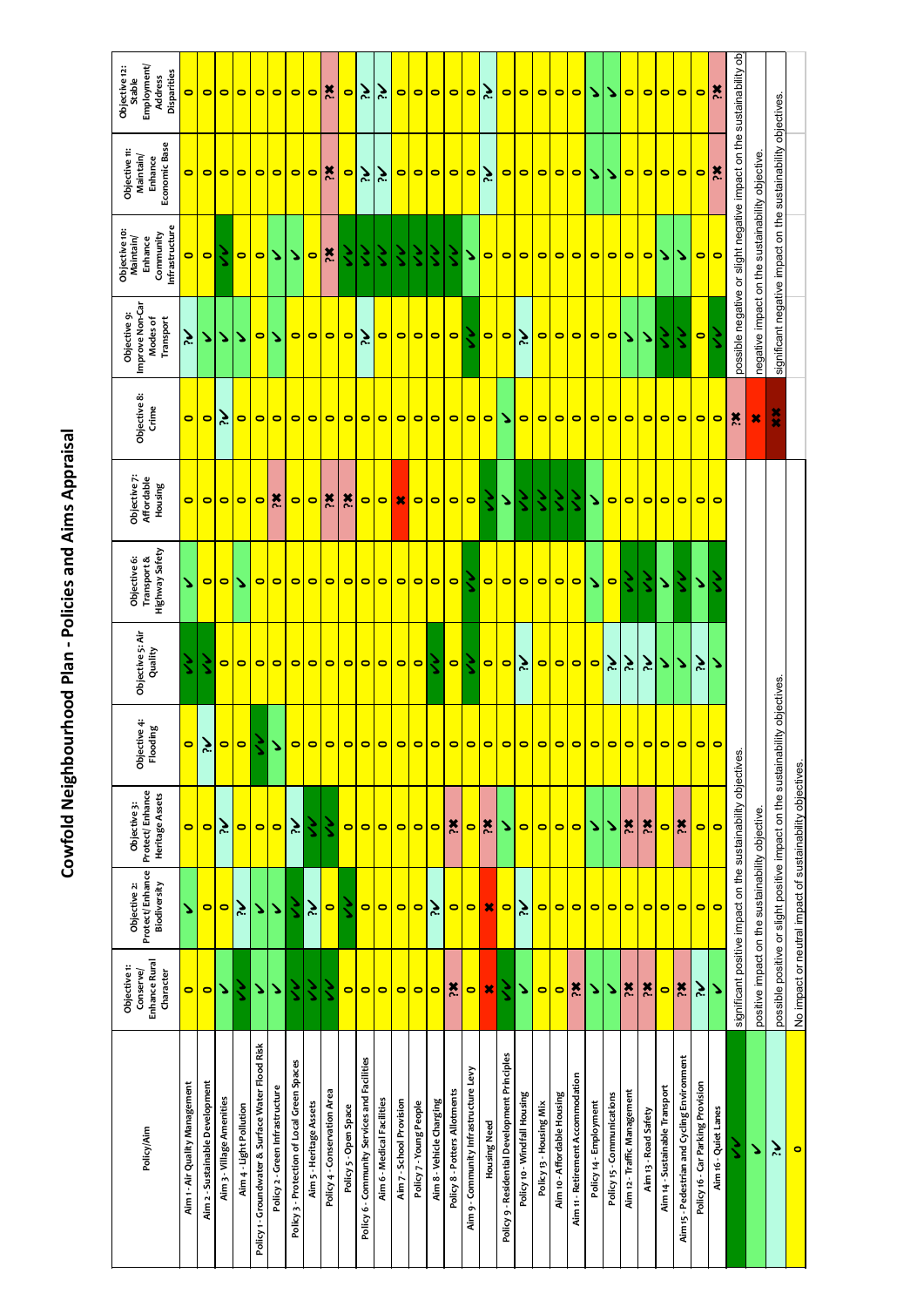| Management<br>Air Quality<br>Aim 1- | Enhance Rural<br>Objective 1:<br>Conserve/<br>Character                                                                                                                                                                                                                                                                                                                                                                                                                                                                                                                                                  | Protect/Enhance<br>Biodiversity<br>Objective 2:  | Protect/Enhance<br>Heritage Assets<br>Objective 3:                           | Objective 4:<br>Flooding | Objective 5:<br>Air Quality | Highway Safety<br>Transport &<br>Objective 6:                                                                                                                                                                                | Objective 7:<br>Affordable<br>Housing | Objective 8:<br>Crime | Improve Non-Car<br>Objective 9:<br>Transport<br>Modes of | Infrastructure<br>Objective 10:<br>Community<br>Maintain/<br>Enhance | Economic Base<br>Objective 11:<br>Maintain/<br>Enhance | Employment/<br>Objective 12:<br>Disparities<br>Address<br><b>Stable</b> |
|-------------------------------------|----------------------------------------------------------------------------------------------------------------------------------------------------------------------------------------------------------------------------------------------------------------------------------------------------------------------------------------------------------------------------------------------------------------------------------------------------------------------------------------------------------------------------------------------------------------------------------------------------------|--------------------------------------------------|------------------------------------------------------------------------------|--------------------------|-----------------------------|------------------------------------------------------------------------------------------------------------------------------------------------------------------------------------------------------------------------------|---------------------------------------|-----------------------|----------------------------------------------------------|----------------------------------------------------------------------|--------------------------------------------------------|-------------------------------------------------------------------------|
| ⋖                                   | $\bullet$                                                                                                                                                                                                                                                                                                                                                                                                                                                                                                                                                                                                |                                                  | $\bullet$                                                                    | $\bullet$                |                             | $\bullet$                                                                                                                                                                                                                    | $\bullet$                             | $\bullet$             | $\bullet$                                                | $\bullet$                                                            | $\bullet$                                              | $\bullet$                                                               |
| m                                   | $\bullet$                                                                                                                                                                                                                                                                                                                                                                                                                                                                                                                                                                                                |                                                  | $\bullet$                                                                    | $\bullet$                | ζ                           |                                                                                                                                                                                                                              | $\bullet$                             | $\bullet$             | نخر                                                      | $\bullet$                                                            | $\bullet$                                              | $\bullet$                                                               |
| ں                                   | $\bullet$                                                                                                                                                                                                                                                                                                                                                                                                                                                                                                                                                                                                | نځ                                               | $\bullet$                                                                    | $\bullet$                | ڿ                           | $\bullet$                                                                                                                                                                                                                    | $\bullet$                             | $\bullet$             | 0                                                        | 0                                                                    | $\bullet$                                              | $\bullet$                                                               |
|                                     | Option C: To not have a policy and rely on the National Planning Policy Framework and policies of the Horsham District Planning Framework (HDPF)<br>Option A: To have an aim that supports proposals that do not have an<br>Option B: To have an aim that supports proposals that do not have an                                                                                                                                                                                                                                                                                                         |                                                  |                                                                              |                          |                             | adverse effect on air quality in the Parish, and measures that would reduce queuing traffic in the AQMA.<br>adverse effect on air quality in the Parish.                                                                     |                                       |                       |                                                          |                                                                      |                                                        |                                                                         |
|                                     | relation to air quality and enhancing biodiversity. Option B would, in addition, also support measures that reduce queuing traffic in the AQMA which would be likely to have a greater<br>positive effect on the objective in relation to air quality, and also on highway safety. Option C would rely on higher tier policies, which would have a positive effect on a number of<br>objectives including air quality, given the existing AQMA designation in<br>Appraisal: Option A and B would support development proposals that<br>provides the most positive contribution to the overall framework. |                                                  |                                                                              |                          |                             | do not have an adverse effect on air quality in the Parish. This would positively contribute to the objective in<br>the centre of the village. However, this would be less targeted an option than A or B. Overall, Option B |                                       |                       |                                                          |                                                                      |                                                        |                                                                         |
|                                     | Preferred Policy Option: B                                                                                                                                                                                                                                                                                                                                                                                                                                                                                                                                                                               |                                                  |                                                                              |                          |                             |                                                                                                                                                                                                                              |                                       |                       |                                                          |                                                                      |                                                        |                                                                         |
|                                     |                                                                                                                                                                                                                                                                                                                                                                                                                                                                                                                                                                                                          |                                                  |                                                                              |                          |                             |                                                                                                                                                                                                                              |                                       |                       |                                                          |                                                                      |                                                        |                                                                         |
|                                     |                                                                                                                                                                                                                                                                                                                                                                                                                                                                                                                                                                                                          |                                                  |                                                                              |                          |                             |                                                                                                                                                                                                                              |                                       |                       |                                                          |                                                                      |                                                        |                                                                         |
| ź                                   |                                                                                                                                                                                                                                                                                                                                                                                                                                                                                                                                                                                                          |                                                  | significant positive impact on the sustainability objectives.                |                          |                             |                                                                                                                                                                                                                              |                                       |                       |                                                          |                                                                      |                                                        |                                                                         |
| Š                                   |                                                                                                                                                                                                                                                                                                                                                                                                                                                                                                                                                                                                          | positive impact on the sustainability objective. |                                                                              |                          |                             |                                                                                                                                                                                                                              |                                       |                       |                                                          |                                                                      |                                                        |                                                                         |
| نځ                                  |                                                                                                                                                                                                                                                                                                                                                                                                                                                                                                                                                                                                          |                                                  | possible positive or slight positive impact on the sustainability            |                          | objectives                  |                                                                                                                                                                                                                              |                                       |                       |                                                          |                                                                      |                                                        |                                                                         |
| $\bullet$                           |                                                                                                                                                                                                                                                                                                                                                                                                                                                                                                                                                                                                          |                                                  | No impact or neutral impact of sustainability objectives                     |                          |                             |                                                                                                                                                                                                                              |                                       |                       |                                                          |                                                                      |                                                        |                                                                         |
| ×č                                  |                                                                                                                                                                                                                                                                                                                                                                                                                                                                                                                                                                                                          |                                                  | possible negative or slight negative impact on the sustainability objectives |                          |                             |                                                                                                                                                                                                                              |                                       |                       |                                                          |                                                                      |                                                        |                                                                         |
| ×                                   |                                                                                                                                                                                                                                                                                                                                                                                                                                                                                                                                                                                                          |                                                  | negative impact on the sustainability objective.                             |                          |                             |                                                                                                                                                                                                                              |                                       |                       |                                                          |                                                                      |                                                        |                                                                         |
| ××                                  |                                                                                                                                                                                                                                                                                                                                                                                                                                                                                                                                                                                                          |                                                  | significant negative impact on the sustainability objectives.                |                          |                             |                                                                                                                                                                                                                              |                                       |                       |                                                          |                                                                      |                                                        |                                                                         |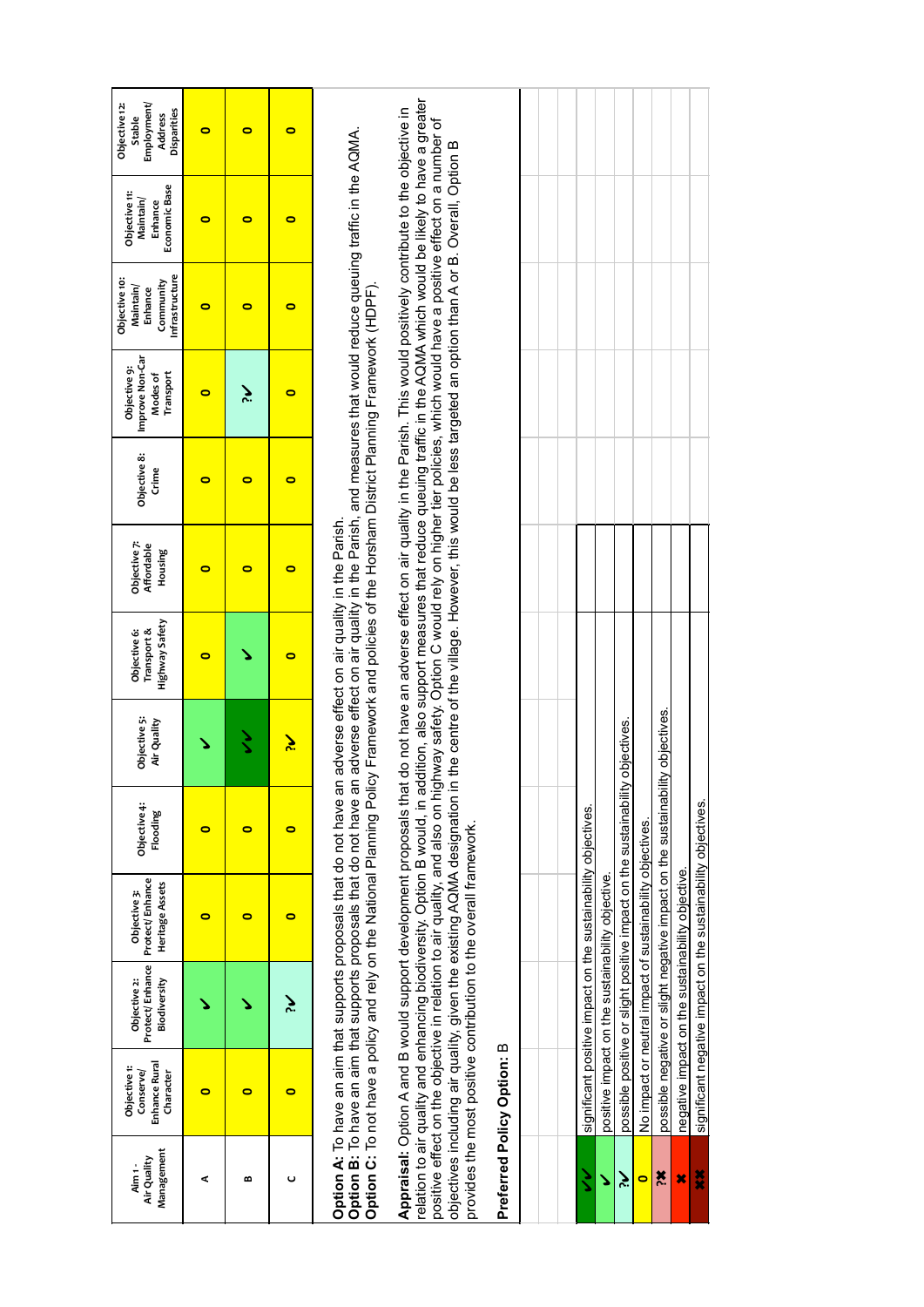| Development<br>Sustainable<br>Aim 2: | Enhance Rural<br>Objective <sub>1</sub> :<br>Conserve/<br>Character                                                                                                                                                                                                                                                                                                                                                                                                                                                                                            | Protect/Enhance<br>Biodiversity<br>Objective 2:  | Protect/Enhance<br>Heritage Assets<br>Objective 3:                            | Objective 4:<br>Flooding | Objective 5:<br>Air Quality | <b>Highway Safety</b><br>Transport &<br>Objective 6: | Objective 7:<br>Affordable<br>Housing | Objective 8:<br>Crime | Improve Non-Car<br>Objective 9:<br>Transport<br>Modes of | Infrastructure<br>Objective 10:<br>Community<br>Maintain/<br>Enhance | Economic Base<br>Objective 11:<br>Maintain/<br>Enhance | Objective 12:<br>Employment/<br>Disparities<br>Address<br><b>Stable</b> |
|--------------------------------------|----------------------------------------------------------------------------------------------------------------------------------------------------------------------------------------------------------------------------------------------------------------------------------------------------------------------------------------------------------------------------------------------------------------------------------------------------------------------------------------------------------------------------------------------------------------|--------------------------------------------------|-------------------------------------------------------------------------------|--------------------------|-----------------------------|------------------------------------------------------|---------------------------------------|-----------------------|----------------------------------------------------------|----------------------------------------------------------------------|--------------------------------------------------------|-------------------------------------------------------------------------|
| ⋖                                    | $\bullet$                                                                                                                                                                                                                                                                                                                                                                                                                                                                                                                                                      | $\bullet$                                        | $\bullet$                                                                     | نځ                       |                             | $\bullet$                                            | $\bullet$                             | $\bullet$             | $\bullet$                                                | $\bullet$                                                            | $\bullet$                                              | $\bullet$                                                               |
| B                                    | $\bullet$                                                                                                                                                                                                                                                                                                                                                                                                                                                                                                                                                      | $\bullet$                                        | $\bullet$                                                                     | نېر                      | ζ                           | $\bullet$                                            | $\bullet$                             | $\bullet$             |                                                          | 0                                                                    | $\bullet$                                              | $\bullet$                                                               |
| Ō                                    | $\bullet$                                                                                                                                                                                                                                                                                                                                                                                                                                                                                                                                                      | $\bullet$                                        | $\bullet$                                                                     | $\bullet$                |                             | $\bullet$                                            | $\bullet$                             | $\bullet$             | $\bullet$                                                | $\bullet$                                                            | $\bullet$                                              | $\bullet$                                                               |
|                                      | Option B: To have aim that supports development proposals that encourage environmentally considerate buildings, and supports proposals that are located close to existing<br>Option A: To have an aim that supports development proposals that encourage environmentally considerate buildings.<br>facilities to encourage non-car modes of transport.                                                                                                                                                                                                         |                                                  |                                                                               |                          |                             |                                                      |                                       |                       |                                                          |                                                                      |                                                        |                                                                         |
|                                      | Option C: To not have a policy and rely on the National Planning Policy Framework and policies of the Horsham District Planning Framework (HDPF).                                                                                                                                                                                                                                                                                                                                                                                                              |                                                  |                                                                               |                          |                             |                                                      |                                       |                       |                                                          |                                                                      |                                                        |                                                                         |
| modes of transport.                  | close to village facilities to promote non-car modes of transport. All options therefore score favourably having regard to their potential to reduce the impact on air quality in the area,<br>Appraisal: All options positively promote developments that require less energy the more environmentally considerate. Option B also supports such developments being located<br>whilst Option B scores most favourably having regard to its potential to reduce the use of cars etc. Option B also scores favourably against the objective to encourage non-car |                                                  |                                                                               |                          |                             |                                                      |                                       |                       |                                                          |                                                                      |                                                        |                                                                         |
|                                      | Preferred Policy Option: B                                                                                                                                                                                                                                                                                                                                                                                                                                                                                                                                     |                                                  |                                                                               |                          |                             |                                                      |                                       |                       |                                                          |                                                                      |                                                        |                                                                         |
|                                      |                                                                                                                                                                                                                                                                                                                                                                                                                                                                                                                                                                |                                                  |                                                                               |                          |                             |                                                      |                                       |                       |                                                          |                                                                      |                                                        |                                                                         |
|                                      |                                                                                                                                                                                                                                                                                                                                                                                                                                                                                                                                                                |                                                  |                                                                               |                          |                             |                                                      |                                       |                       |                                                          |                                                                      |                                                        |                                                                         |
| ミ                                    |                                                                                                                                                                                                                                                                                                                                                                                                                                                                                                                                                                |                                                  | significant positive impact on the sustainability objectives.                 |                          |                             |                                                      |                                       |                       |                                                          |                                                                      |                                                        |                                                                         |
| Š                                    |                                                                                                                                                                                                                                                                                                                                                                                                                                                                                                                                                                | positive impact on the sustainability objective. |                                                                               |                          |                             |                                                      |                                       |                       |                                                          |                                                                      |                                                        |                                                                         |
| نخر                                  |                                                                                                                                                                                                                                                                                                                                                                                                                                                                                                                                                                |                                                  | possible positive or slight positive impact on the sustainability             |                          | objectives.                 |                                                      |                                       |                       |                                                          |                                                                      |                                                        |                                                                         |
| $\bullet$                            |                                                                                                                                                                                                                                                                                                                                                                                                                                                                                                                                                                |                                                  | No impact or neutral impact of sustainability objectives.                     |                          |                             |                                                      |                                       |                       |                                                          |                                                                      |                                                        |                                                                         |
| Xč                                   |                                                                                                                                                                                                                                                                                                                                                                                                                                                                                                                                                                |                                                  | possible negative or slight negative impact on the sustainability objectives. |                          |                             |                                                      |                                       |                       |                                                          |                                                                      |                                                        |                                                                         |
| ×                                    |                                                                                                                                                                                                                                                                                                                                                                                                                                                                                                                                                                |                                                  | negative impact on the sustainability objective.                              |                          |                             |                                                      |                                       |                       |                                                          |                                                                      |                                                        |                                                                         |
| ××                                   |                                                                                                                                                                                                                                                                                                                                                                                                                                                                                                                                                                |                                                  | significant negative impact on the sustainability objectives.                 |                          |                             |                                                      |                                       |                       |                                                          |                                                                      |                                                        |                                                                         |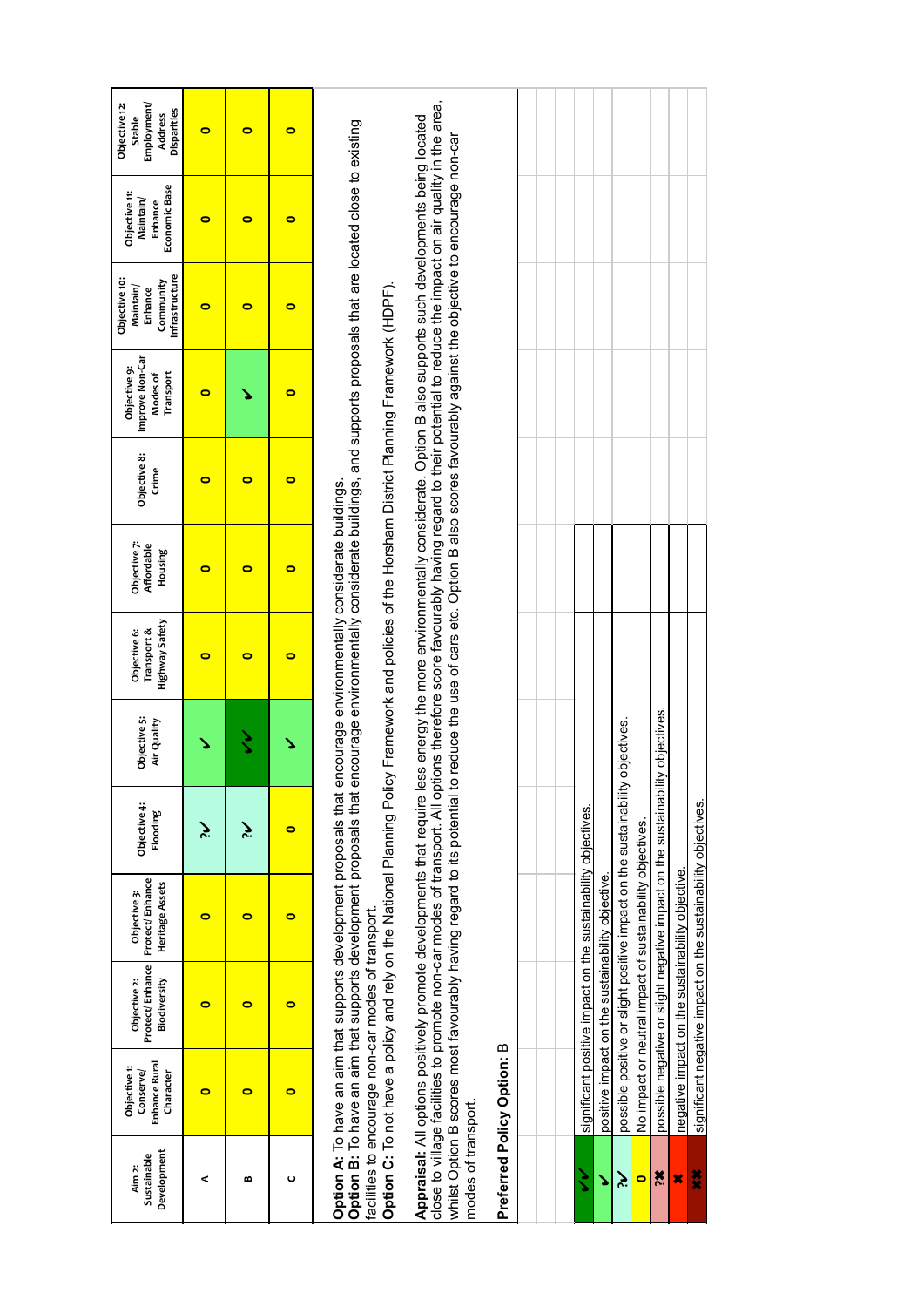| Village Amenities<br>Aim <sub>3</sub> - | Enhance Rural<br>Objective <sub>1</sub> :<br>Character<br>Conserve/                                                                                                                                                                                                                                                                                                                                                                                                                    | Protect/Enhance<br>Biodiversity<br>Objective 2:  | Protect/Enhance<br>Heritage Assets<br>Objective 3:                            | Objective 4:<br>Flooding | Objective 5:<br>Air Quality | Highway Safety<br>Objective 6:<br>Transport & | Objective 7:<br>Affordable<br>Housing | Objective 8:<br>Crime | Improve Non-Car<br>Objective 9:<br>Transport<br>Modes of | Infrastructure<br>Objective 10:<br>Community<br>Maintain/<br>Enhance | Economic Base<br>Objective 11:<br>Maintain/<br>Enhance | Objective 12:<br>Employment/<br>Disparities<br>Address<br>Stable |
|-----------------------------------------|----------------------------------------------------------------------------------------------------------------------------------------------------------------------------------------------------------------------------------------------------------------------------------------------------------------------------------------------------------------------------------------------------------------------------------------------------------------------------------------|--------------------------------------------------|-------------------------------------------------------------------------------|--------------------------|-----------------------------|-----------------------------------------------|---------------------------------------|-----------------------|----------------------------------------------------------|----------------------------------------------------------------------|--------------------------------------------------------|------------------------------------------------------------------|
| ⋖                                       |                                                                                                                                                                                                                                                                                                                                                                                                                                                                                        | $\bullet$                                        | نځ                                                                            | $\bullet$                | 0                           | o                                             | $\bullet$                             | نځ                    |                                                          | ミ                                                                    | $\bullet$                                              | $\bullet$                                                        |
| ≃                                       | $\bullet$                                                                                                                                                                                                                                                                                                                                                                                                                                                                              | $\bullet$                                        | $\bullet$                                                                     | $\bullet$                | $\bullet$                   | $\bullet$                                     | $\bullet$                             | $\bullet$             | $\bullet$                                                | o                                                                    | $\bullet$                                              | $\bullet$                                                        |
|                                         | Option B: To not have a policy and rely on the National Planning Policy Framework and policies of the Horsham District Planning Framework (HDPF).<br><b>Option A:</b> To have an aim that supports proposals to enhance the amenities of the Parish.                                                                                                                                                                                                                                   |                                                  |                                                                               |                          |                             |                                               |                                       |                       |                                                          |                                                                      |                                                        |                                                                  |
|                                         | contribute to objectives that enhance community infrastructure and encourage non-car modes of transport. This would also positively contribute to conserving and enhancing the<br>Appraisal: Option A supports proposals that would enhance the amenities of the Parish, including in relation to public realm, open space and transport. This would positively<br>rural character of the Parish. Option B would rely on higher tier policies, and the outcomes would be less certain. |                                                  |                                                                               |                          |                             |                                               |                                       |                       |                                                          |                                                                      |                                                        |                                                                  |
|                                         | Preferred Policy Option: A                                                                                                                                                                                                                                                                                                                                                                                                                                                             |                                                  |                                                                               |                          |                             |                                               |                                       |                       |                                                          |                                                                      |                                                        |                                                                  |
|                                         |                                                                                                                                                                                                                                                                                                                                                                                                                                                                                        |                                                  |                                                                               |                          |                             |                                               |                                       |                       |                                                          |                                                                      |                                                        |                                                                  |
|                                         |                                                                                                                                                                                                                                                                                                                                                                                                                                                                                        |                                                  |                                                                               |                          |                             |                                               |                                       |                       |                                                          |                                                                      |                                                        |                                                                  |
| ゝ                                       |                                                                                                                                                                                                                                                                                                                                                                                                                                                                                        |                                                  | significant positive impact on the sustainability objectives.                 |                          |                             |                                               |                                       |                       |                                                          |                                                                      |                                                        |                                                                  |
| ↘                                       |                                                                                                                                                                                                                                                                                                                                                                                                                                                                                        | positive impact on the sustainability objective. |                                                                               |                          |                             |                                               |                                       |                       |                                                          |                                                                      |                                                        |                                                                  |
| نځ                                      |                                                                                                                                                                                                                                                                                                                                                                                                                                                                                        |                                                  | possible positive or slight positive impact on the sustainability             |                          | objectives                  |                                               |                                       |                       |                                                          |                                                                      |                                                        |                                                                  |
| o                                       |                                                                                                                                                                                                                                                                                                                                                                                                                                                                                        |                                                  | No impact or neutral impact of sustainability objectives.                     |                          |                             |                                               |                                       |                       |                                                          |                                                                      |                                                        |                                                                  |
| Xč                                      |                                                                                                                                                                                                                                                                                                                                                                                                                                                                                        |                                                  | possible negative or slight negative impact on the sustainability objectives. |                          |                             |                                               |                                       |                       |                                                          |                                                                      |                                                        |                                                                  |
| ×                                       |                                                                                                                                                                                                                                                                                                                                                                                                                                                                                        |                                                  | negative impact on the sustainability objective.                              |                          |                             |                                               |                                       |                       |                                                          |                                                                      |                                                        |                                                                  |
| ×                                       |                                                                                                                                                                                                                                                                                                                                                                                                                                                                                        |                                                  | significant negative impact on the sustainability objectives.                 |                          |                             |                                               |                                       |                       |                                                          |                                                                      |                                                        |                                                                  |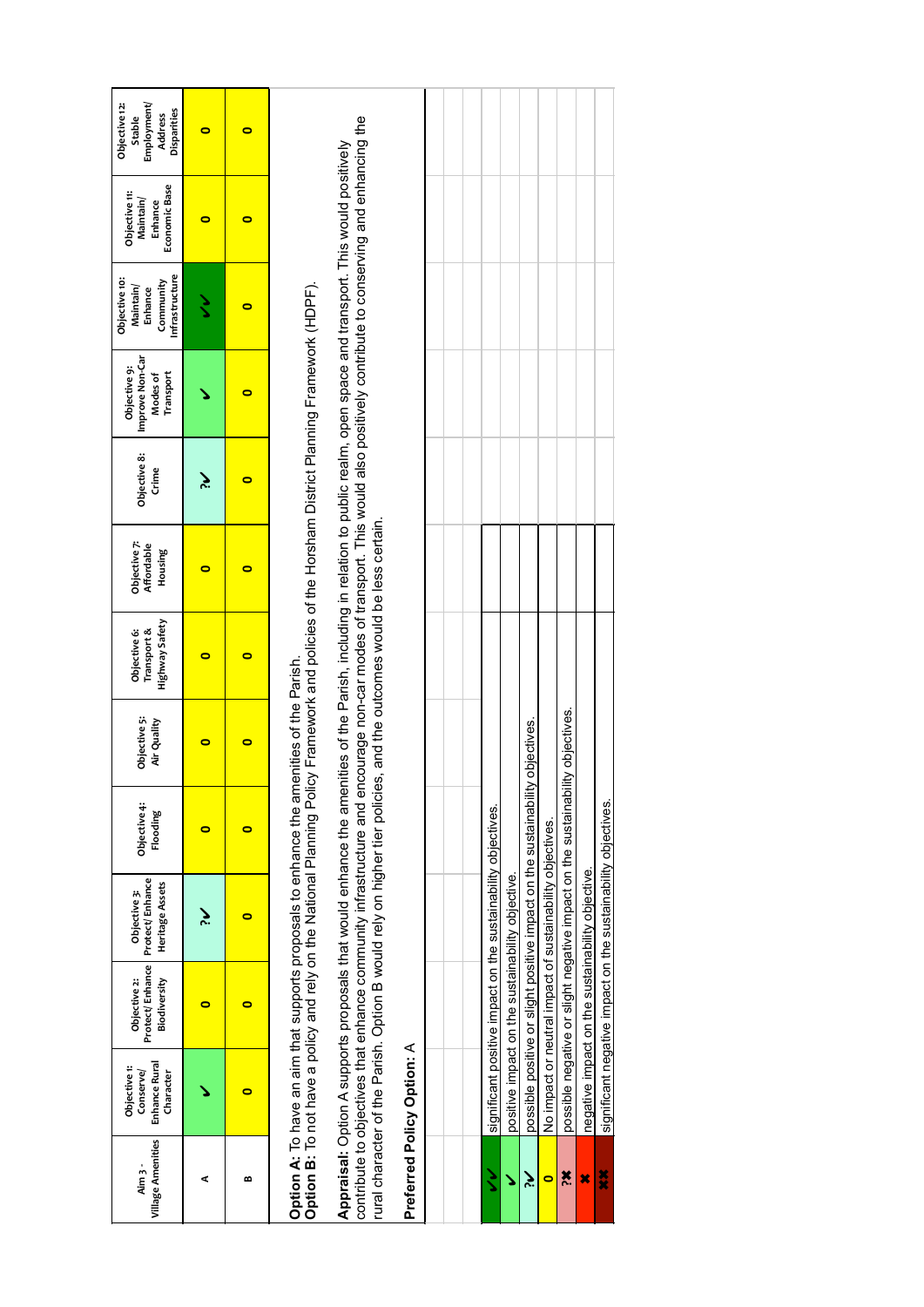| Light Pollution<br>Aim 4 | Enhance Rural<br>Objective 1:<br>Conserve/<br>Character | Protect/Enhance<br>Biodiversity<br>Objective 2: | Protect/Enhance<br>Heritage Assets<br>Objective 3:                                                                                                                                                                                                                                                                                                                                                                                                                                                                                                                   | Objective 4:<br>Flooding | Objective 5:<br>Air Quality | <b>Highway Safety</b><br>Transport &<br>Objective 6: | Objective 7:<br>Affordable<br>Housing | Objective 8:<br>Crime | Improve Non-Car<br>Objective 9:<br>Transport<br>Modes of | Infrastructure<br>Objective 10:<br>Community<br>Maintain/<br>Enhance | Economic Base<br>Objective 11:<br>Maintain/<br>Enhance | Objective 12:<br>Employment/<br>Disparities<br>Address<br>Stable |
|--------------------------|---------------------------------------------------------|-------------------------------------------------|----------------------------------------------------------------------------------------------------------------------------------------------------------------------------------------------------------------------------------------------------------------------------------------------------------------------------------------------------------------------------------------------------------------------------------------------------------------------------------------------------------------------------------------------------------------------|--------------------------|-----------------------------|------------------------------------------------------|---------------------------------------|-----------------------|----------------------------------------------------------|----------------------------------------------------------------------|--------------------------------------------------------|------------------------------------------------------------------|
| ⋖                        |                                                         | نخر                                             | $\bullet$                                                                                                                                                                                                                                                                                                                                                                                                                                                                                                                                                            | $\bullet$                | $\bullet$                   | $\bullet$                                            | $\bullet$                             | $\bullet$             | $\bullet$                                                | $\bullet$                                                            | $\bullet$                                              | $\bullet$                                                        |
| B                        | ミ                                                       | نخر                                             | $\bullet$                                                                                                                                                                                                                                                                                                                                                                                                                                                                                                                                                            | $\bullet$                | $\bullet$                   |                                                      | $\bullet$                             | $\bullet$             |                                                          | $\bullet$                                                            | $\bullet$                                              | $\bullet$                                                        |
| C                        | 0                                                       | $\bullet$                                       | $\bullet$                                                                                                                                                                                                                                                                                                                                                                                                                                                                                                                                                            | $\bullet$                | $\bullet$                   | $\bullet$                                            | $\bullet$                             | $\bullet$             | $\bullet$                                                | 0                                                                    | $\bullet$                                              | $\bullet$                                                        |
|                          |                                                         |                                                 | Option C: To not have a policy and rely on the National Planning Policy Framework and policies of the Horsham District Planning Framework (HDPF).<br>Option B: To have an aim that supports proposals that minimise light pollution, whilst encouraging improvements to lighting of roads and footpaths.<br>Option A: To have an aim that supports proposals that minimise light pollution.                                                                                                                                                                          |                          |                             |                                                      |                                       |                       |                                                          |                                                                      |                                                        |                                                                  |
|                          | outcomes would be less certain.                         |                                                 | would therefore also positively contribute to objectives in relation to highway safety and improving non-car modes of transport. Option C would rely on higher tier policies where the<br>character of the area. Option B would also seek to support improvements to lighting of roadways and footpaths in the Parish where this does not conflict with the primary aim. This<br>Appraisal: Option A and B support proposals that minimise light pollution in the Parish. This would positively contribute to objectives that seek to conserve and enhance the rural |                          |                             |                                                      |                                       |                       |                                                          |                                                                      |                                                        |                                                                  |
|                          | Preferred Policy Option: B                              |                                                 |                                                                                                                                                                                                                                                                                                                                                                                                                                                                                                                                                                      |                          |                             |                                                      |                                       |                       |                                                          |                                                                      |                                                        |                                                                  |
|                          |                                                         |                                                 |                                                                                                                                                                                                                                                                                                                                                                                                                                                                                                                                                                      |                          |                             |                                                      |                                       |                       |                                                          |                                                                      |                                                        |                                                                  |
| ミ                        |                                                         |                                                 | significant positive impact on the sustainability objectives.                                                                                                                                                                                                                                                                                                                                                                                                                                                                                                        |                          |                             |                                                      |                                       |                       |                                                          |                                                                      |                                                        |                                                                  |
| Š                        |                                                         |                                                 | positive impact on the sustainability objective.                                                                                                                                                                                                                                                                                                                                                                                                                                                                                                                     |                          |                             |                                                      |                                       |                       |                                                          |                                                                      |                                                        |                                                                  |
| Ž                        |                                                         |                                                 | possible positive or slight positive impact on the sustainability                                                                                                                                                                                                                                                                                                                                                                                                                                                                                                    |                          | objectives.                 |                                                      |                                       |                       |                                                          |                                                                      |                                                        |                                                                  |
| $\bullet$                |                                                         |                                                 | No impact or neutral impact of sustainability objectives.                                                                                                                                                                                                                                                                                                                                                                                                                                                                                                            |                          |                             |                                                      |                                       |                       |                                                          |                                                                      |                                                        |                                                                  |
| ×                        |                                                         |                                                 | possible negative or slight negative impact on the sustainability objectives.                                                                                                                                                                                                                                                                                                                                                                                                                                                                                        |                          |                             |                                                      |                                       |                       |                                                          |                                                                      |                                                        |                                                                  |
| ×                        |                                                         |                                                 | negative impact on the sustainability objective.                                                                                                                                                                                                                                                                                                                                                                                                                                                                                                                     |                          |                             |                                                      |                                       |                       |                                                          |                                                                      |                                                        |                                                                  |

significant negative impact on the sustainability objectives. ✖✖ significant negative impact on the sustainability objectives.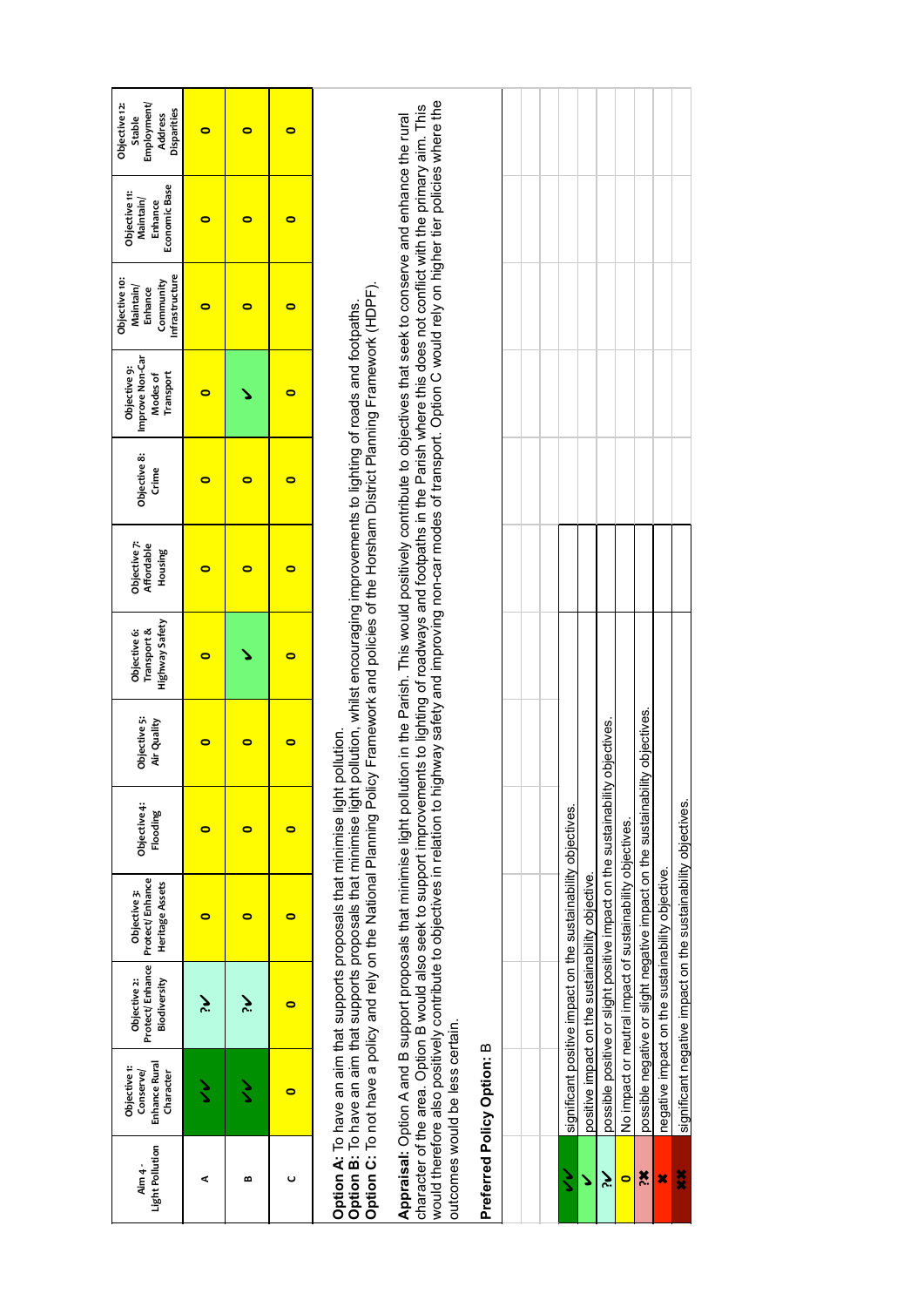| Groundwater &<br>Surface Water<br><b>Flood Risk</b><br>Policy <sub>1</sub> - | Enhance Rural<br>Objective t:<br>Character<br>Conserve/ | Protect/Enhance<br>Biodiversity<br>Objective 2:  | Protect/Enhance<br>Heritage Assets<br>Objective 3:                                                                                                                                                                                                                                                                                                                                                                                                                                                                                                                   | Objective 4:<br>Flooding | Objective 5:<br>Air Quality | <b>Highway Safety</b><br>Transport &<br>Objective 6: | Objective 7:<br>Affordable<br>Housing | Objective 8:<br>Crime | Improve Non-Car<br>Objective 9:<br>Modes of<br>Transport | Infrastructure<br>Objective 10:<br>Community<br>Maintain/<br>Enhance | Economic Base<br>Objective 11:<br>Maintain/<br>Enhance | Objective 12:<br>Employment/<br>Disparities<br>Address<br>Stable |
|------------------------------------------------------------------------------|---------------------------------------------------------|--------------------------------------------------|----------------------------------------------------------------------------------------------------------------------------------------------------------------------------------------------------------------------------------------------------------------------------------------------------------------------------------------------------------------------------------------------------------------------------------------------------------------------------------------------------------------------------------------------------------------------|--------------------------|-----------------------------|------------------------------------------------------|---------------------------------------|-----------------------|----------------------------------------------------------|----------------------------------------------------------------------|--------------------------------------------------------|------------------------------------------------------------------|
| ⋖                                                                            | نۇ                                                      | نخر                                              | $\bullet$                                                                                                                                                                                                                                                                                                                                                                                                                                                                                                                                                            | ζ                        | $\bullet$                   | $\bullet$                                            | $\bullet$                             | $\bullet$             | $\bullet$                                                | $\bullet$                                                            | $\bullet$                                              | $\bullet$                                                        |
| B                                                                            |                                                         |                                                  | $\bullet$                                                                                                                                                                                                                                                                                                                                                                                                                                                                                                                                                            | ζ                        | $\bullet$                   | $\bullet$                                            | $\bullet$                             | $\bullet$             | 0                                                        | $\bullet$                                                            | $\bullet$                                              | 0                                                                |
| ပ                                                                            | نځ                                                      | نځ                                               | $\bullet$                                                                                                                                                                                                                                                                                                                                                                                                                                                                                                                                                            | ζ                        | $\bullet$                   | $\bullet$                                            | $\bullet$                             | $\bullet$             | $\bullet$                                                | $\bullet$                                                            | $\bullet$                                              | $\bullet$                                                        |
|                                                                              |                                                         |                                                  | Option C: To not have a policy and rely on the National Planning Policy Framework and policies of the Horsham District Planning Framework (HDPF).<br>Option B: To have a policy that supports development that mitigates flood risk via the incorporation of sustainable drainage techniques.<br>Option A: To have a policy that supports development that mitigates flood risk.                                                                                                                                                                                     |                          |                             |                                                      |                                       |                       |                                                          |                                                                      |                                                        |                                                                  |
| objectives.                                                                  |                                                         |                                                  | Appraisal: All Options would positively contribute to the objective which seeks to mitigate against flood risk in the Parish. Option C would rely on higher tier policies, including Policy<br>Clause 3 of Policy 38 of the HDPF, the Option is more likely to secure a positive outcome against the overall objectives of the framework, including in relation to environmental<br>38 of the HDPF. Option B is more targeted in that it supports development that mitigates flood risk via the use of sustainable drainage techniques. Whilst this is comparable to |                          |                             |                                                      |                                       |                       |                                                          |                                                                      |                                                        |                                                                  |
|                                                                              | Preferred Policy Option: B                              |                                                  |                                                                                                                                                                                                                                                                                                                                                                                                                                                                                                                                                                      |                          |                             |                                                      |                                       |                       |                                                          |                                                                      |                                                        |                                                                  |
|                                                                              |                                                         |                                                  |                                                                                                                                                                                                                                                                                                                                                                                                                                                                                                                                                                      |                          |                             |                                                      |                                       |                       |                                                          |                                                                      |                                                        |                                                                  |
| ゝ                                                                            |                                                         |                                                  |                                                                                                                                                                                                                                                                                                                                                                                                                                                                                                                                                                      |                          |                             |                                                      |                                       |                       |                                                          |                                                                      |                                                        |                                                                  |
| ٧                                                                            |                                                         | positive impact on the sustainability objective. | significant positive impact on the sustainability objectives.                                                                                                                                                                                                                                                                                                                                                                                                                                                                                                        |                          |                             |                                                      |                                       |                       |                                                          |                                                                      |                                                        |                                                                  |
| ž                                                                            |                                                         |                                                  | possible positive or slight positive impact on the sustainability                                                                                                                                                                                                                                                                                                                                                                                                                                                                                                    |                          | objectives.                 |                                                      |                                       |                       |                                                          |                                                                      |                                                        |                                                                  |
| $\bullet$                                                                    |                                                         |                                                  | No impact or neutral impact of sustainability objectives.                                                                                                                                                                                                                                                                                                                                                                                                                                                                                                            |                          |                             |                                                      |                                       |                       |                                                          |                                                                      |                                                        |                                                                  |
| ×č                                                                           |                                                         |                                                  | possible negative or slight negative impact on the sustainability objectives                                                                                                                                                                                                                                                                                                                                                                                                                                                                                         |                          |                             |                                                      |                                       |                       |                                                          |                                                                      |                                                        |                                                                  |
| ×                                                                            |                                                         |                                                  | negative impact on the sustainability objective.                                                                                                                                                                                                                                                                                                                                                                                                                                                                                                                     |                          |                             |                                                      |                                       |                       |                                                          |                                                                      |                                                        |                                                                  |

xx

significant negative impact on the sustainability objectives. ✖✖ significant negative impact on the sustainability objectives.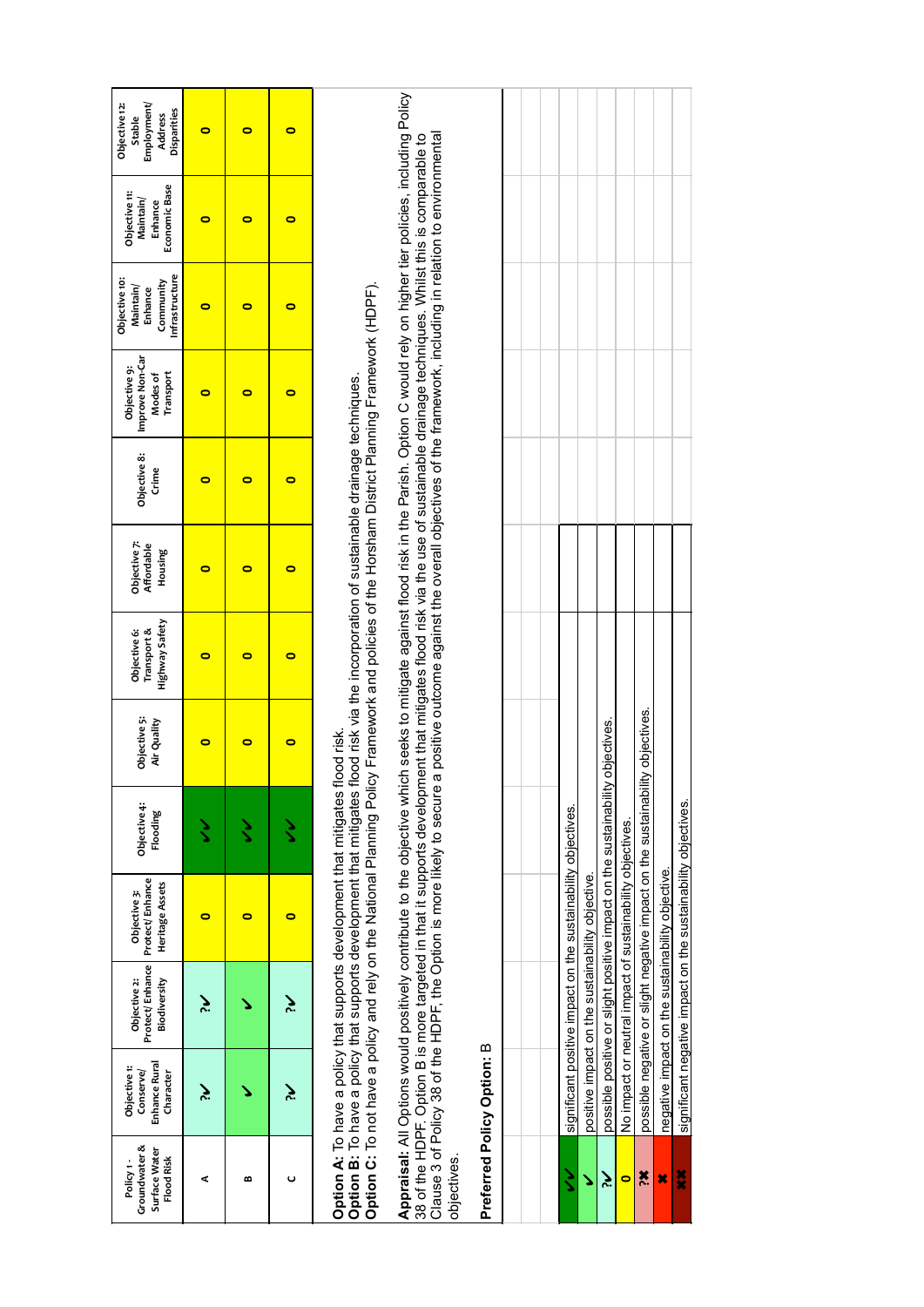| Infrastructure<br>Policy 2-<br>Green | Enhance Rural<br>Objective <sub>1</sub> :<br>Conserve/<br>Character | Protect/Enhance<br>Biodiversity<br>Objective 2:                                                                                                                                                                                                                         | Protect/Enhance<br>Heritage Assets<br>Objective 3: | Objective 4:<br>Flooding | Objective 5: Air<br>Quality | Highway Safety<br>Transport &<br>Objective 6: | Objective 7:<br>Affordable<br>Housing | Objective 8:<br>Crime | Improve Non-Car<br>Objective 9:<br>Modes of<br>Transport | Infrastructure<br>Objective 10:<br>Community<br>Maintain/<br>Enhance | Economic Base<br>Objective 11:<br>Maintain/<br>Enhance | Objective 12:<br>Employment/<br>Disparities<br>Address<br>Stable |
|--------------------------------------|---------------------------------------------------------------------|-------------------------------------------------------------------------------------------------------------------------------------------------------------------------------------------------------------------------------------------------------------------------|----------------------------------------------------|--------------------------|-----------------------------|-----------------------------------------------|---------------------------------------|-----------------------|----------------------------------------------------------|----------------------------------------------------------------------|--------------------------------------------------------|------------------------------------------------------------------|
| ⋖                                    |                                                                     |                                                                                                                                                                                                                                                                         | $\bullet$                                          |                          | $\bullet$                   | $\bullet$                                     | X                                     | $\bullet$             |                                                          |                                                                      | $\bullet$                                              | $\bullet$                                                        |
| œ                                    | نخر                                                                 | نخر                                                                                                                                                                                                                                                                     | $\bullet$                                          | نخر                      | o                           | $\bullet$                                     | $\bullet$                             | $\bullet$             | نځ                                                       | نځ                                                                   | $\bullet$                                              | $\bullet$                                                        |
|                                      |                                                                     | Option B: To not have a policy and rely on the National Planning Policy Framework and policies of the Horsham District Planning Framework (HDPF).<br>Option A: To have a policy that seeks to conserve, maintain and enhance the existing green infrastructure network. |                                                    |                          |                             |                                               |                                       |                       |                                                          |                                                                      |                                                        |                                                                  |
|                                      |                                                                     | Appraisal: Both Options would positively seek to protect green infrastructure. Option A offers a targeted approach and as such would positively contribute to sustainability benefits.<br>Option B would still afford protection, but would be less targeted.           |                                                    |                          |                             |                                               |                                       |                       |                                                          |                                                                      |                                                        |                                                                  |
|                                      | Preferred Policy Option: A                                          |                                                                                                                                                                                                                                                                         |                                                    |                          |                             |                                               |                                       |                       |                                                          |                                                                      |                                                        |                                                                  |
|                                      |                                                                     |                                                                                                                                                                                                                                                                         |                                                    |                          |                             |                                               |                                       |                       |                                                          |                                                                      |                                                        |                                                                  |
|                                      |                                                                     |                                                                                                                                                                                                                                                                         |                                                    |                          |                             |                                               |                                       |                       |                                                          |                                                                      |                                                        |                                                                  |
| ゝ                                    |                                                                     | significant positive impact on the sustainability objectives.                                                                                                                                                                                                           |                                                    |                          |                             |                                               |                                       |                       |                                                          |                                                                      |                                                        |                                                                  |
| Š                                    |                                                                     | positive impact on the sustainability objective.                                                                                                                                                                                                                        |                                                    |                          |                             |                                               |                                       |                       |                                                          |                                                                      |                                                        |                                                                  |
| نۇ                                   |                                                                     | possible positive or slight positive impact on the sustainability                                                                                                                                                                                                       |                                                    |                          | objectives.                 |                                               |                                       |                       |                                                          |                                                                      |                                                        |                                                                  |
| $\bullet$                            |                                                                     | No impact or neutral impact of sustainability objectives.                                                                                                                                                                                                               |                                                    |                          |                             |                                               |                                       |                       |                                                          |                                                                      |                                                        |                                                                  |
| Xč                                   |                                                                     | possible negative or slight negative impact on the sustainability objectives                                                                                                                                                                                            |                                                    |                          |                             |                                               |                                       |                       |                                                          |                                                                      |                                                        |                                                                  |
| ×                                    |                                                                     | negative impact on the sustainability objective.                                                                                                                                                                                                                        |                                                    |                          |                             |                                               |                                       |                       |                                                          |                                                                      |                                                        |                                                                  |
| ×                                    |                                                                     | significant negative impact on the sustainability objectives.                                                                                                                                                                                                           |                                                    |                          |                             |                                               |                                       |                       |                                                          |                                                                      |                                                        |                                                                  |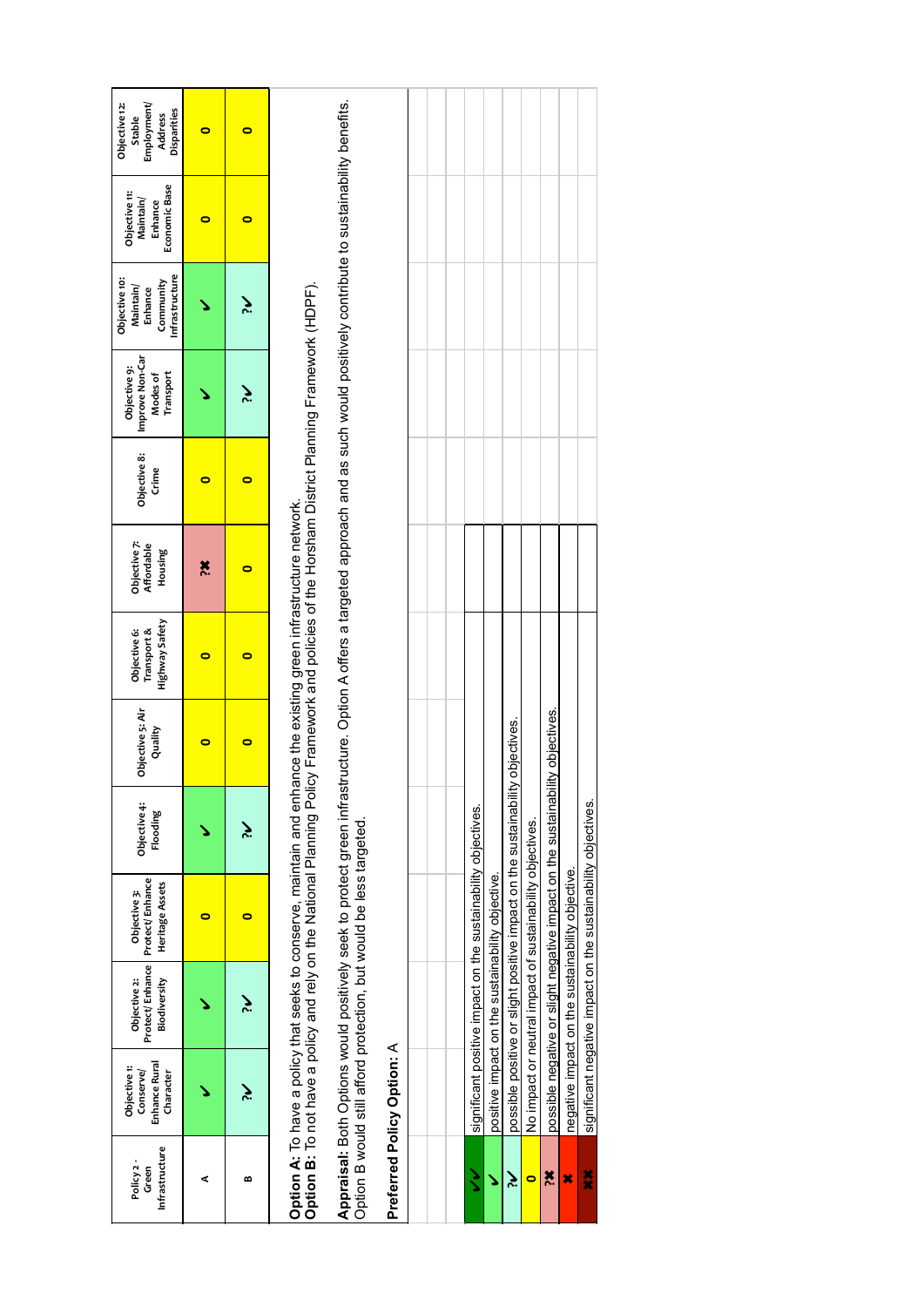| Protection of<br>Local Green<br>Policy 3-<br>Spaces | Enhance Rural<br>Objective <sub>1</sub> :<br>Conserve/<br>Character                                                                                                                                                                                                                                                                                                                              | Protect/Enhance<br>Objective 2:<br>Biodiversity  | Protect/Enhance<br>Heritage Assets<br>Objective 3:                            | Objective 4:<br>Flooding | Objective 5:<br>Air Quality | Highway Safety<br>Objective 6:<br>Transport & | Objective 7:<br>Affordable<br>Housing | Objective 8:<br>Crime | Improve Non-Car<br>Objective 9:<br>Transport<br>Modes of                                                       | Infrastructure<br>Objective 10:<br>Community<br>Maintain/<br>Enhance | Economic Base<br>Objective 11:<br>Maintain/<br>Enhance | Employment/<br>Objective 12:<br>Disparities<br>Address<br>Stable |
|-----------------------------------------------------|--------------------------------------------------------------------------------------------------------------------------------------------------------------------------------------------------------------------------------------------------------------------------------------------------------------------------------------------------------------------------------------------------|--------------------------------------------------|-------------------------------------------------------------------------------|--------------------------|-----------------------------|-----------------------------------------------|---------------------------------------|-----------------------|----------------------------------------------------------------------------------------------------------------|----------------------------------------------------------------------|--------------------------------------------------------|------------------------------------------------------------------|
| ⋖                                                   |                                                                                                                                                                                                                                                                                                                                                                                                  |                                                  | نځ                                                                            | $\bullet$                | $\bullet$                   | 0                                             | $\bullet$                             | $\bullet$             | $\bullet$                                                                                                      |                                                                      | $\bullet$                                              | $\bullet$                                                        |
| m                                                   | ×                                                                                                                                                                                                                                                                                                                                                                                                | Xč                                               | $\bullet$                                                                     | $\bullet$                | $\bullet$                   | $\bullet$                                     | $\bullet$                             | $\bullet$             | $\bullet$                                                                                                      | ×                                                                    | $\bullet$                                              | $\bullet$                                                        |
|                                                     | Option B: To not have a policy and rely on the National Planning Policy Framework and policies of the Horsham District Planning Framework (HDPF).<br>Option A: To have a policy that designates Local Green Spaces and seeks to safeguard them in accordance with the purpose of their designation.                                                                                              |                                                  |                                                                               |                          |                             |                                               |                                       |                       |                                                                                                                |                                                                      |                                                        |                                                                  |
|                                                     | Appraisal: Option A would seek to safeguard those areas of the Parish that have been identified as important Local Green Spaces from development proposals that would have a                                                                                                                                                                                                                     |                                                  |                                                                               |                          |                             |                                               |                                       |                       |                                                                                                                |                                                                      |                                                        |                                                                  |
|                                                     | with some possible benefits against the objective to preserve heritage assets. Option B would rely on higher tier policies which would, in general, not offer such targeted protection,<br>and thus not score positively against the same indicators, and in the absence of protection, could have negative impacts.<br>detrimental effect on the purpose of their designation. This would posit |                                                  |                                                                               |                          |                             |                                               |                                       |                       | ively contribute to objectives that seek to enhance rural character, biodiversity and community infrastructure |                                                                      |                                                        |                                                                  |
|                                                     | Preferred Policy Option: A                                                                                                                                                                                                                                                                                                                                                                       |                                                  |                                                                               |                          |                             |                                               |                                       |                       |                                                                                                                |                                                                      |                                                        |                                                                  |
|                                                     |                                                                                                                                                                                                                                                                                                                                                                                                  |                                                  |                                                                               |                          |                             |                                               |                                       |                       |                                                                                                                |                                                                      |                                                        |                                                                  |
|                                                     |                                                                                                                                                                                                                                                                                                                                                                                                  |                                                  |                                                                               |                          |                             |                                               |                                       |                       |                                                                                                                |                                                                      |                                                        |                                                                  |
|                                                     |                                                                                                                                                                                                                                                                                                                                                                                                  |                                                  | significant positive impact on the sustainability objectives.                 |                          |                             |                                               |                                       |                       |                                                                                                                |                                                                      |                                                        |                                                                  |
| Š                                                   |                                                                                                                                                                                                                                                                                                                                                                                                  | positive impact on the sustainability objective. |                                                                               |                          |                             |                                               |                                       |                       |                                                                                                                |                                                                      |                                                        |                                                                  |
| نځ                                                  |                                                                                                                                                                                                                                                                                                                                                                                                  |                                                  | possible positive or slight positive impact on the sustainability             |                          | objectives.                 |                                               |                                       |                       |                                                                                                                |                                                                      |                                                        |                                                                  |
| o                                                   |                                                                                                                                                                                                                                                                                                                                                                                                  |                                                  | No impact or neutral impact of sustainability objectives.                     |                          |                             |                                               |                                       |                       |                                                                                                                |                                                                      |                                                        |                                                                  |
| X                                                   |                                                                                                                                                                                                                                                                                                                                                                                                  |                                                  | possible negative or slight negative impact on the sustainability objectives. |                          |                             |                                               |                                       |                       |                                                                                                                |                                                                      |                                                        |                                                                  |
| ×                                                   |                                                                                                                                                                                                                                                                                                                                                                                                  |                                                  | negative impact on the sustainability objective.                              |                          |                             |                                               |                                       |                       |                                                                                                                |                                                                      |                                                        |                                                                  |
| ×                                                   |                                                                                                                                                                                                                                                                                                                                                                                                  |                                                  | significant negative impact on the sustainability objectives.                 |                          |                             |                                               |                                       |                       |                                                                                                                |                                                                      |                                                        |                                                                  |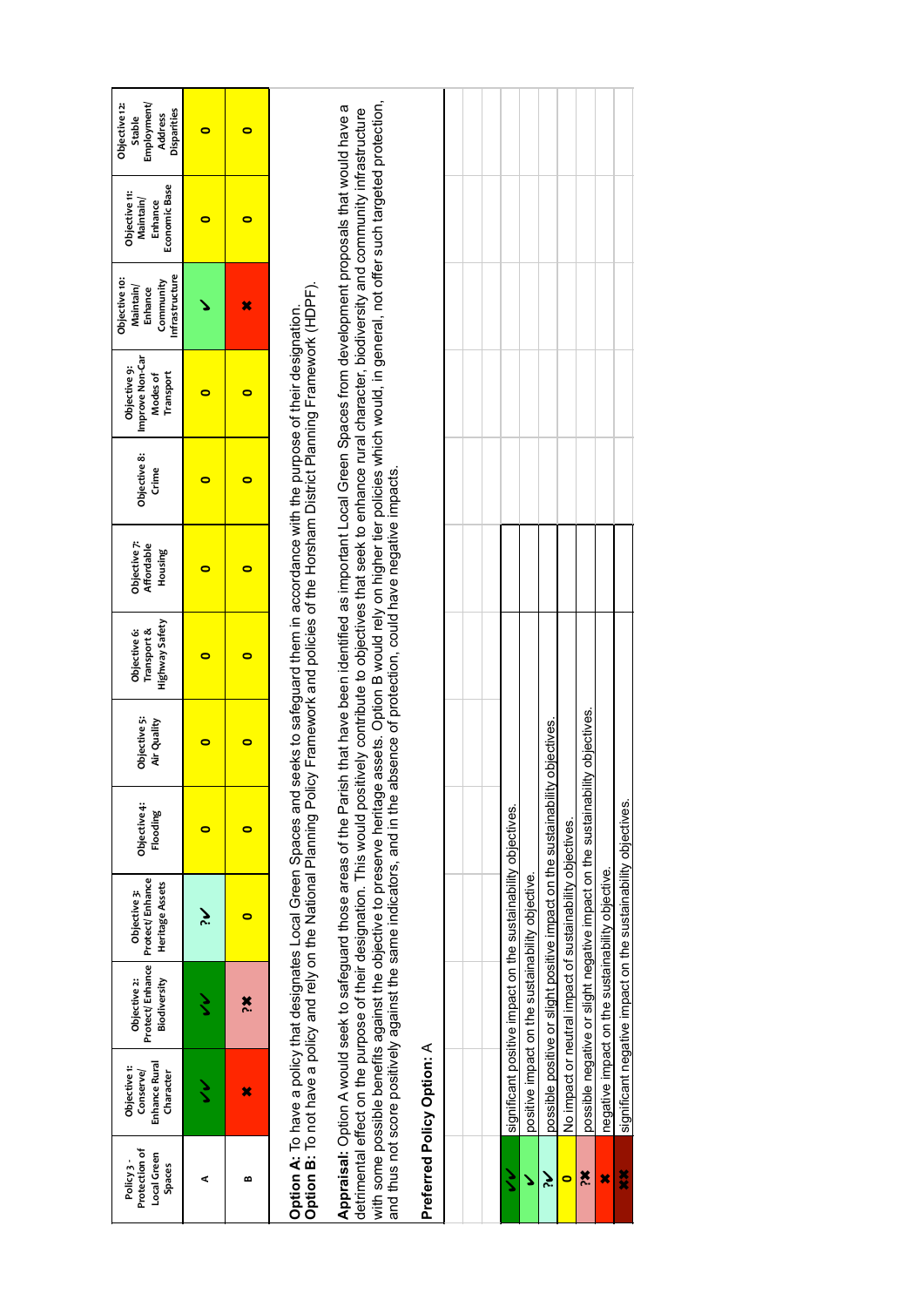| Heritage Assets<br>Aim 5- | Enhance Rural<br>Objective <sub>1</sub> :<br>Conserve/<br>Character                                                                                                                                                                                                                                                                                                             | Protect/Enhance<br>Objective 2:<br>Biodiversity  | Protect/Enhance<br>Heritage Assets<br>Objective 3:                            | Objective 4:<br>Flooding | Objective 5:<br>Air Quality | <b>Highway Safety</b><br>Objective 6:<br>Transport & | Objective 7:<br>Affordable<br>Housing | Objective 8:<br>Crime | Improve Non-Car<br>Objective 9:<br>Transport<br>Modes of | Infrastructure<br>Objective 10:<br>Community<br>Maintain/<br>Enhance | Economic Base<br>Objective 11:<br>Maintain/<br>Enhance | Objective 12:<br>Employment/<br>Disparities<br>Address<br>Stable |
|---------------------------|---------------------------------------------------------------------------------------------------------------------------------------------------------------------------------------------------------------------------------------------------------------------------------------------------------------------------------------------------------------------------------|--------------------------------------------------|-------------------------------------------------------------------------------|--------------------------|-----------------------------|------------------------------------------------------|---------------------------------------|-----------------------|----------------------------------------------------------|----------------------------------------------------------------------|--------------------------------------------------------|------------------------------------------------------------------|
| ⋖                         | ゝ                                                                                                                                                                                                                                                                                                                                                                               | نځ                                               |                                                                               | $\bullet$                | $\bullet$                   | o                                                    | $\bullet$                             | 0                     | 0                                                        | 0                                                                    | 0                                                      | $\bullet$                                                        |
| m                         |                                                                                                                                                                                                                                                                                                                                                                                 | 0                                                |                                                                               | $\bullet$                | $\bullet$                   | 0                                                    | 0                                     | $\bullet$             | 0                                                        | 0                                                                    | 0                                                      | $\bullet$                                                        |
|                           | Option A: To have aim that seeks to protect heritage assets and their setting; with particular emphasis on the semi-rural setting of heritage assets, where this positively                                                                                                                                                                                                     |                                                  |                                                                               |                          |                             |                                                      |                                       |                       |                                                          |                                                                      |                                                        |                                                                  |
|                           | Option B: To not have a policy and rely on the National Planning Policy Framework and policies of the Horsham District Planning Framework (HDPF).<br>contributes to their significance.                                                                                                                                                                                         |                                                  |                                                                               |                          |                             |                                                      |                                       |                       |                                                          |                                                                      |                                                        |                                                                  |
|                           | Appraisal: Both Options would positively seek to conserve and enhance heritage assets and their setting. Option A affords targeted protection to those heritage assets of the Parish<br>which are within a semi-rural setting and where this positively contributes to their significance. This would positively contribute to the objectives that seek to conserve and enhance |                                                  |                                                                               |                          |                             |                                                      |                                       |                       |                                                          |                                                                      |                                                        |                                                                  |
|                           | rural character and heritage assets to a greater extent than Option B.                                                                                                                                                                                                                                                                                                          |                                                  |                                                                               |                          |                             |                                                      |                                       |                       |                                                          |                                                                      |                                                        |                                                                  |
|                           | Preferred Policy Option: A                                                                                                                                                                                                                                                                                                                                                      |                                                  |                                                                               |                          |                             |                                                      |                                       |                       |                                                          |                                                                      |                                                        |                                                                  |
|                           |                                                                                                                                                                                                                                                                                                                                                                                 |                                                  |                                                                               |                          |                             |                                                      |                                       |                       |                                                          |                                                                      |                                                        |                                                                  |
|                           |                                                                                                                                                                                                                                                                                                                                                                                 |                                                  |                                                                               |                          |                             |                                                      |                                       |                       |                                                          |                                                                      |                                                        |                                                                  |
| ミ                         |                                                                                                                                                                                                                                                                                                                                                                                 |                                                  | significant positive impact on the sustainability objectives.                 |                          |                             |                                                      |                                       |                       |                                                          |                                                                      |                                                        |                                                                  |
| Š                         |                                                                                                                                                                                                                                                                                                                                                                                 | positive impact on the sustainability objective. |                                                                               |                          |                             |                                                      |                                       |                       |                                                          |                                                                      |                                                        |                                                                  |
| نخ                        |                                                                                                                                                                                                                                                                                                                                                                                 |                                                  | possible positive or slight positive impact on the sustainability             |                          | objectives.                 |                                                      |                                       |                       |                                                          |                                                                      |                                                        |                                                                  |
| o                         |                                                                                                                                                                                                                                                                                                                                                                                 |                                                  | No impact or neutral impact of sustainability objectives.                     |                          |                             |                                                      |                                       |                       |                                                          |                                                                      |                                                        |                                                                  |
| ×                         |                                                                                                                                                                                                                                                                                                                                                                                 |                                                  | possible negative or slight negative impact on the sustainability objectives. |                          |                             |                                                      |                                       |                       |                                                          |                                                                      |                                                        |                                                                  |
| ×                         |                                                                                                                                                                                                                                                                                                                                                                                 |                                                  | negative impact on the sustainability objective.                              |                          |                             |                                                      |                                       |                       |                                                          |                                                                      |                                                        |                                                                  |
| ×                         |                                                                                                                                                                                                                                                                                                                                                                                 |                                                  | significant negative impact on the sustainability objectives.                 |                          |                             |                                                      |                                       |                       |                                                          |                                                                      |                                                        |                                                                  |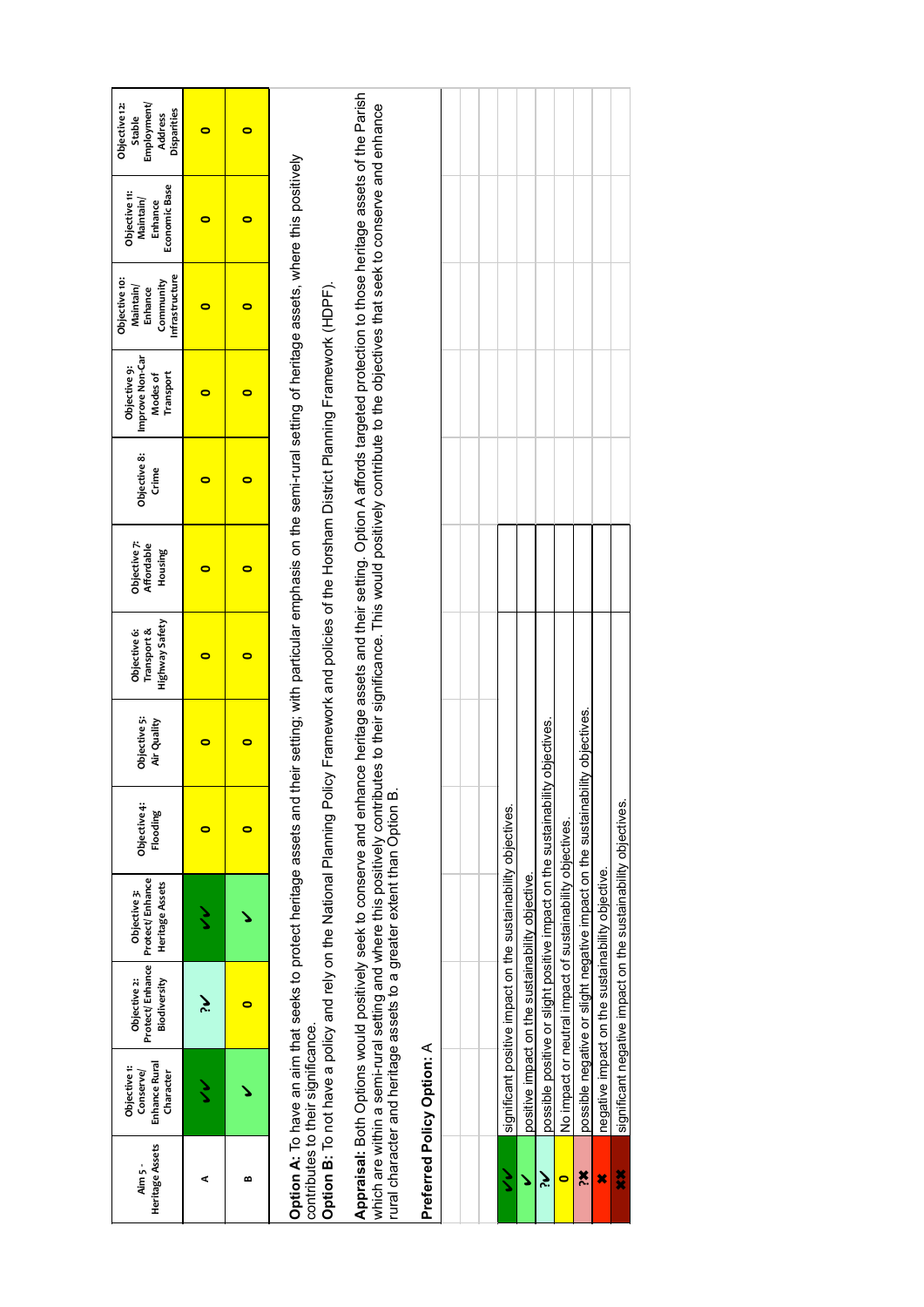| Conservation<br>Policy 4-<br>Area | Enhance Rural<br>Objective <sub>1</sub> :<br>Character<br>Conserve/ | Protect/Enhance<br>Biodiversity<br>Objective 2:                                                                                                                                                                                                                                                                | Protect/Enhance<br>Heritage Assets<br>Objective 3: | Objective 4:<br>Flooding | Objective 5: Air<br>Quality | Highway Safety<br>Objective 6:<br>Transport & | Objective 7:<br>Affordable<br>Housing | Objective 8:<br>Crime | Improve Non-Car<br>Objective 9:<br>Transport<br>Modes of | Infrastructure<br>Objective 10:<br>Community<br>Maintain/<br>Enhance | Economic Base<br>Objective 11:<br>Maintain/<br>Enhance | Objective 12:<br>Employment/<br><b>Disparities</b><br>Address<br>Stable |
|-----------------------------------|---------------------------------------------------------------------|----------------------------------------------------------------------------------------------------------------------------------------------------------------------------------------------------------------------------------------------------------------------------------------------------------------|----------------------------------------------------|--------------------------|-----------------------------|-----------------------------------------------|---------------------------------------|-----------------------|----------------------------------------------------------|----------------------------------------------------------------------|--------------------------------------------------------|-------------------------------------------------------------------------|
| ⋖                                 |                                                                     | o                                                                                                                                                                                                                                                                                                              |                                                    | $\bullet$                | $\bullet$                   | o                                             | Xč                                    | $\bullet$             | $\bullet$                                                | X                                                                    | X                                                      | Xč                                                                      |
| ≃                                 |                                                                     | $\bullet$                                                                                                                                                                                                                                                                                                      |                                                    | $\bullet$                | $\bullet$                   | $\bullet$                                     | Xč                                    | $\bullet$             | $\bullet$                                                | Xč                                                                   | X                                                      | Xč                                                                      |
|                                   |                                                                     | Option B: To not have a policy and rely on the National Planning Policy Framework and policies of the Horsham District Planning Framework (HDPF).<br>Option A: To have a policy that seeks to protect, enhance and conserve the Cowfold Conservation Area.                                                     |                                                    |                          |                             |                                               |                                       |                       |                                                          |                                                                      |                                                        |                                                                         |
|                                   |                                                                     | Appraisal: Both Options would positively seek to conserve and enhance the Cowfold Conservation Area, and its setting. However, Option A seeks to afford specific protection of the<br>Conservation Area with reference to key features of significance to the heritage asset. Option B would be less targeted. |                                                    |                          |                             |                                               |                                       |                       |                                                          |                                                                      |                                                        |                                                                         |
|                                   | Preferred Policy Option: A                                          |                                                                                                                                                                                                                                                                                                                |                                                    |                          |                             |                                               |                                       |                       |                                                          |                                                                      |                                                        |                                                                         |
|                                   |                                                                     |                                                                                                                                                                                                                                                                                                                |                                                    |                          |                             |                                               |                                       |                       |                                                          |                                                                      |                                                        |                                                                         |
| ゝ                                 |                                                                     | significant positive impact on the sustainability objectives.                                                                                                                                                                                                                                                  |                                                    |                          |                             |                                               |                                       |                       |                                                          |                                                                      |                                                        |                                                                         |
| Š                                 |                                                                     | positive impact on the sustainability objective.                                                                                                                                                                                                                                                               |                                                    |                          |                             |                                               |                                       |                       |                                                          |                                                                      |                                                        |                                                                         |
| چ                                 |                                                                     | possible positive or slight positive impact on the sustainability                                                                                                                                                                                                                                              |                                                    |                          | objectives                  |                                               |                                       |                       |                                                          |                                                                      |                                                        |                                                                         |
| $\bullet$                         |                                                                     | No impact or neutral impact of sustainability objectives.                                                                                                                                                                                                                                                      |                                                    |                          |                             |                                               |                                       |                       |                                                          |                                                                      |                                                        |                                                                         |
| $\frac{\textbf{x}}{2}$            |                                                                     | possible negative or slight negative impact on the sustainability objectives                                                                                                                                                                                                                                   |                                                    |                          |                             |                                               |                                       |                       |                                                          |                                                                      |                                                        |                                                                         |

 $|\mathbf{x}|$ 

**A** negative impact on the sustainability objective.

negative impact on the sustainability objective.

✖✖ significant negative impact on the sustainability objectives.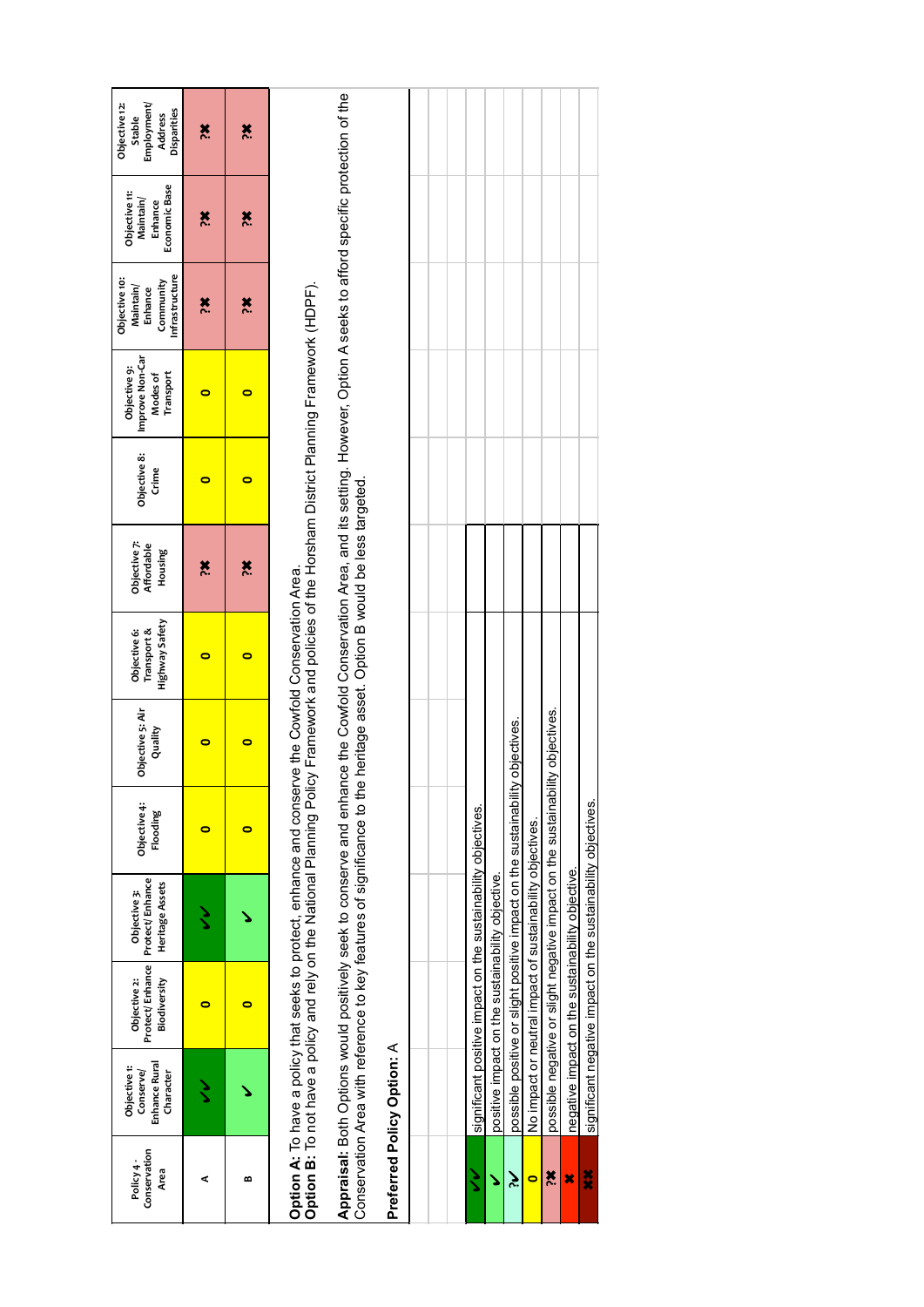|                                     |                                                                                                                                                                                                                                                                                                                                                                                                                                                                                                                                                                     |                                                               |                                                                              |                          |                             |                                               |                                       |                       |                                                                                                                                                                                                                        | Objective 10:                                       |                                                        | Objective 12:                                   |
|-------------------------------------|---------------------------------------------------------------------------------------------------------------------------------------------------------------------------------------------------------------------------------------------------------------------------------------------------------------------------------------------------------------------------------------------------------------------------------------------------------------------------------------------------------------------------------------------------------------------|---------------------------------------------------------------|------------------------------------------------------------------------------|--------------------------|-----------------------------|-----------------------------------------------|---------------------------------------|-----------------------|------------------------------------------------------------------------------------------------------------------------------------------------------------------------------------------------------------------------|-----------------------------------------------------|--------------------------------------------------------|-------------------------------------------------|
| Open Space<br>Policy <sub>5</sub> - | Enhance Rural<br>Objective <sub>1</sub> :<br>Conserve/<br>Character                                                                                                                                                                                                                                                                                                                                                                                                                                                                                                 | Protect/Enhance<br>Biodiversity<br>Objective 2:               | Protect/Enhance<br>Heritage Assets<br>Objective 3:                           | Objective 4:<br>Flooding | Objective 5: Air<br>Quality | Highway Safety<br>Transport &<br>Objective 6: | Objective 7:<br>Affordable<br>Housing | Objective 8:<br>Crime | Improve Non-Car<br>Objective 9:<br>Transport<br>Modes of                                                                                                                                                               | Infrastructure<br>Community<br>Maintain/<br>Enhance | Economic Base<br>Objective 11:<br>Maintain/<br>Enhance | Employment/<br>Disparities<br>Address<br>Stable |
| 4                                   | $\bullet$                                                                                                                                                                                                                                                                                                                                                                                                                                                                                                                                                           | ↘                                                             | $\bullet$                                                                    | $\bullet$                | $\bullet$                   | $\bullet$                                     | $\bullet$                             | $\bullet$             | $\bullet$                                                                                                                                                                                                              | ↘                                                   | $\bullet$                                              | $\bullet$                                       |
| B                                   | $\bullet$                                                                                                                                                                                                                                                                                                                                                                                                                                                                                                                                                           |                                                               | $\bullet$                                                                    | $\bullet$                | $\bullet$                   | $\bullet$                                     | Xč                                    | $\bullet$             | $\bullet$                                                                                                                                                                                                              |                                                     | $\bullet$                                              | $\bullet$                                       |
| C                                   | $\bullet$                                                                                                                                                                                                                                                                                                                                                                                                                                                                                                                                                           | ζ                                                             | $\bullet$                                                                    | $\bullet$                | $\bullet$                   | 0                                             | 签                                     | $\bullet$             | $\bullet$                                                                                                                                                                                                              | ら                                                   | $\bullet$                                              | $\bullet$                                       |
| $\Omega$                            | $\bullet$                                                                                                                                                                                                                                                                                                                                                                                                                                                                                                                                                           | $\bullet$                                                     | $\bullet$                                                                    | $\bullet$                | $\bullet$                   | $\bullet$                                     | $\bullet$                             | $\bullet$             | $\bullet$                                                                                                                                                                                                              | خز                                                  | $\bullet$                                              | $\bullet$                                       |
| replaced and not lost.              | Option C: To have a policy that seeks to ensure development proposals provide a mix of formal and informal open space to meet local need and seeks to ensure open space is<br>Option D: To not have a policy and rely on the National Planning Policy Framework and policies of the Horsham District Planning Framework (HDPF).<br>Option A: To have a policy that seeks to ensure development proposals provide a mix of formal and informal open space to meet local need<br>Option B: To have a policy that seeks to ensure open space that is lost, is replaced |                                                               |                                                                              |                          |                             |                                               |                                       |                       |                                                                                                                                                                                                                        |                                                     |                                                        |                                                 |
| sustainability objectives.          | Option C facilitates both the provision of new public open space, whist seeking to protect and/or replace existing facilities. It therefore provides more positive benefits against the<br>Appraisal: Policy Options A and C would positively seek the provision<br>Option B would seek to ensure open space is replaced, but would not                                                                                                                                                                                                                             |                                                               |                                                                              |                          |                             |                                               |                                       |                       | of open space for the benefit of the parish. This has clear social, as well as potential environmental benefits.<br>facilitate net additional provision in the parish. Option D provides little certainty of delivery. |                                                     |                                                        |                                                 |
|                                     | Preferred Policy Option: C                                                                                                                                                                                                                                                                                                                                                                                                                                                                                                                                          |                                                               |                                                                              |                          |                             |                                               |                                       |                       |                                                                                                                                                                                                                        |                                                     |                                                        |                                                 |
|                                     |                                                                                                                                                                                                                                                                                                                                                                                                                                                                                                                                                                     |                                                               |                                                                              |                          |                             |                                               |                                       |                       |                                                                                                                                                                                                                        |                                                     |                                                        |                                                 |
| ζ                                   |                                                                                                                                                                                                                                                                                                                                                                                                                                                                                                                                                                     |                                                               | significant positive impact on the sustainability objectives.                |                          |                             |                                               |                                       |                       |                                                                                                                                                                                                                        |                                                     |                                                        |                                                 |
| ↘                                   |                                                                                                                                                                                                                                                                                                                                                                                                                                                                                                                                                                     | positive impact on the sustainability objective.              |                                                                              |                          |                             |                                               |                                       |                       |                                                                                                                                                                                                                        |                                                     |                                                        |                                                 |
| $\tilde{\bm{z}}$                    |                                                                                                                                                                                                                                                                                                                                                                                                                                                                                                                                                                     |                                                               | possible positive or slight positive impact on the sustainability            |                          | objectives.                 |                                               |                                       |                       |                                                                                                                                                                                                                        |                                                     |                                                        |                                                 |
| $\bullet$                           |                                                                                                                                                                                                                                                                                                                                                                                                                                                                                                                                                                     |                                                               | No impact or neutral impact of sustainability objectives.                    |                          |                             |                                               |                                       |                       |                                                                                                                                                                                                                        |                                                     |                                                        |                                                 |
| Xč                                  |                                                                                                                                                                                                                                                                                                                                                                                                                                                                                                                                                                     |                                                               | possible negative or slight negative impact on the sustainability objectives |                          |                             |                                               |                                       |                       |                                                                                                                                                                                                                        |                                                     |                                                        |                                                 |
| ×                                   |                                                                                                                                                                                                                                                                                                                                                                                                                                                                                                                                                                     |                                                               | negative impact on the sustainability objective.                             |                          |                             |                                               |                                       |                       |                                                                                                                                                                                                                        |                                                     |                                                        |                                                 |
| ××                                  |                                                                                                                                                                                                                                                                                                                                                                                                                                                                                                                                                                     | significant negative impact on the sustainability objectives. |                                                                              |                          |                             |                                               |                                       |                       |                                                                                                                                                                                                                        |                                                     |                                                        |                                                 |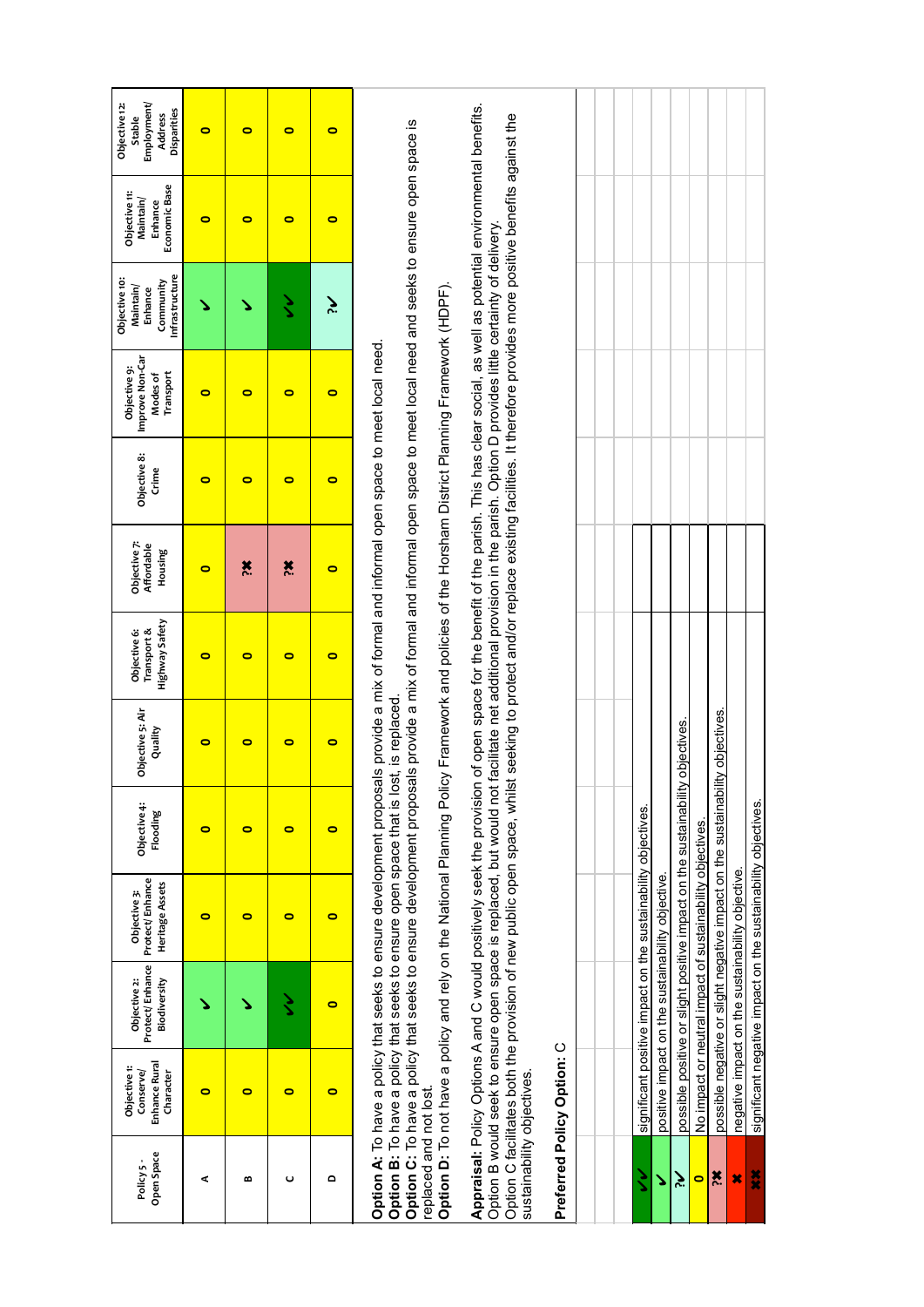| Services and<br>Community<br>Facilities<br>Policy 6- | Enhance Rural<br>Objective <sub>1</sub> :<br>Conserve/<br>Character | Protect/Enhance<br>Biodiversity<br>Objective 2:                                                                                                                                                                                                                                                                                                                                                                                                                                                                                                                                                                                                                                                                                                                  | Protect/Enhance<br>Heritage Assets<br>Objective 3: | Objective 4:<br>Flooding | Objective 5:<br>Air Quality | <b>Highway Safety</b><br>Transport &<br>Objective 6: | Objective 7:<br>Affordable<br>Housing | Objective 8:<br>Crime | Improve Non-Car<br>Objective 9:<br>Transport<br>Modes of | Infrastructure<br>Objective 10:<br>Community<br>Maintain/<br>Enhance | Economic Base<br>Objective 11:<br>Maintain/<br>Enhance | Employment/<br>Objective 12:<br>Disparities<br>Address<br>Stable |
|------------------------------------------------------|---------------------------------------------------------------------|------------------------------------------------------------------------------------------------------------------------------------------------------------------------------------------------------------------------------------------------------------------------------------------------------------------------------------------------------------------------------------------------------------------------------------------------------------------------------------------------------------------------------------------------------------------------------------------------------------------------------------------------------------------------------------------------------------------------------------------------------------------|----------------------------------------------------|--------------------------|-----------------------------|------------------------------------------------------|---------------------------------------|-----------------------|----------------------------------------------------------|----------------------------------------------------------------------|--------------------------------------------------------|------------------------------------------------------------------|
| 4                                                    | $\bullet$                                                           | $\bullet$                                                                                                                                                                                                                                                                                                                                                                                                                                                                                                                                                                                                                                                                                                                                                        | $\bullet$                                          | $\bullet$                | $\bullet$                   | $\bullet$                                            | $\bullet$                             | $\bullet$             | تخر                                                      | ↘                                                                    | نۇ                                                     | نۇ                                                               |
| B                                                    | $\bullet$                                                           | $\bullet$                                                                                                                                                                                                                                                                                                                                                                                                                                                                                                                                                                                                                                                                                                                                                        | $\bullet$                                          | $\bullet$                | $\bullet$                   | $\bullet$                                            | $\bullet$                             | $\bullet$             | نۇ                                                       |                                                                      | خ                                                      | خ                                                                |
| $\mathbf C$                                          | $\bullet$                                                           | $\bullet$                                                                                                                                                                                                                                                                                                                                                                                                                                                                                                                                                                                                                                                                                                                                                        | $\bullet$                                          | $\bullet$                | $\bullet$                   | $\bullet$                                            | $\bullet$                             | $\bullet$             | نخر                                                      | ś                                                                    | نخر                                                    | $\tilde{\mathbf{z}}$                                             |
| $\Omega$                                             | $\bullet$                                                           | $\bullet$                                                                                                                                                                                                                                                                                                                                                                                                                                                                                                                                                                                                                                                                                                                                                        | $\bullet$                                          | $\bullet$                | $\bullet$                   | $\bullet$                                            | $\bullet$                             | $\bullet$             | نخر                                                      | ↘                                                                    | تخ                                                     | تخ                                                               |
|                                                      |                                                                     | Option C: To have a policy which seeks to resist the loss of community services and facilities and supports enhanced or new community services and facilities.<br>Option D: To not have a policy and rely on the National Planning Policy Framework and policies of the Horsham District Planning Framework (HDPF)<br>Option B: To have a policy to support the provision of enhanced or new community services and facilities.<br>Option A: To have a policy that seeks to resist the loss of community                                                                                                                                                                                                                                                         |                                                    |                          | services and facilities.    |                                                      |                                       |                       |                                                          |                                                                      |                                                        |                                                                  |
| framework                                            |                                                                     | also have potential modest benefits on economic objectives. The more comprehensive approach of Option C would ensure the most positive contribution to key objectives within the<br>Appraisal: Option A would seek to resist the loss of community services and facilities within the Parish. This would positively contribute to ensuring the retention of existing services<br>on higher tier policies, including Policy 43 of the HDPF. All options would positively contribute to the objective that seeks to maintain enhanced community infrastructure. This would<br>and facilities, but would not support provision of new services and facilities. Option B and Galilities. Option B and Galilities of new services and facilities. Option D would rely |                                                    |                          |                             |                                                      |                                       |                       |                                                          |                                                                      |                                                        |                                                                  |
|                                                      | Preferred Policy Option: C                                          |                                                                                                                                                                                                                                                                                                                                                                                                                                                                                                                                                                                                                                                                                                                                                                  |                                                    |                          |                             |                                                      |                                       |                       |                                                          |                                                                      |                                                        |                                                                  |
|                                                      |                                                                     |                                                                                                                                                                                                                                                                                                                                                                                                                                                                                                                                                                                                                                                                                                                                                                  |                                                    |                          |                             |                                                      |                                       |                       |                                                          |                                                                      |                                                        |                                                                  |
| ζ                                                    |                                                                     | significant positive impact on the sustainability objectives.                                                                                                                                                                                                                                                                                                                                                                                                                                                                                                                                                                                                                                                                                                    |                                                    |                          |                             |                                                      |                                       |                       |                                                          |                                                                      |                                                        |                                                                  |
| ١                                                    |                                                                     | positive impact on the sustainability objective.                                                                                                                                                                                                                                                                                                                                                                                                                                                                                                                                                                                                                                                                                                                 |                                                    |                          |                             |                                                      |                                       |                       |                                                          |                                                                      |                                                        |                                                                  |
| نز                                                   |                                                                     | possible positive or slight positive impact on the sustainability                                                                                                                                                                                                                                                                                                                                                                                                                                                                                                                                                                                                                                                                                                |                                                    |                          | objectives.                 |                                                      |                                       |                       |                                                          |                                                                      |                                                        |                                                                  |
| $\bullet$                                            |                                                                     | No impact or neutral impact of sustainability objectives.                                                                                                                                                                                                                                                                                                                                                                                                                                                                                                                                                                                                                                                                                                        |                                                    |                          |                             |                                                      |                                       |                       |                                                          |                                                                      |                                                        |                                                                  |
| Xč                                                   |                                                                     | possible negative or slight negative impact on the sustainability objectives                                                                                                                                                                                                                                                                                                                                                                                                                                                                                                                                                                                                                                                                                     |                                                    |                          |                             |                                                      |                                       |                       |                                                          |                                                                      |                                                        |                                                                  |
| ×                                                    |                                                                     | negative impact on the sustainability objective.                                                                                                                                                                                                                                                                                                                                                                                                                                                                                                                                                                                                                                                                                                                 |                                                    |                          |                             |                                                      |                                       |                       |                                                          |                                                                      |                                                        |                                                                  |
| ××                                                   |                                                                     | significant negative impact on the sustainability objectives.                                                                                                                                                                                                                                                                                                                                                                                                                                                                                                                                                                                                                                                                                                    |                                                    |                          |                             |                                                      |                                       |                       |                                                          |                                                                      |                                                        |                                                                  |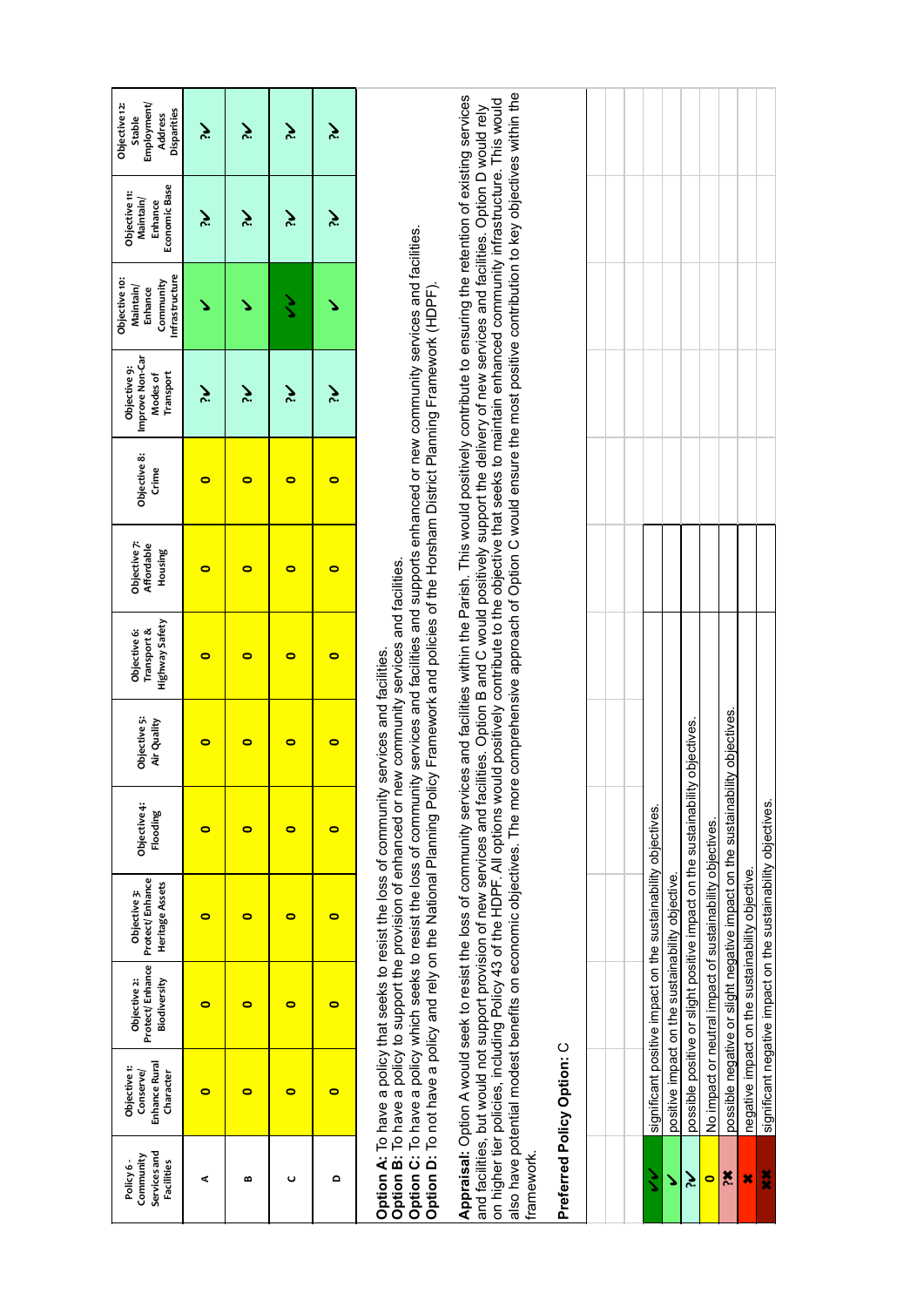| Medical Facilities<br>Aim 6 - | Enhance Rural<br>Objective <sub>1</sub> :<br>Conserve/<br>Character                                                                                                                                                                                                                                                                                                                                                | Protect/Enhance<br>Objective 2:<br>Biodiversity  | Protect/Enhance<br>Heritage Assets<br>Objective 3:                            | Objective 4:<br>Flooding | Objective 5:<br>Air Quality | Highway Safety<br>Transport &<br>Objective 6: | Objective 7:<br>Affordable<br>Housing | Objective 8:<br>Crime                                                                                               | Improve Non-Car<br>Objective 9:<br>Transport<br>Modes of | Infrastructure<br>Objective 10:<br>Community<br>Maintain/<br>Enhance | Economic Base<br>Objective 11:<br>Maintain/<br>Enhance | Objective 12:<br>Employment/<br><b>Disparities</b><br>Address<br>Stable |
|-------------------------------|--------------------------------------------------------------------------------------------------------------------------------------------------------------------------------------------------------------------------------------------------------------------------------------------------------------------------------------------------------------------------------------------------------------------|--------------------------------------------------|-------------------------------------------------------------------------------|--------------------------|-----------------------------|-----------------------------------------------|---------------------------------------|---------------------------------------------------------------------------------------------------------------------|----------------------------------------------------------|----------------------------------------------------------------------|--------------------------------------------------------|-------------------------------------------------------------------------|
| 4                             | 0                                                                                                                                                                                                                                                                                                                                                                                                                  | 0                                                | 0                                                                             | $\bullet$                | 0                           | 0                                             | 0                                     | 0                                                                                                                   | 0                                                        | ミ                                                                    | نځ                                                     | نځ                                                                      |
| œ                             | 0                                                                                                                                                                                                                                                                                                                                                                                                                  | $\bullet$                                        | $\bullet$                                                                     | $\bullet$                | $\bullet$                   | $\bullet$                                     | $\bullet$                             | 0                                                                                                                   | 0                                                        |                                                                      | نځ                                                     | نځ                                                                      |
|                               | Option B: To not have a policy and rely on the National Planning Policy Framework and policies of the Horsham District Planning Framework (HDPF).<br>Option A: To have an aim that supports the retention/expansion of medical facilities in the Parish, and associated infrastructure.                                                                                                                            |                                                  |                                                                               |                          |                             |                                               |                                       |                                                                                                                     |                                                          |                                                                      |                                                        |                                                                         |
|                               | the objective to maintain an enhanced community infrastructure. Option B affords some protection against this objective having regard to higher tier policy and in particular Policy 43<br>of the HDPF. However, the specific targeted nature of the aim would be more effective in positively contributing to the framework objectives.<br>Appraisal: Option A seeks to support the retention and/or expansion or |                                                  |                                                                               |                          |                             |                                               |                                       | of medical facilities in the Parish together with associated parking infrastructure. This scores positively against |                                                          |                                                                      |                                                        |                                                                         |
|                               | Preferred Policy Option: A                                                                                                                                                                                                                                                                                                                                                                                         |                                                  |                                                                               |                          |                             |                                               |                                       |                                                                                                                     |                                                          |                                                                      |                                                        |                                                                         |
|                               |                                                                                                                                                                                                                                                                                                                                                                                                                    |                                                  |                                                                               |                          |                             |                                               |                                       |                                                                                                                     |                                                          |                                                                      |                                                        |                                                                         |
|                               |                                                                                                                                                                                                                                                                                                                                                                                                                    |                                                  |                                                                               |                          |                             |                                               |                                       |                                                                                                                     |                                                          |                                                                      |                                                        |                                                                         |
| ś                             |                                                                                                                                                                                                                                                                                                                                                                                                                    |                                                  | significant positive impact on the sustainability objectives.                 |                          |                             |                                               |                                       |                                                                                                                     |                                                          |                                                                      |                                                        |                                                                         |
| Š                             |                                                                                                                                                                                                                                                                                                                                                                                                                    | positive impact on the sustainability objective. |                                                                               |                          |                             |                                               |                                       |                                                                                                                     |                                                          |                                                                      |                                                        |                                                                         |
| نځ                            |                                                                                                                                                                                                                                                                                                                                                                                                                    |                                                  | possible positive or slight positive impact on the sustainability             |                          | objectives.                 |                                               |                                       |                                                                                                                     |                                                          |                                                                      |                                                        |                                                                         |
| $\bullet$                     |                                                                                                                                                                                                                                                                                                                                                                                                                    |                                                  | No impact or neutral impact of sustainability objectives.                     |                          |                             |                                               |                                       |                                                                                                                     |                                                          |                                                                      |                                                        |                                                                         |
| ×č                            |                                                                                                                                                                                                                                                                                                                                                                                                                    |                                                  | possible negative or slight negative impact on the sustainability objectives. |                          |                             |                                               |                                       |                                                                                                                     |                                                          |                                                                      |                                                        |                                                                         |
| ×                             |                                                                                                                                                                                                                                                                                                                                                                                                                    |                                                  | negative impact on the sustainability objective.                              |                          |                             |                                               |                                       |                                                                                                                     |                                                          |                                                                      |                                                        |                                                                         |
| ××                            |                                                                                                                                                                                                                                                                                                                                                                                                                    |                                                  | significant negative impact on the sustainability objectives.                 |                          |                             |                                               |                                       |                                                                                                                     |                                                          |                                                                      |                                                        |                                                                         |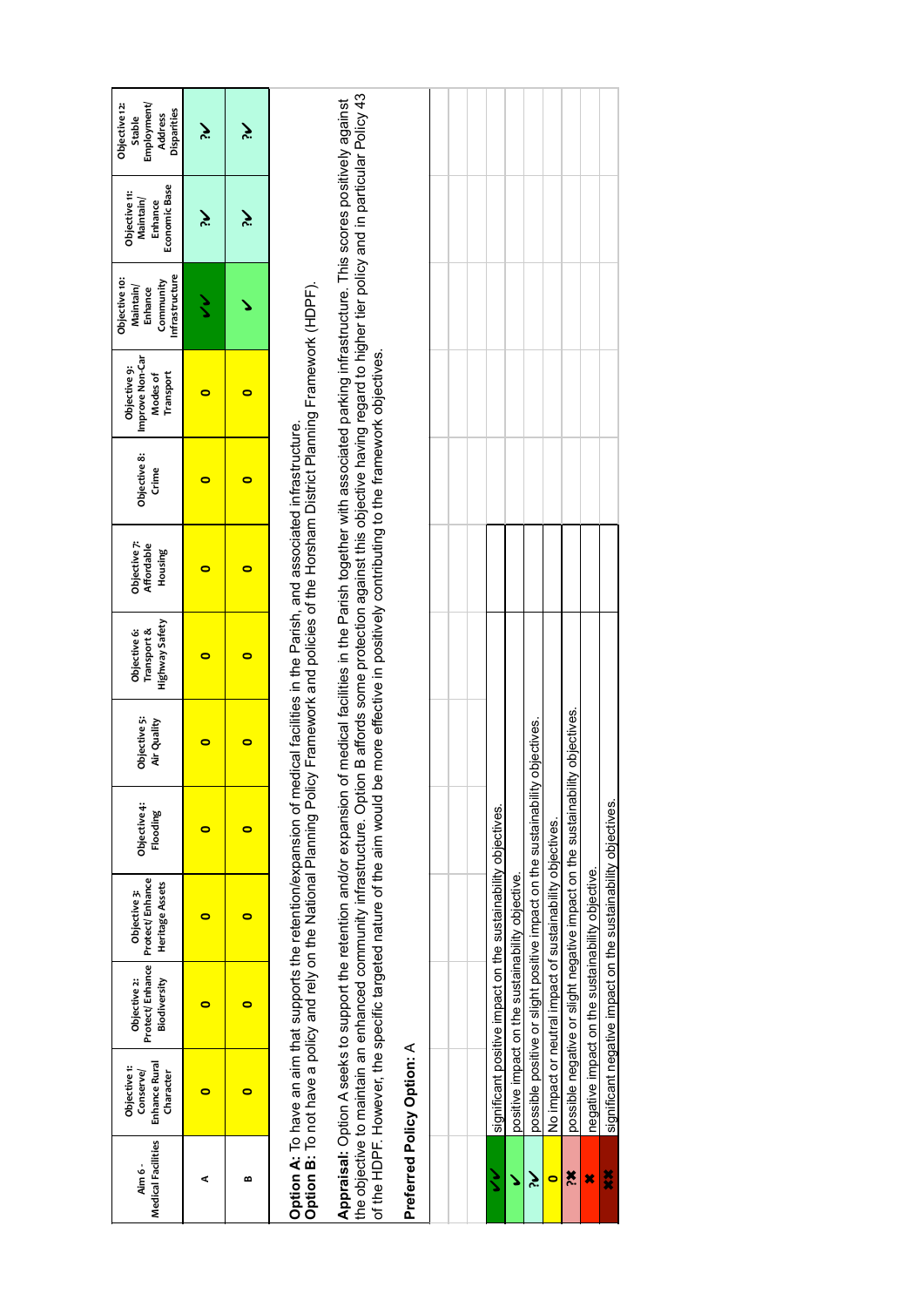|                             | Objective <sub>1</sub> :                                                                                                                                                                                                                                               |                                                 |                                                                               |                          |                             |                                               |                                       |                       | Objective 9:                                                                                                                                                                                                                     | Objective 10:                                       | Objective 11: |                                       |
|-----------------------------|------------------------------------------------------------------------------------------------------------------------------------------------------------------------------------------------------------------------------------------------------------------------|-------------------------------------------------|-------------------------------------------------------------------------------|--------------------------|-----------------------------|-----------------------------------------------|---------------------------------------|-----------------------|----------------------------------------------------------------------------------------------------------------------------------------------------------------------------------------------------------------------------------|-----------------------------------------------------|---------------|---------------------------------------|
| School Provision<br>Aim 7 - | Enhance Rural<br>Conserve/<br>Character                                                                                                                                                                                                                                | Protect/Enhance<br>Objective 2:<br>Biodiversity | Protect/Enhance<br>Heritage Assets<br>Objective 3:                            | Objective 4:<br>Flooding | Objective 5:<br>Air Quality | Highway Safety<br>Transport &<br>Objective 6: | Objective 7:<br>Affordable<br>Housing | Objective 8:<br>Crime | Improve Non-Car<br>Modes of<br>Transport                                                                                                                                                                                         | Infrastructure<br>Community<br>Maintain/<br>Enhance |               | Economic Base<br>Maintain/<br>Enhance |
| ⋖                           | o                                                                                                                                                                                                                                                                      | 0                                               | 0                                                                             | $\bullet$                | 0                           | 0                                             | ×                                     | $\bullet$             | ō                                                                                                                                                                                                                                |                                                     |               | 0                                     |
| ≃                           | o                                                                                                                                                                                                                                                                      | o                                               | o                                                                             | $\bullet$                | $\bullet$                   | o                                             | $\bullet$                             | 0                     | $\bullet$                                                                                                                                                                                                                        | نخر                                                 |               | 0                                     |
|                             | Option B: To not have a policy and rely on the National Planning Policy Framework and policies of the Horsham District Planning Framework (HDPF).<br>Option A: To have an aim that supports housing development where there is satisfactory capacity at local schools. |                                                 |                                                                               |                          |                             |                                               |                                       |                       |                                                                                                                                                                                                                                  |                                                     |               |                                       |
|                             | delivered in accordance with additional housing development is less certain<br>Appraisal: Option A supports housing development where there is sat<br>community infrastructure. Option B would fail to provide such targeted                                           |                                                 |                                                                               |                          |                             |                                               |                                       |                       | support and reliance on higher tier policies to ensure the delivery of adequate community infrastructure to be<br>isfactory capacity at local schools. This would positively contribute to the objective to maintain and enhance |                                                     |               |                                       |
|                             | Preferred Policy Option: A                                                                                                                                                                                                                                             |                                                 |                                                                               |                          |                             |                                               |                                       |                       |                                                                                                                                                                                                                                  |                                                     |               |                                       |
|                             |                                                                                                                                                                                                                                                                        |                                                 |                                                                               |                          |                             |                                               |                                       |                       |                                                                                                                                                                                                                                  |                                                     |               |                                       |
|                             |                                                                                                                                                                                                                                                                        |                                                 |                                                                               |                          |                             |                                               |                                       |                       |                                                                                                                                                                                                                                  |                                                     |               |                                       |
| ζ                           |                                                                                                                                                                                                                                                                        |                                                 | significant positive impact on the sustainability objectives.                 |                          |                             |                                               |                                       |                       |                                                                                                                                                                                                                                  |                                                     |               |                                       |
| \$                          |                                                                                                                                                                                                                                                                        |                                                 | positive impact on the sustainability objective.                              |                          |                             |                                               |                                       |                       |                                                                                                                                                                                                                                  |                                                     |               |                                       |
| نۇ                          |                                                                                                                                                                                                                                                                        |                                                 | possible positive or slight positive impact on the sustainability             |                          | objectives.                 |                                               |                                       |                       |                                                                                                                                                                                                                                  |                                                     |               |                                       |
| $\bullet$                   |                                                                                                                                                                                                                                                                        |                                                 | No impact or neutral impact of sustainability objectives.                     |                          |                             |                                               |                                       |                       |                                                                                                                                                                                                                                  |                                                     |               |                                       |
| X                           |                                                                                                                                                                                                                                                                        |                                                 | possible negative or slight negative impact on the sustainability objectives. |                          |                             |                                               |                                       |                       |                                                                                                                                                                                                                                  |                                                     |               |                                       |
| ×                           |                                                                                                                                                                                                                                                                        |                                                 | negative impact on the sustainability objective.                              |                          |                             |                                               |                                       |                       |                                                                                                                                                                                                                                  |                                                     |               |                                       |

significant negative impact on the sustainability objectives. ✖✖ significant negative impact on the sustainability objectives.

 $rac{1}{x}$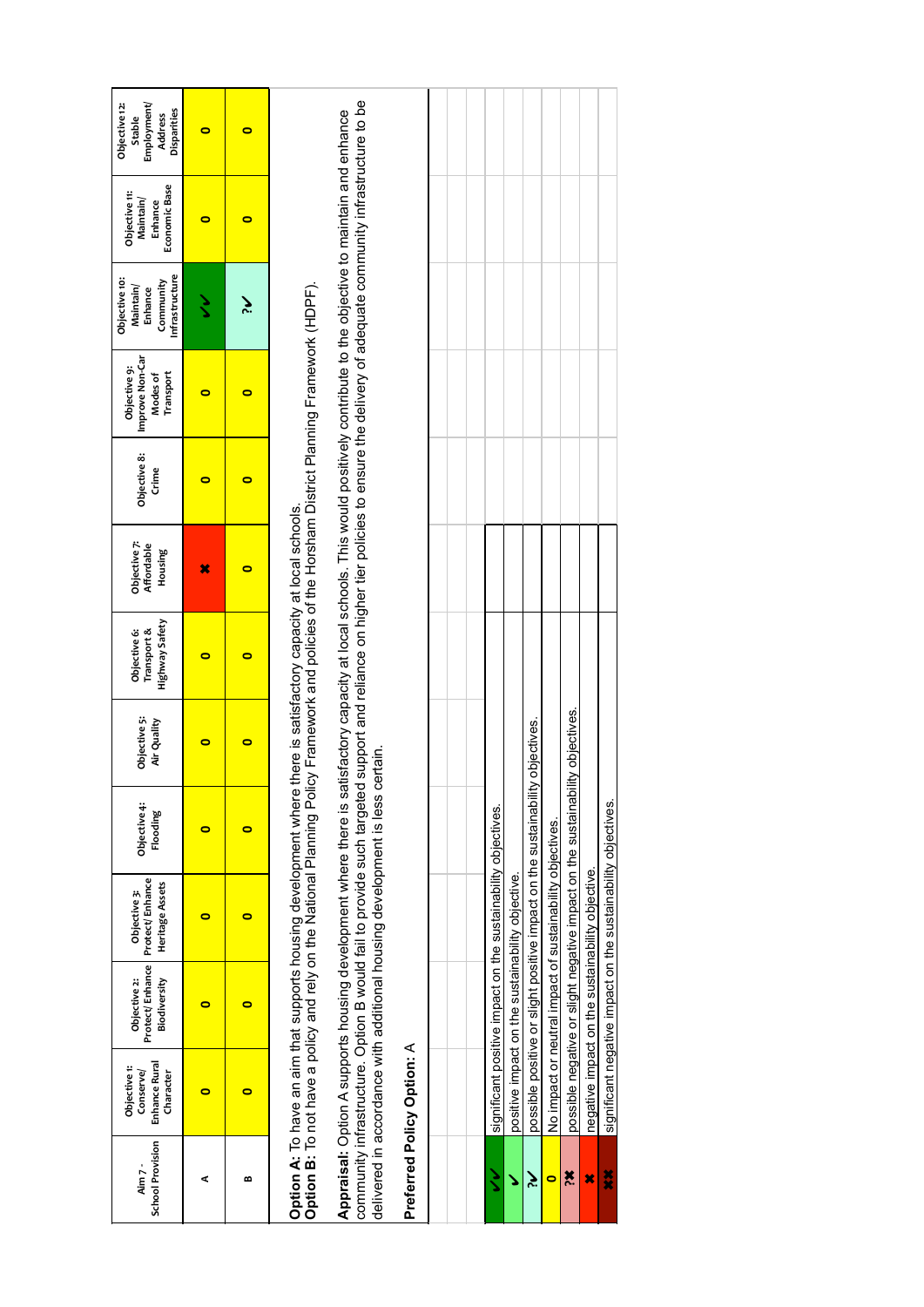| Young People<br>Policy 7- | Enhance Rural<br>Objective <sub>1</sub> :<br>Conserve/<br>Character | Protect/Enhance<br>Objective 2:<br>Biodiversity | Protect/Enhance<br>Heritage Assets<br>Objective 3:                                                                                                                                                                                                                                                                                                                      | Objective 4:<br>Flooding | Objective 5:<br>Air Quality | Highway Safety<br>Objective 6:<br>Transport & | Objective 7:<br>Affordable<br>Housing | Objective 8:<br>Crime | Improve Non-Car<br>Objective 9:<br>Transport<br>Modes of | nfrastructure<br>Objective 10:<br>Community<br>Maintain/<br>Enhance | Economic Base<br>Objective 11:<br>Maintain/<br>Enhance | Employment/<br>Objective 12:<br>Disparities<br>Address<br>Stable |
|---------------------------|---------------------------------------------------------------------|-------------------------------------------------|-------------------------------------------------------------------------------------------------------------------------------------------------------------------------------------------------------------------------------------------------------------------------------------------------------------------------------------------------------------------------|--------------------------|-----------------------------|-----------------------------------------------|---------------------------------------|-----------------------|----------------------------------------------------------|---------------------------------------------------------------------|--------------------------------------------------------|------------------------------------------------------------------|
| ⋖                         | $\bullet$                                                           | 0                                               | 0                                                                                                                                                                                                                                                                                                                                                                       | $\bullet$                | $\bullet$                   | 0                                             | $\bullet$                             | $\bullet$             | $\bullet$                                                | ゝ                                                                   | $\bullet$                                              | $\bullet$                                                        |
| B                         | $\bullet$                                                           | $\bullet$                                       | $\bullet$                                                                                                                                                                                                                                                                                                                                                               | $\bullet$                | $\bullet$                   | $\bullet$                                     | $\bullet$                             | $\bullet$             | $\bullet$                                                |                                                                     | $\bullet$                                              | $\bullet$                                                        |
|                           |                                                                     |                                                 | Option B: To not have a policy and rely on the National Planning Policy Framework and policies of the Horsham District Planning Framework (HDPF).<br>Option A: To have a policy that supports the provision of facilities for the benefit of younger residents of the Parish.                                                                                           |                          |                             |                                               |                                       |                       |                                                          |                                                                     |                                                        |                                                                  |
|                           | facilities, but would be less targeted.                             |                                                 | Appraisal: Option A supports the provision of facilities for the benefit of younger residents of the Parish. This would positively contribute to the objectives to maintain and enhance<br>community infrastructure. Option B would rely on higher tier policies, including Policy 43 of the HDPF. This would also support the retention and provision of new community |                          |                             |                                               |                                       |                       |                                                          |                                                                     |                                                        |                                                                  |
|                           | Preferred Policy Option: A                                          |                                                 |                                                                                                                                                                                                                                                                                                                                                                         |                          |                             |                                               |                                       |                       |                                                          |                                                                     |                                                        |                                                                  |
|                           |                                                                     |                                                 |                                                                                                                                                                                                                                                                                                                                                                         |                          |                             |                                               |                                       |                       |                                                          |                                                                     |                                                        |                                                                  |
|                           |                                                                     |                                                 |                                                                                                                                                                                                                                                                                                                                                                         |                          |                             |                                               |                                       |                       |                                                          |                                                                     |                                                        |                                                                  |
| ゝ                         |                                                                     |                                                 | significant positive impact on the sustainability objectives.                                                                                                                                                                                                                                                                                                           |                          |                             |                                               |                                       |                       |                                                          |                                                                     |                                                        |                                                                  |
| Š                         |                                                                     |                                                 | positive impact on the sustainability objective.                                                                                                                                                                                                                                                                                                                        |                          |                             |                                               |                                       |                       |                                                          |                                                                     |                                                        |                                                                  |
| نخ                        |                                                                     |                                                 | possible positive or slight positive impact on the sustainability                                                                                                                                                                                                                                                                                                       |                          | objectives.                 |                                               |                                       |                       |                                                          |                                                                     |                                                        |                                                                  |
| $\bullet$                 |                                                                     |                                                 | No impact or neutral impact of sustainability objectives.                                                                                                                                                                                                                                                                                                               |                          |                             |                                               |                                       |                       |                                                          |                                                                     |                                                        |                                                                  |
| Xč                        |                                                                     |                                                 | possible negative or slight negative impact on the sustainability objectives.                                                                                                                                                                                                                                                                                           |                          |                             |                                               |                                       |                       |                                                          |                                                                     |                                                        |                                                                  |
| ×                         |                                                                     |                                                 | negative impact on the sustainability objective.                                                                                                                                                                                                                                                                                                                        |                          |                             |                                               |                                       |                       |                                                          |                                                                     |                                                        |                                                                  |
| ×                         |                                                                     |                                                 | significant negative impact on the sustainability objectives.                                                                                                                                                                                                                                                                                                           |                          |                             |                                               |                                       |                       |                                                          |                                                                     |                                                        |                                                                  |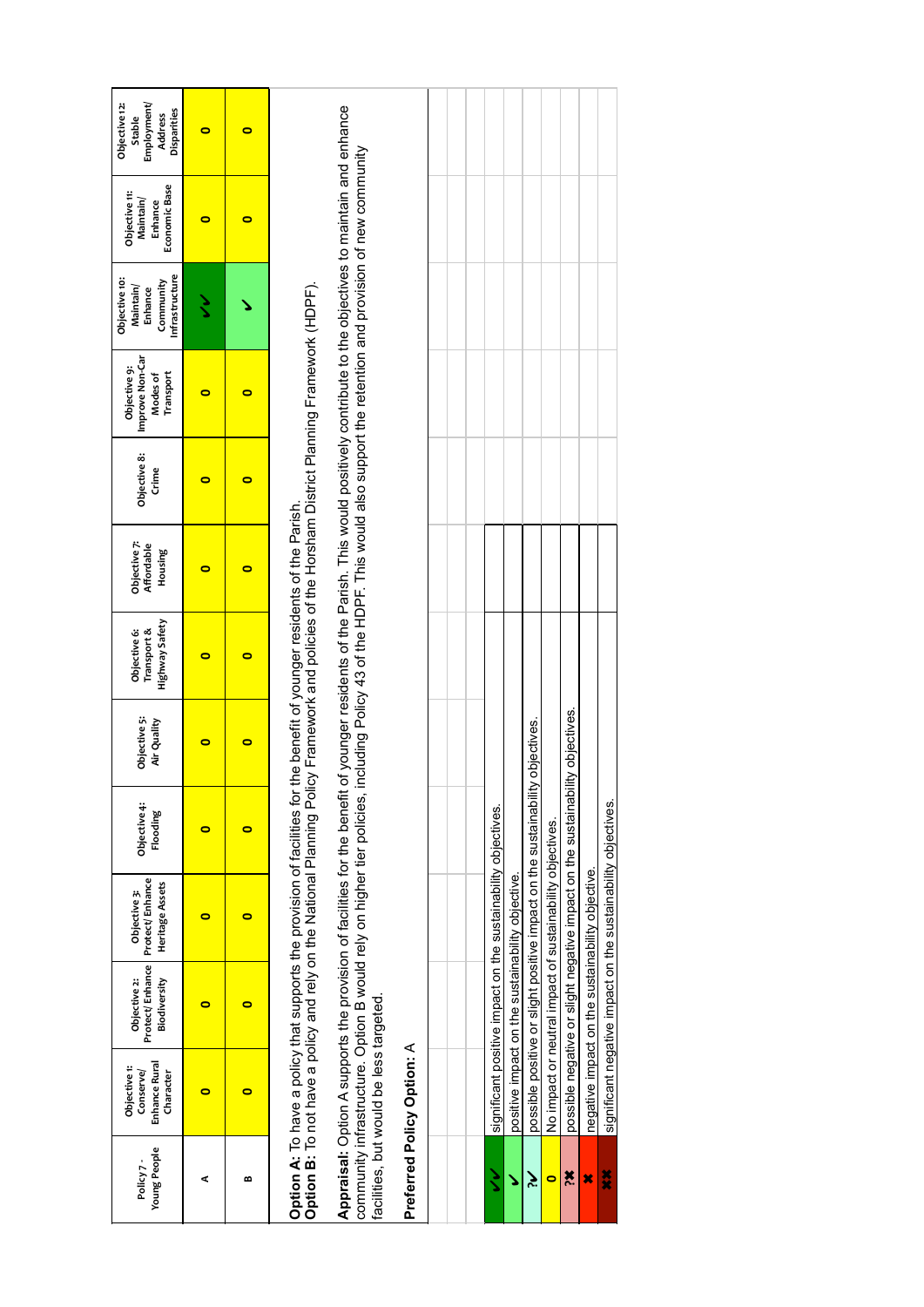| Vehicle Charging<br>Aim 8- | Enhance Rural<br>Objective <sub>1</sub> :<br>Character<br>Conserve/ | Protect/Enhance<br>Biodiversity<br>Objective 2:                                                                                                                                                                                                                                | Protect/Enhance<br>Heritage Assets<br>Objective 3: | Objective 4:<br>Flooding | Objective 5: Air<br>Quality | Highway Safety<br>Objective 6:<br>Transport & | Objective 7:<br>Affordable<br>Housing | Objective 8:<br>Crime | Improve Non-Car<br>Objective 9:<br>Transport<br>Modes of                                                                                                                                                                                                                                                                                  | Infrastructure<br>Objective 10:<br>Community<br>Maintain<br>Enhance | Economic Base<br>Objective 11:<br>Maintain/<br>Enhance | Objective 12:<br>Employment/<br>Disparities<br><b>Address</b><br><b>Stable</b> |
|----------------------------|---------------------------------------------------------------------|--------------------------------------------------------------------------------------------------------------------------------------------------------------------------------------------------------------------------------------------------------------------------------|----------------------------------------------------|--------------------------|-----------------------------|-----------------------------------------------|---------------------------------------|-----------------------|-------------------------------------------------------------------------------------------------------------------------------------------------------------------------------------------------------------------------------------------------------------------------------------------------------------------------------------------|---------------------------------------------------------------------|--------------------------------------------------------|--------------------------------------------------------------------------------|
| ⋖                          | $\bullet$                                                           | خ                                                                                                                                                                                                                                                                              | $\bullet$                                          | $\bullet$                |                             | $\bullet$                                     | o                                     | o                     | $\bullet$                                                                                                                                                                                                                                                                                                                                 |                                                                     | o                                                      | $\bullet$                                                                      |
| ≃                          | $\bullet$                                                           | o                                                                                                                                                                                                                                                                              | $\bullet$                                          | $\bullet$                |                             | o                                             | 0                                     | 0                     | $\bullet$                                                                                                                                                                                                                                                                                                                                 | o                                                                   | 0                                                      | 0                                                                              |
|                            |                                                                     | Option A: To have an aim that supports the provision of electric car charging points in the parish.<br>Option B: To not have a policy and rely on the National Planning Policy Framework and policies of the Horsham District Pla                                              |                                                    |                          |                             |                                               |                                       |                       |                                                                                                                                                                                                                                                                                                                                           |                                                                     |                                                        |                                                                                |
|                            |                                                                     | Appraisal: Option A would support the provision of electric car chargin<br>on objectives that seek to address air quality and enhance community<br>vehicles. Option B would rely on higher tier policies and whilst there is<br>means the beneficial effects are less certain. |                                                    |                          |                             |                                               |                                       |                       | og points in the parish both in public spaces and within domestic dwellings. This would have a positive effect<br>infrastructure, with possible beneficial effects on biodiversity through the encouragement of use of 'clean'<br>general support for a move towards electric cars, the absence of a targeted approach within this parish |                                                                     |                                                        |                                                                                |
|                            | Preferred Policy Option: A                                          |                                                                                                                                                                                                                                                                                |                                                    |                          |                             |                                               |                                       |                       |                                                                                                                                                                                                                                                                                                                                           |                                                                     |                                                        |                                                                                |
|                            |                                                                     |                                                                                                                                                                                                                                                                                |                                                    |                          |                             |                                               |                                       |                       |                                                                                                                                                                                                                                                                                                                                           |                                                                     |                                                        |                                                                                |
|                            |                                                                     | significant positive impact on the sustainability objectives.                                                                                                                                                                                                                  |                                                    |                          |                             |                                               |                                       |                       |                                                                                                                                                                                                                                                                                                                                           |                                                                     |                                                        |                                                                                |
| ゝ                          |                                                                     | positive impact on the sustainability objective.                                                                                                                                                                                                                               |                                                    |                          |                             |                                               |                                       |                       |                                                                                                                                                                                                                                                                                                                                           |                                                                     |                                                        |                                                                                |
| $\tilde{\bm{\xi}}$         |                                                                     | possible positive or slight positive impact on the sustainability                                                                                                                                                                                                              |                                                    |                          | objectives.                 |                                               |                                       |                       |                                                                                                                                                                                                                                                                                                                                           |                                                                     |                                                        |                                                                                |
| $\bullet$                  |                                                                     | No impact or neutral impact of sustainability objectives.                                                                                                                                                                                                                      |                                                    |                          |                             |                                               |                                       |                       |                                                                                                                                                                                                                                                                                                                                           |                                                                     |                                                        |                                                                                |
| ×č                         |                                                                     | possible negative or slight negative impact on the sustainabili                                                                                                                                                                                                                |                                                    |                          | ity objectives.             |                                               |                                       |                       |                                                                                                                                                                                                                                                                                                                                           |                                                                     |                                                        |                                                                                |
| ×                          |                                                                     | negative impact on the sustainability objective.                                                                                                                                                                                                                               |                                                    |                          |                             |                                               |                                       |                       |                                                                                                                                                                                                                                                                                                                                           |                                                                     |                                                        |                                                                                |

significant negative impact on the sustainability objectives. ✖✖ significant negative impact on the sustainability objectives.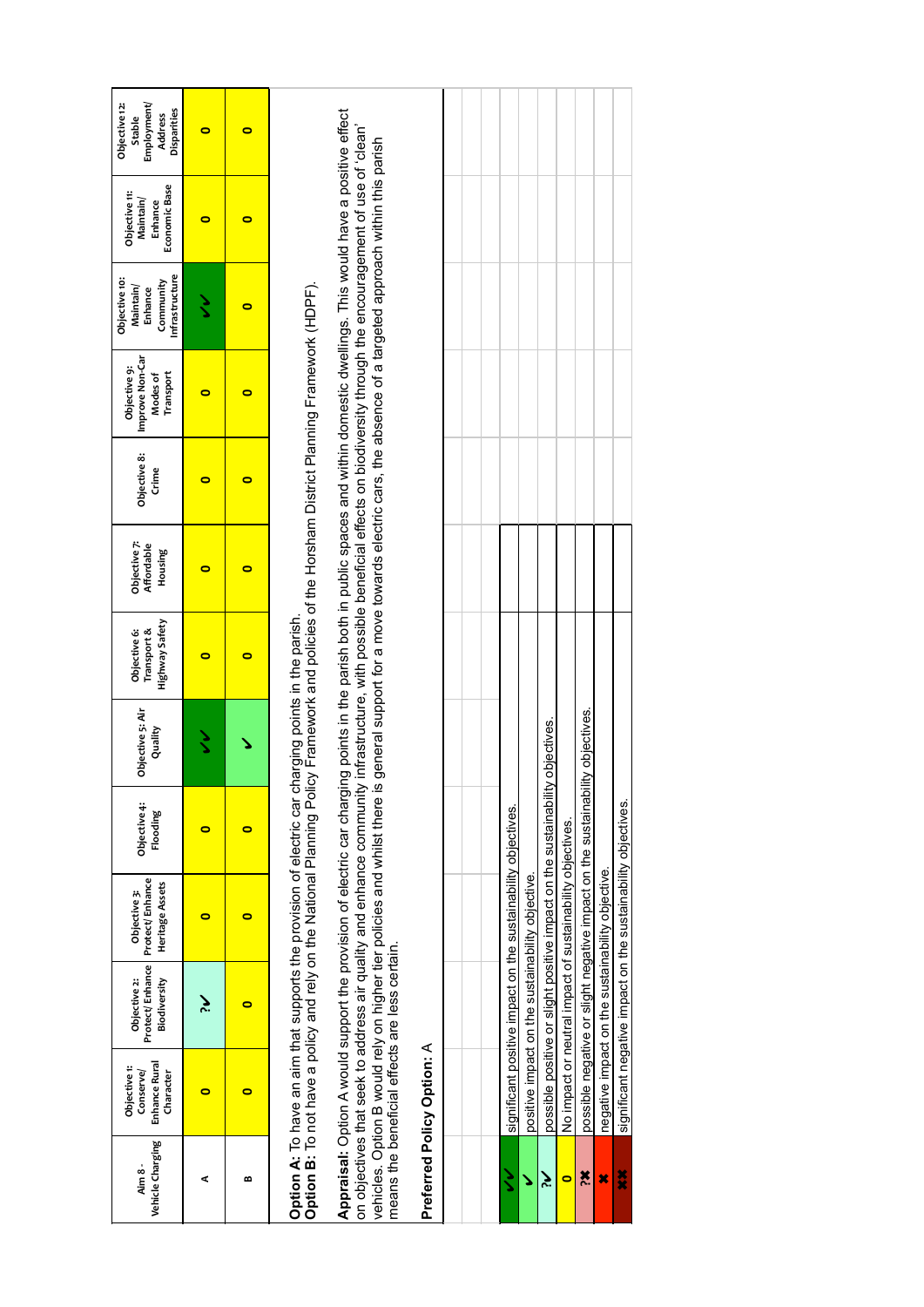| Allotments<br>Policy 8-<br>Potters | Enhance Rural<br>Objective t:<br>Conserve/<br>Character                                                                                                                                                                                                                                                                                                                                                                                                                                                                                                                                                                                                                                                                                                                                                                                                                                                                                                                                                                                                                                                                                                        | Protect/Enhance<br>Biodiversity<br>Objective 2: | Protect/Enhance<br>Heritage Assets<br>Objective 3:                            | Objective 4:<br>Flooding | Objective 5:<br>Air Quality | Highway Safety<br>Transport &<br>Objective 6: | Objective 7:<br>Affordable<br>Housing | Objective 8:<br>Crime | Improve Non-Car<br>Objective 9:<br>Transport<br>Modes of                                                   | Infrastructure<br>Objective 10:<br>Community<br>Maintain/<br>Enhance | Economic Base<br>Objective 11:<br>Maintain/<br>Enhance | Employment/<br>Objective 12:<br>Disparities<br>Address<br>Stable |
|------------------------------------|----------------------------------------------------------------------------------------------------------------------------------------------------------------------------------------------------------------------------------------------------------------------------------------------------------------------------------------------------------------------------------------------------------------------------------------------------------------------------------------------------------------------------------------------------------------------------------------------------------------------------------------------------------------------------------------------------------------------------------------------------------------------------------------------------------------------------------------------------------------------------------------------------------------------------------------------------------------------------------------------------------------------------------------------------------------------------------------------------------------------------------------------------------------|-------------------------------------------------|-------------------------------------------------------------------------------|--------------------------|-----------------------------|-----------------------------------------------|---------------------------------------|-----------------------|------------------------------------------------------------------------------------------------------------|----------------------------------------------------------------------|--------------------------------------------------------|------------------------------------------------------------------|
| ⋖                                  | ↘                                                                                                                                                                                                                                                                                                                                                                                                                                                                                                                                                                                                                                                                                                                                                                                                                                                                                                                                                                                                                                                                                                                                                              | $\bullet$                                       | ↘                                                                             | $\bullet$                | $\bullet$                   | $\bullet$                                     | $\bullet$                             | $\bullet$             | $\bullet$                                                                                                  | ↘                                                                    | $\bullet$                                              | $\bullet$                                                        |
| B                                  | Xč                                                                                                                                                                                                                                                                                                                                                                                                                                                                                                                                                                                                                                                                                                                                                                                                                                                                                                                                                                                                                                                                                                                                                             | $\bullet$                                       | ×                                                                             | $\bullet$                | $\bullet$                   | $\bullet$                                     | $\bullet$                             | $\bullet$             | $\bullet$                                                                                                  | ↘                                                                    | $\bullet$                                              | $\bullet$                                                        |
| C                                  | Xč                                                                                                                                                                                                                                                                                                                                                                                                                                                                                                                                                                                                                                                                                                                                                                                                                                                                                                                                                                                                                                                                                                                                                             | $\bullet$                                       | Xč                                                                            | $\bullet$                | $\bullet$                   | $\bullet$                                     | $\bullet$                             | $\bullet$             | $\bullet$                                                                                                  | ζ                                                                    | $\bullet$                                              | $\bullet$                                                        |
| $\Omega$                           | $\bullet$                                                                                                                                                                                                                                                                                                                                                                                                                                                                                                                                                                                                                                                                                                                                                                                                                                                                                                                                                                                                                                                                                                                                                      | $\bullet$                                       | $\bullet$                                                                     | $\bullet$                | $\bullet$                   | $\bullet$                                     | $\bullet$                             | $\bullet$             | $\bullet$                                                                                                  | $\bullet$                                                            | $\bullet$                                              | $\bullet$                                                        |
|                                    | Option C: To have a policy that supports development of the allotments at Potters where this is required for alternative community use, subject to the timely provision of equivalent<br>Option D: To not have a policy and rely on the National Planning Policy Framework and policies of the Horsham District Planning Framework (HDPF)<br>Option B: To have a policy that supports development of the allotments at Potters where this is required for alternative community use.<br><b>Option A:</b> To have a policy that resists the loss of the allotments at Potters<br>alternative allotment facilities.                                                                                                                                                                                                                                                                                                                                                                                                                                                                                                                                              |                                                 |                                                                               |                          |                             |                                               |                                       |                       |                                                                                                            |                                                                      |                                                        |                                                                  |
|                                    | alternative community use. Option C would similarly support community use redevelopment, but subject to a requirement for the timely provision of equivalent alternative allotment<br>facilities. On this basis, Options A, B and C would all positively contribute to the objective to maintain and enhance community infrastructure. However, Option C would score most<br>redevelopment of the existing site, which might have modest detrimental impacts on the rural character of the area and on heritage assets, the latter, given the location of the site<br>close to the Conservation Area. Option D would rely on higher tier policies, and outcomes on the objective to maintain enhanced community infrastructure is less certain. Overall,<br>positively in that it would enable community redevelopment, whilst still ensuring provision of allotments to serve local need, on an alternative site. Options B and C would enable<br>Option C provides most benefit against the key objective, whilst minimising potential negative impacts on the framework overall<br>Appraisal: Option A would seek to resist the loss of the allotments at P |                                                 |                                                                               |                          |                             |                                               |                                       |                       | otters. Option B would support alternative development to the site providing that this was required for an |                                                                      |                                                        |                                                                  |
|                                    | Preferred Policy Option: C                                                                                                                                                                                                                                                                                                                                                                                                                                                                                                                                                                                                                                                                                                                                                                                                                                                                                                                                                                                                                                                                                                                                     |                                                 |                                                                               |                          |                             |                                               |                                       |                       |                                                                                                            |                                                                      |                                                        |                                                                  |
|                                    |                                                                                                                                                                                                                                                                                                                                                                                                                                                                                                                                                                                                                                                                                                                                                                                                                                                                                                                                                                                                                                                                                                                                                                |                                                 |                                                                               |                          |                             |                                               |                                       |                       |                                                                                                            |                                                                      |                                                        |                                                                  |
| ζ                                  |                                                                                                                                                                                                                                                                                                                                                                                                                                                                                                                                                                                                                                                                                                                                                                                                                                                                                                                                                                                                                                                                                                                                                                |                                                 | significant positive impact on the sustainability objectives.                 |                          |                             |                                               |                                       |                       |                                                                                                            |                                                                      |                                                        |                                                                  |
| ↘                                  |                                                                                                                                                                                                                                                                                                                                                                                                                                                                                                                                                                                                                                                                                                                                                                                                                                                                                                                                                                                                                                                                                                                                                                |                                                 | positive impact on the sustainability objective.                              |                          |                             |                                               |                                       |                       |                                                                                                            |                                                                      |                                                        |                                                                  |
| نخ                                 |                                                                                                                                                                                                                                                                                                                                                                                                                                                                                                                                                                                                                                                                                                                                                                                                                                                                                                                                                                                                                                                                                                                                                                |                                                 | possible positive or slight positive impact on the sustainability             |                          | objectives.                 |                                               |                                       |                       |                                                                                                            |                                                                      |                                                        |                                                                  |
| $\bullet$                          |                                                                                                                                                                                                                                                                                                                                                                                                                                                                                                                                                                                                                                                                                                                                                                                                                                                                                                                                                                                                                                                                                                                                                                |                                                 | No impact or neutral impact of sustainability objectives.                     |                          |                             |                                               |                                       |                       |                                                                                                            |                                                                      |                                                        |                                                                  |
| Xč                                 |                                                                                                                                                                                                                                                                                                                                                                                                                                                                                                                                                                                                                                                                                                                                                                                                                                                                                                                                                                                                                                                                                                                                                                |                                                 | possible negative or slight negative impact on the sustainability objectives. |                          |                             |                                               |                                       |                       |                                                                                                            |                                                                      |                                                        |                                                                  |
| ×                                  |                                                                                                                                                                                                                                                                                                                                                                                                                                                                                                                                                                                                                                                                                                                                                                                                                                                                                                                                                                                                                                                                                                                                                                |                                                 | negative impact on the sustainability objective.                              |                          |                             |                                               |                                       |                       |                                                                                                            |                                                                      |                                                        |                                                                  |
| ×                                  |                                                                                                                                                                                                                                                                                                                                                                                                                                                                                                                                                                                                                                                                                                                                                                                                                                                                                                                                                                                                                                                                                                                                                                |                                                 | significant negative impact on the sustainability objectives.                 |                          |                             |                                               |                                       |                       |                                                                                                            |                                                                      |                                                        |                                                                  |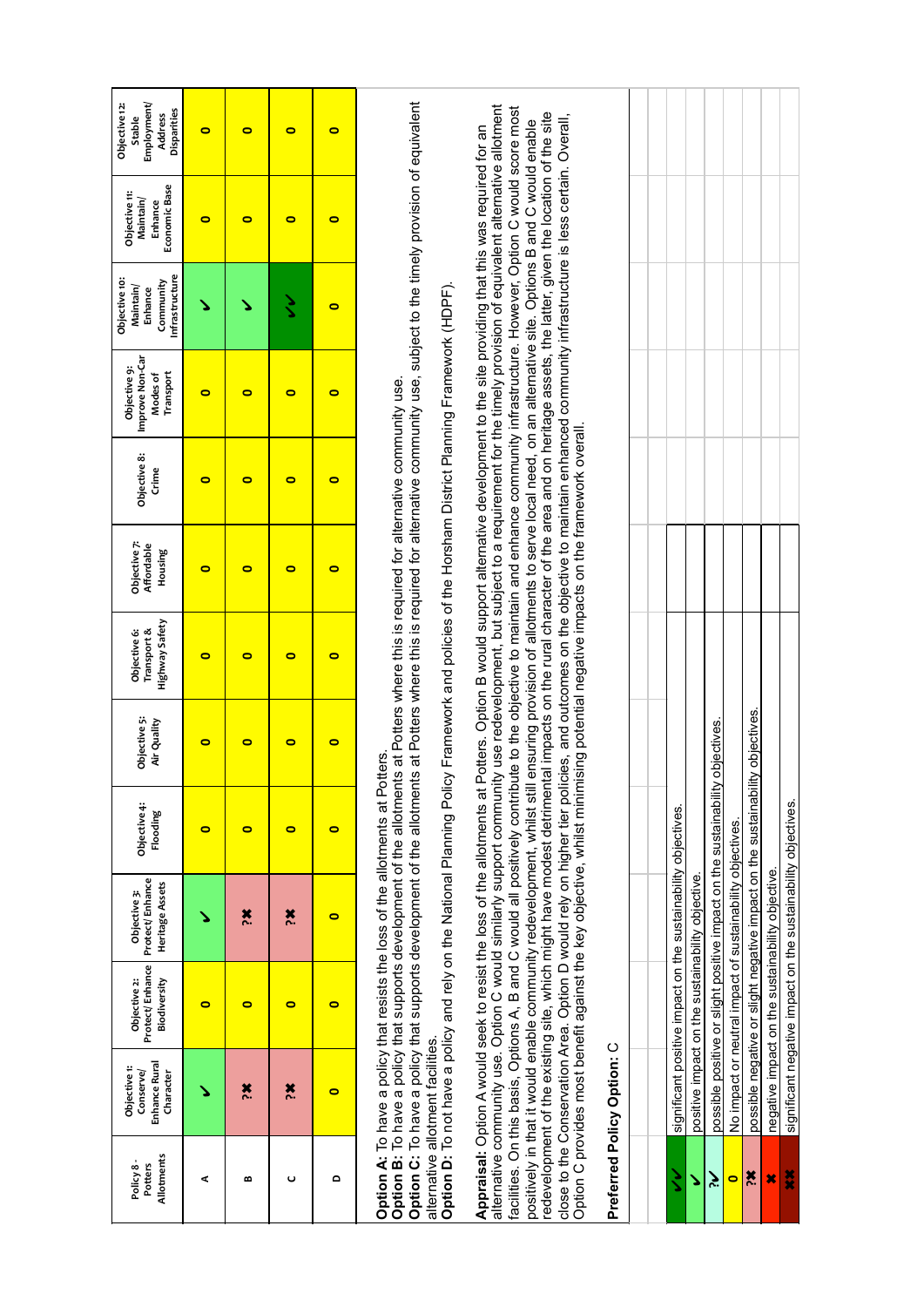| Infrastructure<br>Community<br>Aim 9- | Enhance Rural<br>Objective <sub>1</sub> :<br>Conserve/ | Protect/Enhance<br>Objective 2:                  | Protect/Enhance<br>Objective 3:                                                                                                                                                                                                                                                                                                      | Objective 4:<br>Flooding | Objective 5:<br>Air Quality | Objective 6:<br>Transport & | Objective 7:<br>Affordable | Objective 8:<br>Crime | Improve Non-Car<br>Objective 9:<br>Modes of | Objective 10:<br>Maintain/<br>Enhance | Objective 11:<br>Maintain/<br>Enhance                                                                                                                                                                                            | Objective 12:<br>Employment/<br>Stable |
|---------------------------------------|--------------------------------------------------------|--------------------------------------------------|--------------------------------------------------------------------------------------------------------------------------------------------------------------------------------------------------------------------------------------------------------------------------------------------------------------------------------------|--------------------------|-----------------------------|-----------------------------|----------------------------|-----------------------|---------------------------------------------|---------------------------------------|----------------------------------------------------------------------------------------------------------------------------------------------------------------------------------------------------------------------------------|----------------------------------------|
| Levy                                  | Character                                              | Biodiversity                                     | Heritage Assets                                                                                                                                                                                                                                                                                                                      |                          |                             | Highway Safety              | Housing                    |                       | Transport                                   | Infrastructure<br>Community           | Economic Base                                                                                                                                                                                                                    | <b>Disparities</b><br>Address          |
| ⋖                                     | 0                                                      | 0                                                | 0                                                                                                                                                                                                                                                                                                                                    | $\bullet$                |                             |                             | $\bullet$                  | $\bullet$             | ζ                                           |                                       | 0                                                                                                                                                                                                                                | $\bullet$                              |
| œ                                     | $\bullet$                                              | $\bullet$                                        | $\bullet$                                                                                                                                                                                                                                                                                                                            | $\bullet$                | $\bullet$                   | o                           | $\bullet$                  | $\bullet$             | o                                           | o                                     | $\bullet$                                                                                                                                                                                                                        | $\bullet$                              |
|                                       |                                                        |                                                  | Option A: To have an aim that seeks to facilitate financial support for reducing vehicle speeds and volumes and improve accessibility by non-car modes of transport.<br>Option B: To not have a policy and rely on the National P                                                                                                    |                          |                             |                             |                            |                       |                                             |                                       |                                                                                                                                                                                                                                  |                                        |
|                                       |                                                        |                                                  | Appraisal: Option A would positively support schemes to deliver highway improvements to reduce traffic speeds and volumes, improve air quality and improve accessibility for non-<br>car modes of transport. This would have a positive effect on a number<br>B would rely on a higher level policy and in the absence of a targeted |                          |                             |                             |                            |                       |                                             |                                       | of sustainability objectives in relation to air quality, traffic, highway safety and community infrastructure. Option<br>approach, it is uncertain CIL monies would be utilised in a manner that would benefit these objectives. |                                        |
|                                       | Preferred Policy Option: A                             |                                                  |                                                                                                                                                                                                                                                                                                                                      |                          |                             |                             |                            |                       |                                             |                                       |                                                                                                                                                                                                                                  |                                        |
|                                       |                                                        |                                                  |                                                                                                                                                                                                                                                                                                                                      |                          |                             |                             |                            |                       |                                             |                                       |                                                                                                                                                                                                                                  |                                        |
|                                       |                                                        |                                                  |                                                                                                                                                                                                                                                                                                                                      |                          |                             |                             |                            |                       |                                             |                                       |                                                                                                                                                                                                                                  |                                        |
|                                       |                                                        |                                                  | significant positive impact on the sustainability objectives.                                                                                                                                                                                                                                                                        |                          |                             |                             |                            |                       |                                             |                                       |                                                                                                                                                                                                                                  |                                        |
| Š                                     |                                                        | positive impact on the sustainability objective. |                                                                                                                                                                                                                                                                                                                                      |                          |                             |                             |                            |                       |                                             |                                       |                                                                                                                                                                                                                                  |                                        |
| نځ                                    |                                                        |                                                  | possible positive or slight positive impact on the sustainability                                                                                                                                                                                                                                                                    |                          | objectives.                 |                             |                            |                       |                                             |                                       |                                                                                                                                                                                                                                  |                                        |
| $\bullet$                             |                                                        |                                                  | No impact or neutral impact of sustainability objectives.                                                                                                                                                                                                                                                                            |                          |                             |                             |                            |                       |                                             |                                       |                                                                                                                                                                                                                                  |                                        |
| Xč                                    |                                                        |                                                  | possible negative or slight negative impact on the sustainability objectives.                                                                                                                                                                                                                                                        |                          |                             |                             |                            |                       |                                             |                                       |                                                                                                                                                                                                                                  |                                        |
| ×                                     |                                                        |                                                  | negative impact on the sustainability objective.                                                                                                                                                                                                                                                                                     |                          |                             |                             |                            |                       |                                             |                                       |                                                                                                                                                                                                                                  |                                        |

×

significant negative impact on the sustainability objectives. ✖✖ significant negative impact on the sustainability objectives.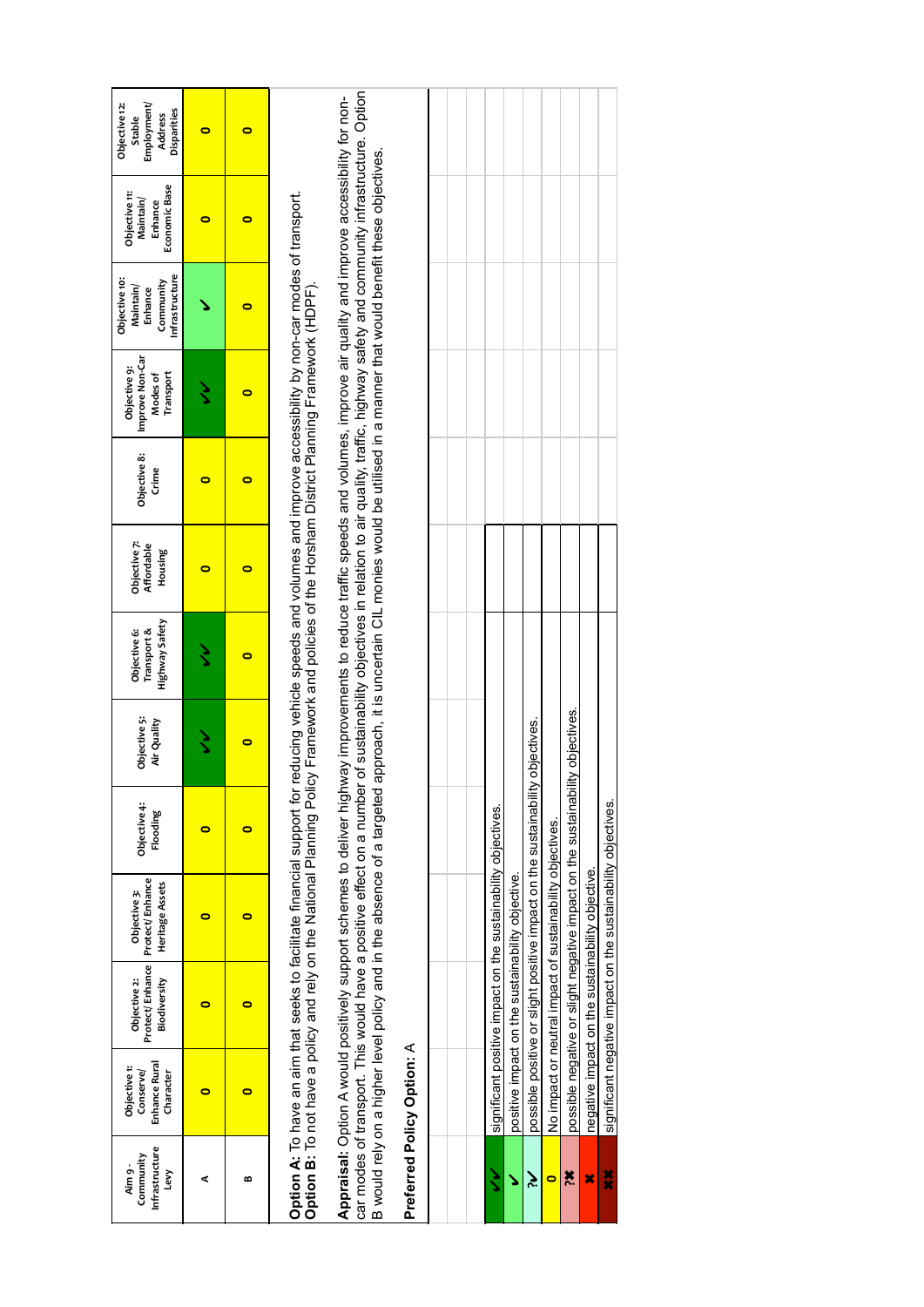| <b>Housing Need</b> | Enhance Rural<br>Objective 1:<br>Conserve/<br>Character                                                                                                                                                                                                                                                                                                                                                                                                        | Protect/Enhance<br>Biodiversity<br>Objective 2: | Protect/Enhance<br>Heritage Assets<br>Objective 3: | Objective 4:<br>Flooding | Objective 5:<br>Air Quality | <b>Highway Safety</b><br>Transport &<br>Objective 6:                                                                                                                                                                                                                                                                                                                         | Objective 7:<br>Affordable<br>Housing | Objective 8:<br>Crime | Improve Non-Car<br>Objective 9:<br>Transport<br>Modes of | Infrastructure<br>Objective 10:<br>Community<br>Maintain/<br>Enhance | Economic Base<br>Objective 11:<br>Maintain/<br>Enhance | Employment/<br>Objective 12:<br>Disparities<br>Address<br><b>Stable</b> |
|---------------------|----------------------------------------------------------------------------------------------------------------------------------------------------------------------------------------------------------------------------------------------------------------------------------------------------------------------------------------------------------------------------------------------------------------------------------------------------------------|-------------------------------------------------|----------------------------------------------------|--------------------------|-----------------------------|------------------------------------------------------------------------------------------------------------------------------------------------------------------------------------------------------------------------------------------------------------------------------------------------------------------------------------------------------------------------------|---------------------------------------|-----------------------|----------------------------------------------------------|----------------------------------------------------------------------|--------------------------------------------------------|-------------------------------------------------------------------------|
| ⋖                   | Xč                                                                                                                                                                                                                                                                                                                                                                                                                                                             | Xč                                              | ×                                                  | $\bullet$                | $\bullet$                   | $\bullet$                                                                                                                                                                                                                                                                                                                                                                    | ↘                                     | $\bullet$             | $\bullet$                                                | $\bullet$                                                            | $\bullet$                                              | $\bullet$                                                               |
| œ                   | Xč                                                                                                                                                                                                                                                                                                                                                                                                                                                             | Xč                                              | Xč                                                 | $\bullet$                | $\bullet$                   | $\bullet$                                                                                                                                                                                                                                                                                                                                                                    | ١                                     | $\bullet$             | $\bullet$                                                | $\bullet$                                                            | $\bullet$                                              | $\bullet$                                                               |
| C                   | ×                                                                                                                                                                                                                                                                                                                                                                                                                                                              | ×                                               | Xč                                                 | $\bullet$                | $\bullet$                   | $\bullet$                                                                                                                                                                                                                                                                                                                                                                    | ζ                                     | $\bullet$             | $\bullet$                                                | $\bullet$                                                            | نځ                                                     | نخر                                                                     |
| $\Omega$            | ×                                                                                                                                                                                                                                                                                                                                                                                                                                                              | ×                                               | Xč                                                 | $\bullet$                | $\bullet$                   | $\bullet$                                                                                                                                                                                                                                                                                                                                                                    | ζ                                     | $\bullet$             | $\bullet$                                                | $\bullet$                                                            | نځ                                                     | نخر                                                                     |
|                     | Option A: To identify the housing need for the Parish at 29 dwellings b<br>Option B: To identify the housing need for the Parish at 40-44 dwelling<br>Option D: To identify the housing need for the Parish at 137 based on<br>Option C: To identify the housing need for the Parish at circa 70 dwell<br>adjustment for Cowfold's place in the District's "Settlement Hierarchy".<br>for Cowfold's place in the District's "Settlement Hierarchy"             |                                                 |                                                    |                          |                             | ased on a proportionate share of the HDPF policy requirement of "at least 1,500" dwellings with adjustment<br>ings based on a fair share of the SHMA Appraisal of need in the District, and demographic projections, with<br>as based on a proportionate share of the HDPF policy requirement of "at least 1,500" dwellings.<br>demographic household formation projections. |                                       |                       |                                                          |                                                                      |                                                        |                                                                         |
|                     | protect the rural character of the Parish, biodiversity, and potentially heritage assets. The extent is likely to correlate to the overall quantum of housing envisaged under each Option;<br>Appraisal: All Options would facilitate the delivery of new housing within the Parish. This would be likely to have a negative impact on those objectives which seek to conserve and<br>the negative impact increasing commensurately with the number of houses. |                                                 |                                                    |                          |                             |                                                                                                                                                                                                                                                                                                                                                                              |                                       |                       |                                                          |                                                                      |                                                        |                                                                         |
|                     | Conversely, the impact of the number of new homes would be likely to have an increasing positive effect on social objectives. Option A and B would be most limited, whilst Options<br>C and D would be most likely to score positively against the objective to secure housing.                                                                                                                                                                                |                                                 |                                                    |                          |                             |                                                                                                                                                                                                                                                                                                                                                                              |                                       |                       |                                                          |                                                                      |                                                        |                                                                         |
|                     | Options C and D could also have a positive effect on economic objectiv                                                                                                                                                                                                                                                                                                                                                                                         |                                                 |                                                    |                          |                             | res through increased house building.                                                                                                                                                                                                                                                                                                                                        |                                       |                       |                                                          |                                                                      |                                                        |                                                                         |
|                     | In considering the overall effect on the objectives of the sustainability fr<br>housing, whilst limiting the impact on environmental objectives.                                                                                                                                                                                                                                                                                                               |                                                 |                                                    |                          |                             | amework, it is considered that Option C is most favourable. It would secure positives in delivering new                                                                                                                                                                                                                                                                      |                                       |                       |                                                          |                                                                      |                                                        |                                                                         |
|                     | Appraisal of the individual effects of candidate housing sites on the objectives is considered separately.                                                                                                                                                                                                                                                                                                                                                     |                                                 |                                                    |                          |                             |                                                                                                                                                                                                                                                                                                                                                                              |                                       |                       |                                                          |                                                                      |                                                        |                                                                         |
|                     | Preferred Policy Option: C                                                                                                                                                                                                                                                                                                                                                                                                                                     |                                                 |                                                    |                          |                             |                                                                                                                                                                                                                                                                                                                                                                              |                                       |                       |                                                          |                                                                      |                                                        |                                                                         |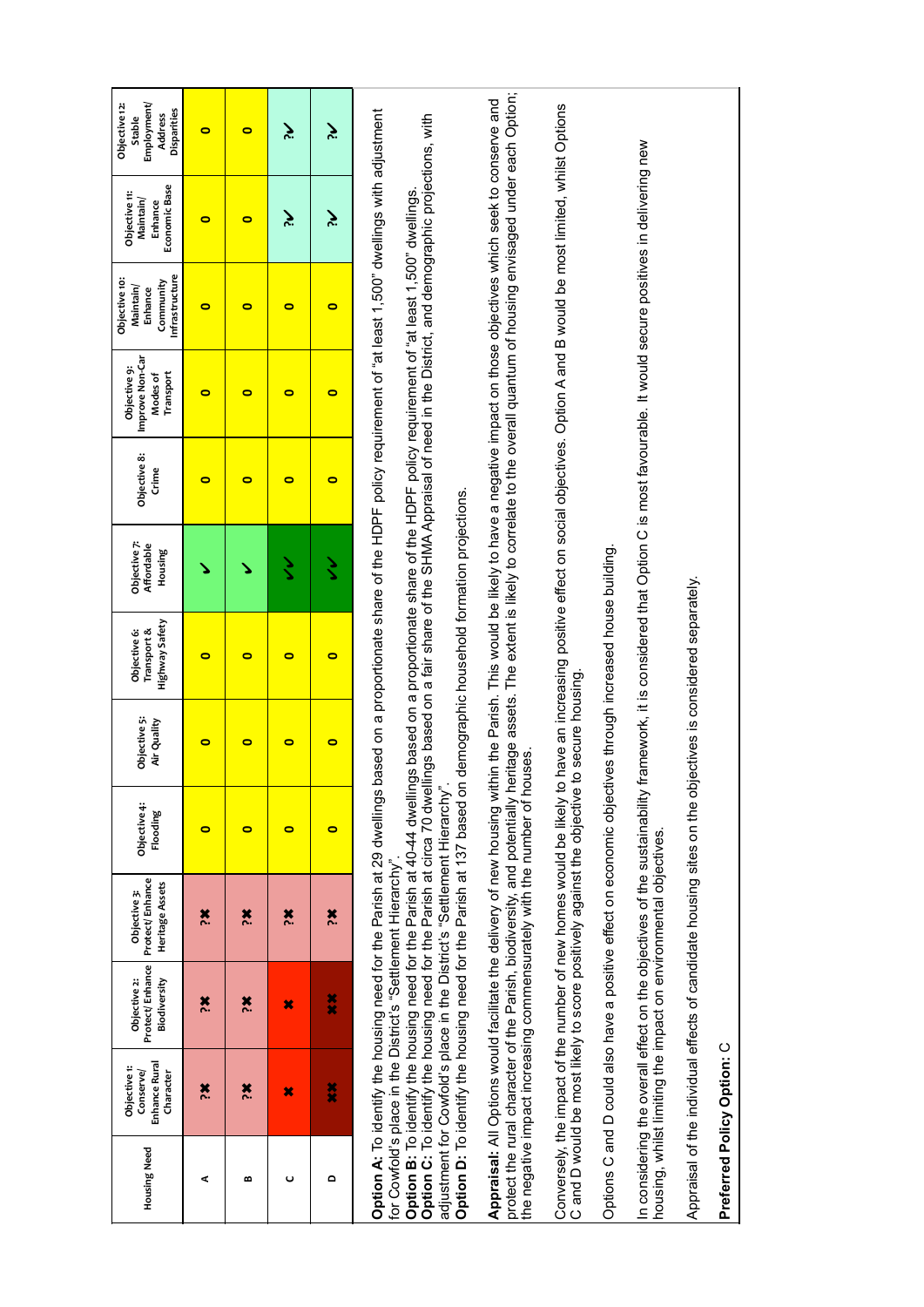| Development<br>Residential<br>Principles<br>Policy 9- | Enhance Rural<br>Objective <sub>1</sub> :<br>Conserve/<br>Character                                                                                                                                                                                                                                                                                                                                                                                                                                                | Protect/Enhance<br>Biodiversity<br>Objective 2:                   | Protect/Enhance<br>Heritage Assets<br>Objective 3: | Objective 4:<br>Flooding | Objective 5:<br>Air Quality | Highway Safety<br>Objective 6:<br>Transport & | Objective 7:<br>Affordable<br>Housing | Objective 8:<br>Crime | Improve Non-Car<br>Objective 9:<br>Transport<br>Modes of | Infrastructure<br>Objective 10:<br>Community<br>Maintain/<br>Enhance | Economic Base<br>Objective 11:<br>Maintain/<br>Enhance | Employment/<br>Objective 12:<br>Disparities<br>Address<br>Stable |
|-------------------------------------------------------|--------------------------------------------------------------------------------------------------------------------------------------------------------------------------------------------------------------------------------------------------------------------------------------------------------------------------------------------------------------------------------------------------------------------------------------------------------------------------------------------------------------------|-------------------------------------------------------------------|----------------------------------------------------|--------------------------|-----------------------------|-----------------------------------------------|---------------------------------------|-----------------------|----------------------------------------------------------|----------------------------------------------------------------------|--------------------------------------------------------|------------------------------------------------------------------|
| ⋖                                                     |                                                                                                                                                                                                                                                                                                                                                                                                                                                                                                                    | $\bullet$                                                         |                                                    | $\bullet$                | $\bullet$                   | $\bullet$                                     |                                       |                       | $\bullet$                                                | $\bullet$                                                            | 0                                                      | $\bullet$                                                        |
| ≃                                                     |                                                                                                                                                                                                                                                                                                                                                                                                                                                                                                                    | $\bullet$                                                         |                                                    | $\bullet$                | $\bullet$                   | $\bullet$                                     |                                       |                       | $\bullet$                                                | $\bullet$                                                            | 0                                                      | $\bullet$                                                        |
|                                                       | Option A: To have a policy that supports residential development proposals that comply with design criteria.<br>Option B: To not have a policy and rely on the National Planning Policy Framework and policies of the Horsham Dis                                                                                                                                                                                                                                                                                  |                                                                   |                                                    |                          |                             |                                               |                                       |                       |                                                          |                                                                      |                                                        |                                                                  |
|                                                       | Appraisal: Option A seeks to support residential development proposals that are in compliance with a range of design criteria. Option B seeks to rely on higher tier policies, that<br>would include Policy 33 of the HDPF. Both would encourage high quality development that positively contributes to enhancing the rural character of the area and achieving high<br>quality homes. Option A is more targeted and would therefore be more certain to achieve positively against key criteria of the framework. |                                                                   |                                                    |                          |                             |                                               |                                       |                       |                                                          |                                                                      |                                                        |                                                                  |
|                                                       | Preferred Policy Option: A                                                                                                                                                                                                                                                                                                                                                                                                                                                                                         |                                                                   |                                                    |                          |                             |                                               |                                       |                       |                                                          |                                                                      |                                                        |                                                                  |
|                                                       |                                                                                                                                                                                                                                                                                                                                                                                                                                                                                                                    |                                                                   |                                                    |                          |                             |                                               |                                       |                       |                                                          |                                                                      |                                                        |                                                                  |
| ゝ                                                     |                                                                                                                                                                                                                                                                                                                                                                                                                                                                                                                    | significant positive impact on the sustainability objectives.     |                                                    |                          |                             |                                               |                                       |                       |                                                          |                                                                      |                                                        |                                                                  |
| Š                                                     |                                                                                                                                                                                                                                                                                                                                                                                                                                                                                                                    | positive impact on the sustainability objective.                  |                                                    |                          |                             |                                               |                                       |                       |                                                          |                                                                      |                                                        |                                                                  |
| نر                                                    |                                                                                                                                                                                                                                                                                                                                                                                                                                                                                                                    | possible positive or slight positive impact on the sustainability |                                                    |                          | objectives.                 |                                               |                                       |                       |                                                          |                                                                      |                                                        |                                                                  |
| o                                                     |                                                                                                                                                                                                                                                                                                                                                                                                                                                                                                                    | No impact or neutral impact of sustainability objectives.         |                                                    |                          |                             |                                               |                                       |                       |                                                          |                                                                      |                                                        |                                                                  |
| Xč                                                    |                                                                                                                                                                                                                                                                                                                                                                                                                                                                                                                    | possible negative or slight negative impact on the sustainabil    |                                                    |                          | ity objectives              |                                               |                                       |                       |                                                          |                                                                      |                                                        |                                                                  |
| ×                                                     |                                                                                                                                                                                                                                                                                                                                                                                                                                                                                                                    | negative impact on the sustainability objective.                  |                                                    |                          |                             |                                               |                                       |                       |                                                          |                                                                      |                                                        |                                                                  |
| ×                                                     |                                                                                                                                                                                                                                                                                                                                                                                                                                                                                                                    | significant negative impact on the sustainability objectives.     |                                                    |                          |                             |                                               |                                       |                       |                                                          |                                                                      |                                                        |                                                                  |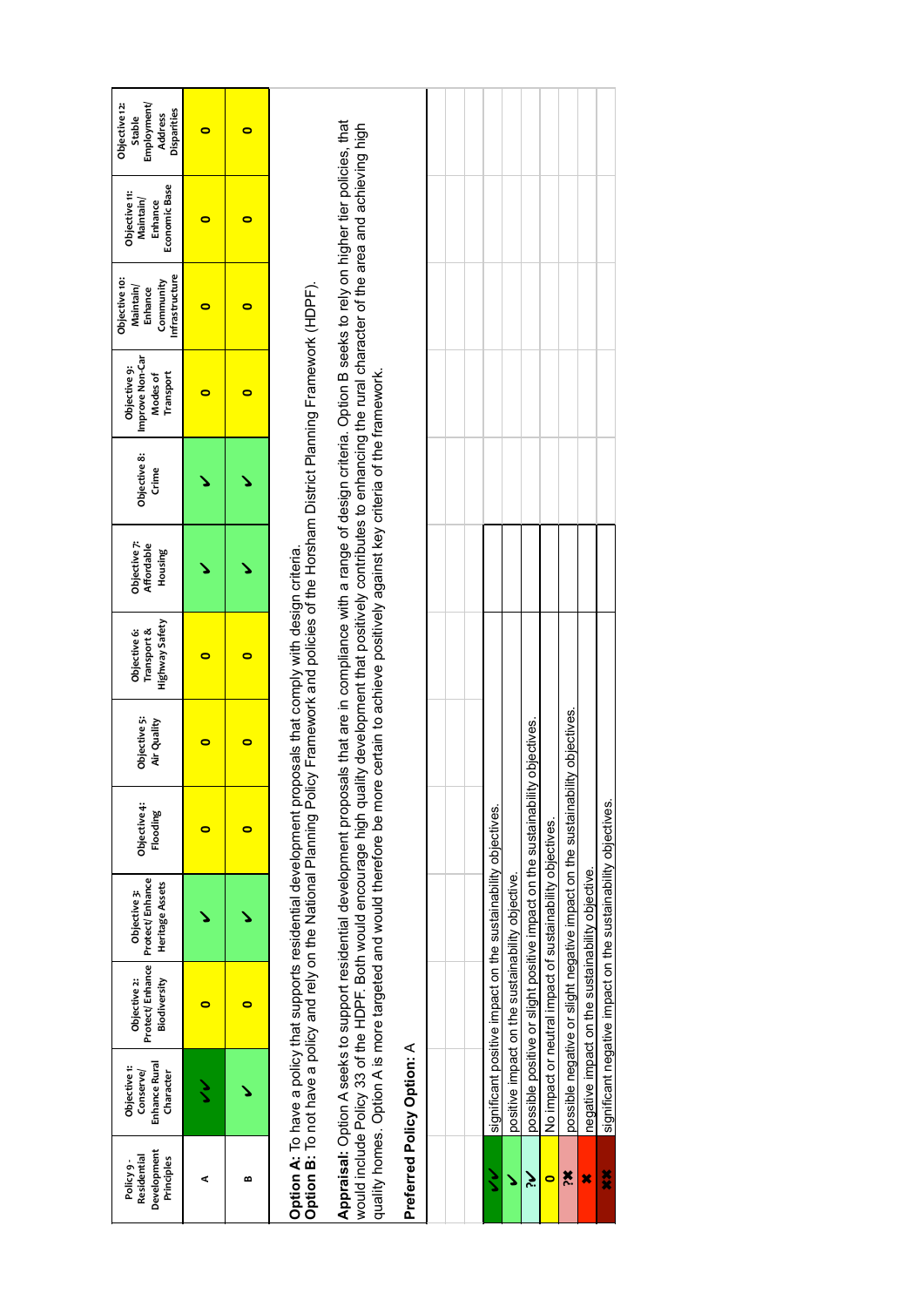| Windfall Housing<br>Policy 10- | Enhance Rural<br>Objective <sub>1</sub> :<br>Conserve/<br>Character                                                                                                                                                                                                                                                                                                                                                                                                                                                                                                                                                                                                                                                                                                                                                                                                                                                                                                                                                                                                                                                                                    | Protect/Enhance<br>Biodiversity<br>Objective 2:                               | Protect/Enhance<br>Heritage Assets<br>Objective 3: | Objective 4:<br>Flooding | Objective 5: Air<br>Quality | Highway Safety<br>Objective 6:<br>Transport &                                                                    | Objective 7:<br>Affordable<br>Housing | Objective 8:<br>Crime | Improve Non-Car<br>Objective 9:<br>Modes of<br>Transport | Infrastructure<br>Community<br>Objective 10:<br>Maintain/<br>Enhance | Economic Base<br>Objective 11:<br>Maintain/<br>Enhance |  |
|--------------------------------|--------------------------------------------------------------------------------------------------------------------------------------------------------------------------------------------------------------------------------------------------------------------------------------------------------------------------------------------------------------------------------------------------------------------------------------------------------------------------------------------------------------------------------------------------------------------------------------------------------------------------------------------------------------------------------------------------------------------------------------------------------------------------------------------------------------------------------------------------------------------------------------------------------------------------------------------------------------------------------------------------------------------------------------------------------------------------------------------------------------------------------------------------------|-------------------------------------------------------------------------------|----------------------------------------------------|--------------------------|-----------------------------|------------------------------------------------------------------------------------------------------------------|---------------------------------------|-----------------------|----------------------------------------------------------|----------------------------------------------------------------------|--------------------------------------------------------|--|
| ⋖                              | ×                                                                                                                                                                                                                                                                                                                                                                                                                                                                                                                                                                                                                                                                                                                                                                                                                                                                                                                                                                                                                                                                                                                                                      | ×                                                                             | Xč                                                 | $\bullet$                | Xč                          | $\bullet$                                                                                                        | ミ                                     | $\bullet$             | Xč                                                       | $\bullet$                                                            | $\bullet$                                              |  |
| B                              | ↘                                                                                                                                                                                                                                                                                                                                                                                                                                                                                                                                                                                                                                                                                                                                                                                                                                                                                                                                                                                                                                                                                                                                                      | نخر                                                                           | $\bullet$                                          | $\bullet$                | نۇ                          | $\bullet$                                                                                                        | ζ                                     | $\bullet$             | نخر                                                      | $\bullet$                                                            | $\bullet$                                              |  |
| C                              | ١                                                                                                                                                                                                                                                                                                                                                                                                                                                                                                                                                                                                                                                                                                                                                                                                                                                                                                                                                                                                                                                                                                                                                      | نۇ                                                                            | Xč                                                 | $\bullet$                | $\bullet$                   | 0                                                                                                                | ١                                     | $\bullet$             | نخر                                                      | 0                                                                    | $\bullet$                                              |  |
|                                | windfall housing without the qualification set out in Policy 3 of the HDPF, but nonetheless requires proposals to be in compliance with other Development Plan polices. It thus scores<br>boundary. This would ensure positive effects against the objectives that seek to protect the rural character of the parish. Option B is most targeted in that it positively supports<br>be evidentially protected. Option B, and Option C (through Policy 3 of the HDPF) would support additional housing development where it is contained within the built-up area<br>Option B: To have a policy that supports windfall housing development within the bulit-up area boundary.<br>Option C: To not have a policy and rely on the National Planning Policy Framework and policies of the Horsham Distric<br>Appraisal: All Options would positively support residential development coming forward within the parish on unidentified sites.<br>Option A: To have a policy that supports windfall housing development.<br>Option A would be a generally permissive policy that would not identify<br>nost positively across the objectives of the Framework. |                                                                               |                                                    |                          |                             | any criteria against which objectives that seek to protect the environmental characteristics of the parish could |                                       |                       |                                                          |                                                                      |                                                        |  |
|                                | Preferred Policy Option: B                                                                                                                                                                                                                                                                                                                                                                                                                                                                                                                                                                                                                                                                                                                                                                                                                                                                                                                                                                                                                                                                                                                             |                                                                               |                                                    |                          |                             |                                                                                                                  |                                       |                       |                                                          |                                                                      |                                                        |  |
|                                |                                                                                                                                                                                                                                                                                                                                                                                                                                                                                                                                                                                                                                                                                                                                                                                                                                                                                                                                                                                                                                                                                                                                                        |                                                                               |                                                    |                          |                             |                                                                                                                  |                                       |                       |                                                          |                                                                      |                                                        |  |
|                                |                                                                                                                                                                                                                                                                                                                                                                                                                                                                                                                                                                                                                                                                                                                                                                                                                                                                                                                                                                                                                                                                                                                                                        |                                                                               |                                                    |                          |                             |                                                                                                                  |                                       |                       |                                                          |                                                                      |                                                        |  |
| $\checkmark$                   |                                                                                                                                                                                                                                                                                                                                                                                                                                                                                                                                                                                                                                                                                                                                                                                                                                                                                                                                                                                                                                                                                                                                                        | significant positive impact on the sustainability objectives.                 |                                                    |                          |                             |                                                                                                                  |                                       |                       |                                                          |                                                                      |                                                        |  |
| Š                              |                                                                                                                                                                                                                                                                                                                                                                                                                                                                                                                                                                                                                                                                                                                                                                                                                                                                                                                                                                                                                                                                                                                                                        | positive impact on the sustainability objective.                              |                                                    |                          |                             |                                                                                                                  |                                       |                       |                                                          |                                                                      |                                                        |  |
| نځ                             |                                                                                                                                                                                                                                                                                                                                                                                                                                                                                                                                                                                                                                                                                                                                                                                                                                                                                                                                                                                                                                                                                                                                                        | possible positive or slight positive impact on the sustainability             |                                                    |                          | objectives.                 |                                                                                                                  |                                       |                       |                                                          |                                                                      |                                                        |  |
| $\bullet$                      |                                                                                                                                                                                                                                                                                                                                                                                                                                                                                                                                                                                                                                                                                                                                                                                                                                                                                                                                                                                                                                                                                                                                                        | No impact or neutral impact of sustainability objectives                      |                                                    |                          |                             |                                                                                                                  |                                       |                       |                                                          |                                                                      |                                                        |  |
| Xč                             |                                                                                                                                                                                                                                                                                                                                                                                                                                                                                                                                                                                                                                                                                                                                                                                                                                                                                                                                                                                                                                                                                                                                                        | possible negative or slight negative impact on the sustainability objectives. |                                                    |                          |                             |                                                                                                                  |                                       |                       |                                                          |                                                                      |                                                        |  |
| ×                              |                                                                                                                                                                                                                                                                                                                                                                                                                                                                                                                                                                                                                                                                                                                                                                                                                                                                                                                                                                                                                                                                                                                                                        | negative impact on the sustainability objective.                              |                                                    |                          |                             |                                                                                                                  |                                       |                       |                                                          |                                                                      |                                                        |  |

significant negative impact on the sustainability objectives. ✖✖ significant negative impact on the sustainability objectives.

××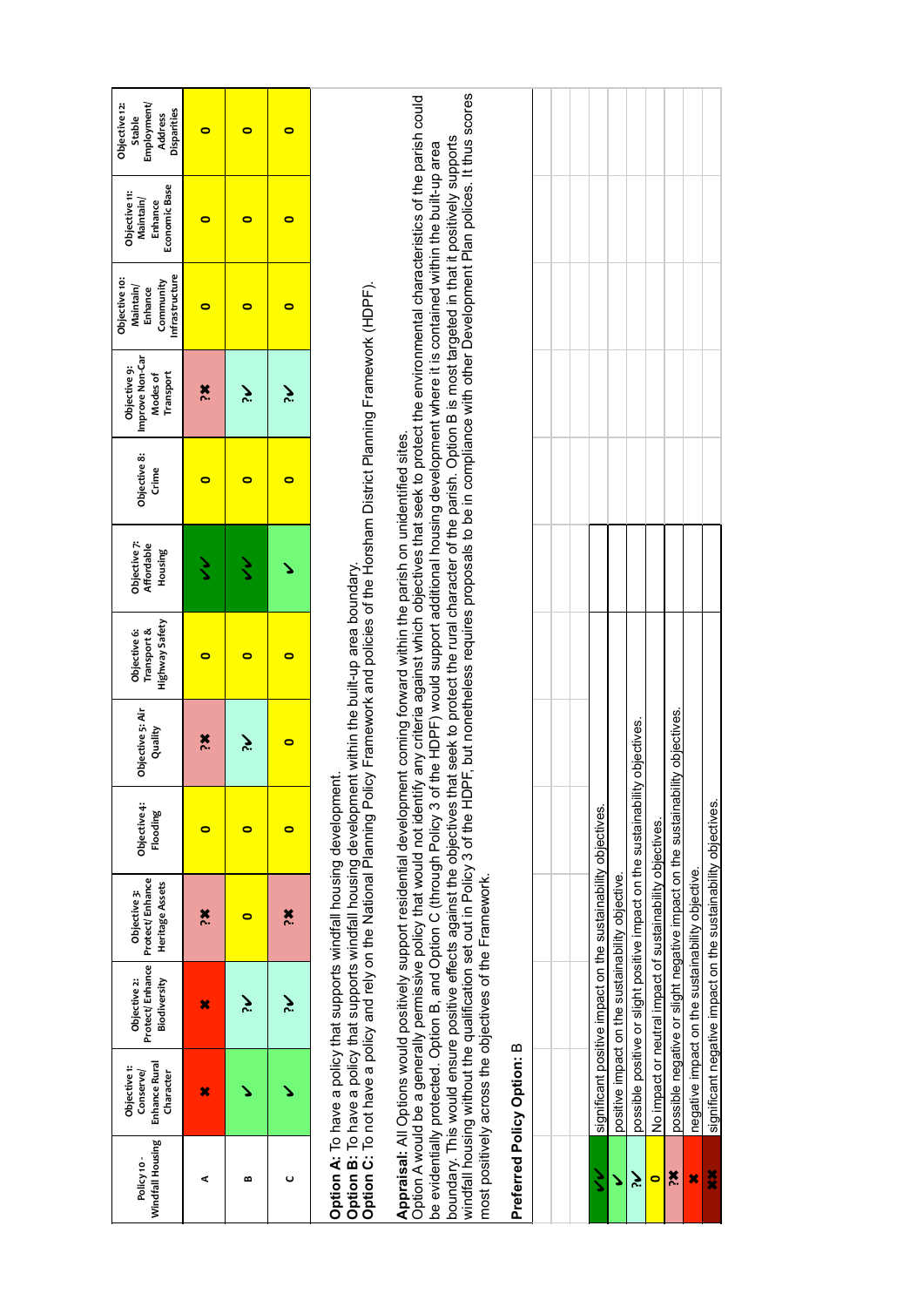| <b>Housing Mix</b><br>Policy 13- | Enhance Rural<br>Objective <sub>1</sub> :<br>Character<br>Conserve/ | Protect/Enhance<br>Biodiversity<br>Objective 2: | Protect/Enhance<br>Heritage Assets<br>Objective 3:                                                                                                                                                                                                                                                                                       | Objective 4:<br>Flooding | Objective 5:<br>Air Quality | Highway Safety<br>Objective 6:<br>Transport & | Objective 7:<br>Affordable<br>Housing | Objective 8:<br>Crime | Improve Non-Car<br>Objective 9:<br>Transport<br>Modes of                                                    | Infrastructure<br>Objective 10:<br>Community<br>Maintain/<br>Enhance | Economic Base<br>Objective 11:<br>Maintain/<br>Enhance | Objective 12:<br>Employment/<br>Disparities<br>Address<br>Stable |
|----------------------------------|---------------------------------------------------------------------|-------------------------------------------------|------------------------------------------------------------------------------------------------------------------------------------------------------------------------------------------------------------------------------------------------------------------------------------------------------------------------------------------|--------------------------|-----------------------------|-----------------------------------------------|---------------------------------------|-----------------------|-------------------------------------------------------------------------------------------------------------|----------------------------------------------------------------------|--------------------------------------------------------|------------------------------------------------------------------|
| ⋖                                | $\bullet$                                                           | 0                                               | 0                                                                                                                                                                                                                                                                                                                                        | $\bullet$                | $\bullet$                   | o                                             | ζ                                     | $\bullet$             | $\bullet$                                                                                                   | 0                                                                    | $\bullet$                                              | $\bullet$                                                        |
| œ                                | $\bullet$                                                           | $\bullet$                                       | $\bullet$                                                                                                                                                                                                                                                                                                                                | $\bullet$                | $\bullet$                   | $\bullet$                                     |                                       | $\bullet$             | $\bullet$                                                                                                   | $\bullet$                                                            | $\bullet$                                              | $\bullet$                                                        |
|                                  |                                                                     |                                                 | Option B: To not have a policy and rely on the National Planning Policy Framework and policies of the Horsham District Planning Framework (HDPF).<br>Option A: To have a policy that supports development proposals that provide a mix of dwelling types to meet local need                                                              |                          |                             |                                               |                                       |                       |                                                                                                             |                                                                      |                                                        |                                                                  |
|                                  |                                                                     |                                                 | policies including Policy 16 of the HDPF, which similarly seeks to ensure a mix of housing types. However, the latter does not provide a requirement to meet housing need within the<br>Appraisal: Option A seeks to ensure an appropriate mix of new housin<br>local, Parish context, but rather across the strategic housing market ar |                          |                             | ea. On this basis it is less targeted.        |                                       |                       | og is provided to meet the local needs of current and future households. Option B would rely on higher tier |                                                                      |                                                        |                                                                  |
|                                  | Preferred Policy Option: A                                          |                                                 |                                                                                                                                                                                                                                                                                                                                          |                          |                             |                                               |                                       |                       |                                                                                                             |                                                                      |                                                        |                                                                  |
|                                  |                                                                     |                                                 |                                                                                                                                                                                                                                                                                                                                          |                          |                             |                                               |                                       |                       |                                                                                                             |                                                                      |                                                        |                                                                  |
|                                  |                                                                     |                                                 |                                                                                                                                                                                                                                                                                                                                          |                          |                             |                                               |                                       |                       |                                                                                                             |                                                                      |                                                        |                                                                  |
| $\checkmark$                     |                                                                     |                                                 | significant positive impact on the sustainability objectives.                                                                                                                                                                                                                                                                            |                          |                             |                                               |                                       |                       |                                                                                                             |                                                                      |                                                        |                                                                  |
| Š                                |                                                                     |                                                 | positive impact on the sustainability objective.                                                                                                                                                                                                                                                                                         |                          |                             |                                               |                                       |                       |                                                                                                             |                                                                      |                                                        |                                                                  |
| نخر                              |                                                                     |                                                 | possible positive or slight positive impact on the sustainability                                                                                                                                                                                                                                                                        |                          | objectives.                 |                                               |                                       |                       |                                                                                                             |                                                                      |                                                        |                                                                  |
| $\bullet$                        |                                                                     |                                                 | No impact or neutral impact of sustainability objectives.                                                                                                                                                                                                                                                                                |                          |                             |                                               |                                       |                       |                                                                                                             |                                                                      |                                                        |                                                                  |
| Xč                               |                                                                     |                                                 | possible negative or slight negative impact on the sustainability objectives                                                                                                                                                                                                                                                             |                          |                             |                                               |                                       |                       |                                                                                                             |                                                                      |                                                        |                                                                  |
| ×                                |                                                                     |                                                 | negative impact on the sustainability objective.                                                                                                                                                                                                                                                                                         |                          |                             |                                               |                                       |                       |                                                                                                             |                                                                      |                                                        |                                                                  |
| ×                                |                                                                     |                                                 | significant negative impact on the sustainability objectives.                                                                                                                                                                                                                                                                            |                          |                             |                                               |                                       |                       |                                                                                                             |                                                                      |                                                        |                                                                  |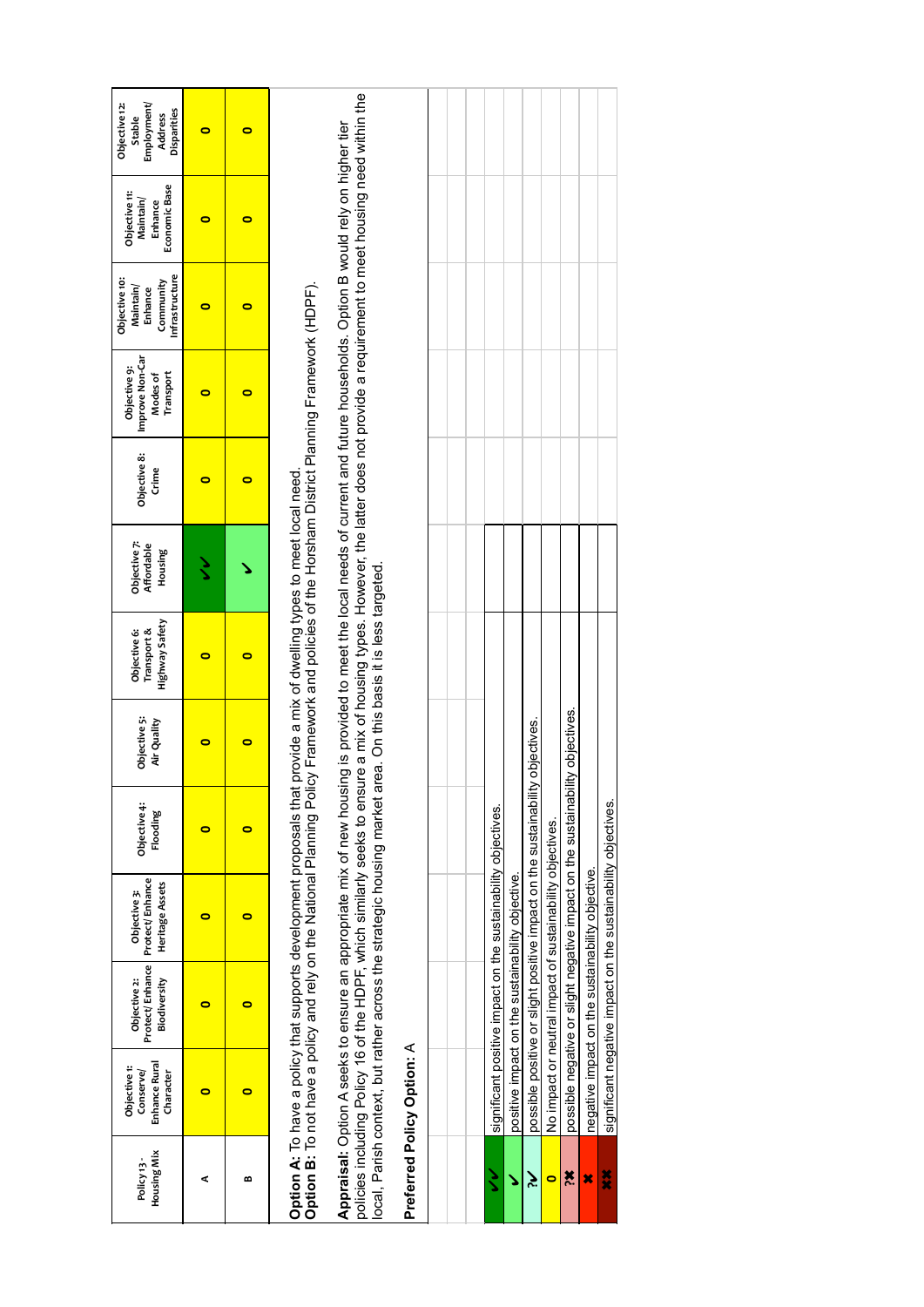|                                  |                                                         |                                                                                                                                                                                                                                                                                                                                                                                                                                                          |                                                    |                          |                             |                                               |                                       |                       |                                                                                         | Objective 10:                                       |                                                        |
|----------------------------------|---------------------------------------------------------|----------------------------------------------------------------------------------------------------------------------------------------------------------------------------------------------------------------------------------------------------------------------------------------------------------------------------------------------------------------------------------------------------------------------------------------------------------|----------------------------------------------------|--------------------------|-----------------------------|-----------------------------------------------|---------------------------------------|-----------------------|-----------------------------------------------------------------------------------------|-----------------------------------------------------|--------------------------------------------------------|
| Affordable<br>Housing<br>Aim 10- | Enhance Rural<br>Objective t:<br>Conserve/<br>Character | Protect/Enhance<br>Biodiversity<br>Objective 2:                                                                                                                                                                                                                                                                                                                                                                                                          | Protect/Enhance<br>Heritage Assets<br>Objective 3: | Objective 4:<br>Flooding | Objective 5:<br>Air Quality | Highway Safety<br>Transport &<br>Objective 6: | Objective 7:<br>Affordable<br>Housing | Objective 8:<br>Crime | Improve Non-Car<br>Objective 9:<br>Transport<br>Modes of                                | Infrastructure<br>Community<br>Maintain/<br>Enhance | Economic Base<br>Objective 11:<br>Maintain/<br>Enhance |
| ¢                                | $\bullet$                                               | 0                                                                                                                                                                                                                                                                                                                                                                                                                                                        | $\bullet$                                          | $\bullet$                | $\bullet$                   | 0                                             |                                       | $\bullet$             | $\bullet$                                                                               | $\bullet$                                           | $\bullet$                                              |
| B                                | $\bullet$                                               | $\bullet$                                                                                                                                                                                                                                                                                                                                                                                                                                                | $\bullet$                                          | $\bullet$                | $\bullet$                   | 0                                             | ζ                                     | $\bullet$             | $\bullet$                                                                               | $\bullet$                                           | $\bullet$                                              |
| $\mathbf C$                      | $\bullet$                                               | $\bullet$                                                                                                                                                                                                                                                                                                                                                                                                                                                | $\bullet$                                          | $\bullet$                | $\bullet$                   | $\bullet$                                     | ١                                     | $\bullet$             | $\bullet$                                                                               | $\bullet$                                           | $\bullet$                                              |
|                                  |                                                         | Option B: To have an aim that supports development that provides affordable housing which is available to occupiers with a local connection to the Parish.<br>Option C: To not have a policy and rely on the National Planning Policy Framework and policies of the Horsham District Planning Framework (HDPF).<br>Option A: To have an aim that supports development that provides affordable housing.                                                  |                                                    |                          |                             |                                               |                                       |                       |                                                                                         |                                                     |                                                        |
|                                  |                                                         | Appraisal: All options would support development that provides affordable housing within the Parish. Option A and C support delivery generally, the latter through higher tier policy,<br>including Policy 16 of the HDPF. They would all positively contribute to the objective on the delivery of affordable housing. Option B is however, more targeted in that it seeks to<br>support occupation of affordable housing by those with a local connect |                                                    |                          |                             |                                               |                                       |                       | ion to the Parish. This would score most positively against meeting local housing need. |                                                     |                                                        |
|                                  | Preferred Policy Option: B                              |                                                                                                                                                                                                                                                                                                                                                                                                                                                          |                                                    |                          |                             |                                               |                                       |                       |                                                                                         |                                                     |                                                        |
|                                  |                                                         |                                                                                                                                                                                                                                                                                                                                                                                                                                                          |                                                    |                          |                             |                                               |                                       |                       |                                                                                         |                                                     |                                                        |
| ゝ                                |                                                         | significant positive impact on the sustainability objectives.                                                                                                                                                                                                                                                                                                                                                                                            |                                                    |                          |                             |                                               |                                       |                       |                                                                                         |                                                     |                                                        |
| ゝ                                |                                                         | positive impact on the sustainability objective.                                                                                                                                                                                                                                                                                                                                                                                                         |                                                    |                          |                             |                                               |                                       |                       |                                                                                         |                                                     |                                                        |
| نخر                              |                                                         | possible positive or slight positive impact on the sustainability                                                                                                                                                                                                                                                                                                                                                                                        |                                                    |                          | objectives.                 |                                               |                                       |                       |                                                                                         |                                                     |                                                        |
| $\bullet$                        |                                                         | No impact or neutral impact of sustainability objectives.                                                                                                                                                                                                                                                                                                                                                                                                |                                                    |                          |                             |                                               |                                       |                       |                                                                                         |                                                     |                                                        |
| Xč                               |                                                         | possible negative or slight negative impact on the sustainability objectives                                                                                                                                                                                                                                                                                                                                                                             |                                                    |                          |                             |                                               |                                       |                       |                                                                                         |                                                     |                                                        |
| ×                                |                                                         | negative impact on the sustainability objective.                                                                                                                                                                                                                                                                                                                                                                                                         |                                                    |                          |                             |                                               |                                       |                       |                                                                                         |                                                     |                                                        |
| ××                               |                                                         | significant negative impact on the sustainability objectives.                                                                                                                                                                                                                                                                                                                                                                                            |                                                    |                          |                             |                                               |                                       |                       |                                                                                         |                                                     |                                                        |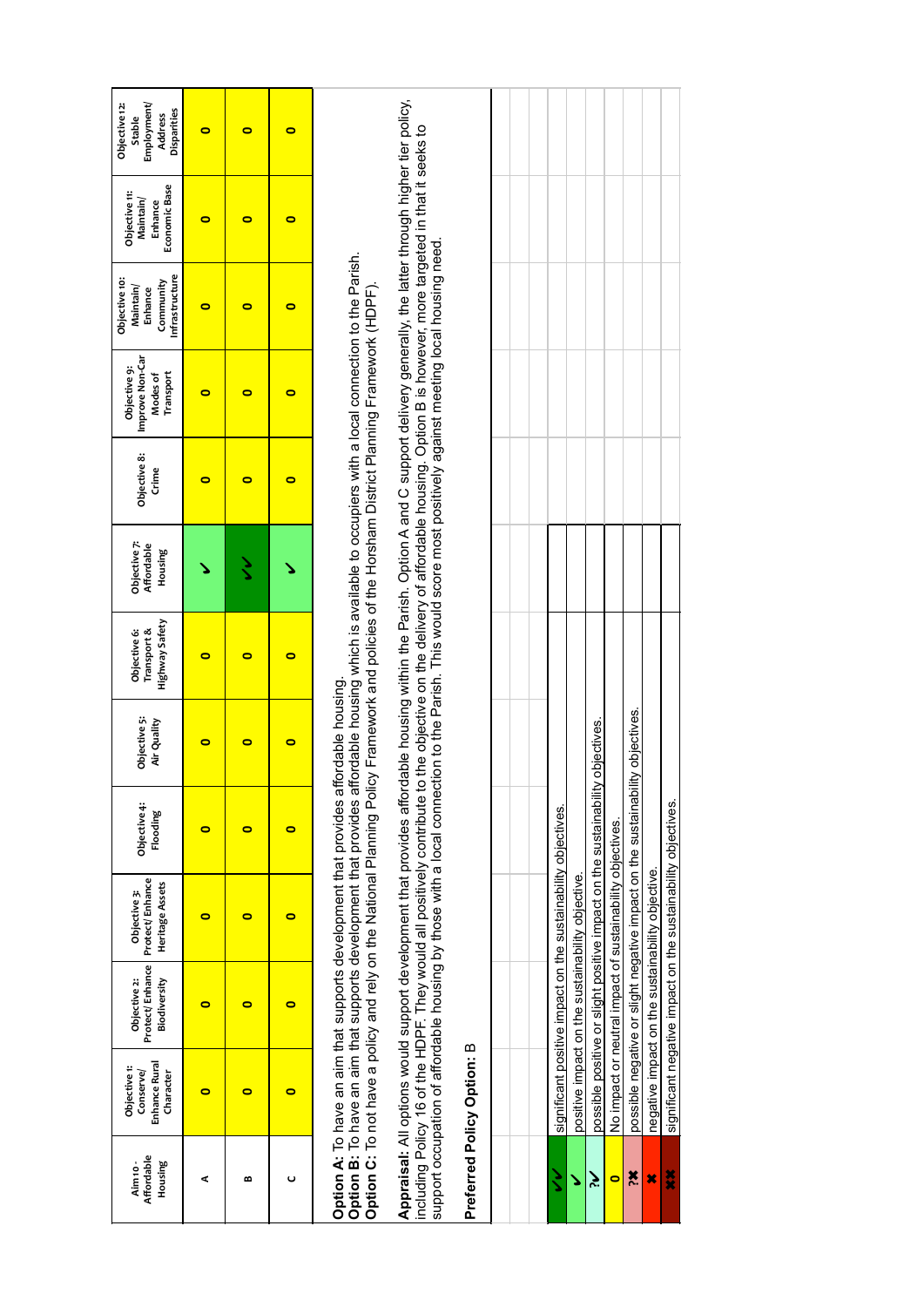| Accommodation<br>Retirement<br>Aim 11- | Enhance Rural<br>Objective <sub>1</sub> :<br>Conserve/<br>Character | Protect/Enhance<br>Biodiversity<br>Objective 2:  | Protect/Enhance<br>Heritage Assets<br>Objective 3:                                                                                                                                                                                                                                                                                                                                               | Objective 4:<br>Flooding | Objective 5:<br>Air Quality | Highway Safety<br>Transport &<br>Objective 6: | Objective 7:<br>Affordable<br>Housing | Objective 8:<br>Crime | Improve Non-Car<br>Objective 9:<br>Transport<br>Modes of | Infrastructure<br>Objective 10:<br>Community<br>Maintain/<br>Enhance | Economic Base<br>Objective 11:<br>Maintain/<br>Enhance                                                    | Employment/<br>Objective 12:<br>Disparities<br>Address<br>Stable |
|----------------------------------------|---------------------------------------------------------------------|--------------------------------------------------|--------------------------------------------------------------------------------------------------------------------------------------------------------------------------------------------------------------------------------------------------------------------------------------------------------------------------------------------------------------------------------------------------|--------------------------|-----------------------------|-----------------------------------------------|---------------------------------------|-----------------------|----------------------------------------------------------|----------------------------------------------------------------------|-----------------------------------------------------------------------------------------------------------|------------------------------------------------------------------|
| ¢                                      | $\bullet$                                                           | $\bullet$                                        | $\bullet$                                                                                                                                                                                                                                                                                                                                                                                        | $\bullet$                | $\bullet$                   | $\bullet$                                     |                                       | $\bullet$             | $\bullet$                                                | $\bullet$                                                            | $\bullet$                                                                                                 | $\bullet$                                                        |
| œ                                      | Xč                                                                  | $\bullet$                                        | $\bullet$                                                                                                                                                                                                                                                                                                                                                                                        | $\bullet$                | $\bullet$                   | $\bullet$                                     | ζ                                     | $\bullet$             | $\bullet$                                                | $\bullet$                                                            | $\bullet$                                                                                                 | $\bullet$                                                        |
| Ō                                      | $\bullet$                                                           | $\bullet$                                        | $\bullet$                                                                                                                                                                                                                                                                                                                                                                                        | $\bullet$                | $\bullet$                   | $\bullet$                                     | ↘                                     | $\bullet$             | $\bullet$                                                | $\bullet$                                                            | $\bullet$                                                                                                 | $\bullet$                                                        |
|                                        |                                                                     |                                                  | Option C: To not have a policy and rely on the National Planning Policy Framework and policies of the Horsham District Planning Framework (HDPF)<br>Option B: To have an aim that supports the retention and increase in accommodation for retired residents in line with need.<br>Option A: To have an aim that supports the retention of accommodation for retired residents in line with need |                          |                             |                                               |                                       |                       |                                                          |                                                                      |                                                                                                           |                                                                  |
|                                        | score most favourably against this objective.                       |                                                  | Appraisal: All options would support accommodation for retired residents where this is inline with need. Option C would rely on higher tier policy, including Policy 16 of the HDPF.<br>These would all positively contribute to the objective housing. Option B                                                                                                                                 |                          |                             |                                               |                                       |                       |                                                          |                                                                      | positively supports an increase in the quantum of accommodation for retired residents and therefore would |                                                                  |
|                                        | Preferred Policy Option: B                                          |                                                  |                                                                                                                                                                                                                                                                                                                                                                                                  |                          |                             |                                               |                                       |                       |                                                          |                                                                      |                                                                                                           |                                                                  |
|                                        |                                                                     |                                                  |                                                                                                                                                                                                                                                                                                                                                                                                  |                          |                             |                                               |                                       |                       |                                                          |                                                                      |                                                                                                           |                                                                  |
|                                        |                                                                     |                                                  |                                                                                                                                                                                                                                                                                                                                                                                                  |                          |                             |                                               |                                       |                       |                                                          |                                                                      |                                                                                                           |                                                                  |
| ミ                                      |                                                                     |                                                  | significant positive impact on the sustainability objectives.                                                                                                                                                                                                                                                                                                                                    |                          |                             |                                               |                                       |                       |                                                          |                                                                      |                                                                                                           |                                                                  |
| Š                                      |                                                                     | positive impact on the sustainability objective. |                                                                                                                                                                                                                                                                                                                                                                                                  |                          |                             |                                               |                                       |                       |                                                          |                                                                      |                                                                                                           |                                                                  |
| $\tilde{\bm{z}}$                       |                                                                     |                                                  | possible positive or slight positive impact on the sustainability                                                                                                                                                                                                                                                                                                                                |                          | objectives.                 |                                               |                                       |                       |                                                          |                                                                      |                                                                                                           |                                                                  |
| $\bullet$                              |                                                                     |                                                  | No impact or neutral impact of sustainability objectives.                                                                                                                                                                                                                                                                                                                                        |                          |                             |                                               |                                       |                       |                                                          |                                                                      |                                                                                                           |                                                                  |
| Xč                                     |                                                                     |                                                  | possible negative or slight negative impact on the sustainability objectives.                                                                                                                                                                                                                                                                                                                    |                          |                             |                                               |                                       |                       |                                                          |                                                                      |                                                                                                           |                                                                  |
| ×                                      |                                                                     |                                                  | negative impact on the sustainability objective.                                                                                                                                                                                                                                                                                                                                                 |                          |                             |                                               |                                       |                       |                                                          |                                                                      |                                                                                                           |                                                                  |
| ×                                      |                                                                     |                                                  | significant negative impact on the sustainability objectives.                                                                                                                                                                                                                                                                                                                                    |                          |                             |                                               |                                       |                       |                                                          |                                                                      |                                                                                                           |                                                                  |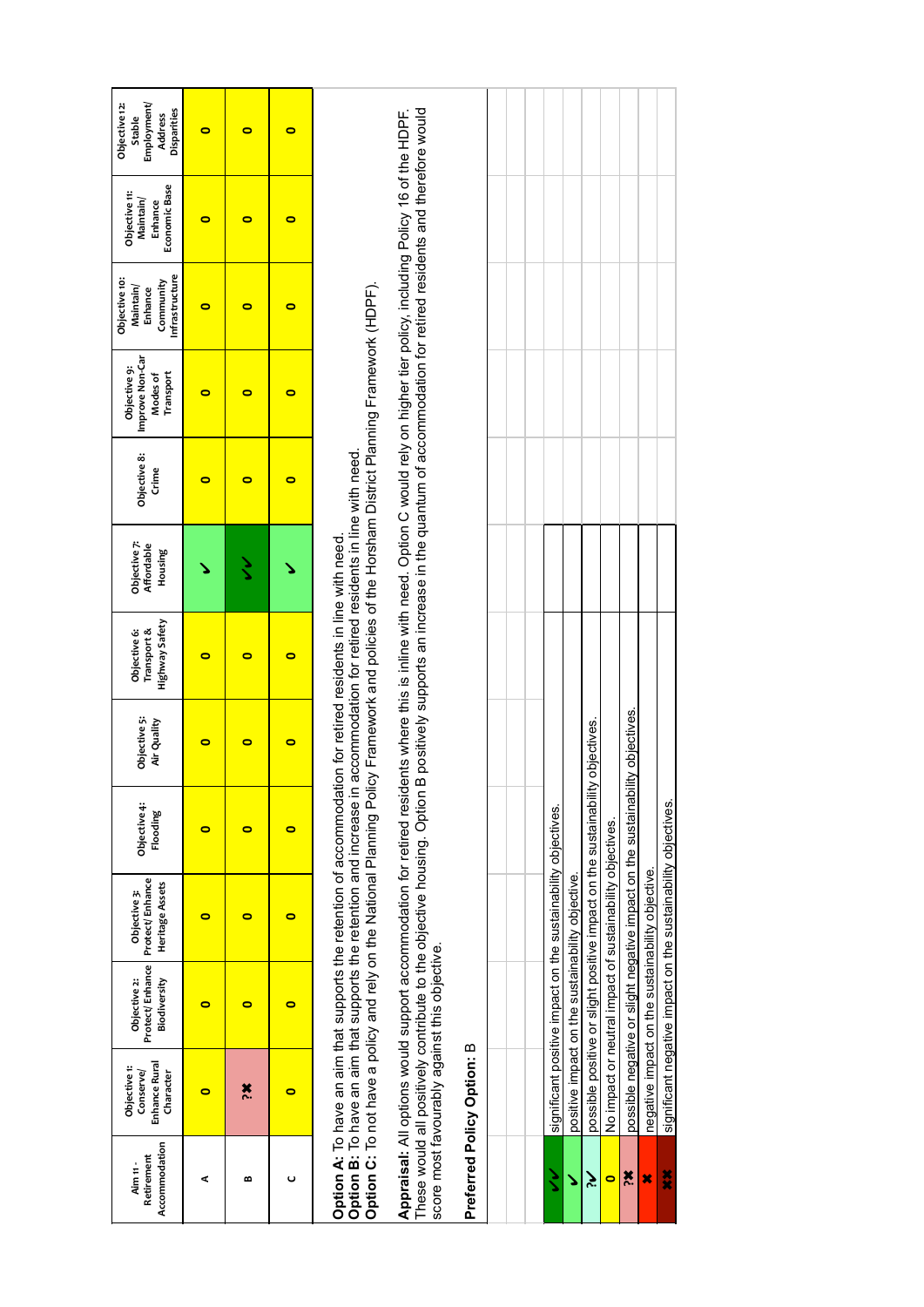| Employment<br>Policy <sub>14</sub> - | Enhance Rural<br>Objective <sub>1</sub> :<br>Character<br>Conserve/                                                                                                                                                                                                                                                                                                                                                                                                                                                                                  | Protect/Enhance<br>Objective 2:<br>Biodiversity  | Protect/Enhance<br>Heritage Assets<br>Objective 3:                           | Objective 4:<br>Flooding | Objective 5:<br>Air Quality | Highway Safety<br>Objective 6:<br>Transport & | Affordable<br>Objective 7:<br>Housing | Objective 8:<br>Crime | Improve Non-Car<br>Objective 9:<br>Modes of<br>Transport | Infrastructure<br>Objective 10:<br>Community<br>Enhance<br>Maintain/ | Economic Base<br>Objective 11:<br>Maintain/<br>Enhance | Employment/<br>Objective 12:<br>Disparities<br>Address<br>Stable |
|--------------------------------------|------------------------------------------------------------------------------------------------------------------------------------------------------------------------------------------------------------------------------------------------------------------------------------------------------------------------------------------------------------------------------------------------------------------------------------------------------------------------------------------------------------------------------------------------------|--------------------------------------------------|------------------------------------------------------------------------------|--------------------------|-----------------------------|-----------------------------------------------|---------------------------------------|-----------------------|----------------------------------------------------------|----------------------------------------------------------------------|--------------------------------------------------------|------------------------------------------------------------------|
| ⋖                                    | ×                                                                                                                                                                                                                                                                                                                                                                                                                                                                                                                                                    | $\bullet$                                        | X                                                                            | $\bullet$                | $\bullet$                   | $\bullet$                                     | $\bullet$                             | $\bullet$             | $\bullet$                                                | $\bullet$                                                            | ζ                                                      | ゝ                                                                |
| œ                                    | ↘                                                                                                                                                                                                                                                                                                                                                                                                                                                                                                                                                    | $\bullet$                                        |                                                                              | $\bullet$                | $\bullet$                   |                                               |                                       | $\bullet$             | $\bullet$                                                | $\bullet$                                                            |                                                        | ↘                                                                |
| ပ                                    | $\bullet$                                                                                                                                                                                                                                                                                                                                                                                                                                                                                                                                            | $\bullet$                                        | $\bullet$                                                                    | $\bullet$                | $\bullet$                   | Xč                                            | $\bullet$                             | $\bullet$             | $\bullet$                                                | $\bullet$                                                            | نځ                                                     | نۇڭ                                                              |
|                                      | Option C: To not have a policy and rely on the National Planning Policy Framework and policies of the Horsham District Planning Framework (HDPF).<br>Option B: To have a policy that supports the development of business land use in the Parish, subject to a number of criteria.<br>Option A: To have a policy that supports the development of business                                                                                                                                                                                           |                                                  |                                                                              |                          | land use in the Parish.     |                                               |                                       |                       |                                                          |                                                                      |                                                        |                                                                  |
|                                      | proposals can be determined, in particular having regard to potential adverse impacts. Option B would support business development, subject to ensuring protection or enhancement<br>against other objectives in the framework. Option C would rely on higher tier policies which are less targeted and benefits against the objective of the framework are less certain<br>Appraisal: Option A and B would positively support business development in the Parish. Option A however, does not provide a framework against which business development |                                                  |                                                                              |                          |                             |                                               |                                       |                       |                                                          |                                                                      |                                                        |                                                                  |
|                                      | Preferred Policy Option: B                                                                                                                                                                                                                                                                                                                                                                                                                                                                                                                           |                                                  |                                                                              |                          |                             |                                               |                                       |                       |                                                          |                                                                      |                                                        |                                                                  |
|                                      |                                                                                                                                                                                                                                                                                                                                                                                                                                                                                                                                                      |                                                  |                                                                              |                          |                             |                                               |                                       |                       |                                                          |                                                                      |                                                        |                                                                  |
|                                      |                                                                                                                                                                                                                                                                                                                                                                                                                                                                                                                                                      |                                                  |                                                                              |                          |                             |                                               |                                       |                       |                                                          |                                                                      |                                                        |                                                                  |
| ミ                                    |                                                                                                                                                                                                                                                                                                                                                                                                                                                                                                                                                      |                                                  | significant positive impact on the sustainability objectives.                |                          |                             |                                               |                                       |                       |                                                          |                                                                      |                                                        |                                                                  |
| Š                                    |                                                                                                                                                                                                                                                                                                                                                                                                                                                                                                                                                      | positive impact on the sustainability objective. |                                                                              |                          |                             |                                               |                                       |                       |                                                          |                                                                      |                                                        |                                                                  |
| $\tilde{\tilde{\mathbf{z}}}$         |                                                                                                                                                                                                                                                                                                                                                                                                                                                                                                                                                      |                                                  | possible positive or slight positive impact on the sustainability            |                          | objectives                  |                                               |                                       |                       |                                                          |                                                                      |                                                        |                                                                  |
| $\bullet$                            |                                                                                                                                                                                                                                                                                                                                                                                                                                                                                                                                                      |                                                  | No impact or neutral impact of sustainability objectives.                    |                          |                             |                                               |                                       |                       |                                                          |                                                                      |                                                        |                                                                  |
| Xč                                   |                                                                                                                                                                                                                                                                                                                                                                                                                                                                                                                                                      |                                                  | possible negative or slight negative impact on the sustainability objectives |                          |                             |                                               |                                       |                       |                                                          |                                                                      |                                                        |                                                                  |
| ×                                    |                                                                                                                                                                                                                                                                                                                                                                                                                                                                                                                                                      | negative impact on the sustainability objective. |                                                                              |                          |                             |                                               |                                       |                       |                                                          |                                                                      |                                                        |                                                                  |
| ×                                    |                                                                                                                                                                                                                                                                                                                                                                                                                                                                                                                                                      |                                                  | significant negative impact on the sustainability objectives.                |                          |                             |                                               |                                       |                       |                                                          |                                                                      |                                                        |                                                                  |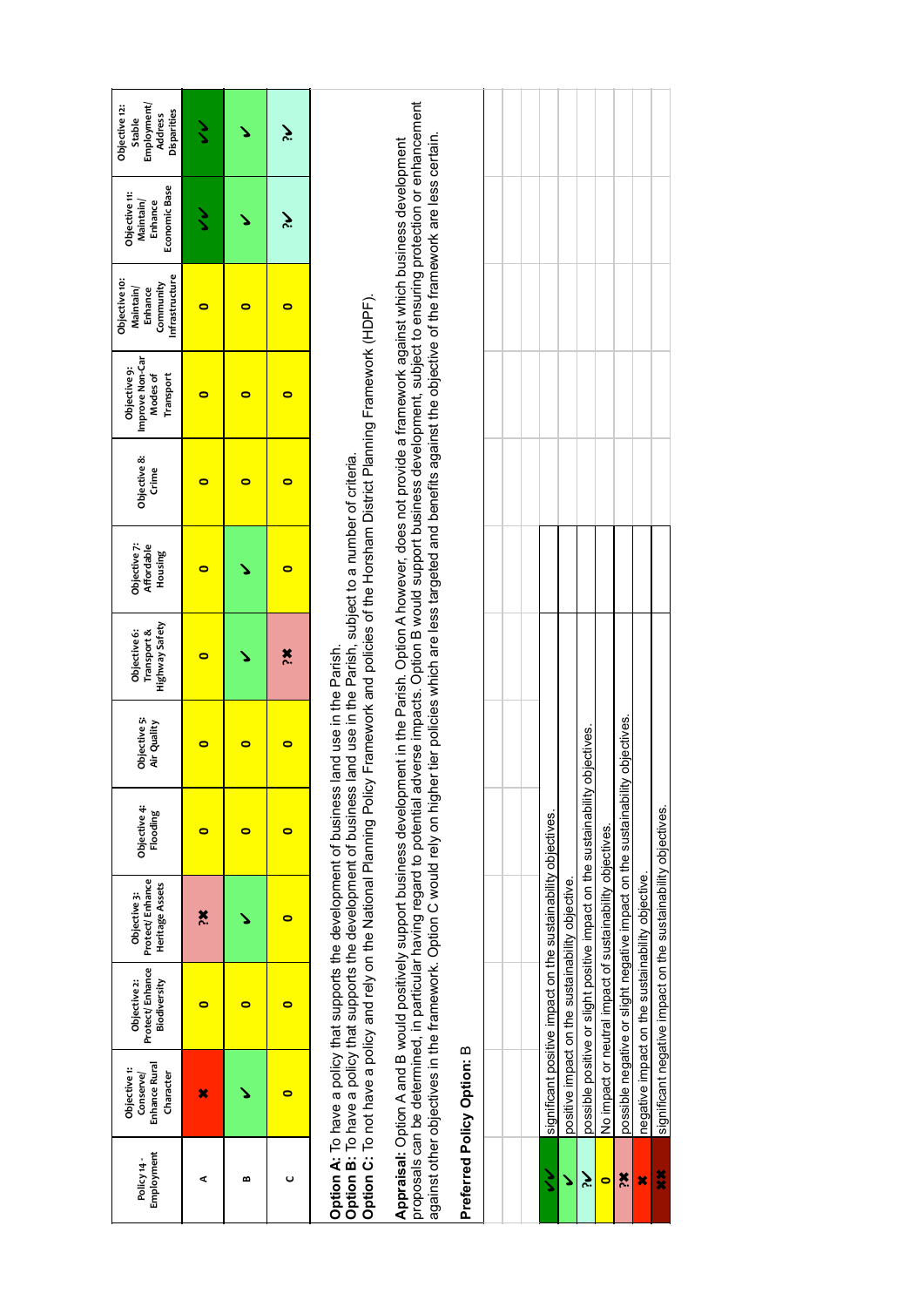| Communications<br>Policy 15- | Enhance Rural<br>Objective <sub>1</sub> :<br>Conserve/<br>Character                                                                                                                                                                                                                                                                                                                                                                                                                                                                                   | Protect/Enhance<br>Biodiversity<br>Objective 2:                              | Protect/Enhance<br>Heritage Assets<br>Objective 3: | Objective 4:<br>Flooding | Objective 5:<br>Air Quality | Highway Safety<br>Transport &<br>Objective 6: | Objective 7:<br>Affordable<br>Housing | Objective 8:<br>Crime | Improve Non-Car<br>Objective 9:<br>Transport<br>Modes of                                                                                                                                                                       | Infrastructure<br>Objective 10:<br>Community<br>Maintain/<br>Enhance | Economic Base<br>Objective 11:<br>Maintain/<br>Enhance | Employment/<br>Objective 12:<br>Disparities<br>Address<br>Stable |
|------------------------------|-------------------------------------------------------------------------------------------------------------------------------------------------------------------------------------------------------------------------------------------------------------------------------------------------------------------------------------------------------------------------------------------------------------------------------------------------------------------------------------------------------------------------------------------------------|------------------------------------------------------------------------------|----------------------------------------------------|--------------------------|-----------------------------|-----------------------------------------------|---------------------------------------|-----------------------|--------------------------------------------------------------------------------------------------------------------------------------------------------------------------------------------------------------------------------|----------------------------------------------------------------------|--------------------------------------------------------|------------------------------------------------------------------|
| 4                            | Xč                                                                                                                                                                                                                                                                                                                                                                                                                                                                                                                                                    | $\bullet$                                                                    | Xč                                                 | $\bullet$                | نۇ                          | $\bullet$                                     | $\bullet$                             | $\bullet$             | $\bullet$                                                                                                                                                                                                                      | $\bullet$                                                            | ミ                                                      | ミ                                                                |
| B                            | ↘                                                                                                                                                                                                                                                                                                                                                                                                                                                                                                                                                     | $\bullet$                                                                    | ↘                                                  | $\bullet$                | نۇ                          | $\bullet$                                     | $\bullet$                             | $\bullet$             | $\bullet$                                                                                                                                                                                                                      | $\bullet$                                                            | ↘                                                      | ↘                                                                |
| ပ                            | $\bullet$                                                                                                                                                                                                                                                                                                                                                                                                                                                                                                                                             | $\bullet$                                                                    | $\bullet$                                          | $\bullet$                | $\bullet$                   | $\bullet$                                     | $\bullet$                             | $\bullet$             | $\bullet$                                                                                                                                                                                                                      | $\bullet$                                                            | خز                                                     | نخر                                                              |
|                              | Option B: To have a policy that supports enhancements to the communication network of the Parish subject to avoiding adverse impact on the character of the area.<br>Option C: To not have a policy and rely on the National Planning Policy Framework and policies of the Horsham District Planning Framework (HDPF).<br>Option A: To have a policy that supports enhancements to the communication network of the Parish.                                                                                                                           |                                                                              |                                                    |                          |                             |                                               |                                       |                       |                                                                                                                                                                                                                                |                                                                      |                                                        |                                                                  |
| Appraisal:                   |                                                                                                                                                                                                                                                                                                                                                                                                                                                                                                                                                       |                                                                              |                                                    |                          |                             |                                               |                                       |                       |                                                                                                                                                                                                                                |                                                                      |                                                        |                                                                  |
|                              | economic objectives, this Option scores more favourably across the framework objectives. Option C would rely on higher tier policies and positive outcomes against the objective of<br>Option A and B would both positively support enhancements to the communication network of the Parish. This would positively contribute to economic objectives. Option A may<br>have some negative impacts on a number of environmental objectives<br>more qualified support by ensuring that any above ground installations<br>the framework are less certain. |                                                                              |                                                    |                          |                             |                                               |                                       |                       | as a result of the support of the policy for supporting infrastructure to enhance the network. Option B provides<br>do not have an adverse impact on environmental objectives. Whilst this may reduce the benefits against the |                                                                      |                                                        |                                                                  |
|                              | Preferred Policy Option: B                                                                                                                                                                                                                                                                                                                                                                                                                                                                                                                            |                                                                              |                                                    |                          |                             |                                               |                                       |                       |                                                                                                                                                                                                                                |                                                                      |                                                        |                                                                  |
|                              |                                                                                                                                                                                                                                                                                                                                                                                                                                                                                                                                                       |                                                                              |                                                    |                          |                             |                                               |                                       |                       |                                                                                                                                                                                                                                |                                                                      |                                                        |                                                                  |
|                              |                                                                                                                                                                                                                                                                                                                                                                                                                                                                                                                                                       |                                                                              |                                                    |                          |                             |                                               |                                       |                       |                                                                                                                                                                                                                                |                                                                      |                                                        |                                                                  |
| }<br>>                       |                                                                                                                                                                                                                                                                                                                                                                                                                                                                                                                                                       | significant positive impact on the sustainability objectives.                |                                                    |                          |                             |                                               |                                       |                       |                                                                                                                                                                                                                                |                                                                      |                                                        |                                                                  |
| ↘                            |                                                                                                                                                                                                                                                                                                                                                                                                                                                                                                                                                       | positive impact on the sustainability objective.                             |                                                    |                          |                             |                                               |                                       |                       |                                                                                                                                                                                                                                |                                                                      |                                                        |                                                                  |
| نخ                           |                                                                                                                                                                                                                                                                                                                                                                                                                                                                                                                                                       | possible positive or slight positive impact on the sustainability            |                                                    |                          | objectives                  |                                               |                                       |                       |                                                                                                                                                                                                                                |                                                                      |                                                        |                                                                  |
| $\bullet$                    |                                                                                                                                                                                                                                                                                                                                                                                                                                                                                                                                                       | No impact or neutral impact of sustainability objectives.                    |                                                    |                          |                             |                                               |                                       |                       |                                                                                                                                                                                                                                |                                                                      |                                                        |                                                                  |
| Xč                           |                                                                                                                                                                                                                                                                                                                                                                                                                                                                                                                                                       | possible negative or slight negative impact on the sustainability objectives |                                                    |                          |                             |                                               |                                       |                       |                                                                                                                                                                                                                                |                                                                      |                                                        |                                                                  |
| ×                            |                                                                                                                                                                                                                                                                                                                                                                                                                                                                                                                                                       | negative impact on the sustainability objective.                             |                                                    |                          |                             |                                               |                                       |                       |                                                                                                                                                                                                                                |                                                                      |                                                        |                                                                  |
| ××                           |                                                                                                                                                                                                                                                                                                                                                                                                                                                                                                                                                       | significant negative impact on the sustainability objectives.                |                                                    |                          |                             |                                               |                                       |                       |                                                                                                                                                                                                                                |                                                                      |                                                        |                                                                  |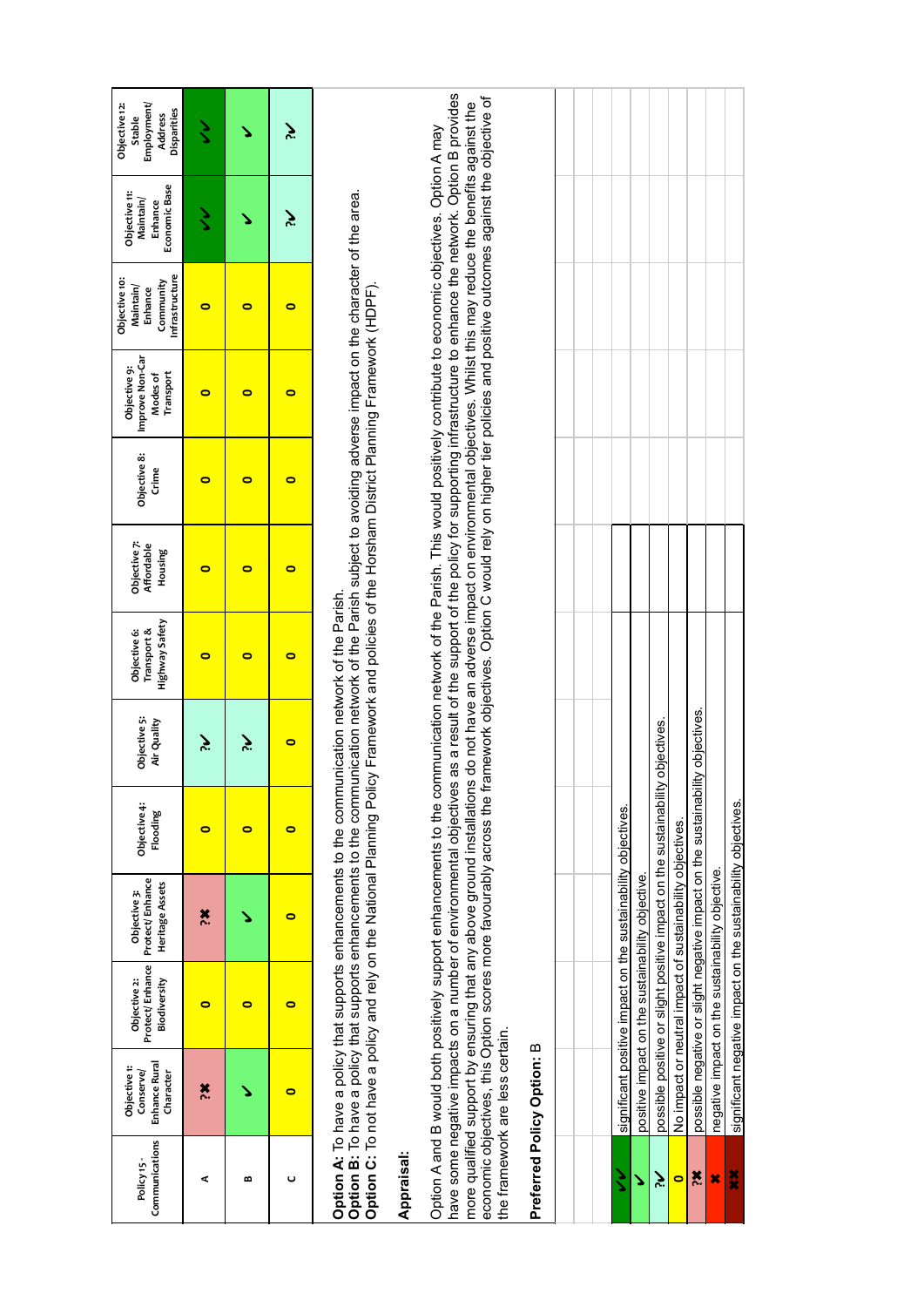| Management<br>Aim 12 -<br>Traffic | Enhance Rural<br>Objective <sub>1</sub> :<br>Conserve/<br>Character | Protect/Enhance<br>Objective 2:<br>Biodiversity                                                                                                                                                                                                                                                                                                                                                                                                | Protect/Enhance<br>Heritage Assets<br>Objective 3: | Objective 4:<br>Flooding | Objective 5:<br>Air Quality | Highway Safety<br>Objective 6:<br>Transport &                                                                   | Objective 7:<br>Affordable<br>Housing | Objective 8:<br>Crime | Improve Non-Car<br>Objective 9:<br>Transport<br>Modes of | Infrastructure<br>Objective 10:<br>Community<br>Maintain/<br>Enhance | Economic Base<br>Objective 11:<br>Maintain/<br>Enhance | Objective 12:<br>Employment/<br><b>Disparities</b><br>Address<br>Stable |
|-----------------------------------|---------------------------------------------------------------------|------------------------------------------------------------------------------------------------------------------------------------------------------------------------------------------------------------------------------------------------------------------------------------------------------------------------------------------------------------------------------------------------------------------------------------------------|----------------------------------------------------|--------------------------|-----------------------------|-----------------------------------------------------------------------------------------------------------------|---------------------------------------|-----------------------|----------------------------------------------------------|----------------------------------------------------------------------|--------------------------------------------------------|-------------------------------------------------------------------------|
| ⋖                                 | Xč                                                                  | 0                                                                                                                                                                                                                                                                                                                                                                                                                                              | Xč                                                 | $\bullet$                | Ž                           |                                                                                                                 | $\bullet$                             | $\bullet$             |                                                          | $\bullet$                                                            | $\bullet$                                              | $\bullet$                                                               |
| m                                 | $\bullet$                                                           | $\bullet$                                                                                                                                                                                                                                                                                                                                                                                                                                      | $\bullet$                                          | $\bullet$                | $\bullet$                   |                                                                                                                 | $\bullet$                             | $\bullet$             | نخر                                                      | $\bullet$                                                            | $\bullet$                                              | $\bullet$                                                               |
|                                   |                                                                     | Option B: To not have a policy and rely on the National Planning Policy Framework and policies of the Horsham District Planning Framework (HDPF).<br>Option A: To have an aim that supports measures to improve traffic management in the Parish.                                                                                                                                                                                              |                                                    |                          |                             |                                                                                                                 |                                       |                       |                                                          |                                                                      |                                                        |                                                                         |
|                                   |                                                                     | Appraisal: Option A would support measures that improve traffic management within the Parish. This would positively contribute to objectives that seek to enhance highway safety<br>and potentially air quality. There may be some negative impacts on the objectives that seek to enhance rural character and preserve heritage assets, dependant upon the detail of<br>the measures, such as layouts and signalling etc. Option B would rely |                                                    |                          |                             | on higher tier policies, and benefits against highway safety objectives would be less certain, and more limited |                                       |                       |                                                          |                                                                      |                                                        |                                                                         |
|                                   | Preferred Policy Option: A                                          |                                                                                                                                                                                                                                                                                                                                                                                                                                                |                                                    |                          |                             |                                                                                                                 |                                       |                       |                                                          |                                                                      |                                                        |                                                                         |
|                                   |                                                                     |                                                                                                                                                                                                                                                                                                                                                                                                                                                |                                                    |                          |                             |                                                                                                                 |                                       |                       |                                                          |                                                                      |                                                        |                                                                         |
|                                   |                                                                     |                                                                                                                                                                                                                                                                                                                                                                                                                                                |                                                    |                          |                             |                                                                                                                 |                                       |                       |                                                          |                                                                      |                                                        |                                                                         |
| ζ                                 |                                                                     | significant positive impact on the sustainability objectives.                                                                                                                                                                                                                                                                                                                                                                                  |                                                    |                          |                             |                                                                                                                 |                                       |                       |                                                          |                                                                      |                                                        |                                                                         |
| Š                                 |                                                                     | positive impact on the sustainability objective.                                                                                                                                                                                                                                                                                                                                                                                               |                                                    |                          |                             |                                                                                                                 |                                       |                       |                                                          |                                                                      |                                                        |                                                                         |
| نځ                                |                                                                     | possible positive or slight positive impact on the sustainability                                                                                                                                                                                                                                                                                                                                                                              |                                                    |                          | objectives.                 |                                                                                                                 |                                       |                       |                                                          |                                                                      |                                                        |                                                                         |
| $\bullet$                         |                                                                     | No impact or neutral impact of sustainability objectives.                                                                                                                                                                                                                                                                                                                                                                                      |                                                    |                          |                             |                                                                                                                 |                                       |                       |                                                          |                                                                      |                                                        |                                                                         |
| Xč                                |                                                                     | possible negative or slight negative impact on the sustainability objectives.                                                                                                                                                                                                                                                                                                                                                                  |                                                    |                          |                             |                                                                                                                 |                                       |                       |                                                          |                                                                      |                                                        |                                                                         |
| ×                                 |                                                                     | negative impact on the sustainability objective.                                                                                                                                                                                                                                                                                                                                                                                               |                                                    |                          |                             |                                                                                                                 |                                       |                       |                                                          |                                                                      |                                                        |                                                                         |

 $\frac{1}{x}$ 

significant negative impact on the sustainability objectives. ✖✖ significant negative impact on the sustainability objectives.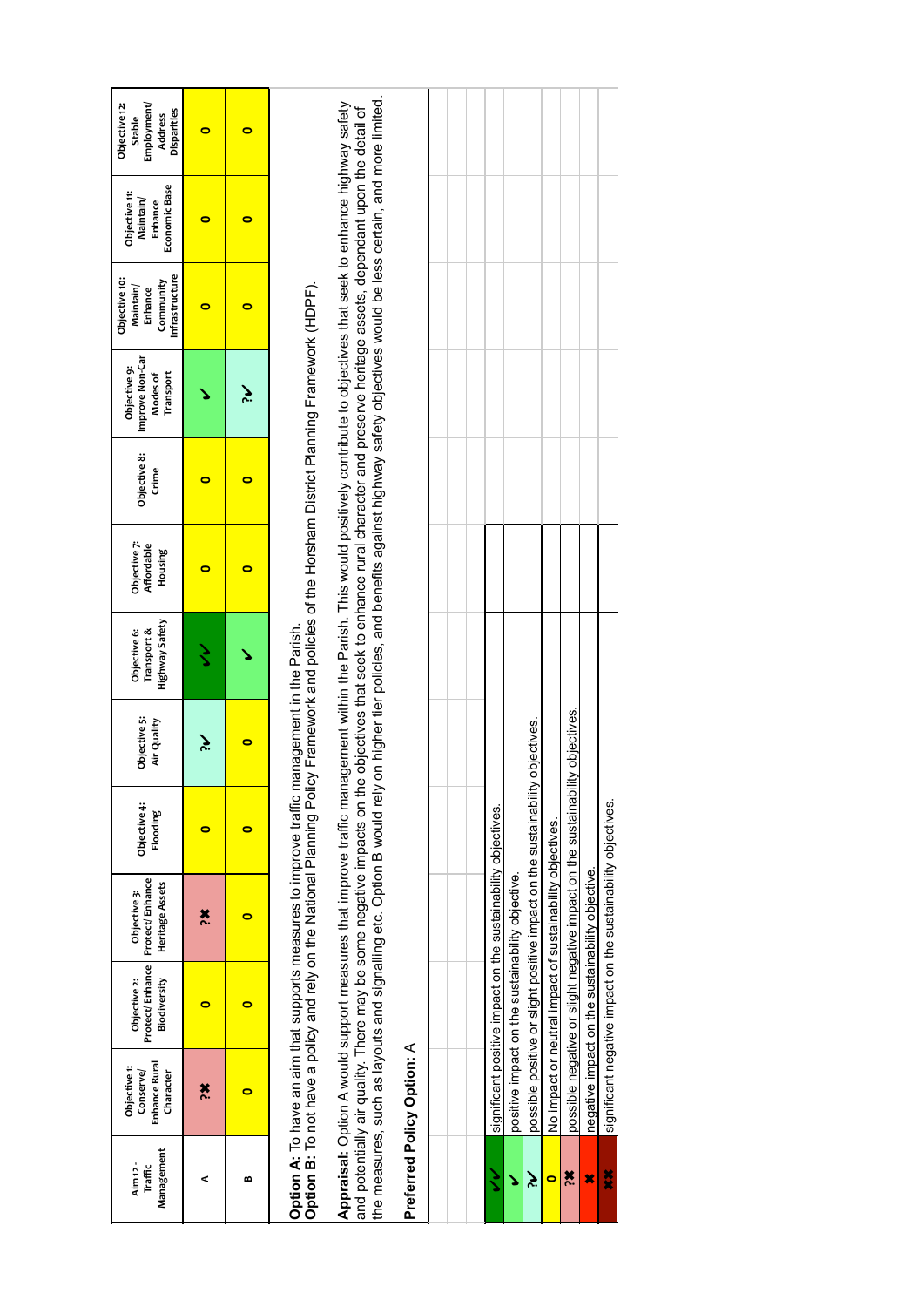| Road Safety<br>Aim <sub>13</sub> - | Enhance Rural<br>Objective <sub>1</sub> :<br>Conserve/<br>Character | Protect/Enhance<br>Objective 2:<br>Biodiversity  | Protect/Enhance<br>Heritage Assets<br>Objective 3:                                                                                                                                                                                                                                                                                                                                                                                                                                                                                                        | Objective 4:<br>Flooding | Objective 5: Air<br>Quality | Highway Safety<br>Transport &<br>Objective 6: | Objective 7:<br>Affordable<br>Housing | Objective 8:<br>Crime                                                                                                                                                                                                        | Improve Non-Car<br>Objective 9:<br>Transport<br>Modes of | Infrastructure<br>Objective 10:<br>Community<br>Maintain/<br>Enhance | Economic Base<br>Objective 11:<br>Maintain/<br>Enhance | Employment/<br>Objective 12:<br>Disparities<br>Address<br>Stable |
|------------------------------------|---------------------------------------------------------------------|--------------------------------------------------|-----------------------------------------------------------------------------------------------------------------------------------------------------------------------------------------------------------------------------------------------------------------------------------------------------------------------------------------------------------------------------------------------------------------------------------------------------------------------------------------------------------------------------------------------------------|--------------------------|-----------------------------|-----------------------------------------------|---------------------------------------|------------------------------------------------------------------------------------------------------------------------------------------------------------------------------------------------------------------------------|----------------------------------------------------------|----------------------------------------------------------------------|--------------------------------------------------------|------------------------------------------------------------------|
| ⋖                                  | X                                                                   | $\bullet$                                        | Xč                                                                                                                                                                                                                                                                                                                                                                                                                                                                                                                                                        | $\bullet$                | نر                          |                                               | $\bullet$                             | $\bullet$                                                                                                                                                                                                                    |                                                          | 0                                                                    | 0                                                      | $\bullet$                                                        |
| ≃                                  | $\bullet$                                                           | $\bullet$                                        | $\bullet$                                                                                                                                                                                                                                                                                                                                                                                                                                                                                                                                                 | $\bullet$                | $\bullet$                   |                                               | $\bullet$                             | $\bullet$                                                                                                                                                                                                                    | نځ                                                       | $\bullet$                                                            | $\bullet$                                              | $\bullet$                                                        |
|                                    |                                                                     |                                                  | Option B: To not have a policy and rely on the National Planning Policy Framework and policies of the Horsham District Planning Framework (HDPF).<br>Option A: To have an aim that supports development which does not                                                                                                                                                                                                                                                                                                                                    |                          |                             | adversely affect road safety in the parish.   |                                       |                                                                                                                                                                                                                              |                                                          |                                                                      |                                                        |                                                                  |
|                                    |                                                                     |                                                  | impact on objectives in relation to preserving the rural character of the area and protecting heritage assets, if such works were in conflict with these objectives including the<br>character of the Conservation Area. Option B<br>and would in turn be likely to have a positive impact on encouraging non-car modes of transport with potential benefits for air quality. The measures may have some detrimental<br>Appraisal: Option A seeks to support proposals which have no advers<br>Option A is more targeted and likely to be more effective. |                          |                             |                                               |                                       | se effect on road safety within the parish. This would positively contribute to the objectives on highway safety,<br>area and protecting heritage assets, if such works were in conflict with these objectives including the |                                                          |                                                                      |                                                        |                                                                  |
|                                    | Preferred Policy Option: A                                          |                                                  |                                                                                                                                                                                                                                                                                                                                                                                                                                                                                                                                                           |                          |                             |                                               |                                       |                                                                                                                                                                                                                              |                                                          |                                                                      |                                                        |                                                                  |
|                                    |                                                                     |                                                  |                                                                                                                                                                                                                                                                                                                                                                                                                                                                                                                                                           |                          |                             |                                               |                                       |                                                                                                                                                                                                                              |                                                          |                                                                      |                                                        |                                                                  |
|                                    |                                                                     |                                                  |                                                                                                                                                                                                                                                                                                                                                                                                                                                                                                                                                           |                          |                             |                                               |                                       |                                                                                                                                                                                                                              |                                                          |                                                                      |                                                        |                                                                  |
| ゝ                                  |                                                                     |                                                  | significant positive impact on the sustainability objectives.                                                                                                                                                                                                                                                                                                                                                                                                                                                                                             |                          |                             |                                               |                                       |                                                                                                                                                                                                                              |                                                          |                                                                      |                                                        |                                                                  |
| ↘                                  |                                                                     | positive impact on the sustainability objective. |                                                                                                                                                                                                                                                                                                                                                                                                                                                                                                                                                           |                          |                             |                                               |                                       |                                                                                                                                                                                                                              |                                                          |                                                                      |                                                        |                                                                  |
| $\tilde{\bm{\xi}}$                 |                                                                     |                                                  | possible positive or slight positive impact on the sustainability                                                                                                                                                                                                                                                                                                                                                                                                                                                                                         |                          | objectives.                 |                                               |                                       |                                                                                                                                                                                                                              |                                                          |                                                                      |                                                        |                                                                  |
| o                                  |                                                                     |                                                  | No impact or neutral impact of sustainability objectives.                                                                                                                                                                                                                                                                                                                                                                                                                                                                                                 |                          |                             |                                               |                                       |                                                                                                                                                                                                                              |                                                          |                                                                      |                                                        |                                                                  |
| ×č                                 |                                                                     |                                                  | possible negative or slight negative impact on the sustainability objectives                                                                                                                                                                                                                                                                                                                                                                                                                                                                              |                          |                             |                                               |                                       |                                                                                                                                                                                                                              |                                                          |                                                                      |                                                        |                                                                  |
| ×                                  |                                                                     |                                                  | negative impact on the sustainability objective.                                                                                                                                                                                                                                                                                                                                                                                                                                                                                                          |                          |                             |                                               |                                       |                                                                                                                                                                                                                              |                                                          |                                                                      |                                                        |                                                                  |
| ×                                  |                                                                     |                                                  | significant negative impact on the sustainability objectives.                                                                                                                                                                                                                                                                                                                                                                                                                                                                                             |                          |                             |                                               |                                       |                                                                                                                                                                                                                              |                                                          |                                                                      |                                                        |                                                                  |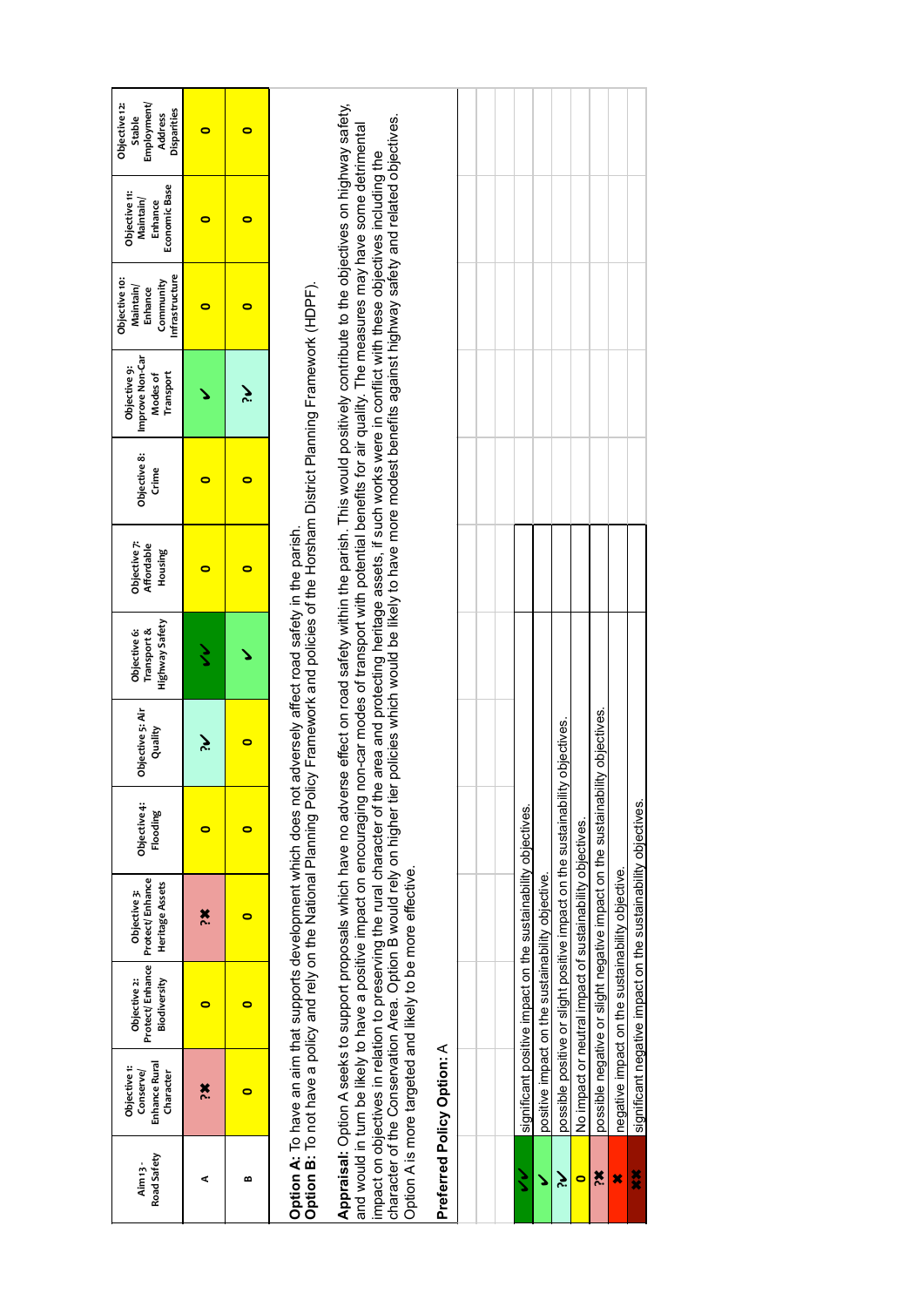| Sustainable<br>Transport<br>Aim 14- | Enhance Rural<br>Objective <sub>1</sub> :<br>Character<br>Conserve/ | Protect/Enhance<br>Biodiversity<br>Objective 2:                                                                                                                                                                                                                                                                                                                                                                                                                                                                                                                     | Protect/Enhance<br>Heritage Assets<br>Objective 3: | Objective 4:<br>Flooding | Objective 5: Air<br>Quality | Highway Safety<br>Transport &<br>Objective 6: | Objective 7:<br>Affordable<br>Housing | Objective 8:<br>Crime | Improve Non-Car<br>Objective 9:<br>Transport<br>Modes of | Infrastructure<br>Objective 10:<br>Community<br>Maintain/<br>Enhance | Economic Base<br>Objective 11:<br>Maintain/<br>Enhance | Objective 12:<br>Employment/<br>Disparities<br>Address<br>Stable |
|-------------------------------------|---------------------------------------------------------------------|---------------------------------------------------------------------------------------------------------------------------------------------------------------------------------------------------------------------------------------------------------------------------------------------------------------------------------------------------------------------------------------------------------------------------------------------------------------------------------------------------------------------------------------------------------------------|----------------------------------------------------|--------------------------|-----------------------------|-----------------------------------------------|---------------------------------------|-----------------------|----------------------------------------------------------|----------------------------------------------------------------------|--------------------------------------------------------|------------------------------------------------------------------|
| ⋖                                   | 0                                                                   | $\bullet$                                                                                                                                                                                                                                                                                                                                                                                                                                                                                                                                                           | $\bullet$                                          | $\bullet$                |                             |                                               | 0                                     | 0                     | ミ                                                        |                                                                      | 0                                                      | $\bullet$                                                        |
| œ                                   | $\bullet$                                                           | $\bullet$                                                                                                                                                                                                                                                                                                                                                                                                                                                                                                                                                           | $\bullet$                                          | $\bullet$                |                             | $\bullet$                                     | $\bullet$                             | $\bullet$             |                                                          | نۇ                                                                   | $\bullet$                                              | $\bullet$                                                        |
|                                     |                                                                     | Option B: To not have a policy and rely on the National Planning Policy Framework and policies of the Horsham District Planning Framework (HDPF).<br>Option A: To have an aim that supports proposals to improve sustainable transport measures in the parish.                                                                                                                                                                                                                                                                                                      |                                                    |                          |                             |                                               |                                       |                       |                                                          |                                                                      |                                                        |                                                                  |
| would be less certain.              |                                                                     | Appraisal: Option A would seek to positively support measures that would improve sustainable transport in the parish. This would positively contribute to objectives that seek to<br>objectives, having regard to the higher tier planch tier planch time parism point of sustainable transport. However, this Option would be less targeted and positive outcomes for the parish<br>encourage non-car modes of transport as well as air quality, highway safety and community infrastructure. Option B would also result in positive contributions against similar |                                                    |                          |                             |                                               |                                       |                       |                                                          |                                                                      |                                                        |                                                                  |
|                                     | Preferred Policy Option: A                                          |                                                                                                                                                                                                                                                                                                                                                                                                                                                                                                                                                                     |                                                    |                          |                             |                                               |                                       |                       |                                                          |                                                                      |                                                        |                                                                  |
|                                     |                                                                     |                                                                                                                                                                                                                                                                                                                                                                                                                                                                                                                                                                     |                                                    |                          |                             |                                               |                                       |                       |                                                          |                                                                      |                                                        |                                                                  |
|                                     |                                                                     |                                                                                                                                                                                                                                                                                                                                                                                                                                                                                                                                                                     |                                                    |                          |                             |                                               |                                       |                       |                                                          |                                                                      |                                                        |                                                                  |
|                                     |                                                                     | significant positive impact on the sustainability objectives.                                                                                                                                                                                                                                                                                                                                                                                                                                                                                                       |                                                    |                          |                             |                                               |                                       |                       |                                                          |                                                                      |                                                        |                                                                  |
| Š                                   |                                                                     | positive impact on the sustainability objective.                                                                                                                                                                                                                                                                                                                                                                                                                                                                                                                    |                                                    |                          |                             |                                               |                                       |                       |                                                          |                                                                      |                                                        |                                                                  |
| نځ                                  |                                                                     | possible positive or slight positive impact on the sustainability                                                                                                                                                                                                                                                                                                                                                                                                                                                                                                   |                                                    |                          | objectives                  |                                               |                                       |                       |                                                          |                                                                      |                                                        |                                                                  |
| $\bullet$                           |                                                                     | No impact or neutral impact of sustainability objectives.                                                                                                                                                                                                                                                                                                                                                                                                                                                                                                           |                                                    |                          |                             |                                               |                                       |                       |                                                          |                                                                      |                                                        |                                                                  |
| Xč                                  |                                                                     | possible negative or slight negative impact on the sustainability objectives.                                                                                                                                                                                                                                                                                                                                                                                                                                                                                       |                                                    |                          |                             |                                               |                                       |                       |                                                          |                                                                      |                                                        |                                                                  |
| ×                                   |                                                                     | negative impact on the sustainability objective.                                                                                                                                                                                                                                                                                                                                                                                                                                                                                                                    |                                                    |                          |                             |                                               |                                       |                       |                                                          |                                                                      |                                                        |                                                                  |

×

significant negative impact on the sustainability objectives. ✖✖ significant negative impact on the sustainability objectives.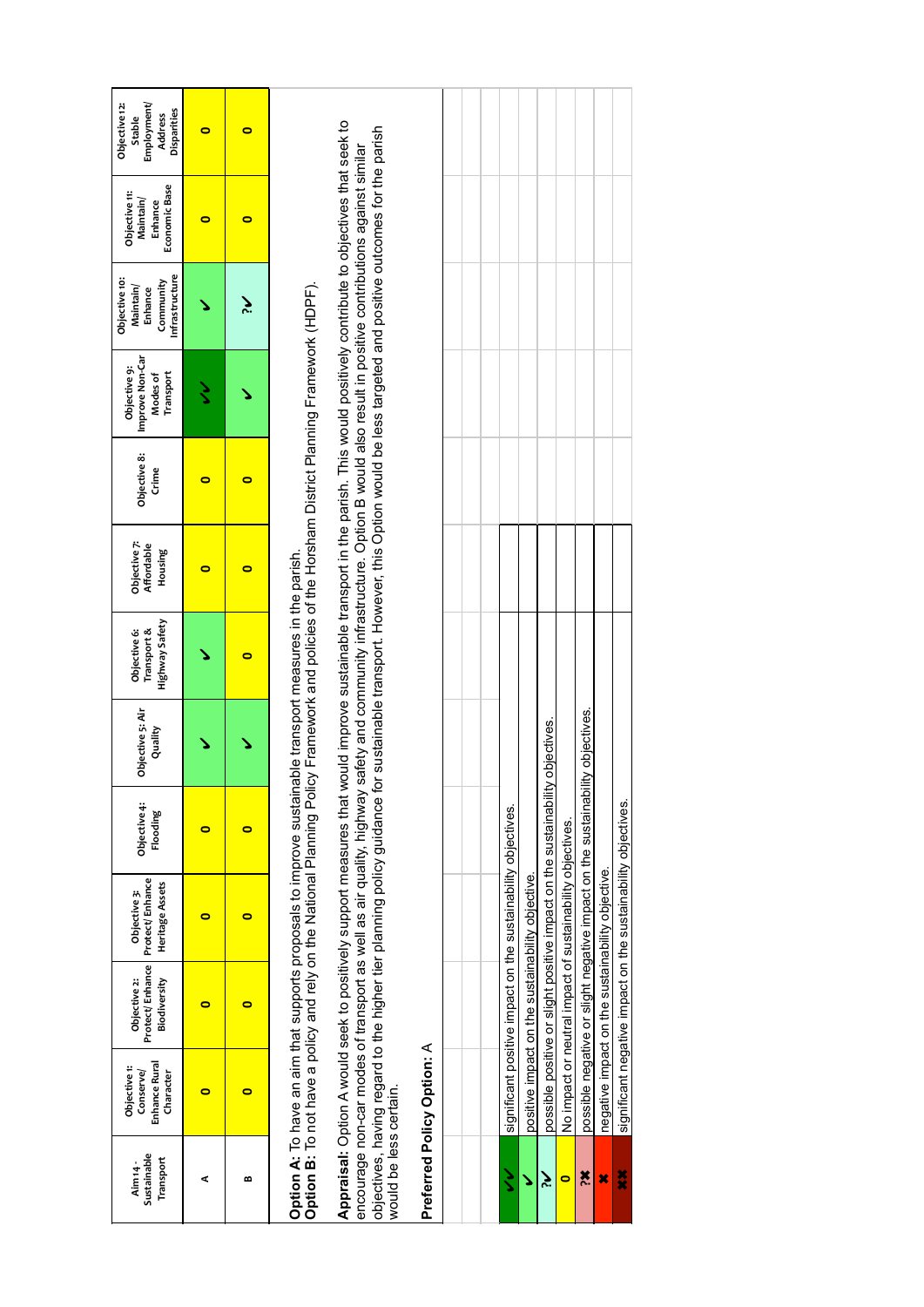| Environment<br>Pedestrian &<br>Cycling<br>Aim <sub>15</sub> - | Enhance Rural<br>Objective <sub>1</sub> :<br>Conserve/<br>Character                                                                                                                                                                                                                                                                                                                                                                               | Protect/Enhance<br>Biodiversity<br>Objective 2:  | Protect/Enhance<br>Heritage Assets<br>Objective 3:                | Objective 4:<br>Flooding | Objective 5: Air<br>Quality                                                                            | <b>Highway Safety</b><br>Transport &<br>Objective 6: | Objective 7:<br>Affordable<br>Housing | Objective 8:<br>Crime | Improve Non-Car<br>Objective 9:<br>Transport<br>Modes of | Infrastructure<br>Objective 10:<br>Community<br>Maintain/<br>Enhance | Economic Base<br>Objective 11:<br>Maintain/<br>Enhance | Employment/<br>Objective 12:<br><b>Disparities</b><br>Address<br><b>Stable</b> |
|---------------------------------------------------------------|---------------------------------------------------------------------------------------------------------------------------------------------------------------------------------------------------------------------------------------------------------------------------------------------------------------------------------------------------------------------------------------------------------------------------------------------------|--------------------------------------------------|-------------------------------------------------------------------|--------------------------|--------------------------------------------------------------------------------------------------------|------------------------------------------------------|---------------------------------------|-----------------------|----------------------------------------------------------|----------------------------------------------------------------------|--------------------------------------------------------|--------------------------------------------------------------------------------|
| ⋖                                                             | Xč                                                                                                                                                                                                                                                                                                                                                                                                                                                | $\bullet$                                        | Xč                                                                | $\bullet$                | ١                                                                                                      |                                                      | $\bullet$                             | $\bullet$             | ζ                                                        | ↘                                                                    | 0                                                      | $\bullet$                                                                      |
| $\mathbf{a}$                                                  | $\bullet$                                                                                                                                                                                                                                                                                                                                                                                                                                         | $\bullet$                                        | $\bullet$                                                         | $\bullet$                | $\bullet$                                                                                              | $\bullet$                                            | $\bullet$                             | $\bullet$             | 0                                                        | $\bullet$                                                            | $\bullet$                                              | $\bullet$                                                                      |
|                                                               | Option B: To not have a policy and rely on the National Planning Policy Framework and policies of the Horsham District Planning Framework (HDPF).<br>Option A: To have an aim that supports improvements to the pedestrian and cycling infrastructure in the parish.                                                                                                                                                                              |                                                  |                                                                   |                          |                                                                                                        |                                                      |                                       |                       |                                                          |                                                                      |                                                        |                                                                                |
|                                                               | Appraisal: Option A provides support for improvements to the pedestrian and cycling infrastructure in the parish. This would positively contribute to the objectives of improving<br>and heritage assets, as a result of the impact of additional infrastructure such as street lighting and safety barriers. Overall, it provides more benefit against the sustainability<br>highway safety and promoting the use of non-car modes of transport. |                                                  |                                                                   |                          | This may have some minor adverse impacts on the objectives of conserving and enhancing rural character |                                                      |                                       |                       |                                                          |                                                                      |                                                        |                                                                                |
| objectives.                                                   | Option B would not specifically encourage improvements in infrastructure.                                                                                                                                                                                                                                                                                                                                                                         |                                                  |                                                                   |                          |                                                                                                        |                                                      |                                       |                       |                                                          |                                                                      |                                                        |                                                                                |
|                                                               | Preferred Policy Option: A                                                                                                                                                                                                                                                                                                                                                                                                                        |                                                  |                                                                   |                          |                                                                                                        |                                                      |                                       |                       |                                                          |                                                                      |                                                        |                                                                                |
|                                                               |                                                                                                                                                                                                                                                                                                                                                                                                                                                   |                                                  |                                                                   |                          |                                                                                                        |                                                      |                                       |                       |                                                          |                                                                      |                                                        |                                                                                |
|                                                               |                                                                                                                                                                                                                                                                                                                                                                                                                                                   |                                                  |                                                                   |                          |                                                                                                        |                                                      |                                       |                       |                                                          |                                                                      |                                                        |                                                                                |
| ś                                                             |                                                                                                                                                                                                                                                                                                                                                                                                                                                   |                                                  | significant positive impact on the sustainability objectives.     |                          |                                                                                                        |                                                      |                                       |                       |                                                          |                                                                      |                                                        |                                                                                |
|                                                               |                                                                                                                                                                                                                                                                                                                                                                                                                                                   | positive impact on the sustainability objective. |                                                                   |                          |                                                                                                        |                                                      |                                       |                       |                                                          |                                                                      |                                                        |                                                                                |
| $\tilde{\bm{\zeta}}$                                          |                                                                                                                                                                                                                                                                                                                                                                                                                                                   |                                                  | possible positive or slight positive impact on the sustainability |                          | objectives.                                                                                            |                                                      |                                       |                       |                                                          |                                                                      |                                                        |                                                                                |
| $\bullet$                                                     |                                                                                                                                                                                                                                                                                                                                                                                                                                                   |                                                  | No impact or neutral impact of sustainability objectives.         |                          |                                                                                                        |                                                      |                                       |                       |                                                          |                                                                      |                                                        |                                                                                |
| X                                                             |                                                                                                                                                                                                                                                                                                                                                                                                                                                   |                                                  | possible negative or slight negative impact on the sustainabili   |                          | ity objectives.                                                                                        |                                                      |                                       |                       |                                                          |                                                                      |                                                        |                                                                                |
| ×                                                             |                                                                                                                                                                                                                                                                                                                                                                                                                                                   |                                                  | negative impact on the sustainability objective.                  |                          |                                                                                                        |                                                      |                                       |                       |                                                          |                                                                      |                                                        |                                                                                |
| ×                                                             |                                                                                                                                                                                                                                                                                                                                                                                                                                                   |                                                  | significant negative impact on the sustainability objectives.     |                          |                                                                                                        |                                                      |                                       |                       |                                                          |                                                                      |                                                        |                                                                                |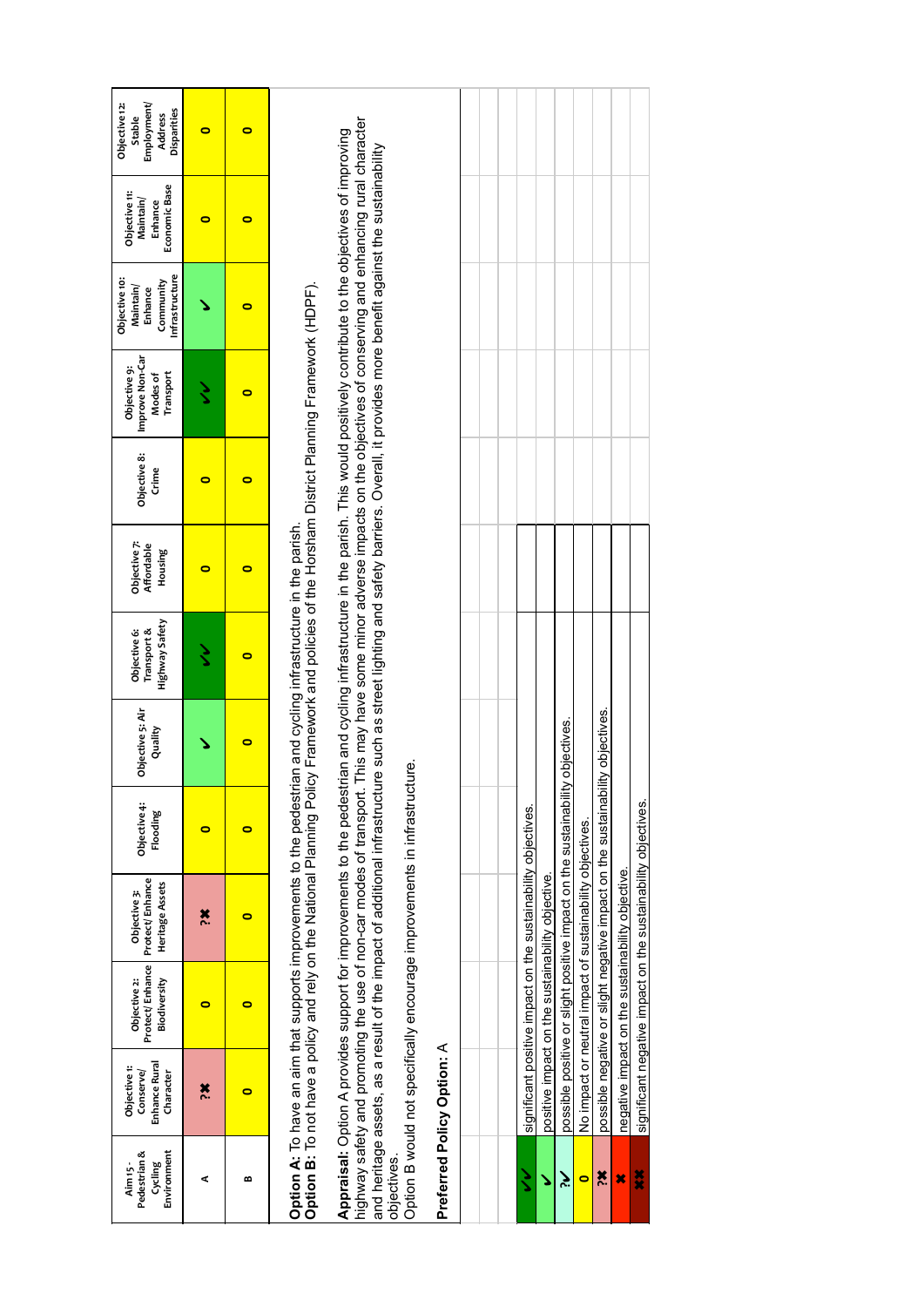| Car Parking<br>Policy 16-<br>Provision | Enhance Rural<br>Objective <sub>1</sub> :<br>Conserve/<br>Character | Protect/Enhance<br>Objective 2:<br>Biodiversity                                                                                                                                                                                                                                                                                                                                                                                                                                                                                                                                                                                         | Protect/Enhance<br>Heritage Assets<br>Objective 3: | Objective 4:<br>Flooding | Objective 5: Air<br>Quality | Highway Safety<br>Objective 6:<br>Transport & | Objective 7:<br>Affordable<br>Housing | Objective 8:<br>Crime | Improve Non-Car<br>Objective 9:<br>Transport<br>Modes of | Infrastructure<br>Objective 10:<br>Community<br>Maintain/<br>Enhance | Economic Base<br>Objective 11:<br>Maintain/<br>Enhance | Objective 12:<br>Employment/<br>Disparities<br>Address<br>Stable |
|----------------------------------------|---------------------------------------------------------------------|-----------------------------------------------------------------------------------------------------------------------------------------------------------------------------------------------------------------------------------------------------------------------------------------------------------------------------------------------------------------------------------------------------------------------------------------------------------------------------------------------------------------------------------------------------------------------------------------------------------------------------------------|----------------------------------------------------|--------------------------|-----------------------------|-----------------------------------------------|---------------------------------------|-----------------------|----------------------------------------------------------|----------------------------------------------------------------------|--------------------------------------------------------|------------------------------------------------------------------|
| ⋖                                      | نځ                                                                  | o                                                                                                                                                                                                                                                                                                                                                                                                                                                                                                                                                                                                                                       | $\bullet$                                          | $\bullet$                | نځ                          |                                               | $\bullet$                             | $\bullet$             | $\bullet$                                                | $\bullet$                                                            | $\bullet$                                              | $\bullet$                                                        |
| B                                      | o                                                                   | 0                                                                                                                                                                                                                                                                                                                                                                                                                                                                                                                                                                                                                                       | 0                                                  | $\bullet$                | $\bullet$                   | o                                             | $\bullet$                             | $\bullet$             | $\bullet$                                                | 0                                                                    | $\bullet$                                              | $\bullet$                                                        |
|                                        |                                                                     | Option B: To not have a policy and rely on the National Planning Policy Framework and policies of the Horsham District Planning Framework (HDPF).<br>Option A: To have a policy that supports proposals that provide off-street parking to parish specific minimum standards                                                                                                                                                                                                                                                                                                                                                            |                                                    |                          |                             |                                               |                                       |                       |                                                          |                                                                      |                                                        |                                                                  |
|                                        |                                                                     | highway safety and potentially air quality through reduced on-street parking and congestion. Option B would rely on higher tier policies, and would be likely to deliver lower off-street<br>higher than prevelopment Plan standards, and is aimed at mitigating the effects of identified locally high car ownership. This would positively contribute to the objective of<br>Appraisal: Option A would seek to ensure residential development proposals are delivered in conjunction with parish bespoke minimum off-street car parking standards. This is<br>parking spaces, and be less effective against the Framework objectives. |                                                    |                          |                             |                                               |                                       |                       |                                                          |                                                                      |                                                        |                                                                  |
|                                        | Preferred Policy Option: A                                          |                                                                                                                                                                                                                                                                                                                                                                                                                                                                                                                                                                                                                                         |                                                    |                          |                             |                                               |                                       |                       |                                                          |                                                                      |                                                        |                                                                  |
|                                        |                                                                     |                                                                                                                                                                                                                                                                                                                                                                                                                                                                                                                                                                                                                                         |                                                    |                          |                             |                                               |                                       |                       |                                                          |                                                                      |                                                        |                                                                  |
|                                        |                                                                     |                                                                                                                                                                                                                                                                                                                                                                                                                                                                                                                                                                                                                                         |                                                    |                          |                             |                                               |                                       |                       |                                                          |                                                                      |                                                        |                                                                  |
| $\zeta$                                |                                                                     | significant positive impact on the sustainability objectives.                                                                                                                                                                                                                                                                                                                                                                                                                                                                                                                                                                           |                                                    |                          |                             |                                               |                                       |                       |                                                          |                                                                      |                                                        |                                                                  |
| Š                                      |                                                                     | positive impact on the sustainability objective.                                                                                                                                                                                                                                                                                                                                                                                                                                                                                                                                                                                        |                                                    |                          |                             |                                               |                                       |                       |                                                          |                                                                      |                                                        |                                                                  |
| نځ                                     |                                                                     | possible positive or slight positive impact on the sustainability                                                                                                                                                                                                                                                                                                                                                                                                                                                                                                                                                                       |                                                    |                          | objectives.                 |                                               |                                       |                       |                                                          |                                                                      |                                                        |                                                                  |
| $\bullet$                              |                                                                     | No impact or neutral impact of sustainability objectives.                                                                                                                                                                                                                                                                                                                                                                                                                                                                                                                                                                               |                                                    |                          |                             |                                               |                                       |                       |                                                          |                                                                      |                                                        |                                                                  |
| ×č                                     |                                                                     | possible negative or slight negative impact on the sustainability objectives.                                                                                                                                                                                                                                                                                                                                                                                                                                                                                                                                                           |                                                    |                          |                             |                                               |                                       |                       |                                                          |                                                                      |                                                        |                                                                  |

**×** 

**x** negative impact on the sustainability objective.

negative impact on the sustainability objective.

significant negative impact on the sustainability objectives. ✖✖ significant negative impact on the sustainability objectives.